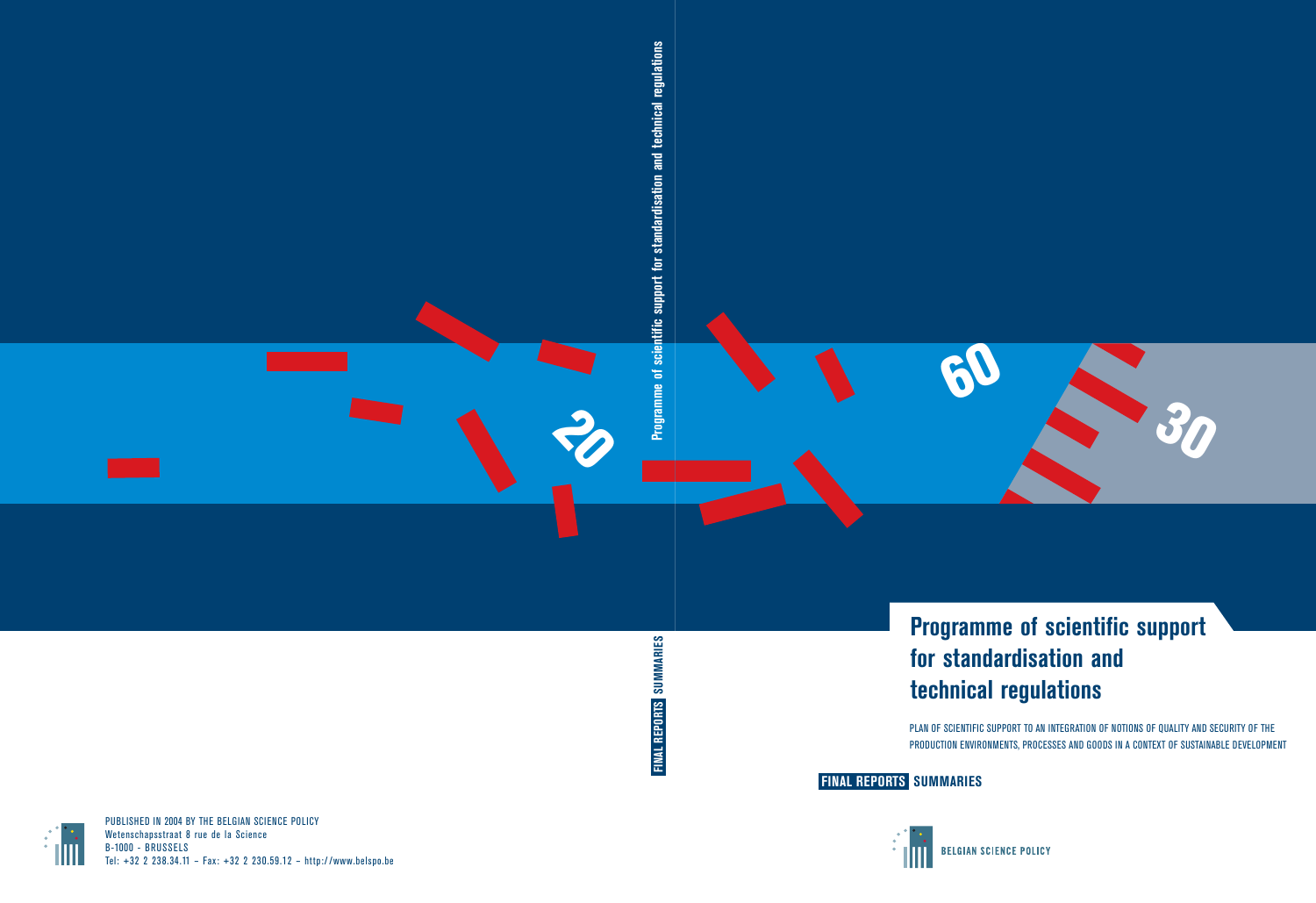This booklet is realised in the framework of the Programme of scientific support to a federal policy concerning the whole of activities relating to standardisation and technical regulations.



D/2004/1191/31 Published in 2004 by the Belgian Science Policy Rue de la Science 8 Wetenschapsstraat 8 B-1000 BRUSSELS Belgium

Tel: +32 2 238 34 11 Fax: +32 2 230 59 12 http://www.belspo.be (FEDRA)

Contact person: Mrs Anna Calderone (anna.calderone@belspo.be) Secr: +32 2 238 34 80

Neither the Belgian Science Policy nor any person acting on behalf of the Belgian Science Policy is responsible for the use which might be made of the following information.

The authors of each contribution are responsible for the content of their contribution and the translation.

No part of this publication may be reproduced, stored in a retrieval system, or transmitted in any form or by any means, electronic, mechanical, photocopying, recording, or otherwise, without indicating the reference.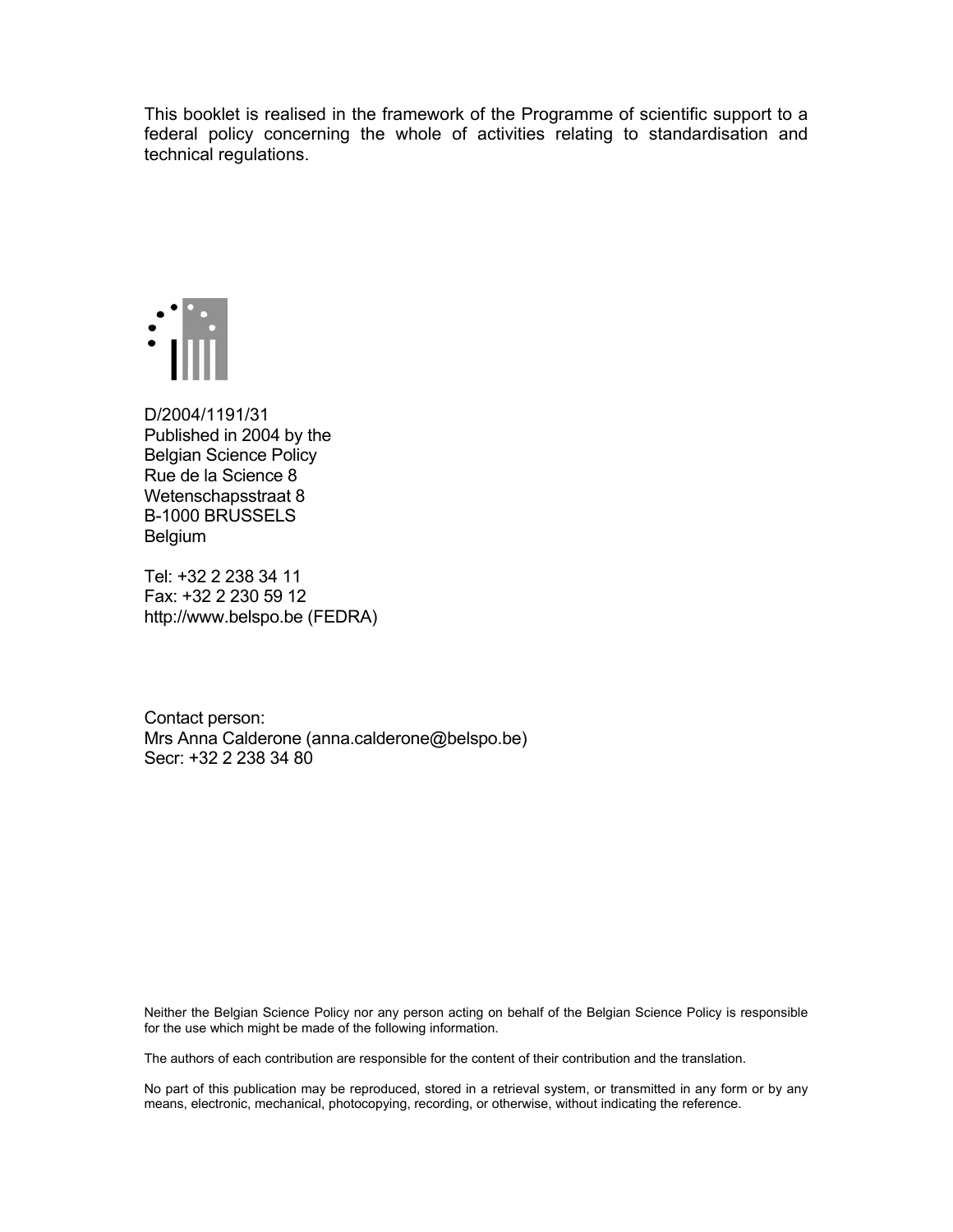#### **FOREWORD**

The "Programme of scientific support to a federal policy concerning the whole of activities relating to standardisation and technical regulations" (1998 - 2003) marked the continuation and fulfilment of the "Programme of scientific support for standardisation" (1993 – 1998). Along with the programme "Protection of worker health", it was part of the "Plan of scientific support to an integration of notions of quality and security of the production environments, processes and goods in a context of sustainable development". It was coordinated and followed-up by the Belgian Science Policy.

The programme has been developed in a context in which the determination of standards is coming to depend increasingly upon decisions at the European level.

The activities being targeted all form part of a vision of sustainable development under which standardisation is not only an instrument of industrial development, but also serves the interests of the individual and society.

The programme was aimed at encouraging Belgian participation in European events relating to standardisation and technical regulations so that Belgium in the future will be able to play a more active role.

Another goal was to further develop Belgian scientific potential and to increase the involvement in this issue of actors who are less involved at present (scientific world, government bodies, users/consumers, etc.).

Moreover, complementarity was being targeted through programmes within the "Scientific Support Plan for a Sustainable Development Policy" that are directly being confronted with this issue.

In order to achieve the stated objectives, a three-folded approach has been followed:

- **PED PROJECTS** of type A realisation of pilot studies;
- projects of type B study and evaluation of the impact on society of all the events relating to standardisation and technical regulations;
- projects of type C development of actions focusing on promotion/awarenessraising of all the events relating to standardisation and technical regulations.

The research's summaries of this programme are published in this booklet in order to serve as a basis for reflection, as well as a means of communication of the results, to better integrate research into a strategy of standardisation.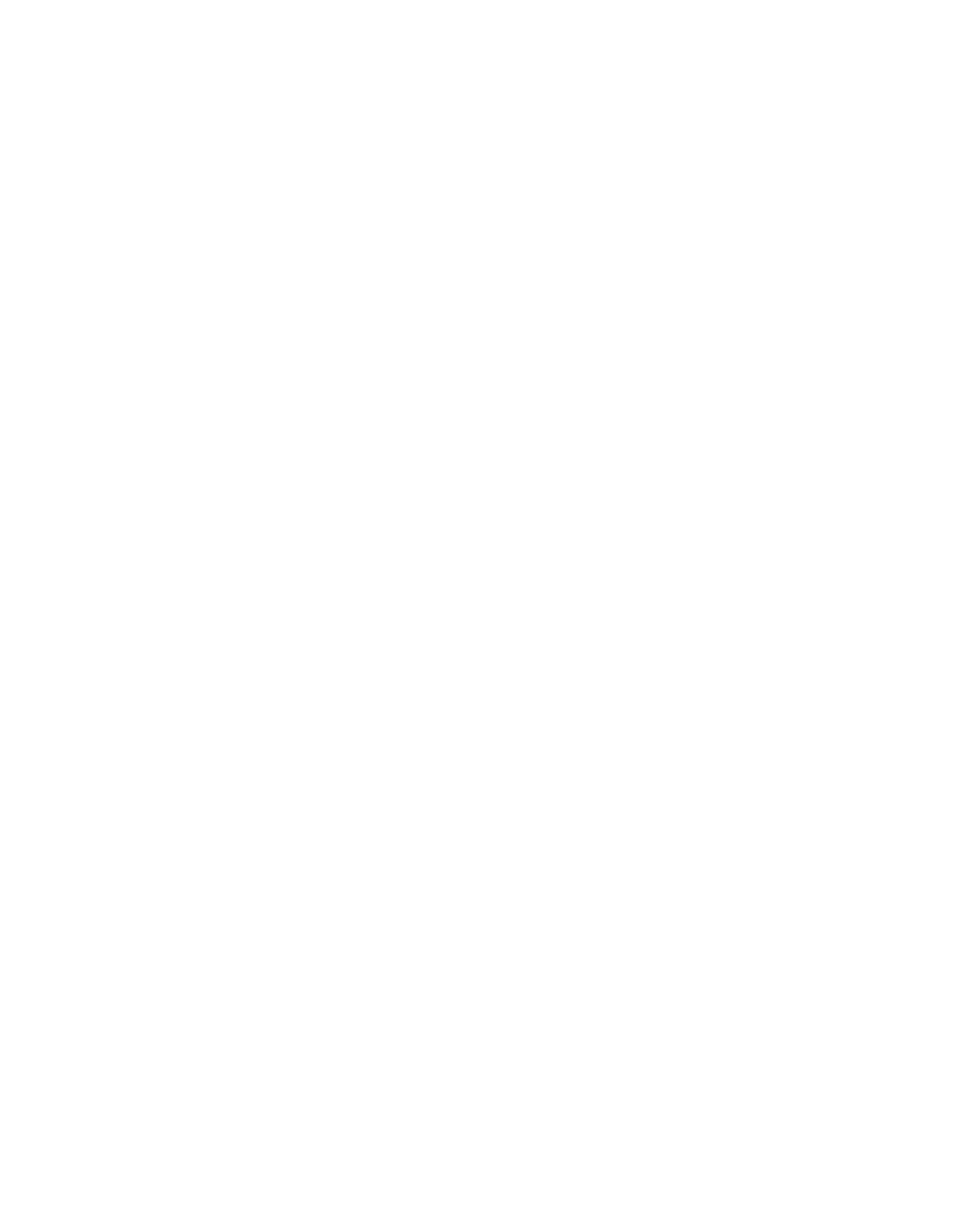#### **CONTENTS**

#### **Projects of type A**

| $\Box$ | Seismic risk assessment and mitigation for Belgium in the frame<br>of EUROCODE 8                                      | p.7   |
|--------|-----------------------------------------------------------------------------------------------------------------------|-------|
| □      | Effectiveness of injection products against rising damp                                                               | p.13  |
| $\Box$ | Test methods and criteria for evaluating the mechanical integrity<br>of boom sprayers                                 | p.19  |
| □      | EUROCODE CD-ROM: development of "users-oriented" functionalities<br>to provide an easier application of the Eurocodes | p.33  |
| □      | Limit states criteria of constructions about vibrations                                                               | p.39  |
| □      | "Fitness for use" Evaluation of small (<20 PE) domestic waste<br>water treatment plants                               | p.45  |
| $\Box$ | Research on electromagnetic fields in the industry: sources,<br>measuring procedures and norms                        | p.51  |
| $\Box$ | Glow discharge optical emission spectrometry for the analysis<br>of metallic coatings on steel - GAMeS                | p.61  |
| $\Box$ | Norms and guidelines for the practical estimation of uncertainty<br>in analytical measurements                        | p.67  |
| □      | Normalisation of the certification, distribution and use of microbial<br>reference material                           | p.73  |
| □      | Method normalisation validation protocols and quality control for<br>biomonitoring tests for mutagens/carcinogens     | p.77  |
| □      | The consumer safety                                                                                                   | p.87  |
| □      | Assessment of the adequacy of fire behaviour tests for cables                                                         | p.93  |
| □      | Reference materials for adequate porosity measurements                                                                | p.99  |
| $\Box$ | The physical characteristics of fertilizer particles: measure and<br>influence                                        | p.105 |
| □      | International standard for archival description "Pallas"                                                              | p.111 |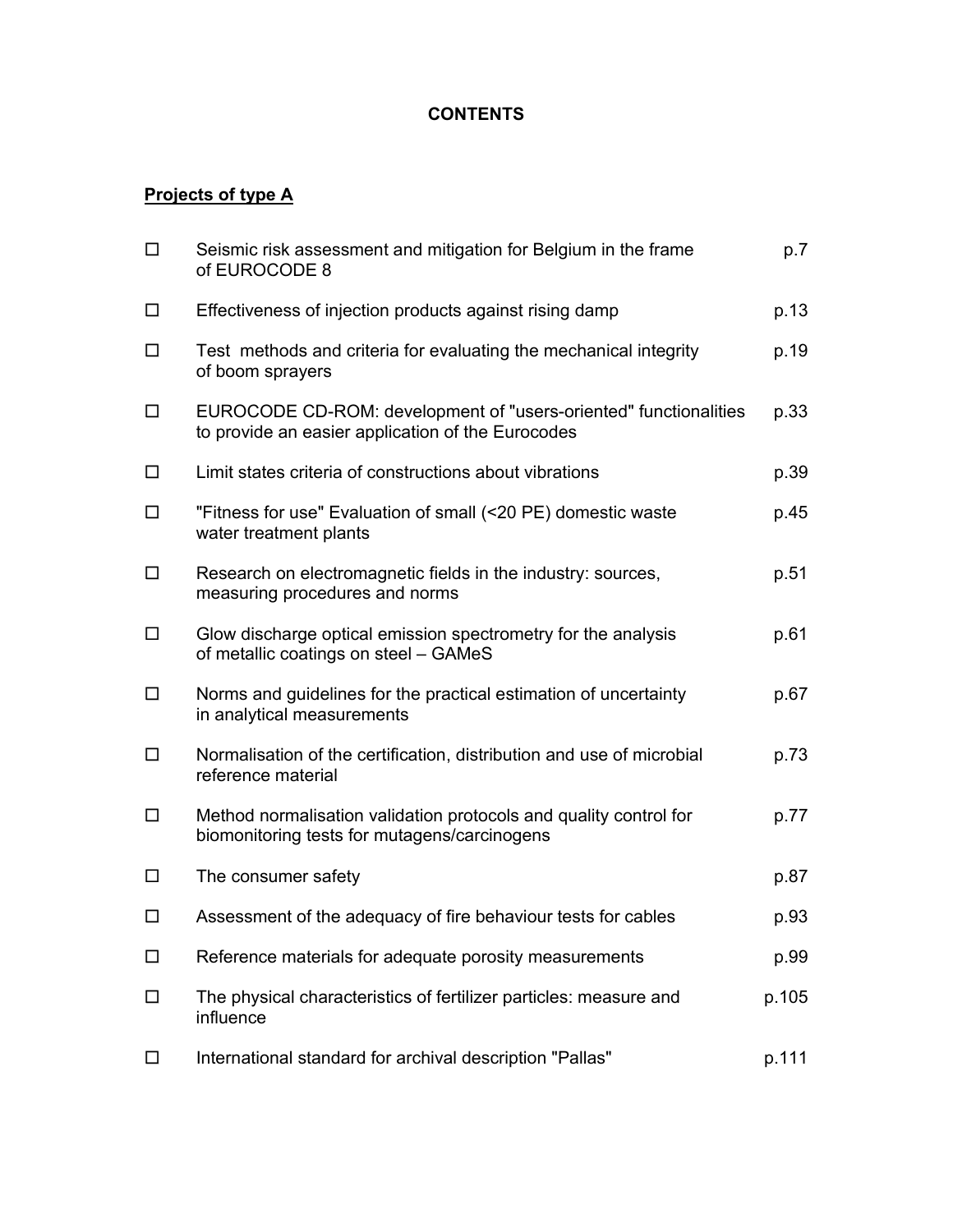## **Projects of type B**

| П                         | Energy efficiency through technical standards: a European<br>approach to reduce market fragmentation and efficiency barriers | p.117 |  |
|---------------------------|------------------------------------------------------------------------------------------------------------------------------|-------|--|
| <b>Projects of type C</b> |                                                                                                                              |       |  |
| П                         | Promotion of standardisation and certification of building<br>products in agriculture                                        | p.121 |  |
| □                         | NORMACH: a programme for promotion and awareness of<br>standards as to safety of machinery                                   | p.127 |  |
| П                         | Responsible management through environmental indicators<br>mastering "GERMAINE"                                              | p.133 |  |
| □                         | Hygiene in dairy production: farmers awareness and useful<br>methodology for risks evaluation                                | p.141 |  |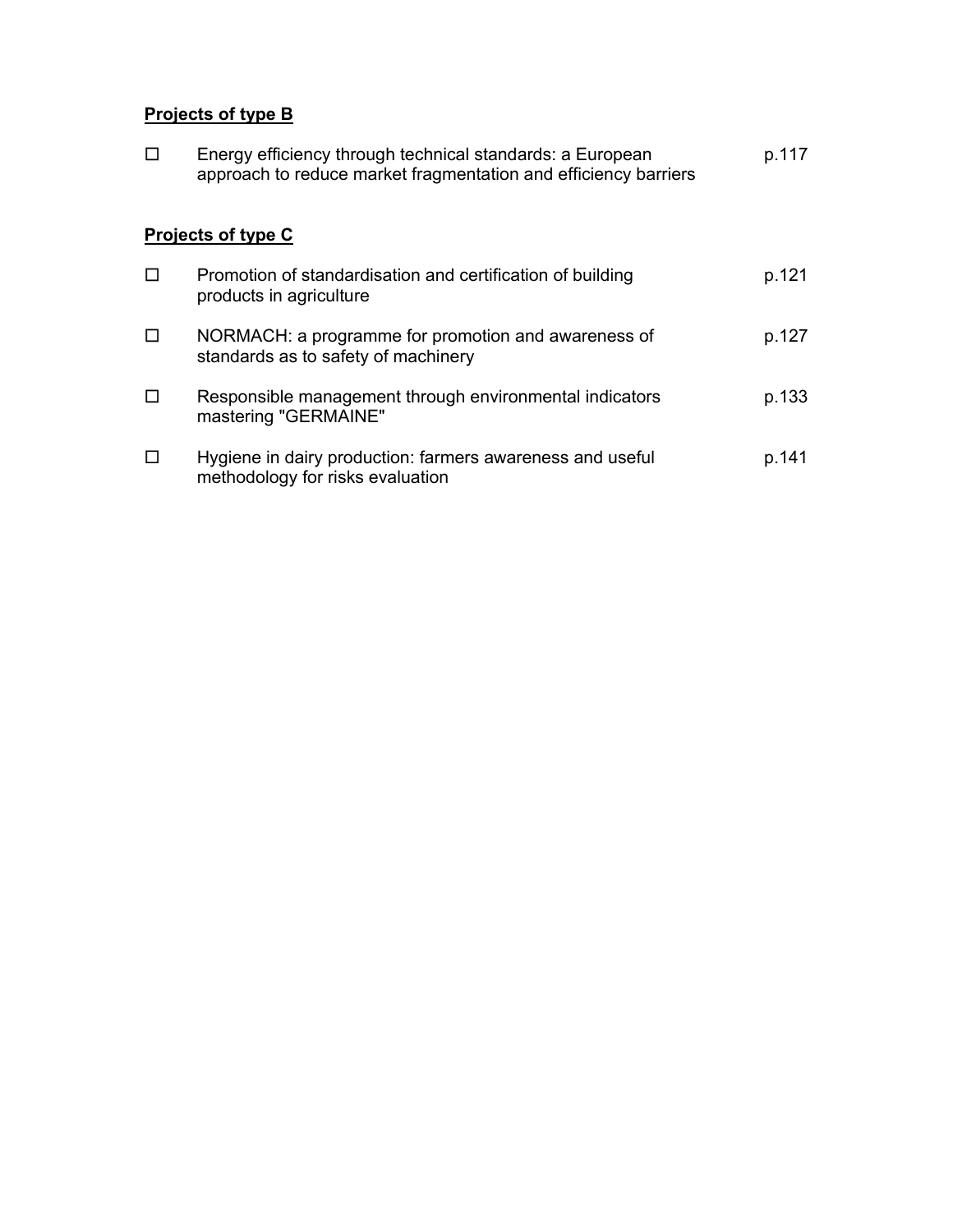**NM/12/01 NM/12/02 NM/33/03** 

## **SEISMIC RISK ASSESSMENT AND MITIGATION FOR BELGIUM IN THE FRAME OF EUROCODE 8**

A. Plumier & C. Doneux D. Jongmans, M. Wathelet, H. Teerlynck & F. Nguyen T. Camelbeeck & G. Van Rompaey

UNIVERSITÉ DE LIÈGE Allée des Chevreuils 1, Bât. B52 B-4000 LIÈGE

UNIVERSITÉ DE LIÈGE Boulevard du Rectorat 17, Bât. B19 B-4000 LIÈGE

OBSERVATOIRE ROYAL DE BELGIQUE Avenue Circulaire 3 B-1180 BRUXELLES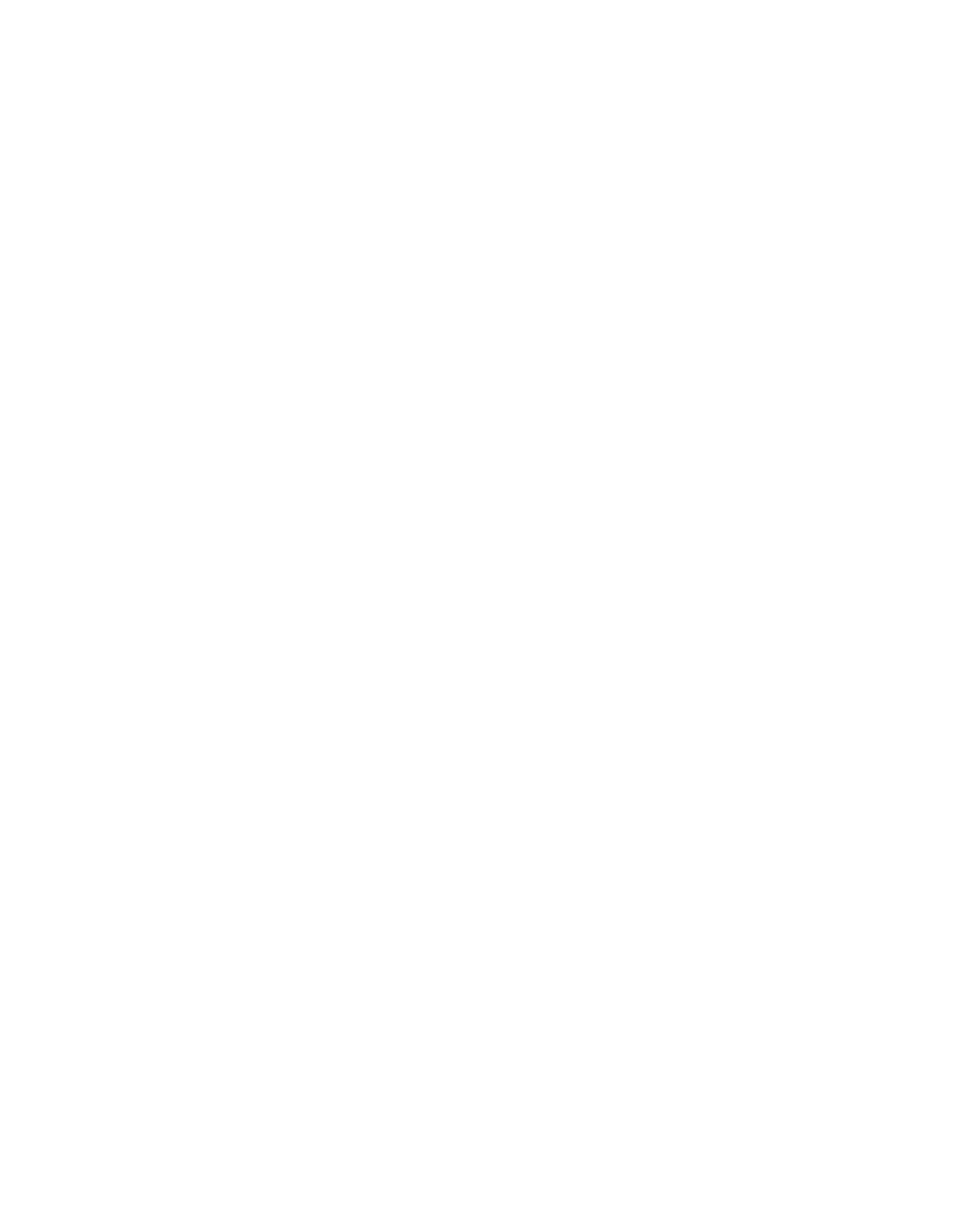#### **1. CONTEXT**

To be allowed to use the Eurocodes, each country has to produce a National Application Document (NAD) in which particular elements are fixed under the authority of national bodies. In 2000, the Belgian regulation concerning the seismic design of structures was not extensively developed: imprecision on the action to apply to the structures, lack of knowledge on the vulnerability of typical Belgian housing with respect to low seismicity context, lack of knowledge on an adapted art of building.

#### **2. OBJECTIVES**

The present project, which gathers geologists, seismologists and engineers, aims at defining a common point of view in the Belgian earthquake engineering community.

The main global objective of the project was to define in a short-term period, applicable seismic regulations which are suitable for the seismic hazard and vulnerability in Belgium within the frame of EUROCODE 8.

A second objective was to define a common Belgian position on the various questions arising in EUROCODE 8, in particular a correct seismic action definition (elastic response spectrum), site-specific spectra shapes and practical building regulations adapted to low seismicity regions like Belgium.

To reach these goals, it was necessary:

- to determine the source characteristics of the reference earthquakes to take into account in Belgium for a return period of 475 years;
- to study the site effects in different regions of Belgium and to specify their characteristics for typical geological conditions in Belgium. This is done by in-site experiments and computations from geological, geotechnical and geophysical data;
- to develop and evaluate the capabilities of fast and low cost field measurements to evaluate site effects;
- to define the design response spectra for rock and soil corresponding to the different seismic zones distinguished in the regional seismic hazard map;
- to compare the results with the present proposals for spectra shape modifications and to define a common National point of view for the representatives in the European commissions;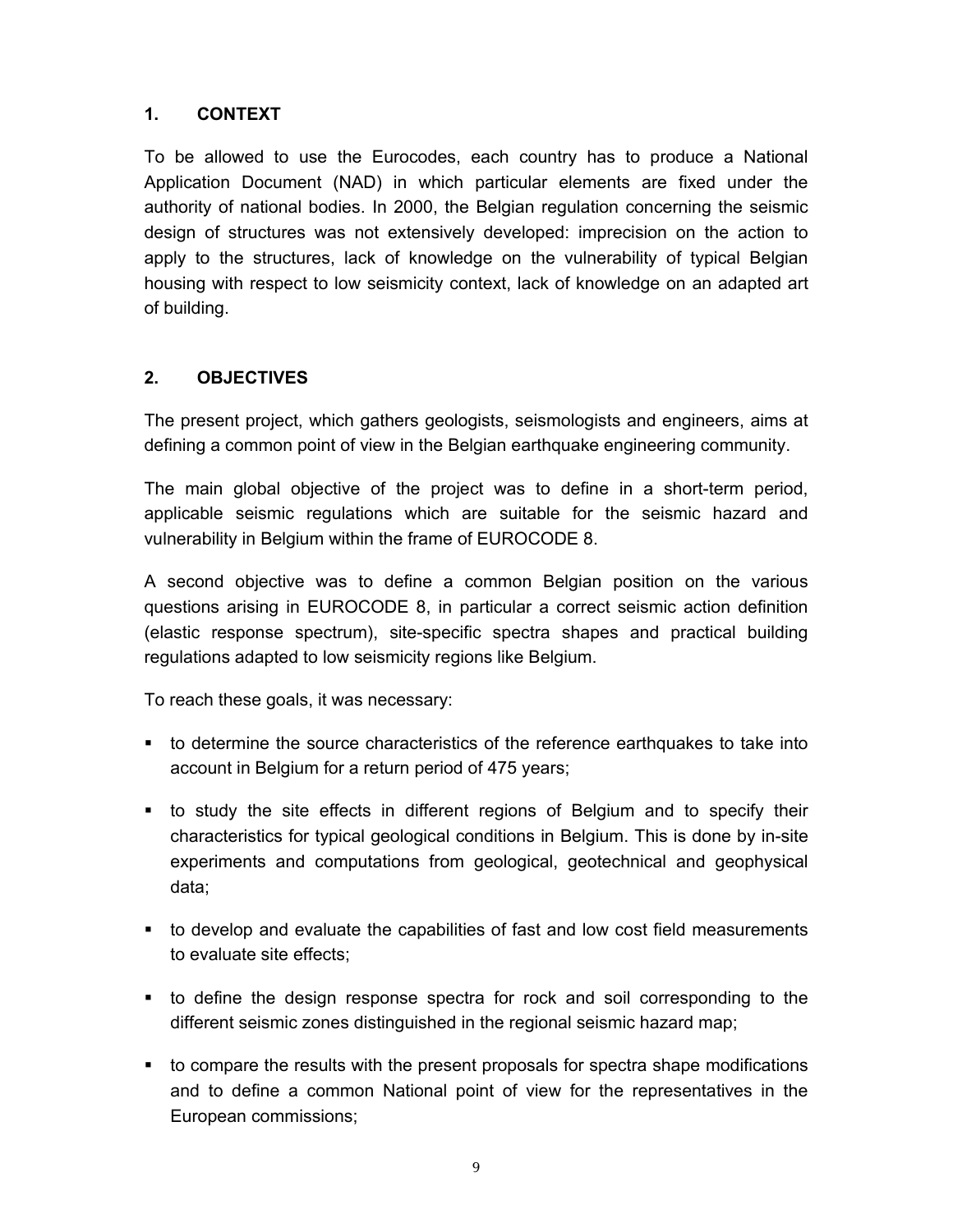- to analyse by 3D modelling typical Belgian simple building structures under low earthquake action;
- to deduce from these analyses the connection forces between constructional elements (walls, floors, roofs) and the action effects in these elements themselves;
- to design and sketch the connection devices and their layout in the various critical parts of the buildings and to produce design rules for end users concerning these simple structures;
- to disseminate the obtained results at the National level;
- to implement the obtained results in EUROCODE 8 through the natural channel constituted by the participation of one member of the research network in the Project Team of EUROCODE 8.

#### **3. CONCLUSIONS**

Concerning the definition of the seismic action to apply to engineering structures, this study is the first ever conducted which is based on the real seismic context of Belgium. It completes the seismic hazard map on the bedrock already realized in the framework of EUROCODE 8 by two fundamental aspects:

- the definition of elastic response spectra for two different reference earthquakes which should allow to realize a choice for the National Document of Application for EUROCODE 8;
- the evidence that regional site effects in the north of the country should be taken into account by a convenient choice of the response spectra. It appears also that the region of the Mons basin should be studied more intensively in the future, because the study suggests that site effects have there disastrous effects on the strong ground motions.

Concerning the practical application of building regulations, two types of results are obtained for the vulnerability study of non-engineered structures in low seismic activity zones as Belgium:

 values of the connection forces between constructional elements (walls, floors, roofs). The values to be considered in the design of the links between the constitutive elements are explained and accompanied by recommendation;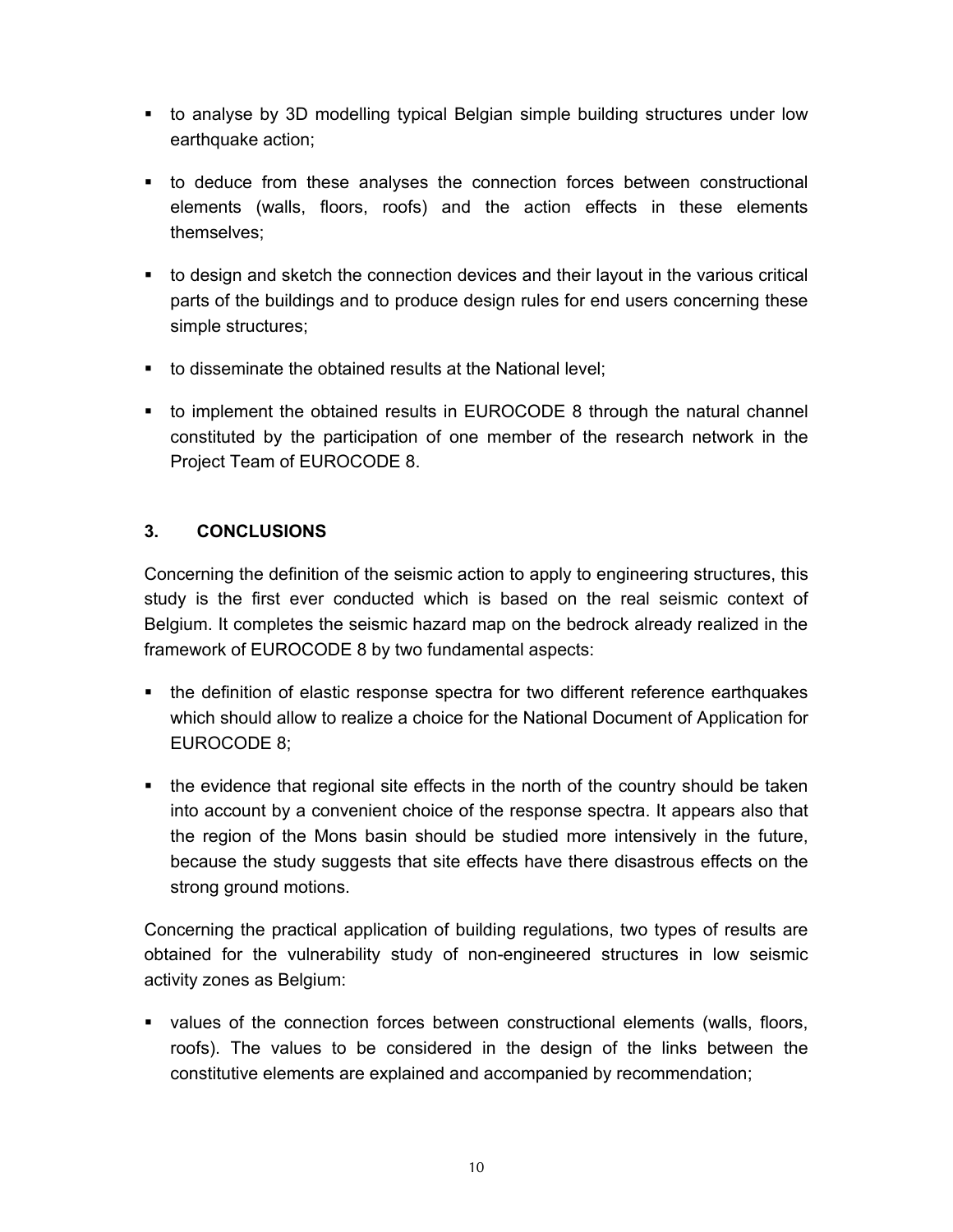drawing of connecting details between constitutive parts and their layout in the various critical parts of the buildings.

The interest of the obtained results is that they provide an estimate of the forces to take into account for the seismic design of usual masonry structures like dwellings. Coming from a situation in which no design value existed, these results are a serious step ahead and will for sure be very useful. The results are presented in a technical guide, which does not only give drawings, but also summarises in a simple way the basic seismic design principles to allow the reader to understand and use the results in a wise manner. The further step is to convert this technical guide and all the collected knowledge about seismic behaviour of structures in low seismicity regions into a bi-lingual technical handbook. This handbook would be edited by the Belgian Building Research Institute (CSTC - WTCB) in order to achieve the widest dissemination thanks to the existing channels of this institution, which gather all Belgian constructions companies of all size.

## **4. CONTRIBUTION OF THE PROJECT IN A CONTEXT OF SUPPORT TO THE PROCESSES OF STANDARDISATION AND TECHNICAL REGULATIONS**

The coordinator of the project is also the chairman of the Belgian Committee in charge of discussing and producing Technical Annexes to the EUROCODE 8. As soon as the relevant sections of EUROCODE 8 will become a Euronorm, which should take place in the summer of 2003, the Committee will meet to achieve the Technical Annex. Contacts with similar committees in neighbour countries have also recently taken place.

On the basis of all the results obtained in the project, a prestandard document will be written. It will constitute a new release of the National Document of Application for EUROCODE 8. On another hand, a draft will also be proposed for the parts of EUROCODE 8, which are debated. The writing will be focused on a clear and unequivocal definition of the concepts and the regulations to follow in countries with a low seismic activity, in agreement with the follow-up committee. This will ensure to obtain a document understandable for all the people involved in earthquake engineering and applicable for all the users.

Besides of the strict activity of preparing code documents, a first seminar open to architects, engineers and construction companies took place in February 2003. It will be reconducted at the end of 2003.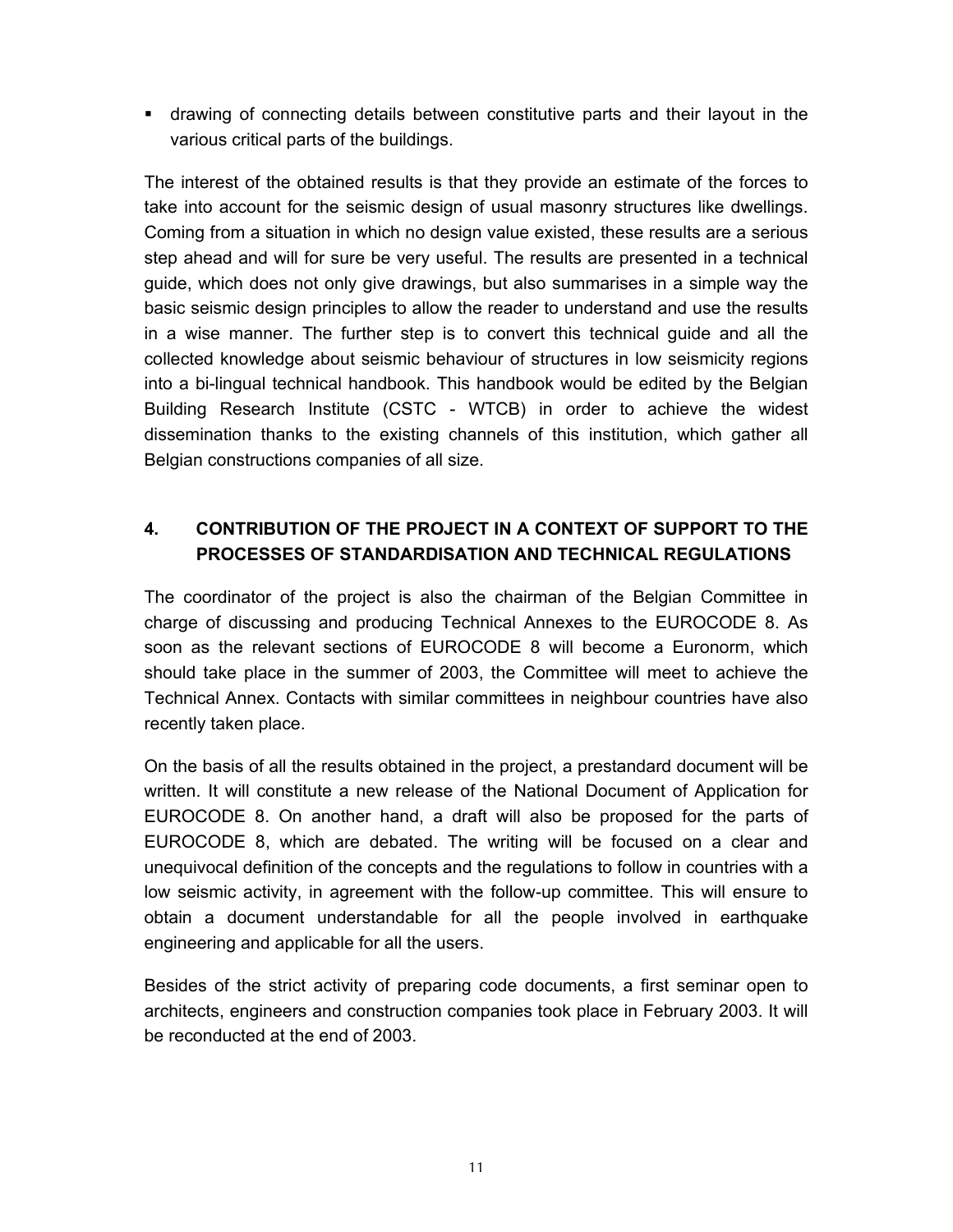#### **5. KEYWORDS**

Seismic, earthquake, Belgium, EUROCODE 8, masonry non-engineered structures, low seismicity, site effects.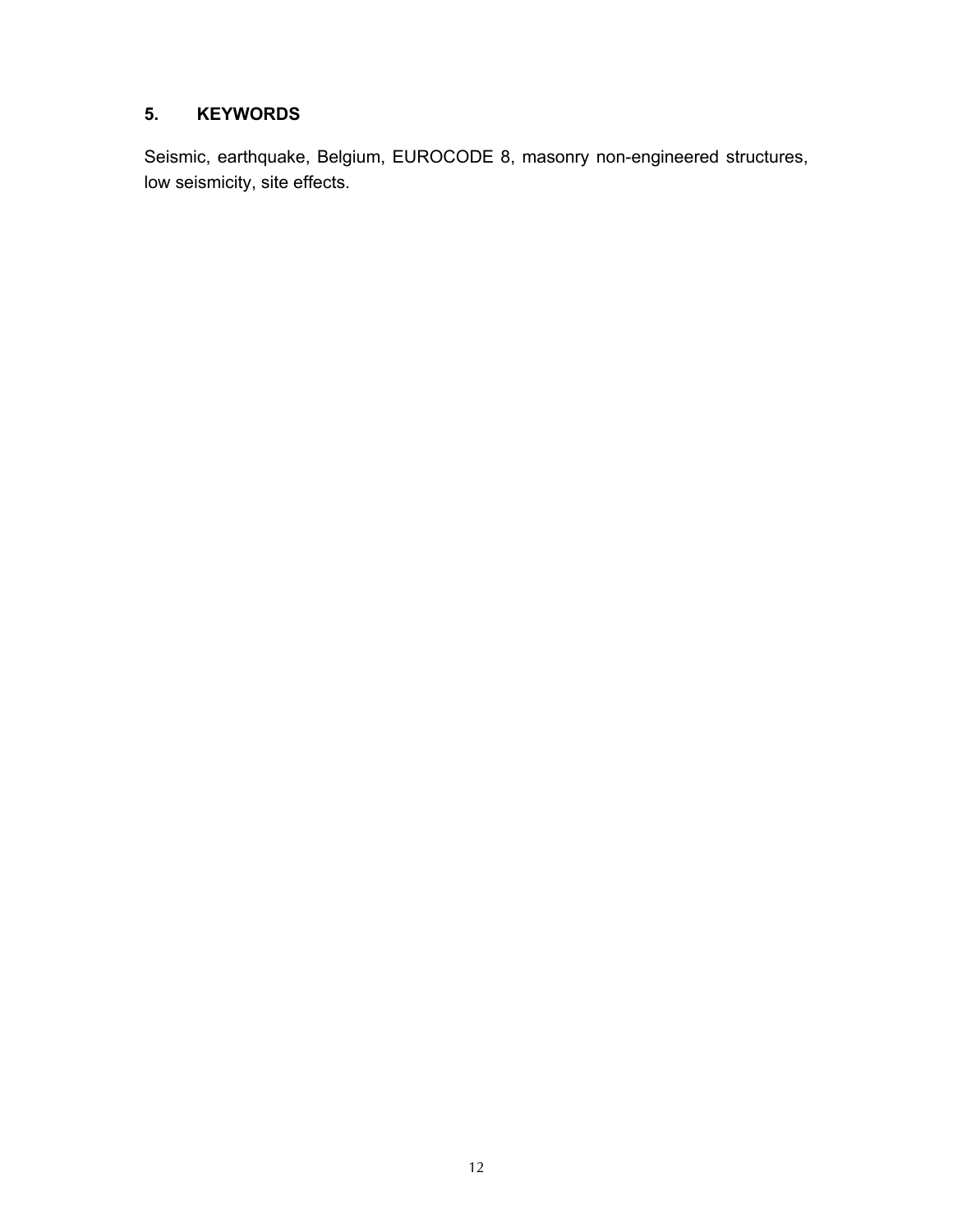**NM/G2/04 NM/39/05** 

# **EFFECTIVENESS OF INJECTION PRODUCTS AGAINST RISING DAMP**

J. Venstermans E. De Witte

CENTRE SCIENTIFIQUE ET TECHNIQUE DE LA CONSTRUCTION Boulevard Poincaré 79 B-1060 BRUXELLES

KONINKLIJK INSTITUUT VOOR HET KUNSTPATRIMONIUM Jubelpark 1 B-1000 BRUSSEL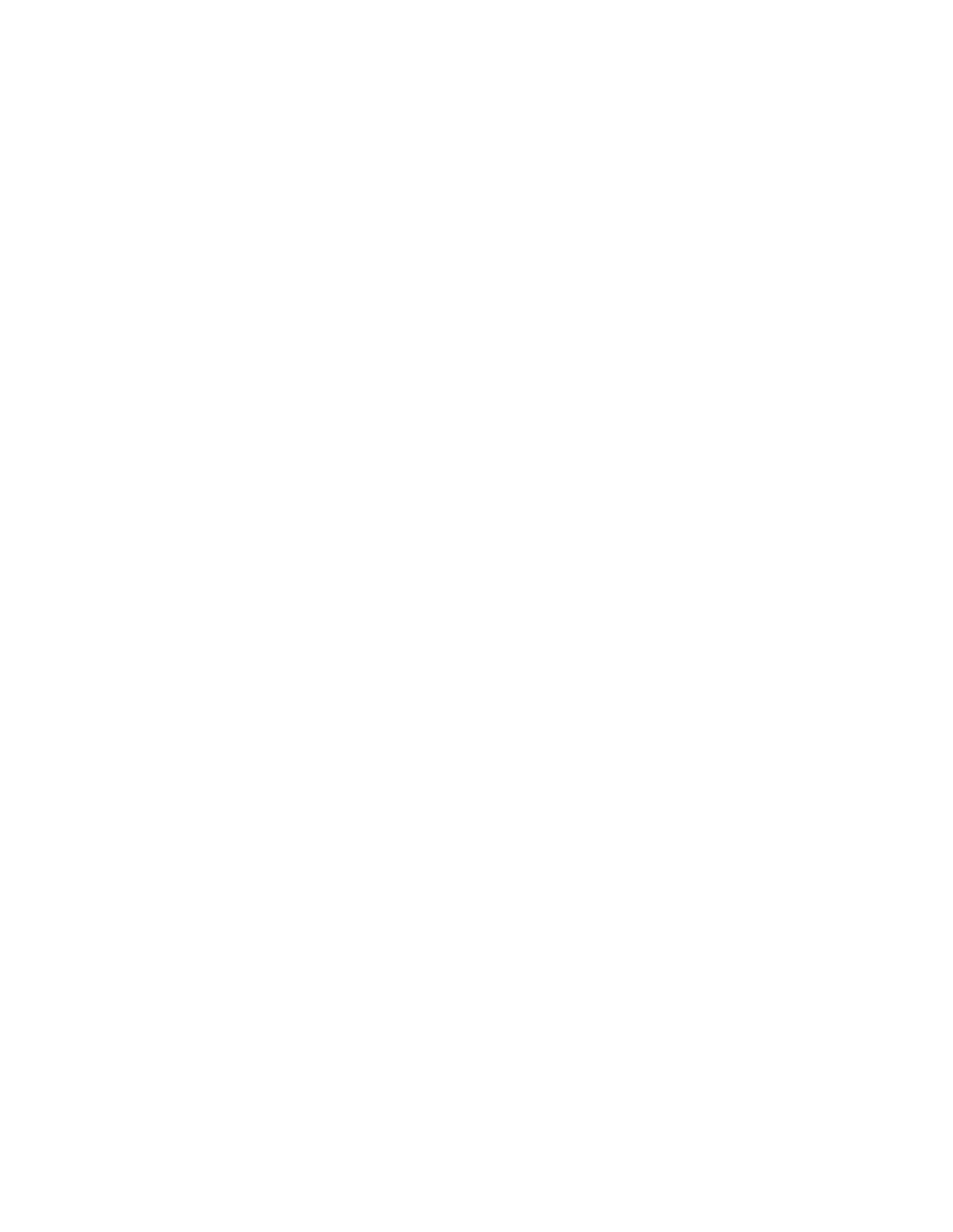## **1. CONTEXT**

Humidity is one of the major causes of damage in buildings. More than 30 % of the questions formulated each year by the 60000 members-contractors of the Belgian Building Research Institute (CSTC - WTCB) is dealing with this problem.

Among all humidity problems, capillary rising damp is the most destructive, due to the cumulated effect of water and migrating salts concentrating on the surface of the building materials.

Capillary rising damp is not only a problem in old buildings where a membrane in the bottom of the walls is lacking, but also in more recent constructions, e.g. when this membrane was not incorporated in the planning, in case of erroneous execution or accidental bridging in the anticapillary membranes.

More than twenty years of experience in our laboratories with the different methods against capillary rising damp have proven the effectiveness of injection techniques, this in contradiction with other techniques which proved to be less effective (electroosmose, atmospheric drying tubes) or which are expensive and difficult to realise (insertion of membranes in existing walls).

The extremely good results obtained with the injection techniques have stimulated enterprises to use gradually these techniques. Nowadays this technique is quite generalised in our country. This could lead to the conclusion that all objectives of the practicians are obtained. New problems however occur on the European level in the framework of protection of the environment. It can be expected that in the near future popular products, such as siloxanes dissolved in organic solvents, will have to be replaced by solvent-free systems or water-based products.

## **2. OBJECTIVES**

The lack of experience and precise information on the effectiveness of many formulations which are sold nowadays, due to a constant development in the chemical field and the appearance of a new generation of solvent-free or waterbased products have to make us careful and have to motivate us to developing a standardised methodology. This has to be representative as well as allowing a simple and fast way to identify the products and to measure their effectiveness.

Starting from this point of view the research was mainly focused on the development and defining of: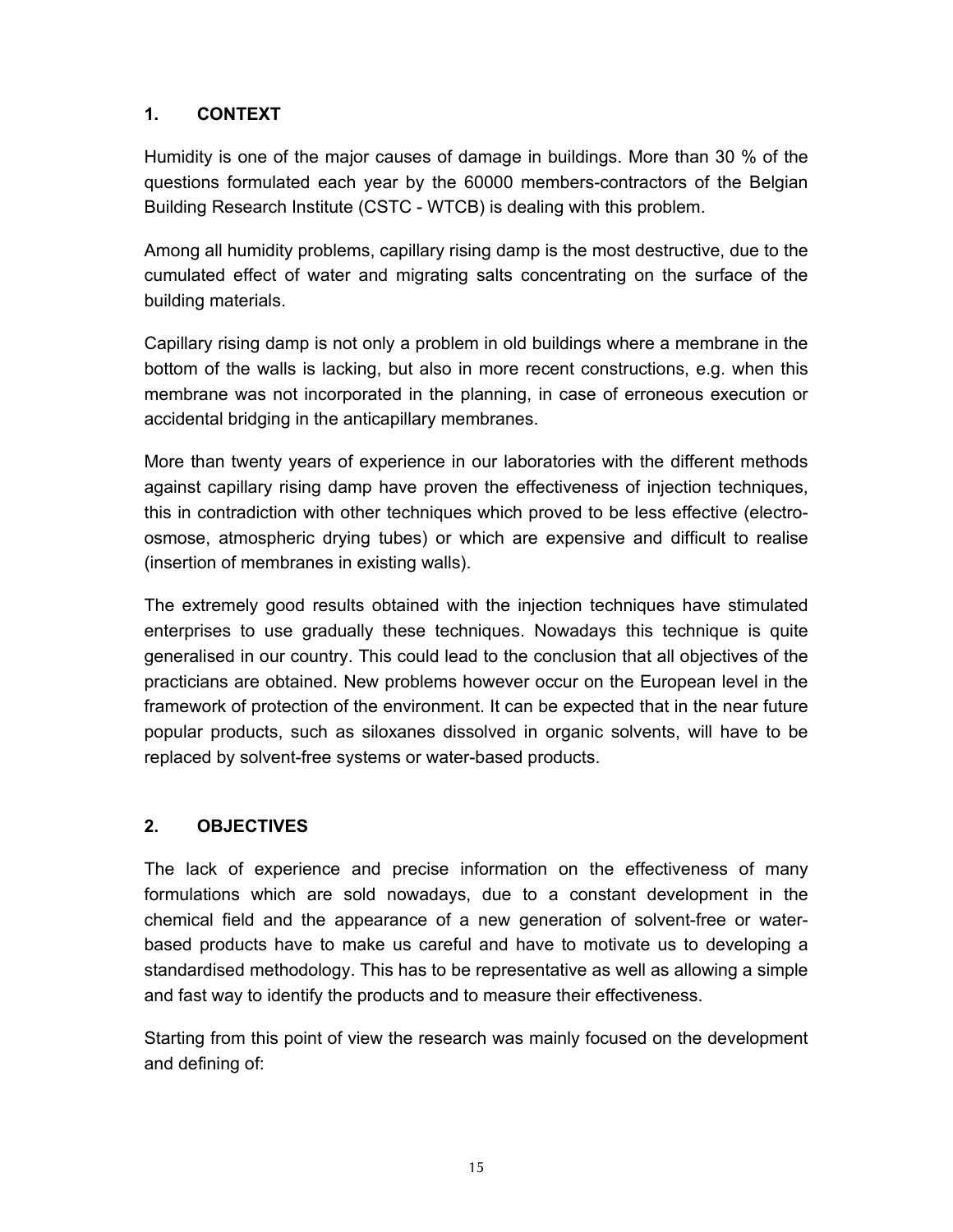- **•** techniques to identify the physico-chemical properties of the most common products;
- a test procedure on standard supports in the laboratory, in order to quantify in standard conditions the potential effectiveness of products;
- a simple control methodology which can be used in situ after an injection treatment.

#### **3. CONCLUSIONS**

In the framework of this research, many test campaigns were carried out in order to give an answer to the objectives listed above. They have proven that the subject is very complex, that one has to take into account many parameters and that it is difficult to combine the representativity of a test with the reproducibility of the results.

The necessity to work in the laboratory under well-defined and controlled conditions involves also a limitation in the field of homogeneity and working procedure. In practice masonry, which has to be injected, is very inhomogeneous and the penetration of products is strongly influenced by cracks and voids. There is a clear contradiction between the situation on the work site and the laboratory.

This made it necessary to eliminate, in the present proposition, combined masonry walls and to limit the testing methodology to the different individual materials used in practice. Moreover, it has been proven to be desirable to define an evaluation method in situ and after injection, in order to confirm the recommendations based on laboratory experiments.

Parallel herewith the attention is stressed on the development of the optimal analytical technique, which on the one hand allows a simple identification of the product, on the other hand gives the possibility to differentiate the commercial products.

## **4. CONTRIBUTION OF THE PROJECT IN A CONTEXT OF SUPPORT TO THE PROCESSES OF STANDARDISATION AND TECHNICAL REGULATIONS**

On the national level this project might serve as a basis for each action in the field of standardisation and in the field of technical agreements, regarding injection products against rising damp.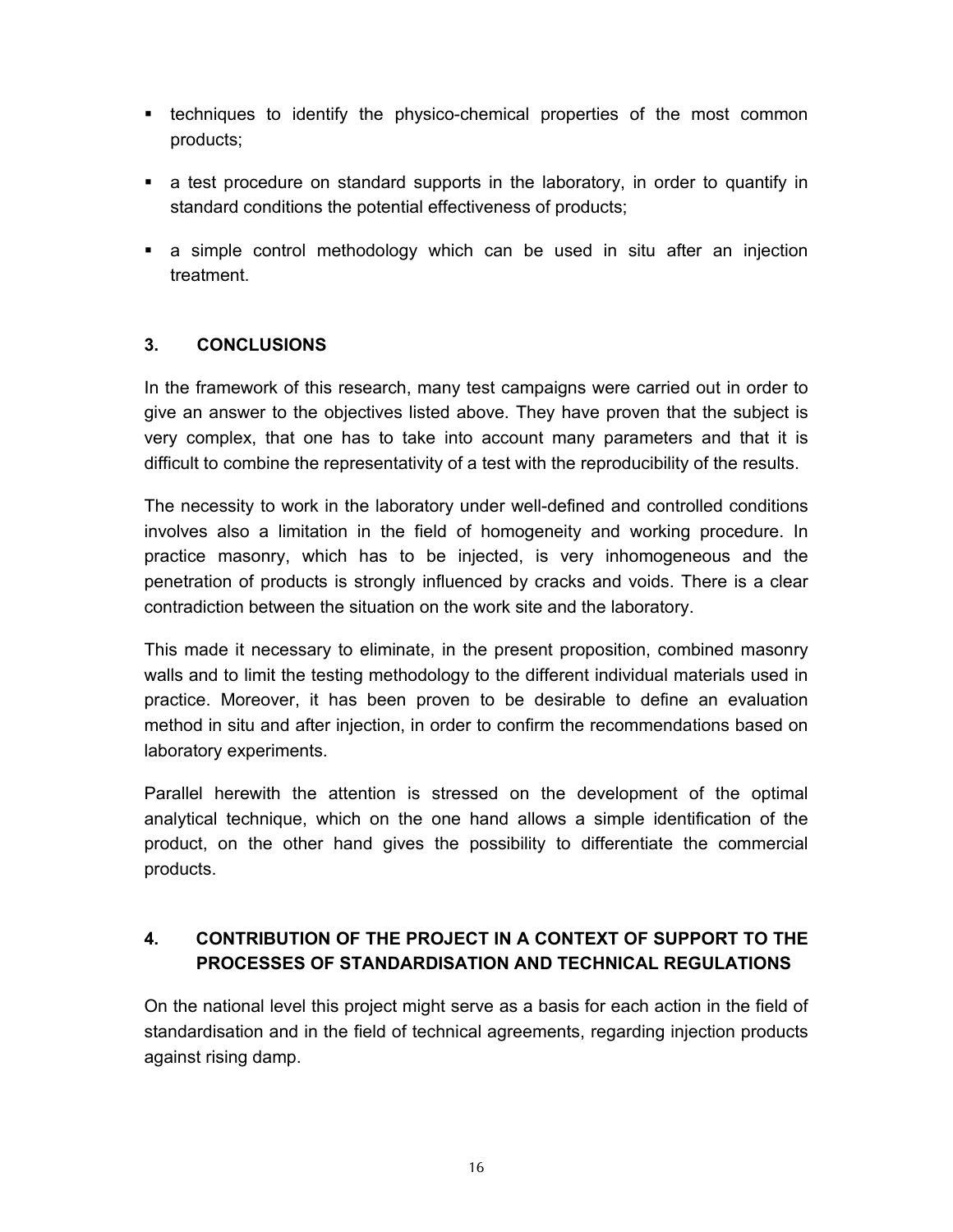This will be promoted by the active contribution of the Belgian Building Research Institute in standardisation and accreditation in general. Another favourable factor to this aim is the presence of a representative of the Belgian Institute for Standardisation (BIN - IBN) and the Belgian Union for technical agreements in construction (BUtgb - UBAtc) in the steering committee of the research project.

Outside of Belgium one finds a whole series of laboratories seeing themselves confronted with the testing and judgement of injection products and treatments against rising damp. The need for a test procedure therefore exists on an international level.

Next to the actions in connection with standardisation and technical regulations, our laboratory will make use of the developed test procedure in order to deliver comparative test reports in the near future. This will be done on the demand of Belgian producers of injection products, some of which having an extension to a technical agreement in mind.

On the longer term an international collaboration is foreseen to come to a proposal for a test procedure for the EOTA (European Organisation for Technical Approvals) in the framework of the CE marking of products. This path has been followed already for the recently developed test procedure for water repellent surface treatments (convention NO/D2/017).

#### **5. KEYWORDS**

Masonry, capillary rising damp, injection, test methods.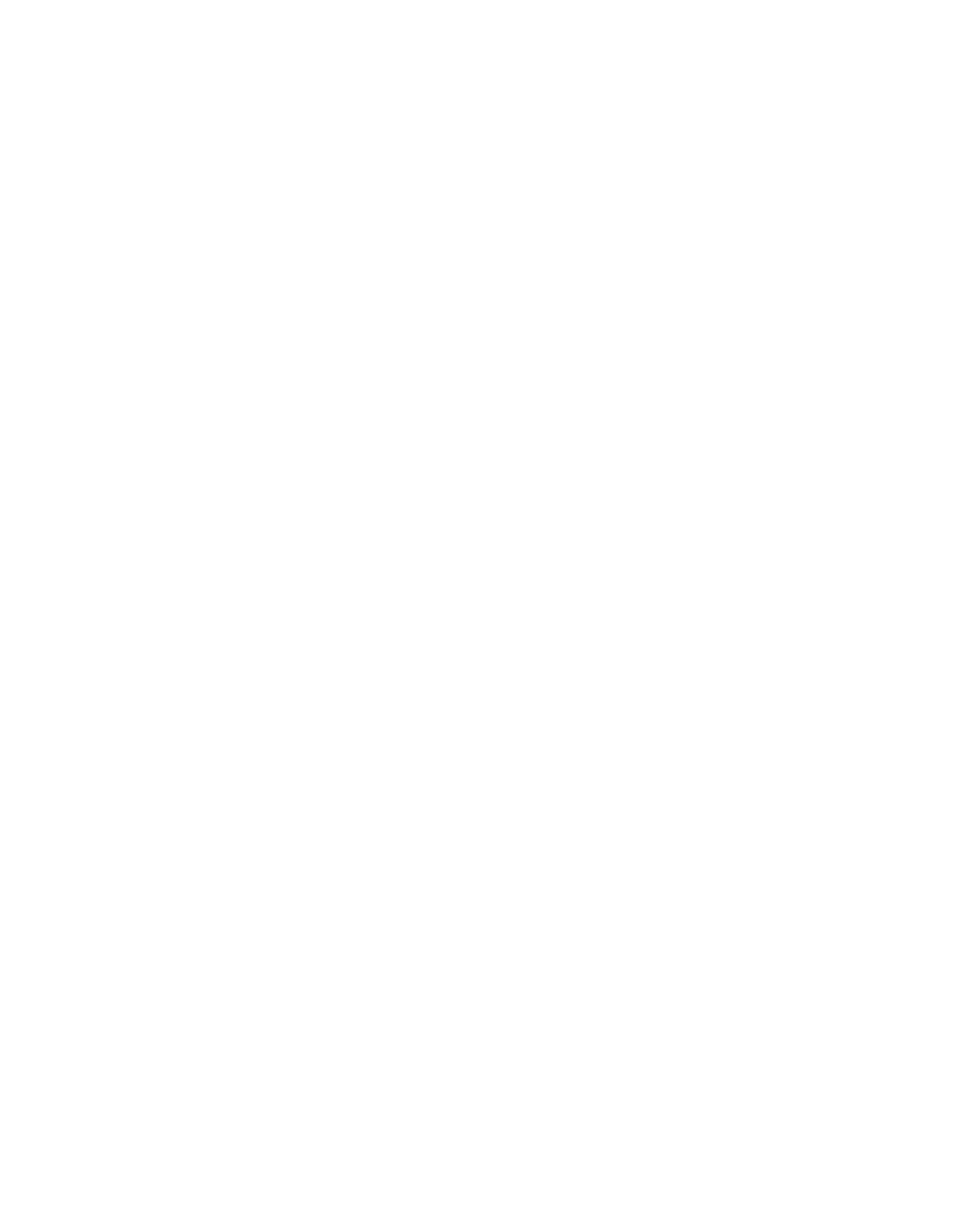**NM/01/06 NM/16/07 NM/43/08** 

## **TEST METHODS AND CRITERIA FOR EVALUATING THE MECHANICAL INTEGRITY OF BOOM SPRAYERS**

H. Ramon & J. Anthonis D. Ooms & M. F. Destain B. Sonck & S. Windey

KATHOLIEKE UNIVERSITEIT LEUVEN DEPARTEMENT AGROTECHNIEK EN –ECONOMIE LABORATORIUM VOOR LANDBOUWWERKTUIGKUNDE Kasteelpark Arenberg 30 B-3001 HEVERLEE

FACULTÉ UNIVERSITAIRE DES SCIENCES AGRONOMIQUES DE **GEMBLOUX** DÉPARTEMENT INGÉNIERIE DES BIOSYSTÈMES Passage des Déportés 2 B-5030 GEMBLOUX

CENTRUM VOOR LANDBOUWKUNDIG ONDERZOEK DEPARTEMENT MECHANISATIE, ARBEID, GEBOUWEN, DIERENWELZIJN EN MILIEUBEVEILIGING Burg. Van Gansberghelaan 115 B-9820 MERELBEKE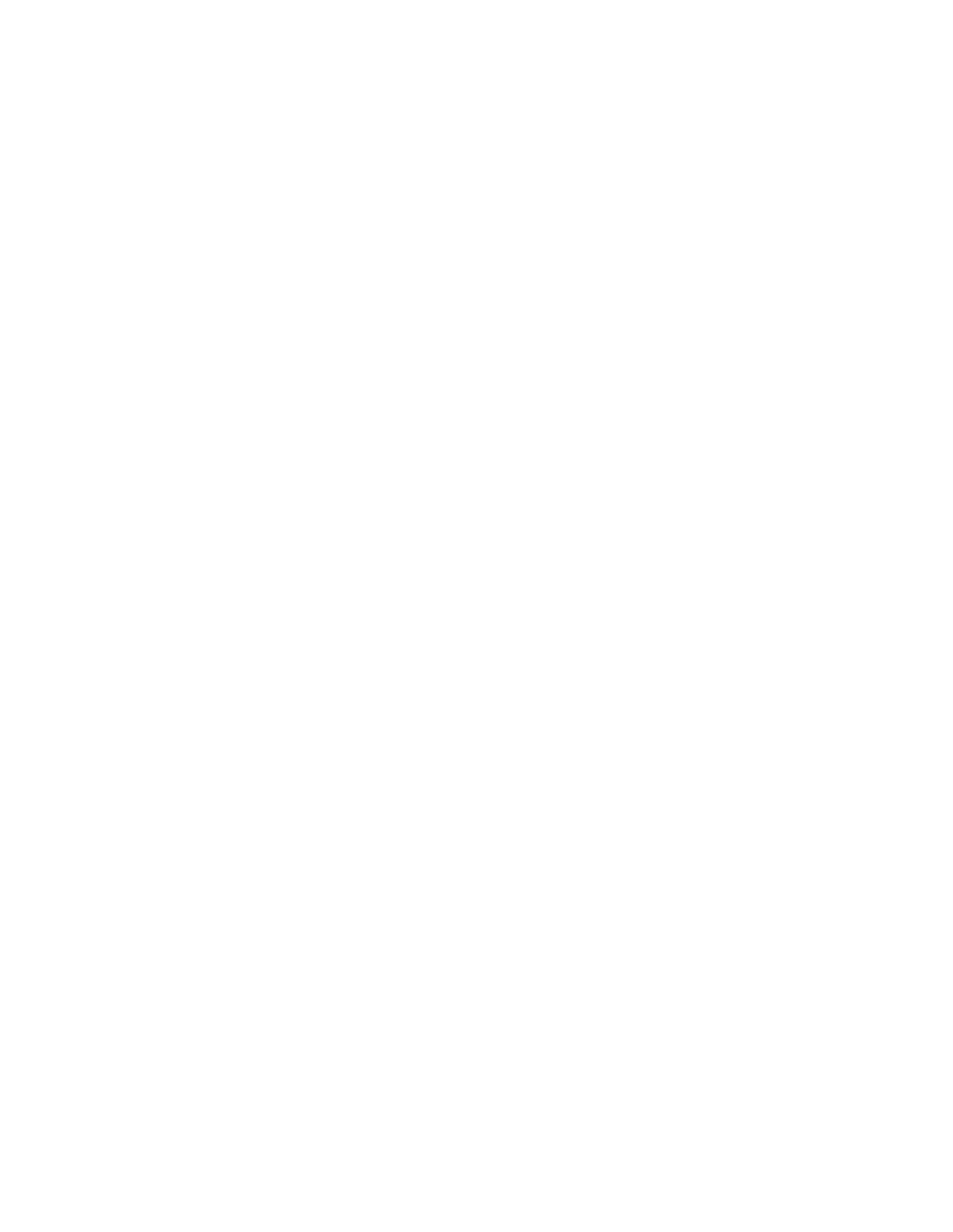#### **1. CONTEXT**

#### **1.1 Spray boom motions, a major cause of an irregular spray distribution**

An exponentially growing world population and constantly increasing food quality requirements made chemical crop protection become one of the most important field operations. Field sprayers, equipped with large spray booms are used worldwide for the application of phytopharmaceutical products to agricultural crops. In the EC there are approximately 400000 field sprayers in operation.

New tendencies towards the use of concentrated spraying agents (small volume spraying techniques), together with the increasing cost of chemicals and pollution pressure on the environment impose more severe technical requirements to spraying-machines in the near future. Spray deposit variations as they occur nowadays are intolerable for these applications for the sake of excessive residues and crop damage. The problem of an unequal distribution of pesticides is mainly situated on three levels:

- variations in the travel speed of the machine and defects in the hydraulic equipment (worn nozzles, technical defect of the pump and valves, leaking hoses,  $etc.$ );
- environmental factors as wind influencing the travel distance of the droplets;
- vibrations of the spray boom during field operations, mainly caused by an ineffective suspension or by mechanical defects in the boom construction (worn hinges, boom deformation ...).

During field operation, tractor vibrations, mainly effected by soil unevenness, induce undesired spray boom motions creating local under- and overdoses of spray liquid. Resulting spray boom motions can be divided into two main groups: vertical and horizontal boom movements. Vertical vibrations, as rolling, give rise to local variations in spray deposit between 0 % and 1000 % and horizontal vibrations, as yawing, between 20 % and 600 %, (100 % is ideal) and by this belong to the major causes of an irregular spray deposition.

Vibrations of the spray boom during field operations are mainly caused by an ineffective suspension or by mechanical defects (boom deformations, improperly locked hinges causing backlash in the hinges, worn springs and dampers …).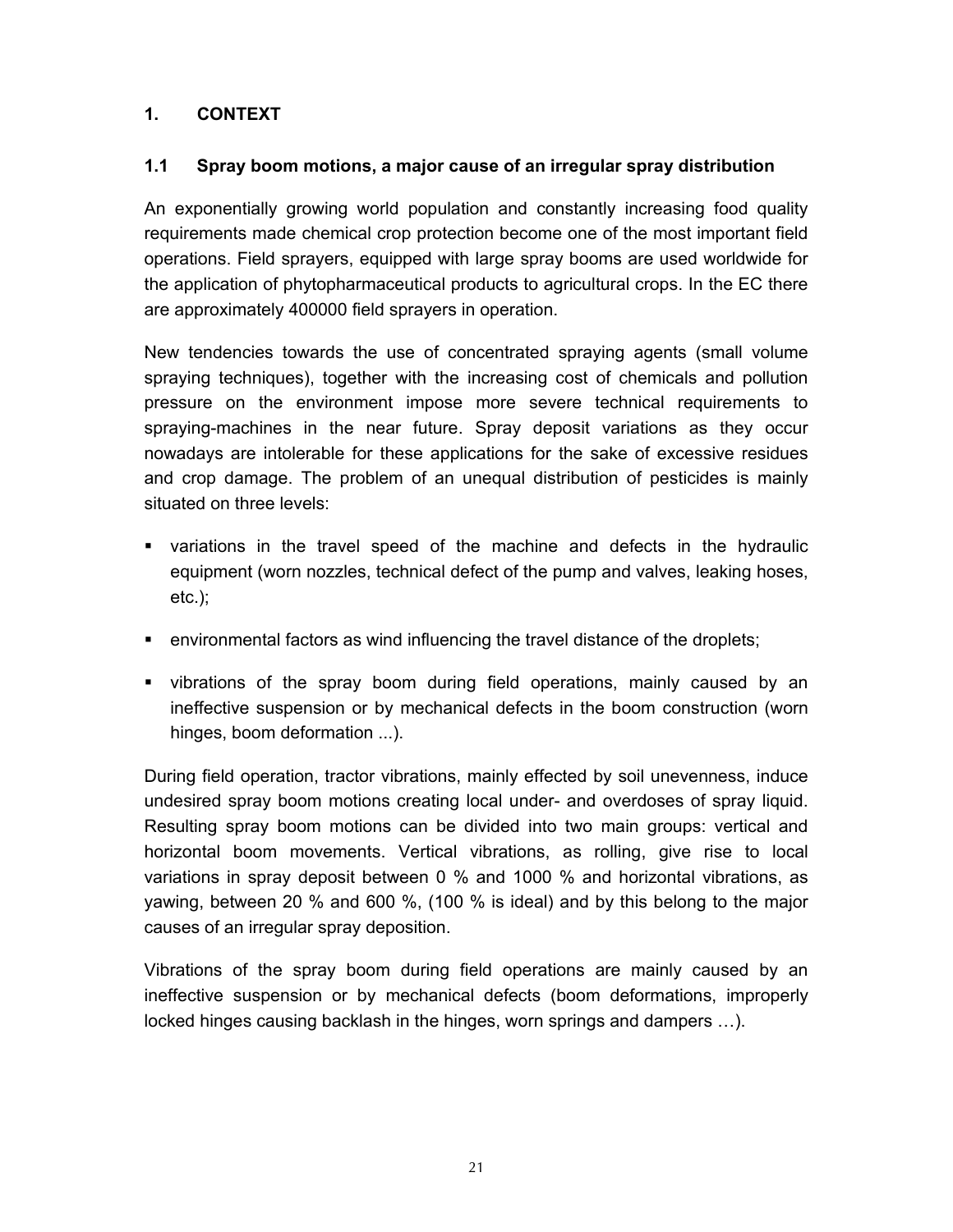#### **1.2 Inspection of field sprayers**

The present hydraulic state of all sprayers in use is being inspected on regular basis in several European countries, including Belgium, Germany and the Netherlands, in a mandatory procedure. The mandatory inspection aims at checking hydraulic pressure variations along the boom, liquid distribution, nozzle wear and other defects, influencing the liquid distribution under static conditions. A CEN working group within CEN/TC144/WG3 is harmonising the today's used evaluation criteria throughout Europe.

Although unwanted spray boom vibrations dramatically effect the spray distribution pattern, procedures to evaluate the mechanical integrity or structural condition of booms are not included yet in current sprayer inspections. *Therefore, to keep spray boom vibrations within tolerable margins, boom constructions should be properly designed and well maintained which can only be guaranteed by inspecting on a regular basis the performance of the suspension and the quality of the hinges and hinge locks, springs and dampers built in the boom structure.* 

Unfortunately, still no standards have been formulated to establish the mechanical condition of operational spray boom constructions and new makes by which no procedures have yet been included in current sprayer inspections to evaluate the mechanical condition of spraying-machines.

Consistent research about boom vibrations and related spray distribution patterns has been initiated within the shared cost action AIR3-CT94-1170 "European System for Field Sprayers Inspection at the Farm Level (SPECS)", funded by the EC. In this project, six leading research groups in spraying techniques, coordinated by the K.U.Leuven, Laboratory of Agro-Machinery and -Processing, started developing a systematic procedure for testing the mechanical integrity (i.e. condition) of operational sprayers at the farm level. In a final stage of this research project, two prototype test systems were developed with a view to evaluate the feasibility of integrating a standardised inspection for the mechanical status of sprayers in use and new makes, in current sprayer inspections. However, both procedures still show important insufficiencies which must first be solved before they become applicable in routine tests.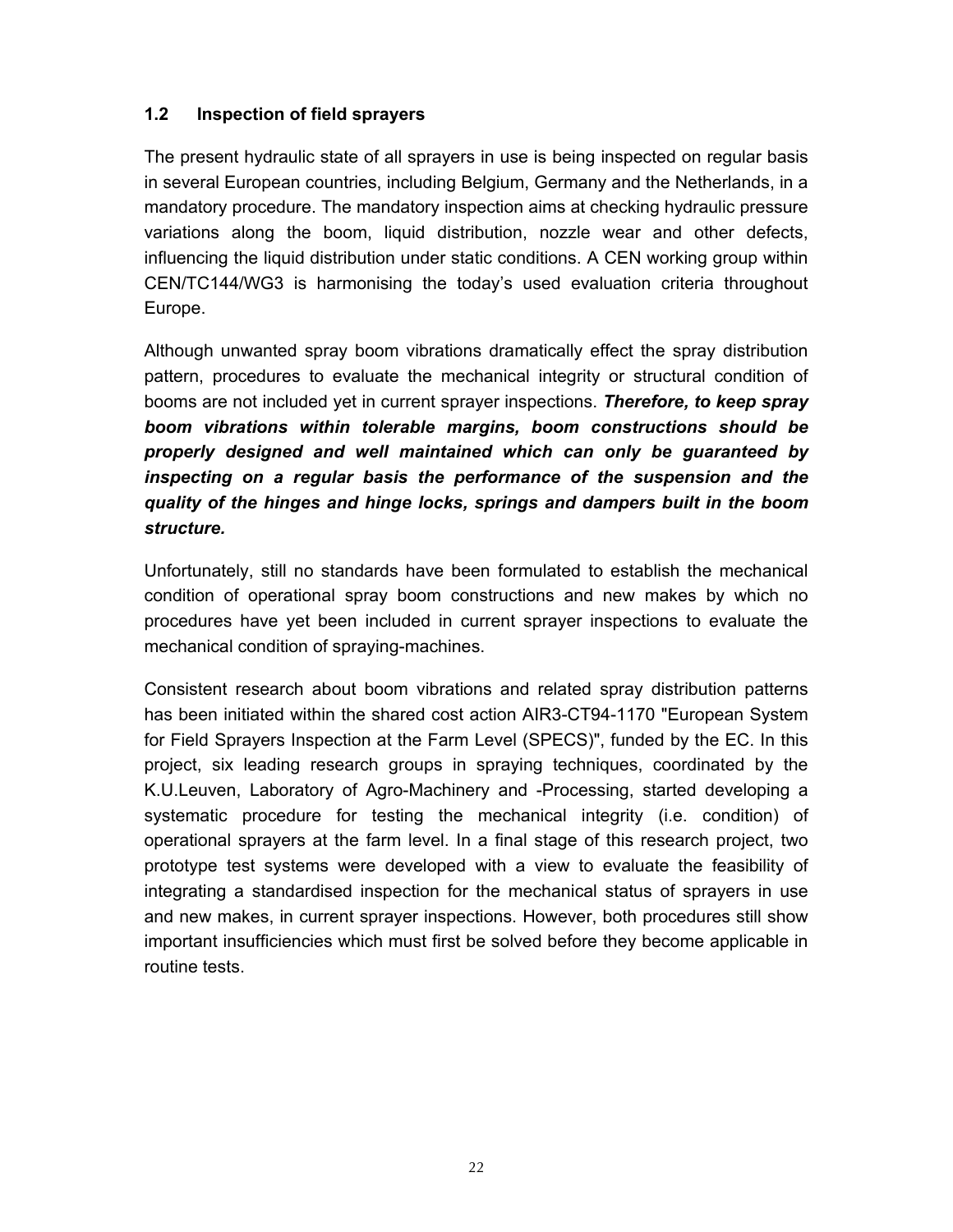#### **1.3 Insufficiencies of the test procedures of the SPECS project**

#### *1.3.1 Input disturbances*

Soil and road unevenness induces vibrations on a spraying-machine crossing the field or moving on the road during transport. In vibration engineering, these are called systems with base motion since the input disturbances are displacements under the tires. In the SPECS project, the ISO 5008 standard tracks have been used as input excitations. These tracks are however not very reliable as their power spectrum shows the absence of important frequencies in the frequency band of interest (i.e. mainly between 0 Hz and 5 Hz) indicating that not all dominant natural frequencies of the structure between 0 Hz and 5 Hz will be excited equally. Representative input excitations at the suspension of the spray boom have also been derived. It is clear that these excitation signals can only be used when the spray boom is uncoupled from the machine which is unfeasible in practice.

#### *1.3.2 Experimental modal analysis*

In the first procedure, the tested spraying-machine is excited on a mobile shaker. During the experiment, input excitations and response accelerations on appropriate locations of the machine are registered in the longitudinal and the vertical direction as well. From these input-output signals, experimental models are built which are used to simulate longitudinal and yawing spray boom motions as a response to certain standardised input disturbances. In their term, simulated boom vibrations are used to calculate the corresponding spray distribution pattern from which conclusions concerning mechanical integrity of the tested spraying-machine are drawn. The linear dynamic models of the sprayers are derived by experimental modal analysis (EMA) from measured output accelerations of certain locations on the structure as a response to force input excitations. Consequently, the derived dynamic models can only use forces as input signals. Because spraying-machines are directly excited by soil unevenness which are displacements and not forces, EMA in its current form was not the appropriate method for model building in this application. In addition, an EMA on mechanical structures should be performed by specially trained people and will therefore not be considered in this research proposal.

#### *1.3.3 Inspection rig with camera*

In the second procedure, the tested spraying machine is driven across a bump and the vertical and horizontal movements of one of the boom tips is registered by camera. However, this methodology could not fully be evaluated and compared to the modal analysis based method due to a lack of time. In addition, before starting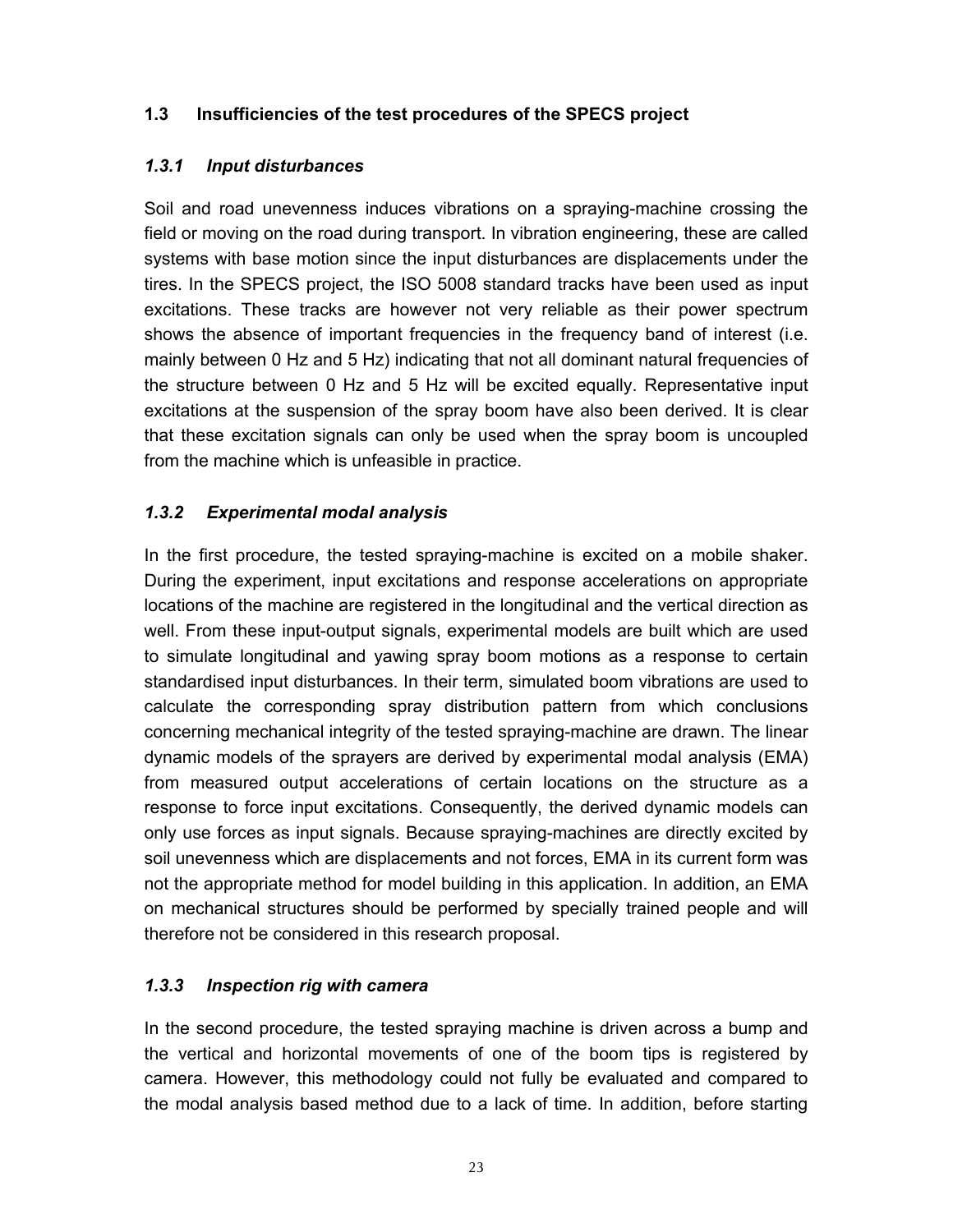the measurements with the camera, some data like geometrical features of the sprayer and the track had to be used to calibrate the measurements. If this was not done very carefully, the measurements became completely worthless and the measurements had to be repeated. At last, but not at least, it is clear that a bump is not a representative track and the motion of one of the boom tips is not a representative measure for vibrations on other parts of the boom (backlash in the hinges, flexible deformations …).

## *1.3.4 Spray liquid simulation models*

Within the SPECS project, mathematical models to simulate spray liquid distribution and which are function of the tractor speed and rolling and yawing of the boom, are developed. Experimental validations showed that under certain conditions, these models do not generate reliable output simulations mainly because important parameters which contribute significantly to the final spray deposition pattern as evaporation drift induced by yawing of the boom were introduced in the model.

## **2. OBJECTIVES**

## **2.1 Overall objective of the research proposal**

Research in this field has been initiated in the EC project "European System for Field Sprayer Inspection at the Farm Level" that still show some insufficiencies. The overall objective of the proposal therefore concerns: *the improvement and extension of the methodology for testing the mechanical integrity of sprayers in use and new makes, developed in the EC research project AIR3-CT94-1170*, such that the methodology becomes applicable in routine tests, can be used to define directives concerning tolerable boom movements, can easily be integrated in current (mandatory or voluntary) sprayer inspections, provides sufficient technology and know how to develop a standardised procedure for the evaluation of the mechanical status of sprayers.

## **2.2 Sub-objectives of the research proposal**

- Development of a mathematical model of a self-propelled sprayer and a trailed sprayer to be used for the derivation of representative tracks and optimization of the optimal position of the sensors.
- Derivation of representative tracks that can be used as excitation sources for the sprayer tests. These tracks will have the same stochastic characteristics as the field unevenness sensed by the sprayer tyres.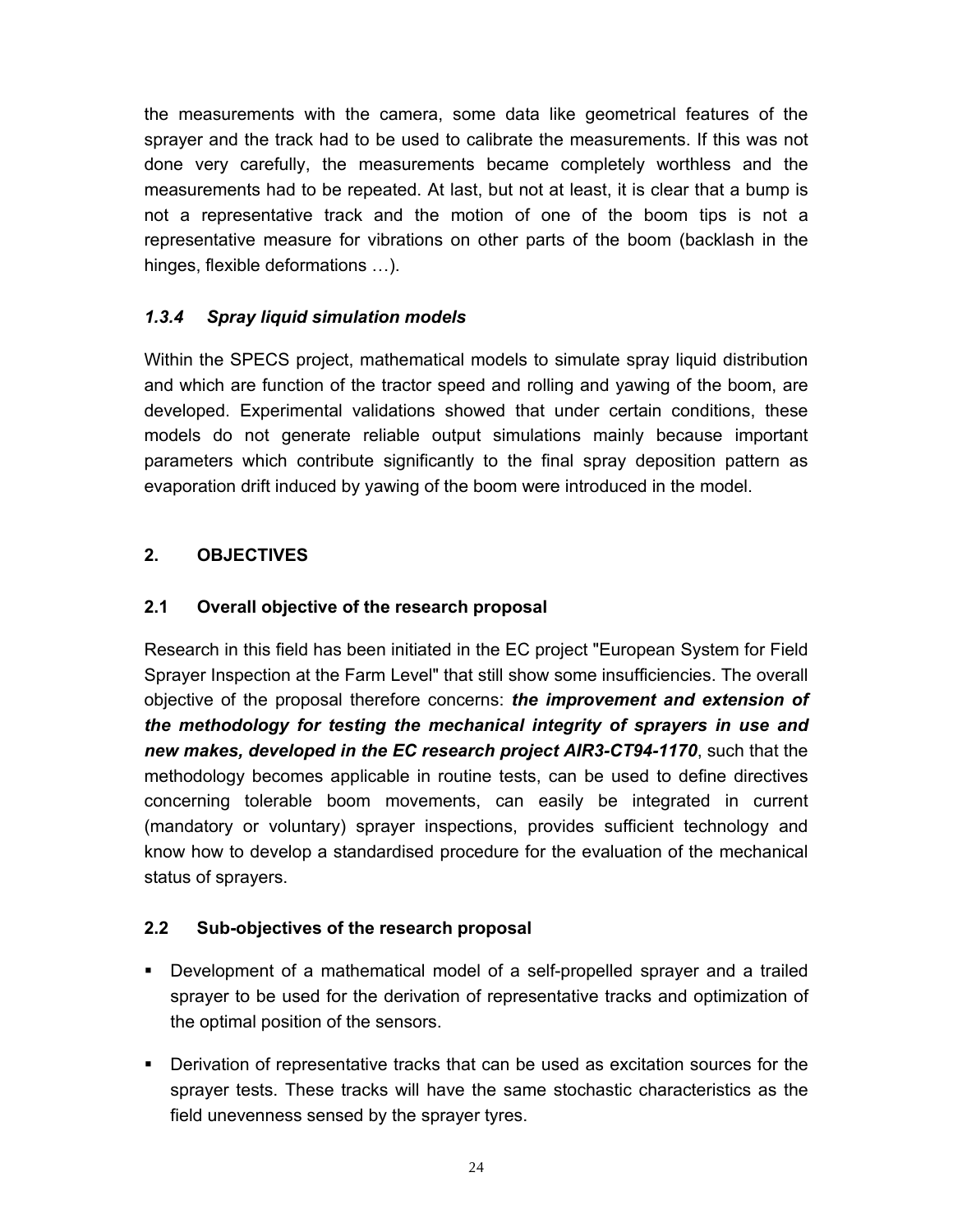- Determination of the type of sensors (accelerometers, optical sensors as camera, laser, infrared, ultrasonic), their number and their position on the sprayer by performing field tests combined with the mathematical models. The sensors will be used to measure the mechanical condition of the tested sprayers.
- Development of reliable spray deposit distribution models to simulate the spray distribution as a function of boom vibrations.
- Establishment of the maximum tolerances for variation in liquid distribution under a spray boom during operation (i.e. under dynamic conditions) based upon extensive field measurements.
- Development of a test rig (based upon a sequence of bumps tests) for rapid testing the mechanical status of sprayers. The inspection procedure will consist of four major parts: excitation of the tested sprayer by driving it across the track, simultaneous registration of boom movements, processing the measurements and simulation of the related spray distribution, formulation of a quality label for the tested machine.

#### **3. CONCLUSIONS**

#### **3.1 Multibody model of a trailed and self-propelled sprayer**

A multibody model of a trailed sprayer from the company Beyne and the selfpropelled sprayer "EUROTRACK" from the company Delvano was built with the general purpose software ADAMS and DADS respectively.

The model of the trailed sprayer consisted of two parts: a detailed model of the boom with suspension and a model of the carrying frame with the tires. Boom roll and hop could be predicted accurately. Predictions of horizontal boom movements were not so reliable. Roll of the frame could be well predicted contrary to yaw of which the model could not provide reliable results.

In the model of the EUROTRACK much attention was paid on a detailed model of the tractor. The model of the boom with suspension was conceived in less detail. Based on measurements of machine vibrations, unknown machine parameters were estimated through an optimisation procedure in OPTIMUS. To this end a mono poster mobile shaker was conceived. Tractor roll, tractor hop and boom roll could be predicted accurately. Prediction of tractor pitch and yaw gave unreliable results.

From the results it may be concluded that multibody models are an interesting tool for predicting the dynamic behaviour of machines. However, the accuracy of the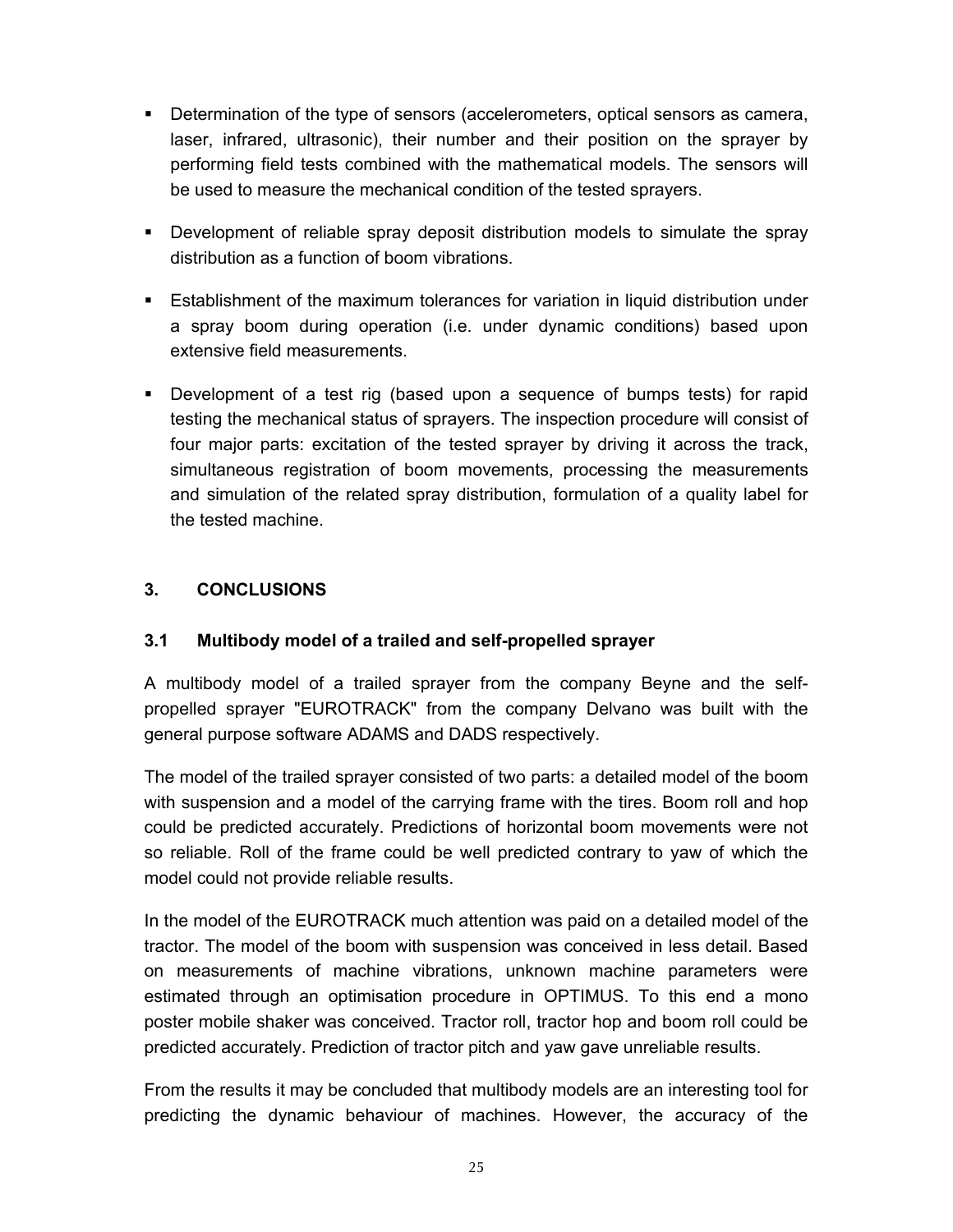prediction of the dynamic behaviour of both sprayers depends on the modes considered. Vibrations in the modes roll and hop can be well predicted, vibrations in the modes yaw and pitch are much more difficult to predict. The accuracy of the models could be improved by increasing the number of bodies in the multibody and the introduction of more precise parameter values (masses, centres of mass, moments of inertia for the different bodies, damping and stiffness coefficients of tires and suspensions, better tire models …). This problem could be (partially) solved by setting up extensive experiments for a precise determination of these parameters.

The model of the self-propelled sprayer was used for deriving excitation tracks in a formal way. The model of the trailed sprayer was used to determine the optimal position and number of sensors for measuring the mechanical integrity of the spray boom and suspension and for evaluating the derived tracks.

## **3.2 Derivation of representative tracks as excitation source of the tested sprayer**

Currently, the ISO 5008 track is available for testing the dynamic behaviour of mobile agricultural machinery. From a stochastic viewpoint this track was not rich enough such that not all the modes of interest on a spraying machine could be excited in a proper way.

Representative tracks were derived according to a unique procedure:

- measurement of vertical (rolling) and horizontal (yawing) boom vibrations of different spraying machines under different field conditions. The newly designed tracks had to be able to reproduce similar (i.e. realistic) boom vibrations;
- traditional derivation of excitation tracks is a tedious and extremely time consuming work. Fortunately, a formalised procedure for deriving representative tracks has been proposed called "service load simulation". The procedure is has been developed in the road vehicle industry and was used for the first time on agricultural machinery in this project. Normally, a four poster electro-hydraulic shaker should be available for reproducing iteratively measured accelerations on the wheel axles. The vertical movement of each hydraulic cylinder under the tyres of the vehicle is a representation of a wheel track. For heavy vehicles, a powerful four poster had to be available. In this project, the real vehicle was replaced by a multibody model with which the measured vertical axle accelerations were reproduced by a virtual four poster placed under the tyres of the model. The vertical motion of each poster represented the wheel tracks. Although the accuracy of the EUROTRACK model was not complete, the axle accelerations could be reproduced very precisely by the introduction of four feedback control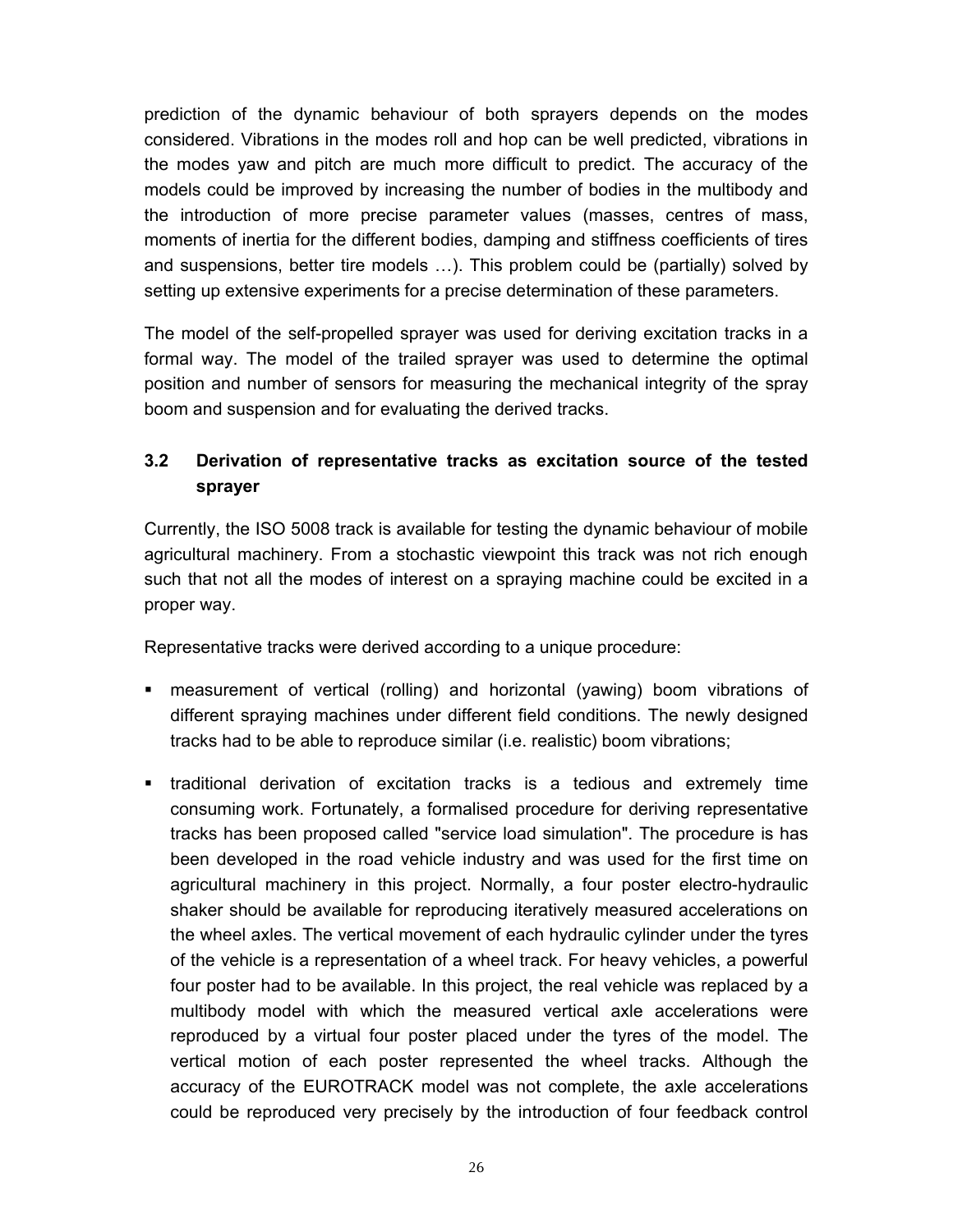systems, increasing the robustness of the reproduction procedure against model uncertainties. This procedure, based on multibody models is unique;

- based on this information 16 short tracks with the shape of a multisine and a block profile were derived with a power spectrum as close as possible to that of the reproduced tracks. An important conclusion was that a simple block profile could reproduce a spectrum as rich as any other type of track (e.g. multisine) which is an important conclusion from a practical viewpoint (easy to construct …);
- the two virtual tracks that could reproduce most accurately realistic boom vibrations were selected with the model of the trailed sprayer. Although the selected tracks were much richer than the ISO 5008 track, they were unable to provide satisfactory results (i.e. reproduction of realistic boom vibrations) especially for boom roll. From this it seemed clear that representative tracks may not be derived based on one machine;
- finally the block profile with a constant block height of 5 cm and a total length of 51.2 m with an adaptable distance between the blocks and lengths of the blocks;
- the designed track was finally tested. Measured boom movements of a trailed sprayer while crossing the track were higher than under field conditions, especially between 0.1 and 0.2 Hz. This problem could be solved by smoothen the edges of the blocks and/or by lowering the blocks (e.g. by filling up the space between the blocks).

## **3.3 Determination of the type of sensors to be used, their number and position on the spraying machine**

- *Radar sensor*: rigidly fixed to the sprayer frame or to the tractor (trailed sprayer), measures tractor or sprayer forward speed.
- *Gyroscope*: rigidly fixed to the sprayer frame or a sprayer part rigidly fixed to the frame, measures yaw and roll.
- *Ultrasonic distance sensors*: placed symmetrically on the sprayer boom at a minimal distance of 45 cm from the boom centre, measure the relative displacement of the boom with respect to the vehicle.
- *Five accelerometers*: placed on five different predefined locations on the spray boom, measure the absolute horizontal boom accelerations.
- *Two accelerometers*: placed on two different predefined locations on the spray boom, measure the absolute vertical boom movements.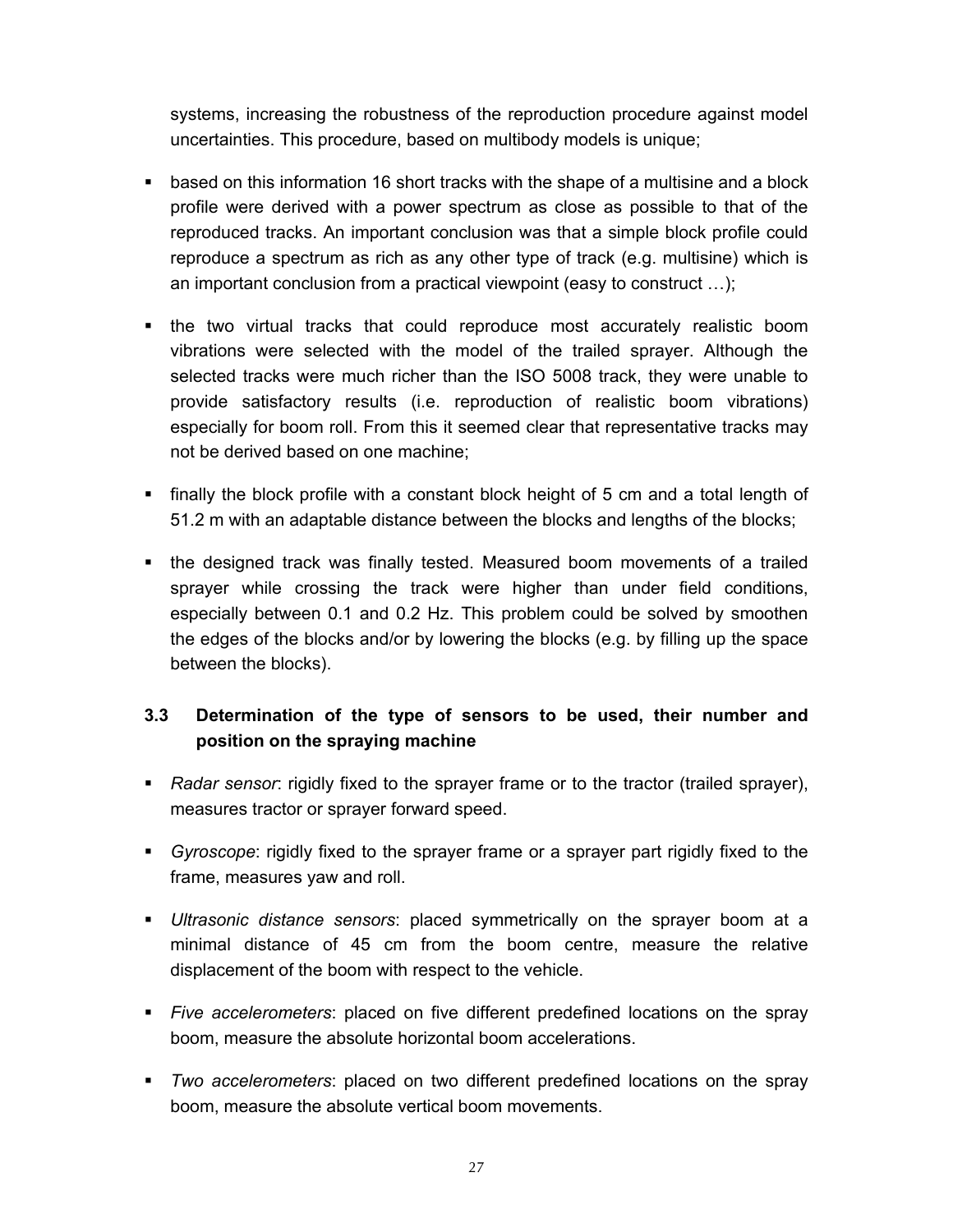*Infrared sensor*: placed on the suspension, measures the distance related to the relative inclination between the boom and the sprayer frame. In addition, a detailed procedure is given for describing the calibration of the infrared sensor.

It is the first time according to the most recent literature that such a detailed procedure for measuring boom movements has been described.

## **3.4 Development of reliable spray deposit distribution models to simulate the spray distribution as a function of boom vibrations**

In a next stage, after registration of horizontal and vertical boom movements of the sprayer under consideration, these movements should be related to a so called dynamic spray deposition pattern. The latter is extremely difficult to obtain directly. Therefore, an indirect method was worked out consisting of four steps:

- registration of the static spray distribution pattern of different nozzles. Based on a 2D-scanner, developed at the University of Uppsala, Sweden, in the framework of the SPECS project, a totally refreshed 2D-scanner was designed. The scanner consists of 24 liquid tubes that are filled with liquid from the nozzle during a predefined number of steps the scanner moves at constant time intervals under the nozzle during the experiment. With this scanner it is possible to measure the static spray distribution of any kind of nozzle at a certain liquid pressure and height of the nozzle by measuring the evolution of the liquid height in the tubes during the experiment. The time needed to register one static spray pattern is between 2 and 4 hours. Since it took quite a lot of time to upgrade the SPECS scanner, only about 20 static spray patterns of different nozzles could be registered yet;
- preparation of the data for developing the dynamic spray distribution pattern. The data should be presented as a data matrix in excel (24 liquid tubes of the scanner x the number of steps the spray scanner has been executing);
- a mathematical relation between the static spray distribution model and the dynamic spray distribution model has been established by F. Lebeau whose model is an improvement of the model of H. Ramon;
- a methodology for the validation of the dynamic spray distribution model was executed. A laboratory set up intended for validation under more controlled conditions, was constructed but calibration and experiments could not be performed yet. The experiment makes use of differences in capacity between two steel plates depending on the amount of demineralised water between the plates. The principle is not new but the precision is increased significantly compared to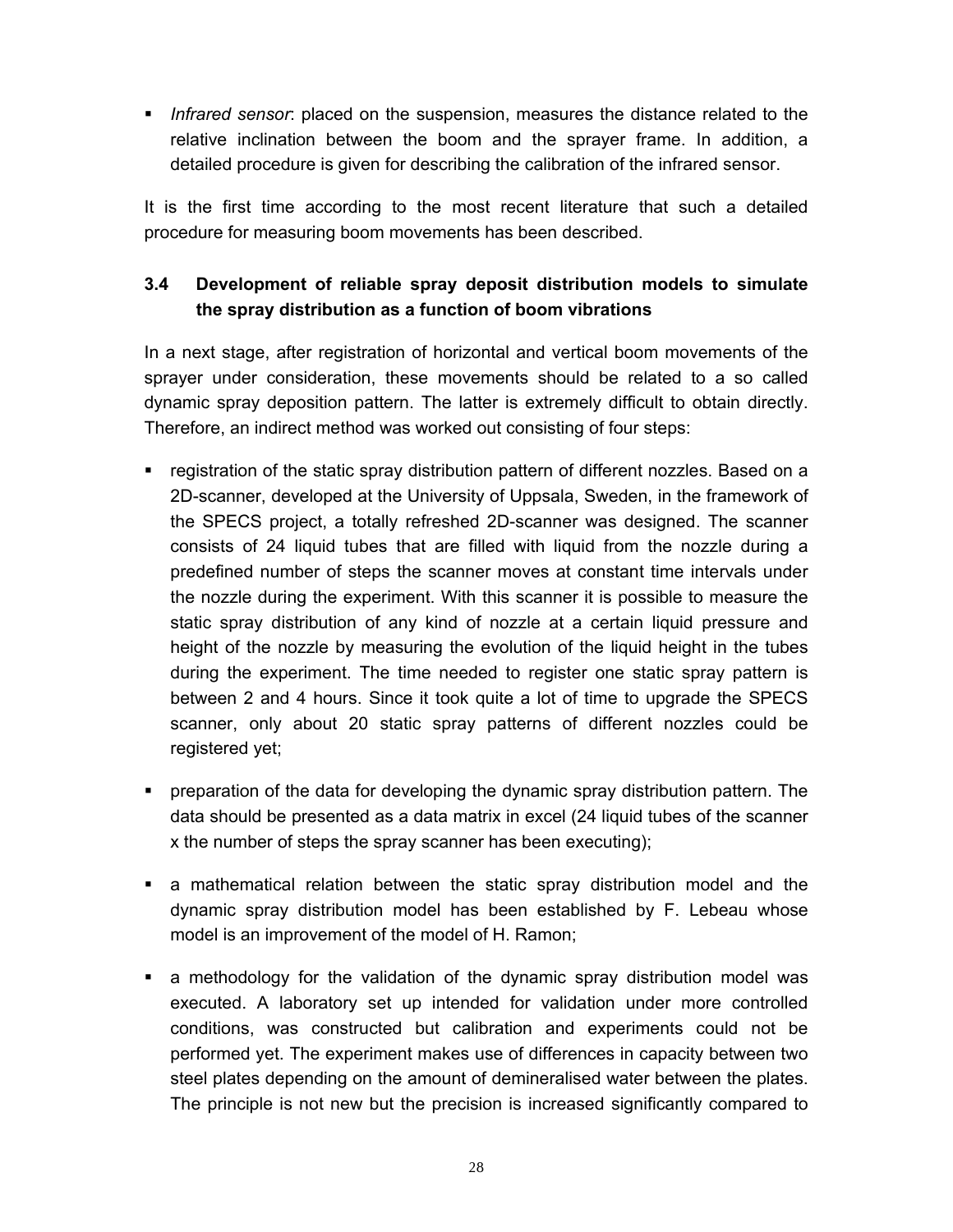the existing set ups owing to the use of smaller steel plates. In addition, a large surface of 5 m x 1.2 m could be measured in one test instead of a small strip. Three field tests were examined. In the first test or mineral tracer test, the sprayer crossed wooden grids covered with special absorbing paper, sprayed with mineral water. By chemical analysis of the papers, on which the tracer was grafted, undesired boom movements during spraying could be quantified. Unfortunately, this is an expensive method that limited the number of experiments. In the second test water sensitive paper strips were fixed on wooden sticks and placed on regular distances in the field. After spraying, the strips were treated by Image Analysis techniques. A full 2D spray distribution pattern was obtained by interpolating the measured data. This method is cheap but gives only qualitative results. In the third method, a pesticide is used and meanwhile boom movements are recorded. Boom movements were induced by crossing wooden obstacles or small ditches with the sprayer. In this research a round up was used and its effect was successfully reproduced by the dynamic spray distribution model.

## **3.5 Establishment of the maximum tolerances for variation in liquid distribution under a spray boom during operation**

Field experiment three was used to establish the relation between boom movements and efficiency of the pesticide. Only round up was used. In more extensive experiments the relation between boom movements and the efficiency of other pesticides should still be investigated. Conclusion from the project is that phytopathologists had to be involved in the project to derive the relation between tolerable boom movements and pesticide efficiency. Final directives and standards about tolerable boom movements is however an international matter in which the project results and developed methodologies can contribute significantly as it is the first project in succession of the SPECS project that provides a well established and systematic procedure for investigating tolerable boom movements.

## **3.6 Development of a test rig for rapid testing the mechanical status of sprayers**

As a final result of this project, a detailed description of a test procedure with necessary equipment, for evaluating the mechanical status of spraying-machines is established. The proposed test procedure is unique in the sense that it has been performed for the first time.

The procedure includes the following steps: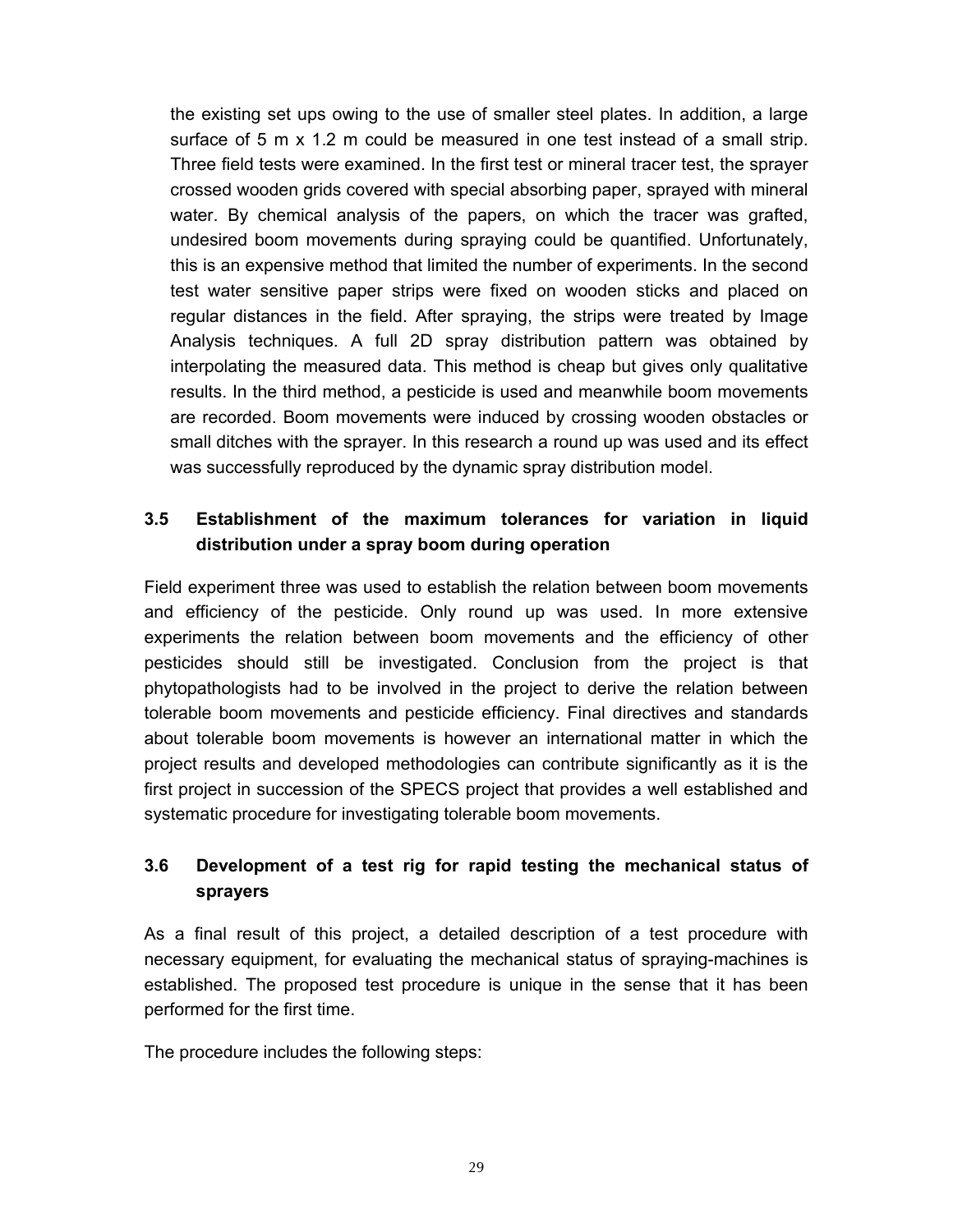- description and calibration of the sensors (used together of the data acquisition apparatus) and the power source;
- description of the test track with proposed travel speed for excitation of the sprayer;
- **•** placement of the sensors and acquisition equipment on the machine;
- description of the configuration of the boom and suspension during preparation and during the test.

## **4. CONTRIBUTION OF THE PROJECT IN A CONTEXT OF SUPPORT TO THE PROCESSES OF STANDARDISATION AND TECHNICAL REGULATIONS**

- First development of excitation tracks shaped as an easy to construct block profile, for off-road (agricultural) machines in a scientific way based on service road simulation by the aid multibody models of two types of sprayers.
- Extensive measurements of vertical and horizontal boom movements under different field conditions with different sensors.
- Determination of the type and number of sensors used and their position on the machine and boom to register in a reliable way boom movements.
- Refinement of existing laboratory equipment to register the static spray distribution pattern of a nozzle (i.e. the 2D spray scanner) and the dynamic spray distribution pattern, the latter based on capacity measurements.
- Dynamic spray distribution pattern model, developed by Lebeau, using the static spray distribution set up based on capacity measurements, for validating the dynamic spray distribution pattern.
- Evaluation of three different field test for validating the dynamic spray distribution pattern model.
- Establishment of a methodology for the formulation of directives and standards for allowable boom movements derived from maximum acceptable unevenness in the spray deposition pattern.
- Establishment of a methodology for rapid testing the mechanical status of field sprayers.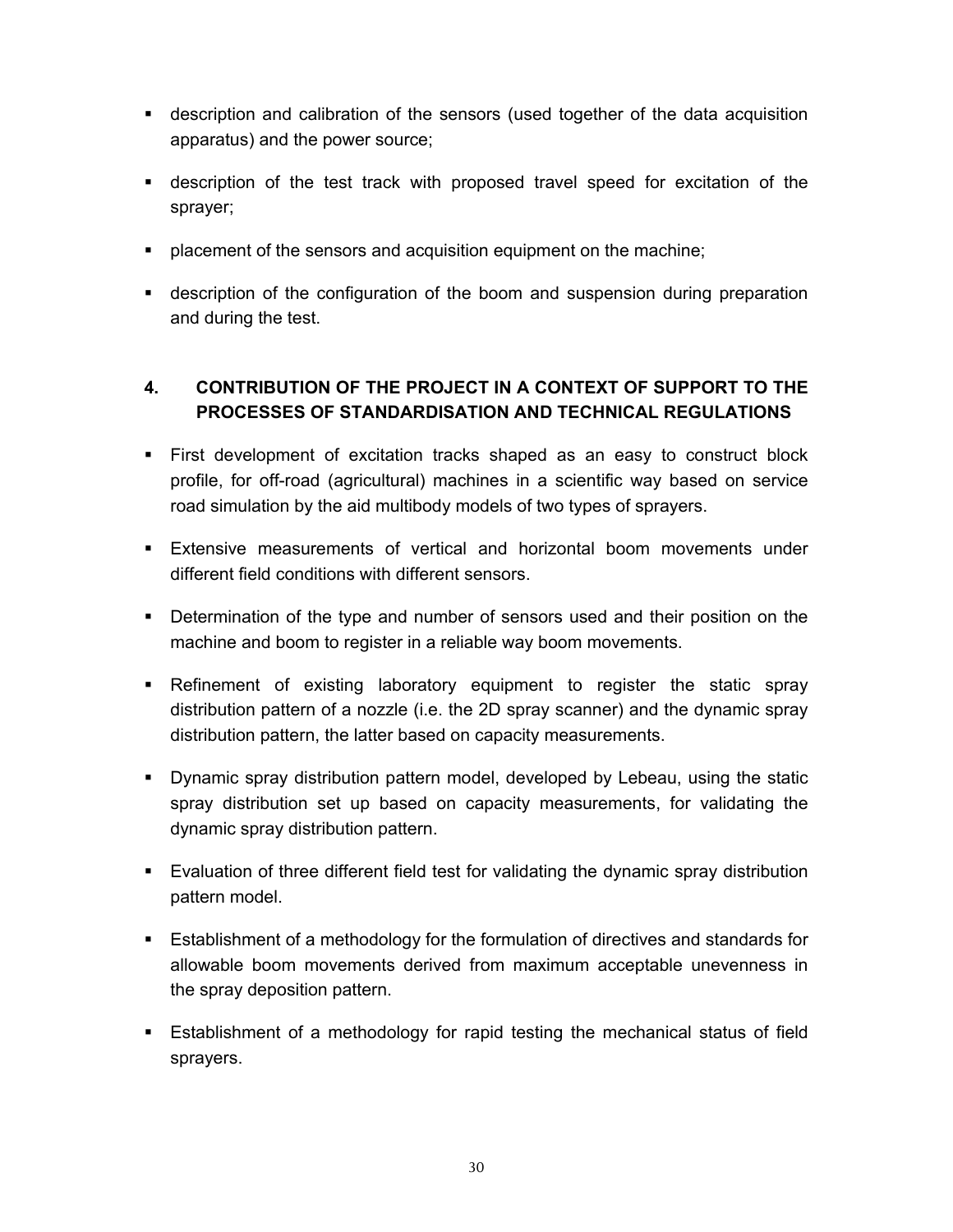#### **5. KEYWORDS**

Trailed sprayer, self-propelled sprayer, field sprayer, spraying-machine, spray boom, sprayer frame, boom suspension, liquid tank, undesired horizontal (jolting, yawing) and vertical (roll, hop) spray boom movements, Multi body models, electro-hydraulic shaker (four poster, one poster), excitation track (multisine, block profile), 2Dscanner, static and dynamic spray distribution model, capacitor method, mechanical status of field sprayers, data acquisition, power spectrum of a signal, field trials, water sensitive paper, maximal acceptable tolerances in the spray distribution pattern (spray deposition pattern, spray pattern), sensors (accelerometer, ultrasonic sensor, infrared sensor, radar sensor, gyroscope).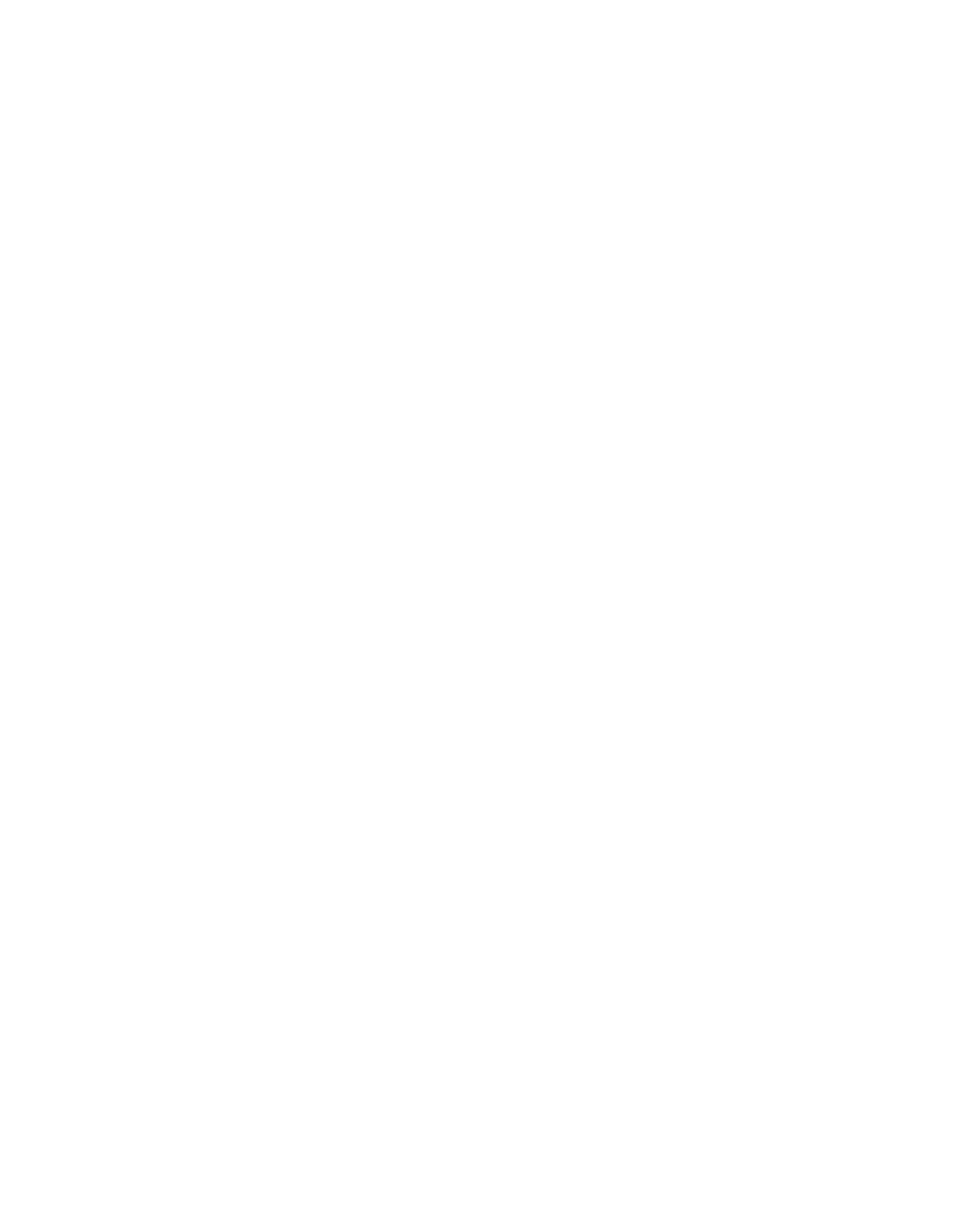**NM/G9/09 NM/G3/10 NM/G2/11** 

# **EUROCODE CD-ROM: DEVELOPMENT OF "USER-ORIENTED" FUNCTIONALITIES TO PROVIDE AN EASIER APPLICATION OF THE EUROCODES**

G. Labeeuw T. Castiau N. Dupont, S. Schaerlaekens & B. Parmentier

SPF MOBILITÉ ET TRANSPORT Résidence Palace - Rue de la Loi 155 B-1040 BRUXELLES

BUREAU DE CONTRÔLE TECHNIQUE POUR LA CONSTRUCTION Rue d'Arlon 53 B-1040 BRUXELLES

CENTRE SCIENTIFIQUE ET TECHNIQUE DE LA CONSTRUCTION Avenue Pierre Holoffe 21 B-1342 LIMELETTE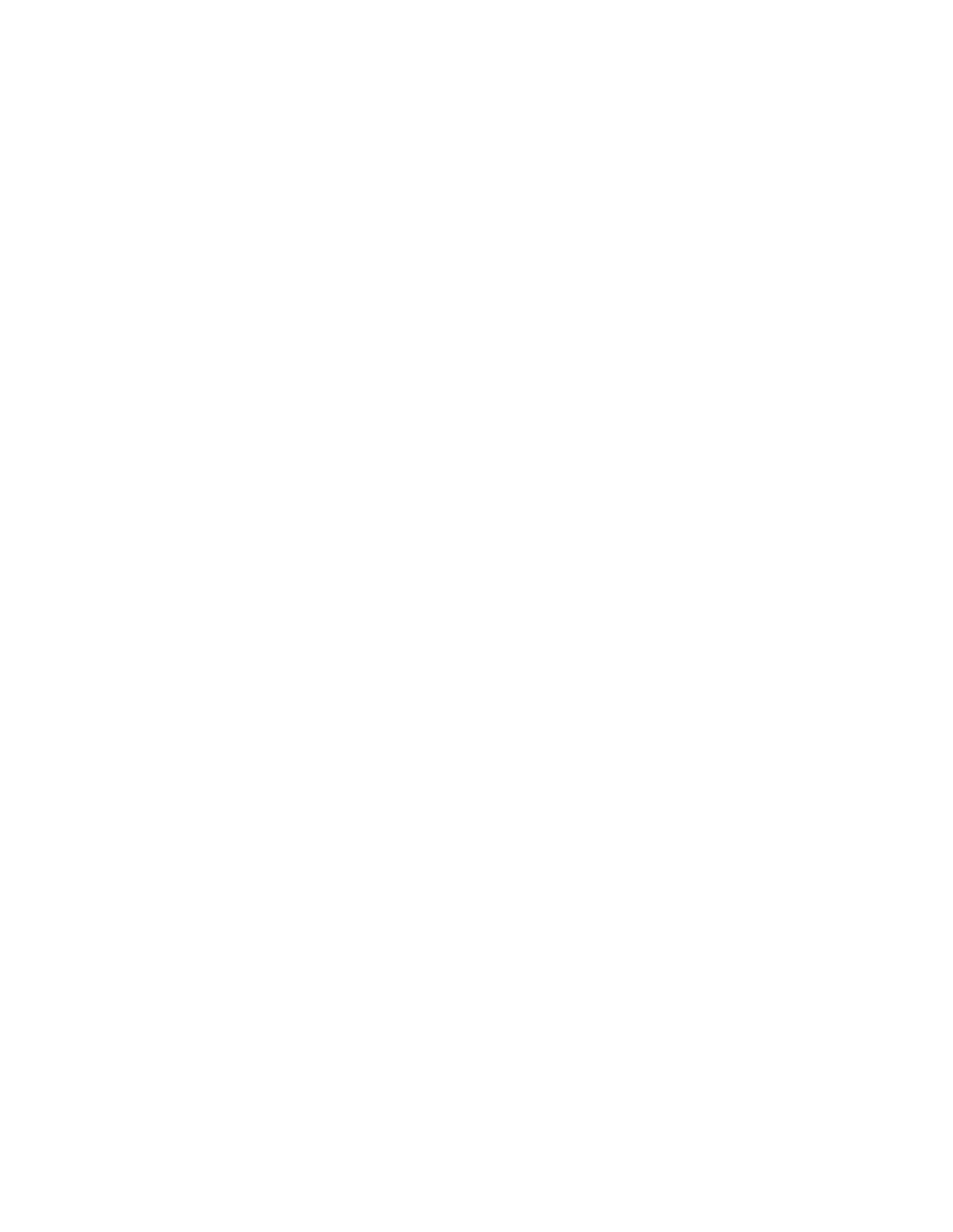#### **1. CONTEXT**

This project is a consequence of the programme "Eurocodes" of the European Commission, which defines the calculation rules for buildings and civil engineering works, to be used by engineers and architects.

This programme, which was initiated in the 1980's for the Public Procurement Directive [CE (1993)], is intended to replace the national standards by a unified standardisation based on the probabilistic limit state calculation.

In 1989, the programme is associated with the Construction Product Directive [CE (1989)], because it defines the first of the "6 essential requirements" imposed to construction products - stability and mechanical resistance – including some precisions on other essential requirements as the resistance to fire (n° 2) and the security of use (n° 4) [CE (1994)]. The Eurocodes are thus necessary for an unambiguous and transparent CE marking, which is the condition for the free circulation in the European Union.

#### **2. OBJECTIVES**

The project is intended to carry out a scientific tool, to facilitate the implementation of the Eurocodes in Belgium, and thereafter their user-friendly use by the designers (engineers and architects) and by other users as the manufacturers of construction products, contractors, university and high school professors, etc.

The need of an adequate scientific tool is caused by the very particular character of the Eurocodes, which is less user-friendly without special tools [CE (2002), Labeeuw (2002), Spehl (2002)].

The Eurocodes are a very wide collection of 60 standards, which starts with the definitions of the actions (imposed loads, traffic and climatic loads) and goes into the typical calculation rules for several materials (concrete, steel, composite, timber, masonry, aluminium and soil), including the resistance to fires and to earthquakes.

These standards are integrated, using the same definition of the security as the bases of design. This requires for a given subject the consulting of the standards "in parallel", e.g. the standard "steel bridges" is made of additions to the standard "steel general", etc.

Because each standard requires a national complementary document (NAD in the prestandard stage ENV, NA in the stage of European standard EN), the use of each standard requires in fact 2 documents.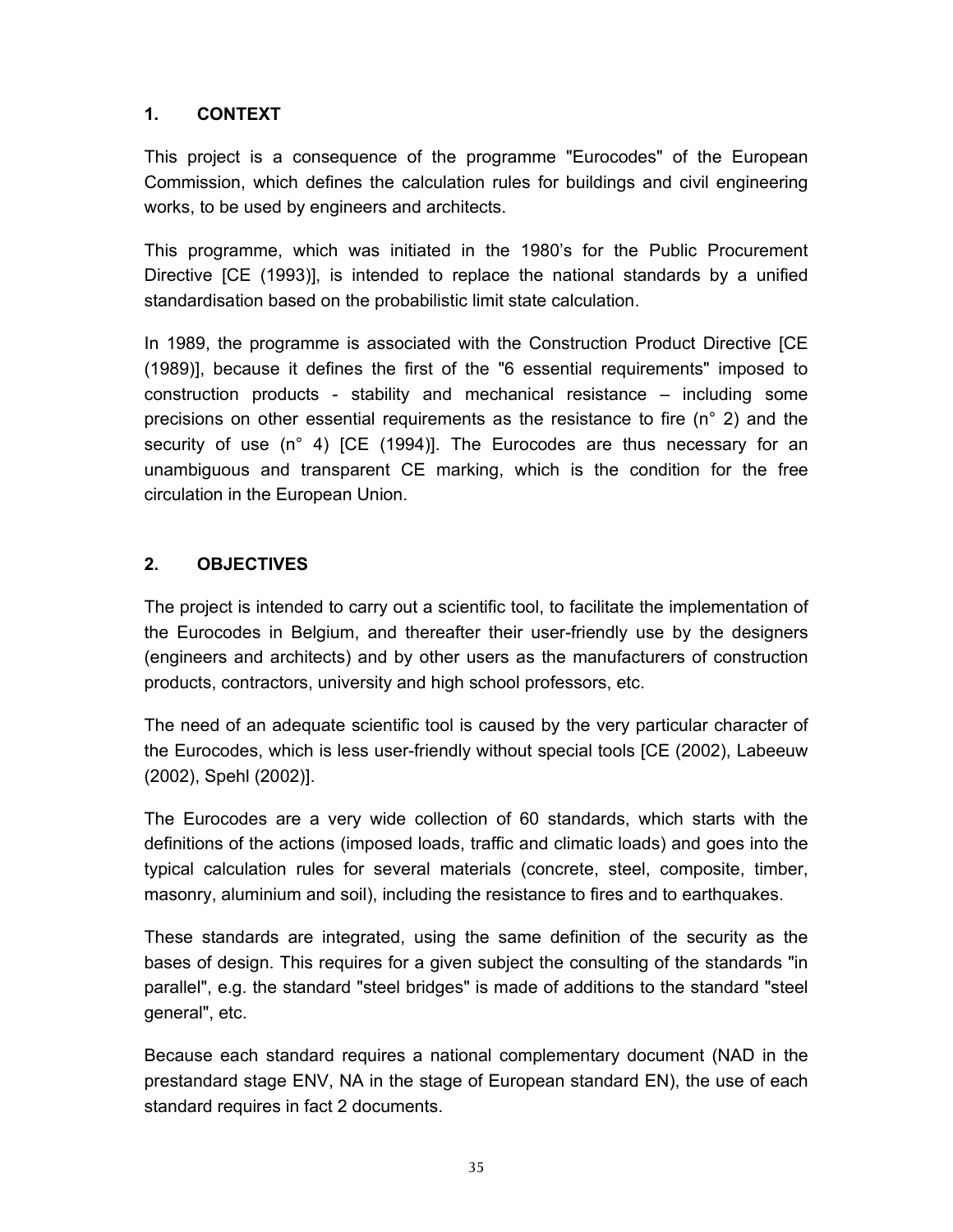Outside these European needs, there is also a typical Belgian need: the need of a Dutch translation that "legally" corresponds to the French text, and this is not provided by the CEN, for which the 3 official languages are French, English and German.

The following objectives of user-friendliness were reached:

- consulting of several documents in parallel;
- use of summarized files:
- tools for the search in a document or in all documents;
- **standardised terminology;**
- easy access to tables, figures and formula's;
- presentation of all tools on a CD-ROM on a sufficiently universal manner, which can be distributed on the customary way by the BIN - IBN Belgian Institute for Standardisation.

#### **3. CONCLUSIONS**

The main objectives of the project were reached.

The most visible consequence is that the CD-ROM with the Eurocodes in their prestandard version (ENV + NAD), could be distributed by the customary way of BIN - IBN (about hundred CD's including the provisional version of November 2003).

The great options of the project, as the choice of the medium, the PDF format and the standard tools of Acrobat, are today widely used by the CEN and the National Institutions.

Some aspects of the project needed still to be modified.

At the one hand, some functionalities became unnecessary for the future, when the CEN decided to simplify the structures of the EN-Eurocodes, for example the very special "parallel numbering" of the paragraphs in the part "precast concrete" (suppressed), the need of printing the national additional rules "on-line" within the basic standard (this is no more permitted for the National Annexes NA of the EN), etc.

But the main reason is that the working out of the electronic documents was more complex than predicted, about two times longer, particularly because electronic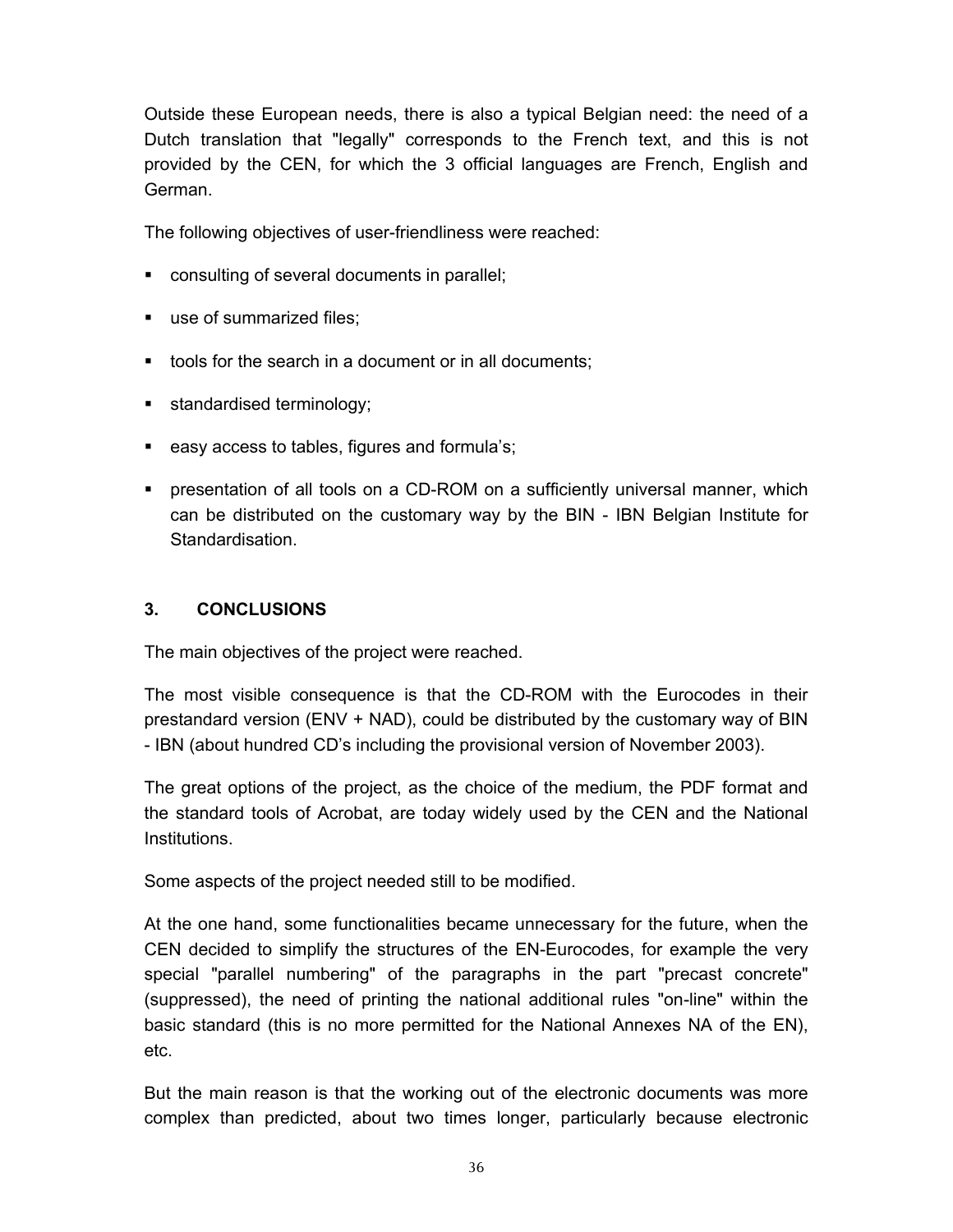documents were not present in the first publications of CEN (before 1994-1995). Moreover, when such electronic documents existed, some automatic tools provided in the project could not be used, because the document look-up was not uniform.

With the acquired experience, it seems possible to work out a CD-ROM with the definitive version of the Eurocodes (EN + NA, to be completed for 2005-2006). This new project could use the wider capabilities of the format PDF 1.4 and of Acrobat version 6.0 (mi-2003), particularly for the JavaScript language.

# **4. CONTRIBUTION OF THE PROJECT IN A CONTEXT OF SUPPORT TO THE PROCESSES OF STANDARDISATION AND TECHNICAL REGULATIONS**

Since its first version of 2001, the CD-ROM was used as a tool for several phases of the standardisation:

- drafting of the national application documents of the ENV-Eurocodes;
- drafting of the remarks sent to the CEN during the survey made before starting the conversion of an ENV-Eurocode into an EN;
- **EXECT** information about some lacks or contradictions in the ENV-Eurocodes (e.g. the lack of rules for the anchorage of steel structures on concrete foundations), with communication of the remarks to the Commission TC250 Eurocodes of CEN;
- medium for the information sessions on Eurocodes, organised with Cobomedia at the SRBII in Brussels and at the KVIV in Antwerp (October 2002 - April 2003) : 80 Cd's sold;
- tool integrated in the "toolbox" for the Dutch translation of the EN-Eurocodes, as organised together from 2003 by BIN - IBN (Belgium) and NEN (Netherlands);
- on sale of the version of November 2003 at BIN IBN.

#### **5. KEYWORDS**

Structure, work, construction, building, civil engineering, bridge, silo, tank, chimney, stability, mechanical resistance, calculation, design, limit state, action, material, concrete, steel, composite, timber, masonry, brick, geotechnics, earthquake, aluminium, fire resistance, Eurocodes, European prestandard, ENV, national application document, NAD, DAN, NTD, European standard, EN, national annex, NA, AN, NB, ANB.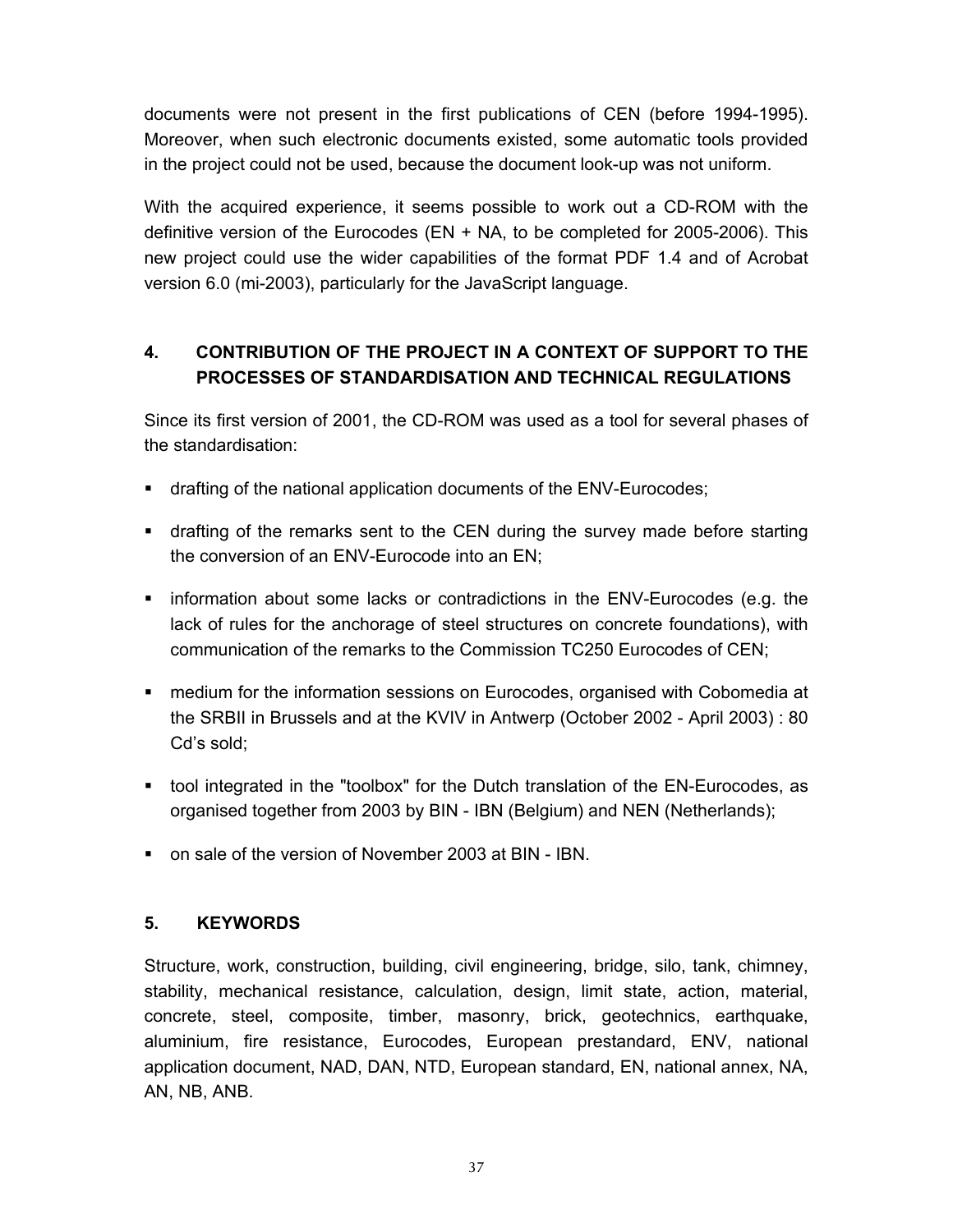#### **6. REFERENCES**

[CE (1989)]: "Construction Product Directive" (89/106/EEC amended by 93/68 EEC), Official Journal of the EU, Brussels, ISSN 0378-7052.

[CE (1993)]: "Public Procurement Directive" (e.a. 93/37/EEC of 14/6/93), Official Journal of the EU, Brussels, ISSN 0378-7052.

[CE (1994)]: Communication of the Commission with regard to the interpretative documents of Council Directive 89/106/EEC (e.a. document related to essential requirement n° 1), Journal of the EU, Brussels, ISSN 0378-7052.

[CE (2002)]: "Guidance Paper L on Eurocodes" (Construct 03/629 rev.1 with amend. 27/11/03), European Commission Enterprise DG, Brussels.

[Labeeuw (2002)]: "Eurocodes-EN – Implantation et statut", Cycle Eurocodes, Cobomedia – SRBII Bruxelles – TI-KVIV Antwerpen.

[Spehl (2002)]: "Eurocodes structurels – Présentation d'ensemble, origine et développements", Cycle Eurocodes, Cobomedia – SRBII Bruxelles – TI-KVIV Antwerpen.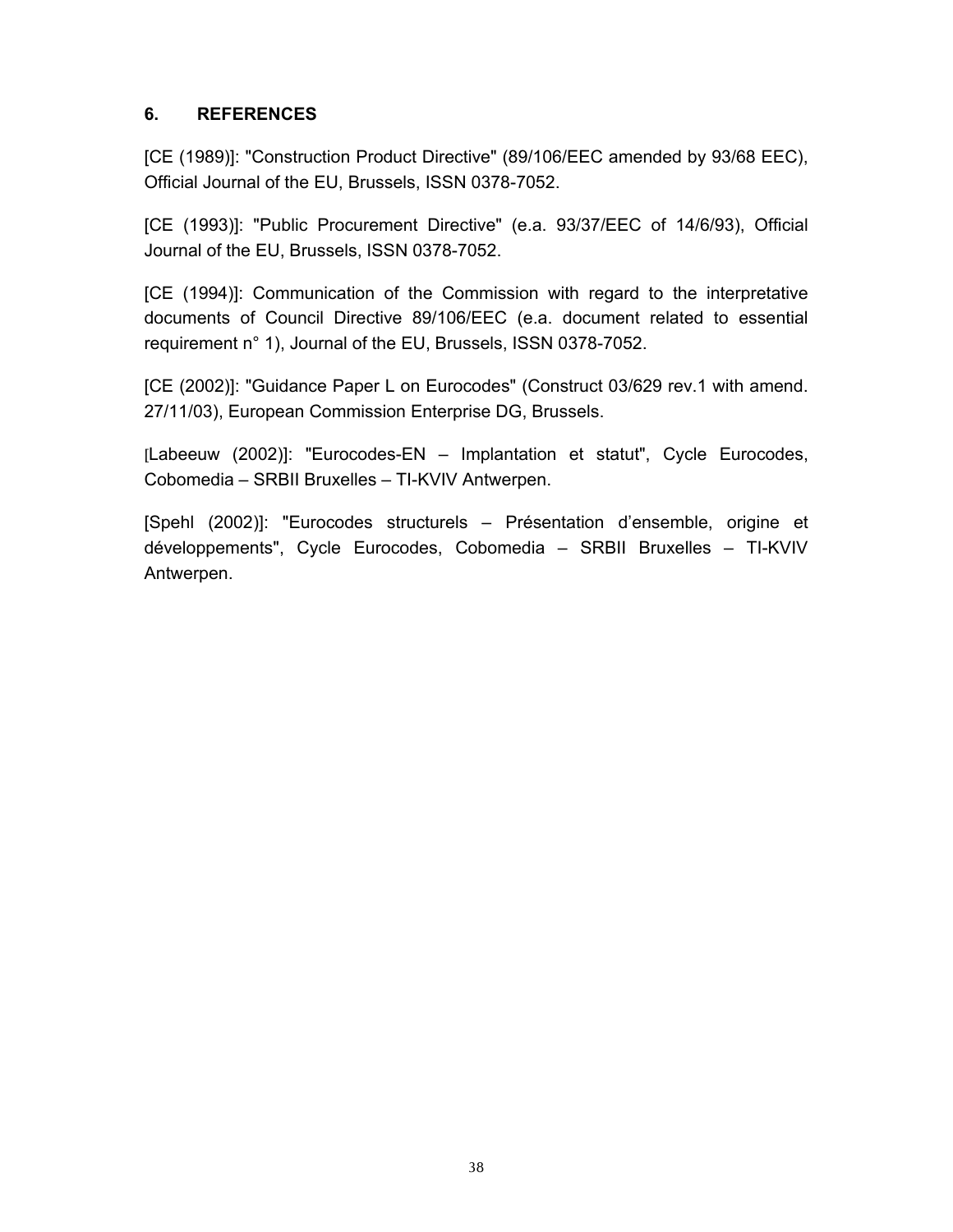**NM/G3/12 NM/G2/13** 

# **LIMIT STATES CRITERIA OF CONSTRUCTIONS ABOUT VIBRATIONS**

P. Spehl C. Mertens

BUREAU DE CONTRÔLE TECHNIQUE POUR LA CONSTRUCTION Rue d'Arlon 53 B-1040 BRUXELLES

CENTRE SCIENTIFIQUE ET TECHNIQUE DE LA CONSTRUCTION Boulevard Poincaré 79 B-1060 BRUXELLES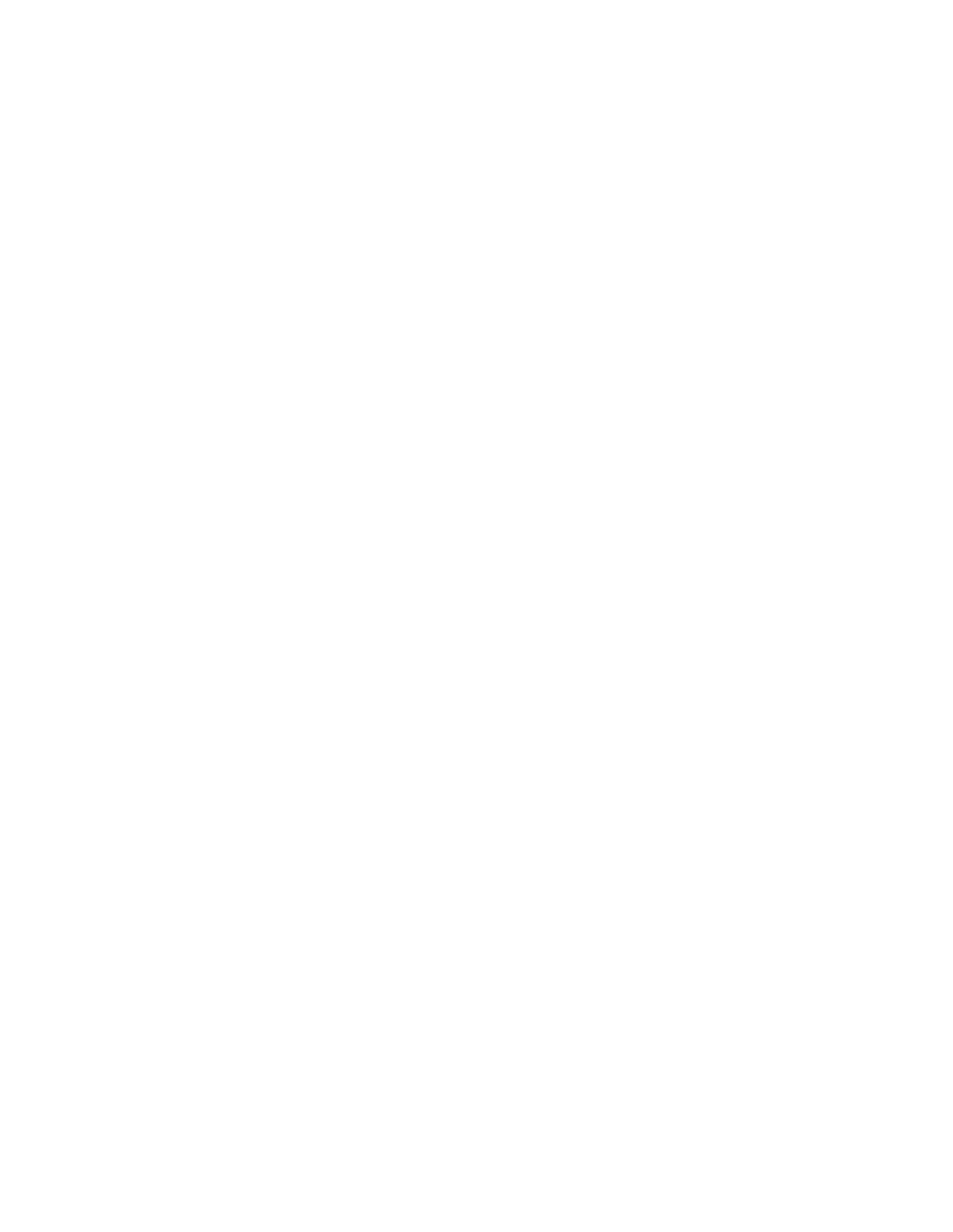## **1. CONTEXT**

A large amount of general standards exist in the field of vibrations.

However, few are specific to vibrations of buildings, and on the other hand, there is no uniformity in this field, neither in measurement methods, nor in criteria (when they exist) about discomfort and safety against eventual damages.

# **2. OBJECTIVES**

The goals of the project are the following:

- (1) to establish recommendations about vibration measurement methods in buildings, for the discomfort of people and the damages to structures. In practice, there is a link between the two; therefore the problem will be considered as a whole;
- (2) to establish vibration criteria in buildings for the two same problems of discomfort and damages, by using i.a. the results of the prenormative Belgian Science Policy project "Effects of vibrations: requirements and assessment methods" (period of 1 April 1996 to 31 March 1999), in order to be proposed for Belgian and European standardisation;
- (3) to establish a draft European standard on criteria for serviceability limit states, including the criteria for discomfort and safety against vibrations, and criteria for admissible deformations actually discussed within the Eurocodes Committee of the Belgian Institute for Standardisation. The goal is to establish a Belgian proposal, to present it to CEN (European Committee for Standardisation) and to participate to its works in order to obtain a European standard.

## **3. CONCLUSIONS**

The research part concerning de measure methods and the buildings vibration criteria (goals 1 and 2), and particularly the survey by questionnaire among the members of the users committee of the research have come to the following conclusions:

 about de comfort criteria, the measure methodology of the German standard DIN 4150, Part 2, and particularly the basic factor KB, including the concept of RMS detection with exponential characteristic, are unanimously recognized;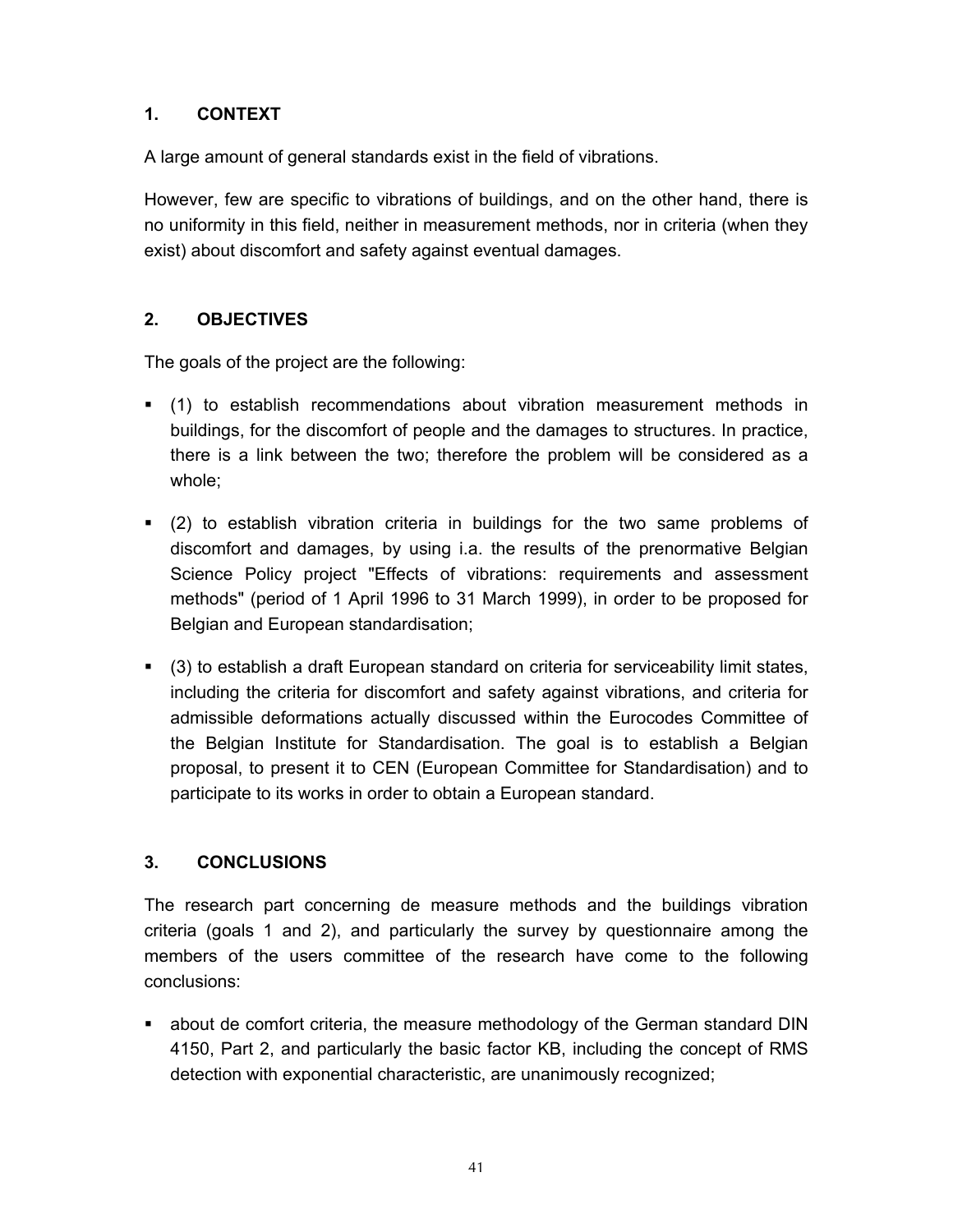- however, it is proposed to extend the existing standard in order to characterize the vibrations more completely by a specific characteristic for the source of vibrations, which would be the vibration rate, determined over the effective time of activity of the source;
- it is proposed to introduce additional clauses to improve the identification and the treatment of perturbations in the measurements;
- it is also proposed not to describe completely and a priori the scientific means to be used to identify the sources and the perturbations, but to specify that these means should be described in detail by the expert concerned in each of his measurement reports;
- as far as the safety criteria are concerned, in agreement with the users committee, it is proposed to adopt the German standard DIN 4150, Part 3, and it is recommended, in parallel with the measurements on the building structure, to perform measurements on the foundations to evaluate the potentiality of damages to the structure.

# **4. CONTRIBUTION OF THE PROJECT IN A CONTEXT OF SUPPORT TO THE PROCESSES OF STANDARDISATION AND TECHNICAL REGULATIONS**

On the basis of these conclusions, the research part about the prestandard and the Belgian participation to the European standardisation works within CEN Technical Committee TC250 "Structural Eurocodes" (goal 3) has reached the following results:

- the publication in 2002 of the Belgian standard NBN B 03-003, which makes (in its chapter 8. VIBRATIONS) DIN 4150-2 and DIN 4150-3 applicable in Belgium, which sends back to the Belgian standard NBN B 03-002 for the vibration effects of wind, and specifies critical values of modal vibration frequencies of structures, below which a dynamic calculation is requested, for the effects of synchronized movements of persons;
- the publication in 2004, for public enquiry, of a project of Belgian National Annex to the European standard EN 1990 "Eurocode – Basis of structural design", Annex A1 "Application for buildings", which sends back (in its clause A1.4.2 Serviceability criteria) to the Belgian standard NBN B 03-003 as far as the buildings are concerned, and to the European standard EN 1991-1-4 as far as the vibration effects of wind are concerned.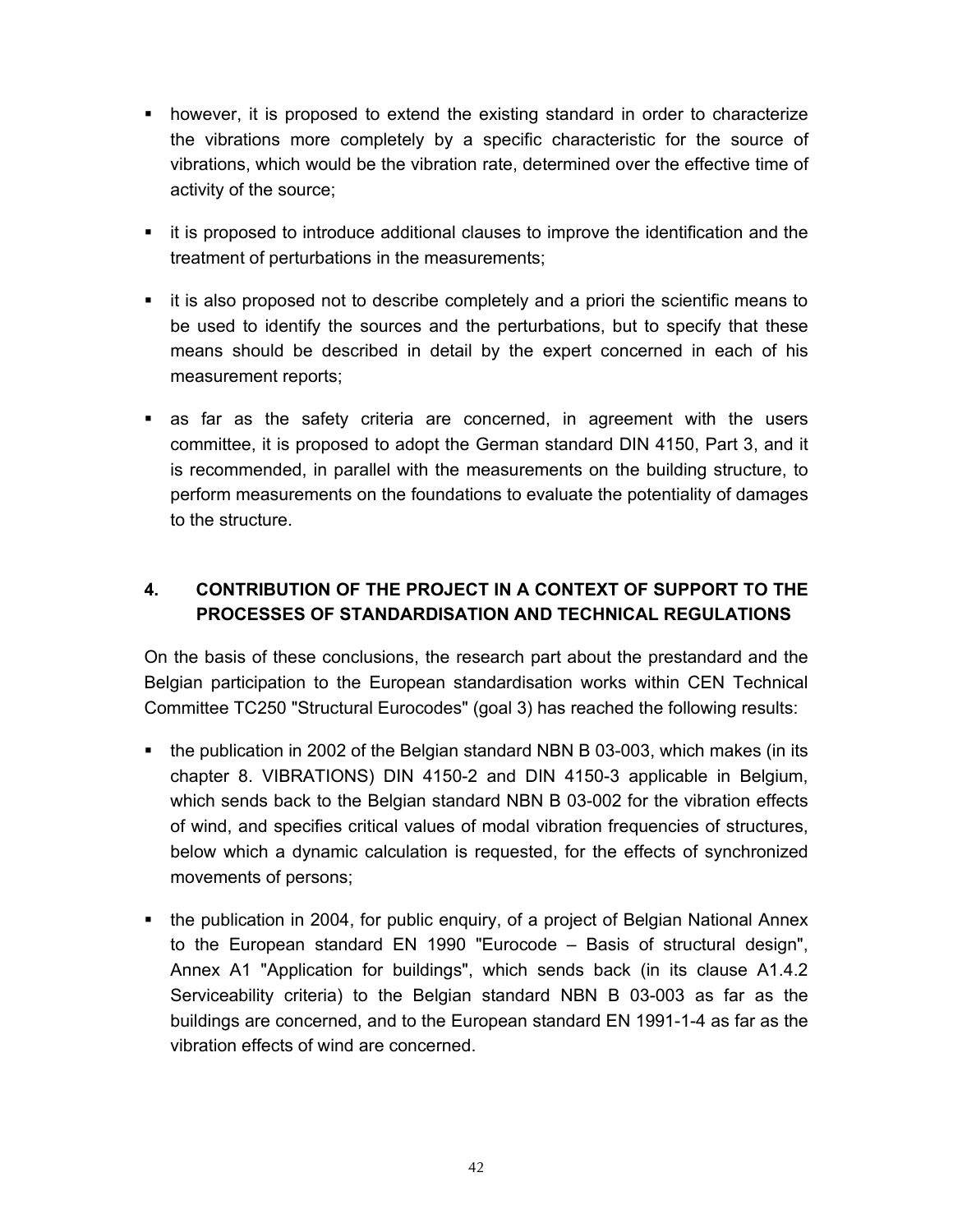#### **5. KEYWORDS**

Vibrations, buildings, criteria, safety, comfort, serviceability limit states, prenormative research.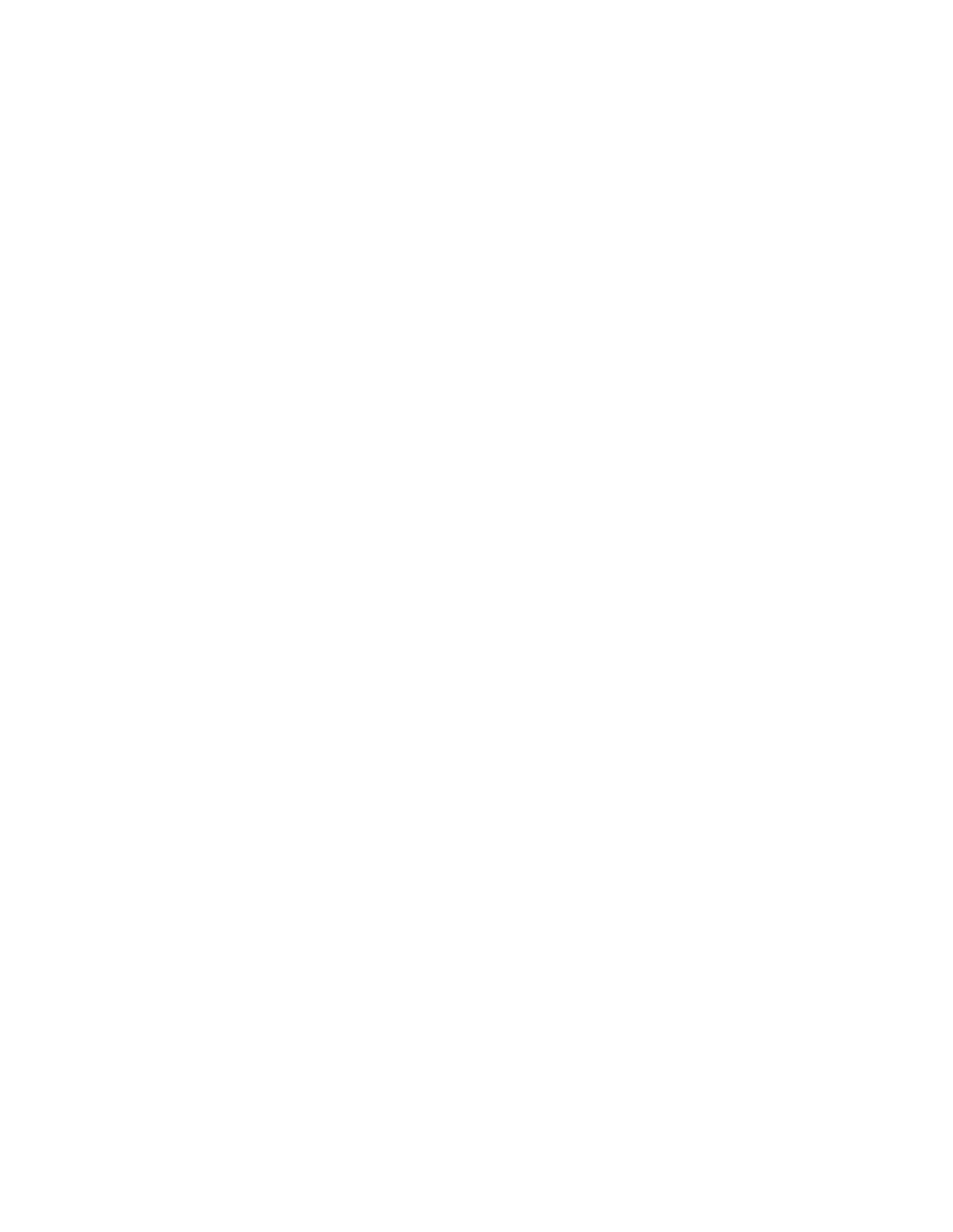**NM/G2/14 NM/19/15 NM/G4/16 NM/67/17** 

# **"FITNESS FOR USE" EVALUATION OF SMALL (<20 PE) DOMESTIC WASTE WATER TREATMENT PLANTS**

K. DE CUYPER J. L. VASEL S. NONET K. VANDERSTRAETEN

CENTRE SCIENTIFIQUE ET TECHNIQUE DE LA CONSTRUCTION Boulevard Poincaré 79 B-1060 BRUXELLES

FONDATION UNIVERSITAIRE LUXEMBOURGEOISE Avenue de Longwy 185 B-6700 ARLON

CENTRE BELGE D'ÉTUDE ET DE DOCUMENTATION DE L'EAU Rue Armand Stévart 2 B-4000 LIÈGE

VLAAMSE INSTELLING VOOR TECHNOLOGISCH ONDERZOEK Boeretang 200 B-2400 MOL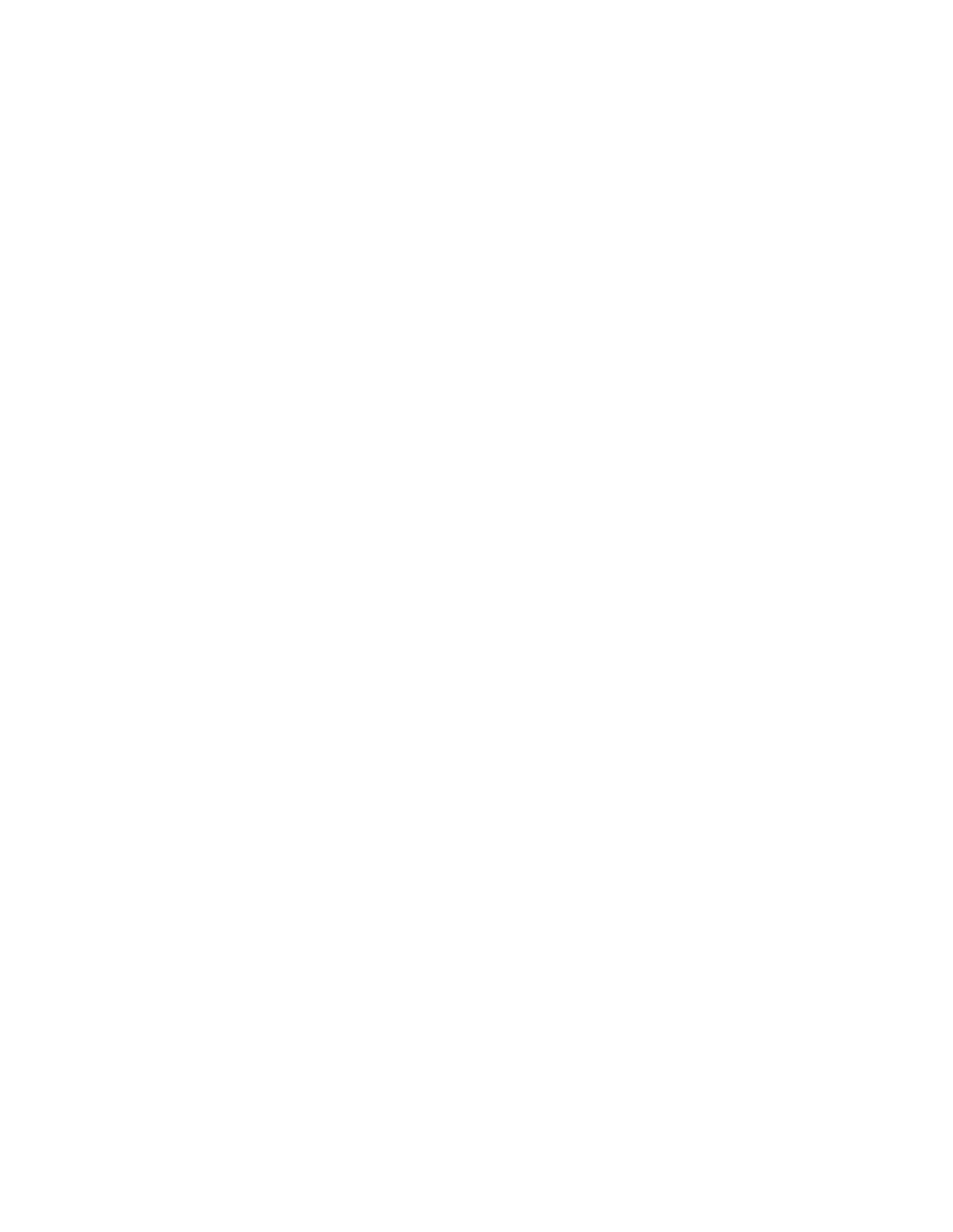#### **1. CONTEXT**

Before 2015, all surface and soil water must be of "good" quality in the European Community. Although this objective was established in a European directive, published in 2000, all Community Members are already working on the problem since several decades, putting their effort however mainly on the treatment of the urban waste water. But the realisation of the 2015-objective requires that also the waste water coming from buildings not connected to a public sewer, due to their spread, is taken into consideration. For Belgium it is estimated that 15 to 25 % of the buildings will never be connected to a public sewer. The discharge of untreated or not correctly treated waste water of this huge amount of buildings represents a considerable source of diffuse environmental pollution. The treatment of this waste water will require the use of small waste water treatment plants. For the construction professionals small waste water treatment means: "using a septic tank". However the regional requirements for the effluent coming from these treatment plants are such that the use of a septic tank is insufficient. Use will have to be made of better performing systems, of which can be assured that the treatment will lead to an effluent in accordance to the legal requirements. This need for quality assurance was already felt in Europe at the beginning of the nineties, in last century. This brought industry to request the European Committee for Standardisation (CEN) to establish a European standard enumerating product requirements and procedures for the verification of the performances of the plants. The CEN working group CEN/TC165/WG41, was charged with this task and brought out a first draft standard in the second half of the late nineties, i.e. the prEN 12566-3 (annexe 1). For evaluating the treatment efficiency, this draft proposed two alternative procedures, lasting for 1 year: the first is a monitoring of the plant on a test facility, the second a monitoring on site.

Immediately a lot of questions were raised from different sides, questioning the validity of the proposed procedures. This questioning was the basis of the research set up by 4 Belgian laboratories: the "Centre Scientifique et Technique de la Construction" (CSTC - WTCB) in Brussels, the "Centre Belge d'Etude et de Documentation de l'Eau" (CEBEDEAU) in Liège, the "Fondation Universitaire Luxembourgeoise" (FUL) in Arlon and the Flemish Institution for Technological Research (VITO) in Mol. This research was financed by the Belgian Science Policy.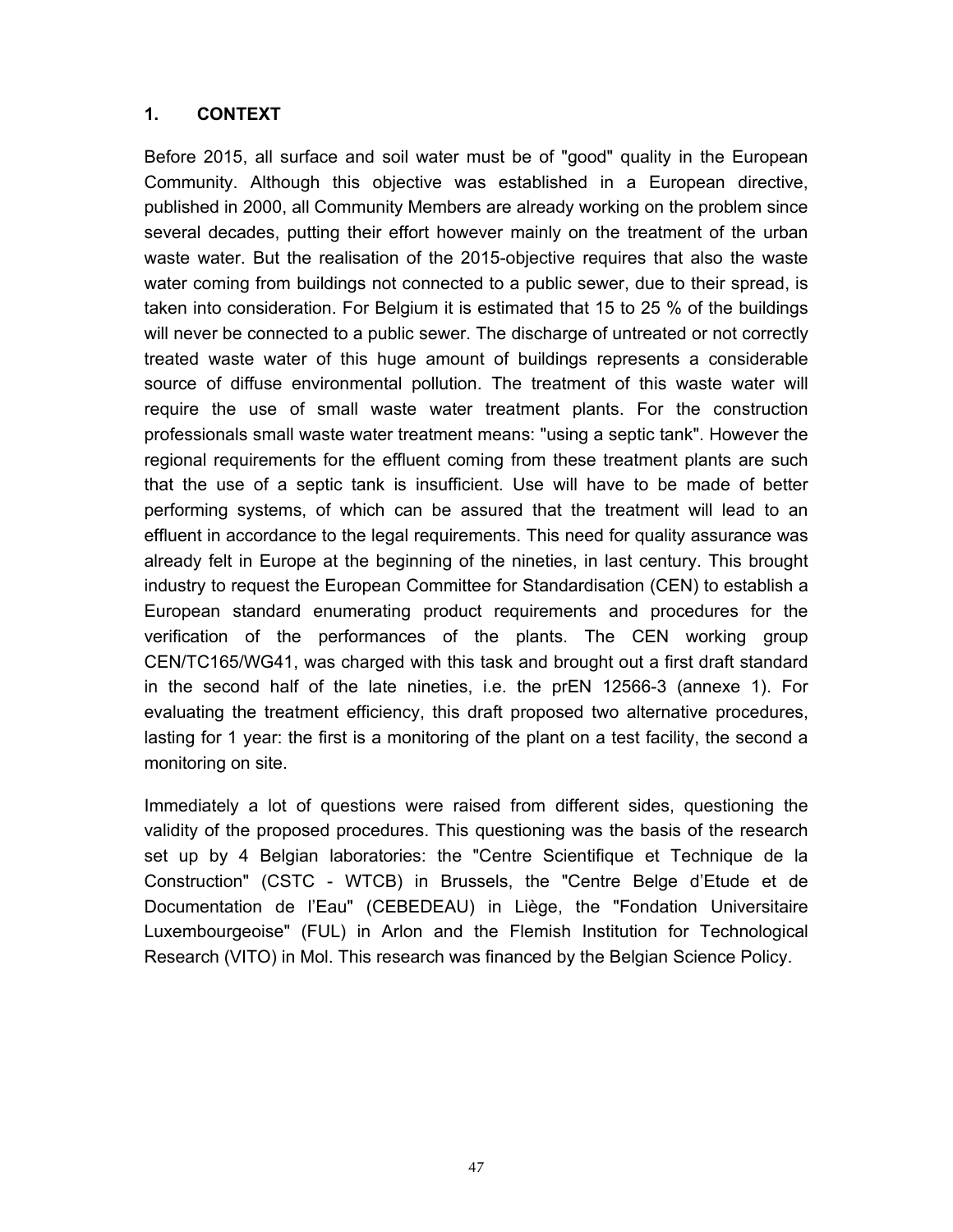## **2. OBJECTIVES**

The objective of the research launched by the 4 laboratories was to validate and improve the procedures proposed in prEN 12566-3, in order to be sure that the plants tested according to this standard would be correctly evaluated.

The approach adopted hereto was to realize the proposed procedures, evaluating critically each step. The programme was as follows:

- **task 1: making operational a test rig (CSTC, CEBEDEAU, VITO);**
- task 2: evaluating the prEN treatment efficiency procedure for laboratory testing, by measuring the performance of commercial plants on the test rig measuring (CSTC, CEBEDEAU, VITO);
- task 3: evaluating the prEN treatment efficiency procedure for on site testing, by measuring the performance of commercial plants in situ (CSTC, FUL, VITO);
- task 4: evaluating the prEN proposal for assessing the mechanical stability of small plants (CSTC);
- task 5: proposals for improving the prEN 12566-3 (all partners).

## **3. CONCLUSIONS**

The research confirmed that the general scheme for addressing the treatment efficiency was indeed a good basis for this assessment. However important improvements could be identified with respect to the different stress tests that are to be conducted, e.g.:

- **•** between two periods were the plants are submitted to stress loading, there must absolutely be a period with normal loading, allowing the plant to come back to normal working conditions. This being the only possibility to see the effect of the different stresses;
- there is no necessity to have several long periods of steady state working of the plants, it suffices to have only one such a period, for instance at the beginning of the test campaign. This allows certainly shortening the whole test duration;
- it is superfluous to do analyses on punctual samples taken just after certain stress tests (bath discharge);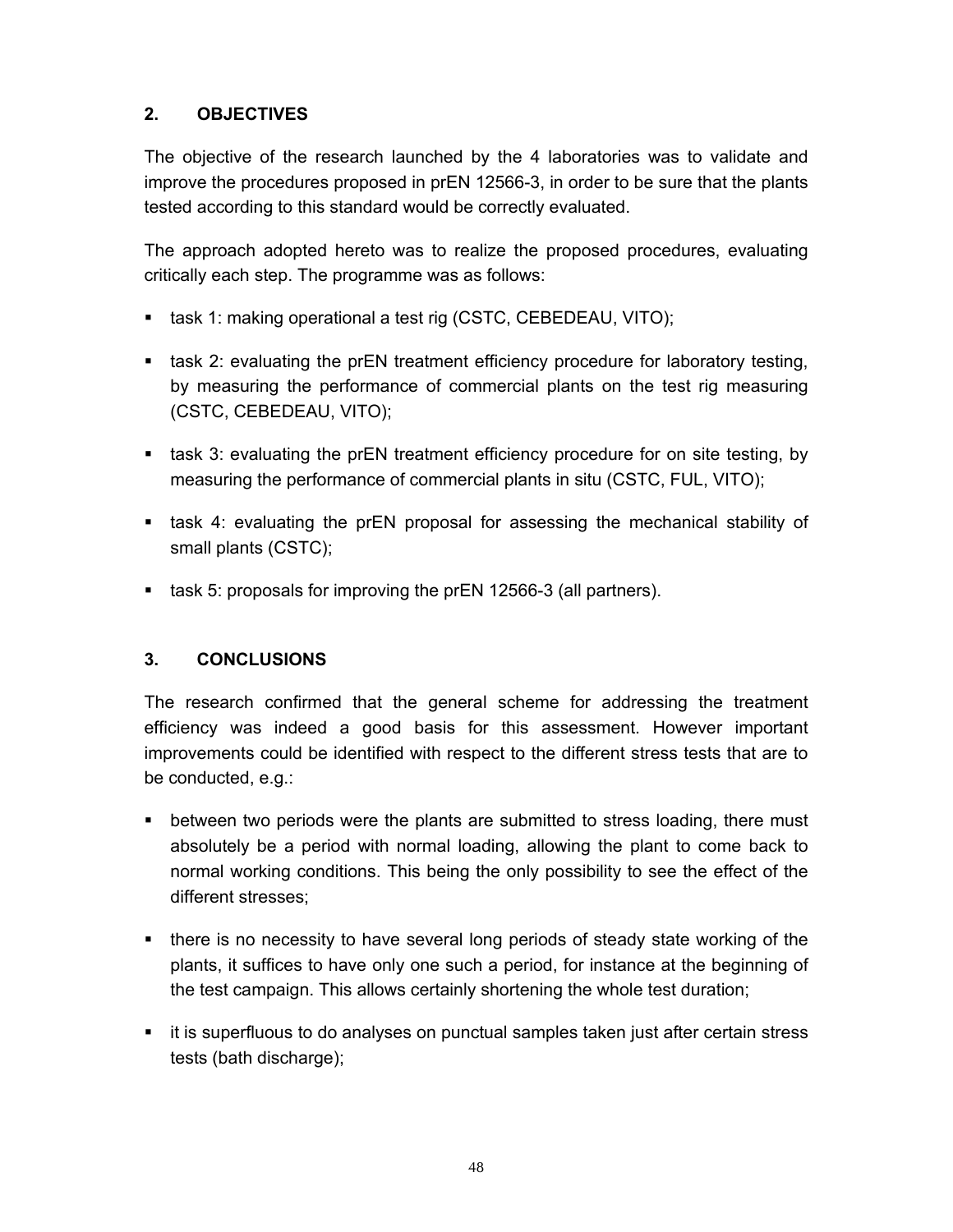• the execution of two simple physical tests (measurement of the aeration capacity and establishing the hydraulic response of the plant) allows to avoid the starting of a 1 year campaign on plants which obviously do not have the minimum capabilities.

Concerning the structural stability the recommendation was made to limit the calculation methods to concrete and steel. For the testing it was recommended to adopt only the pit-test for all materials.

# **4. CONTRIBUTION OF THE PROJECT IN A CONTEXT OF SUPPORT TO THE PROCESSES OF STANDARDISATION AND TECHNICAL REGULATIONS**

The active participation of the research partners to the standardisation activities lead directly to the input of the research results into the standard. Two actions were set up hereto:

- FUL, VITO and CSTC participated actively in the meetings of CEN/TC165/WG41, so that improvements could be argued during the discussion of the standard;
- at the level of the Belgian Institute for Standardisation (BIN IBN) a mirror committee to CEN/TC165/WG41 was created, comprising delegates of industry, administration and the 4 laboratories. Also through the official comments of this group to CEN the research results were injected into the European standard. The meetings of this group allowed industry and administration to take knowledge of the ongoing European standardisation process. It allowed the laboratories also to take knowledge of the needs of industry. This knowledge will certainly influence their future research actions.

The information of the different regional administrations about the problem of small waste water treatment plants was also enhanced by having them in the group guiding the research.

## **5. KEYWORDS**

Waste water, treatment, small waste water treatment plant, treatment efficiency, mechanical stability.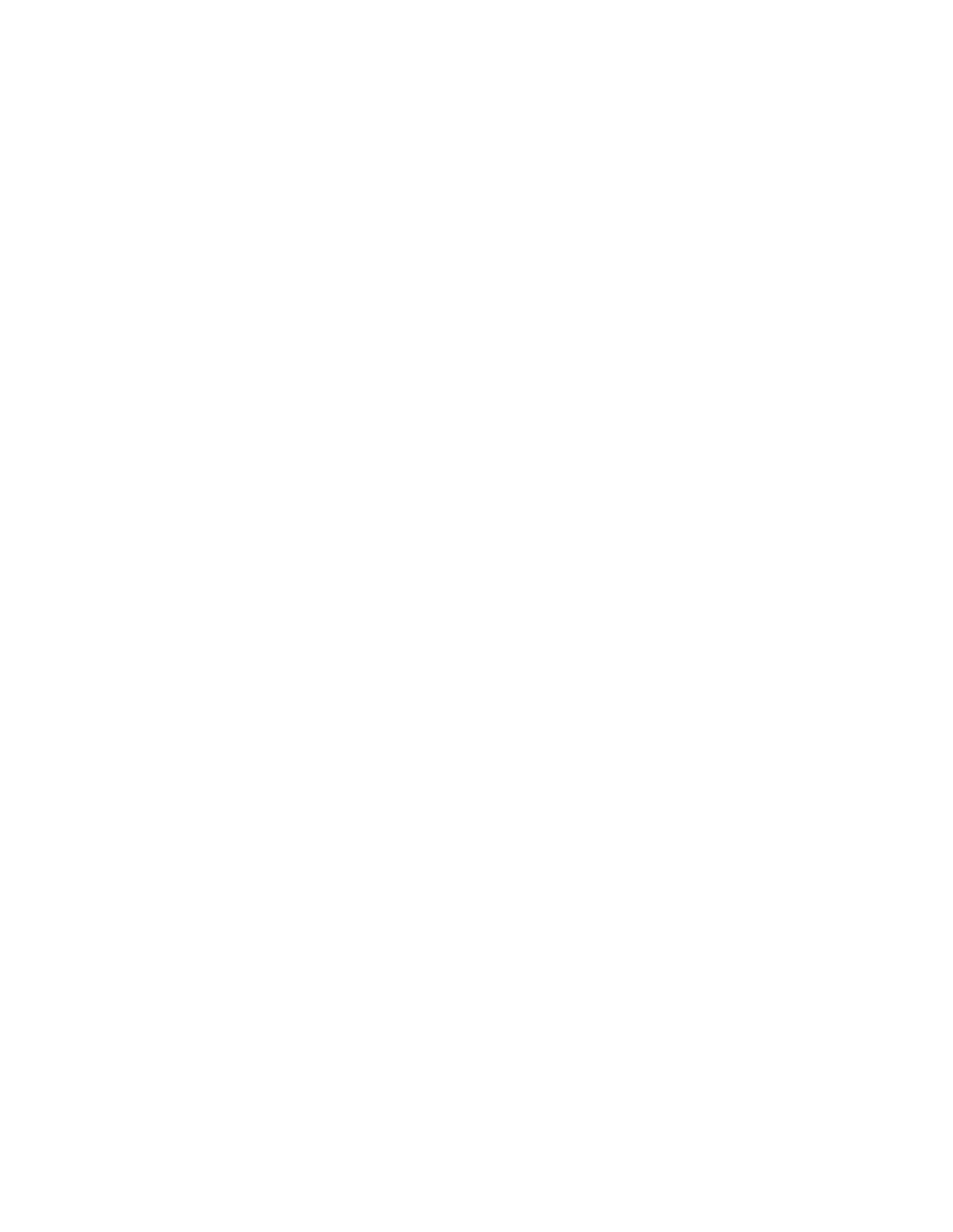**NM/02/18** 

# **RESEARCH ON ELECTROMAGNETIC FIELDS IN THE INDUSTRY: SOURCES, MEASURING PROCEDURES AND NORMS**

J. Wout & L. Martens

UNIVERSITEIT GENT VAKGROEP INFORMATIETECHNOLOGIE Sint Pieternieuwstraat 41 B-9000 GENT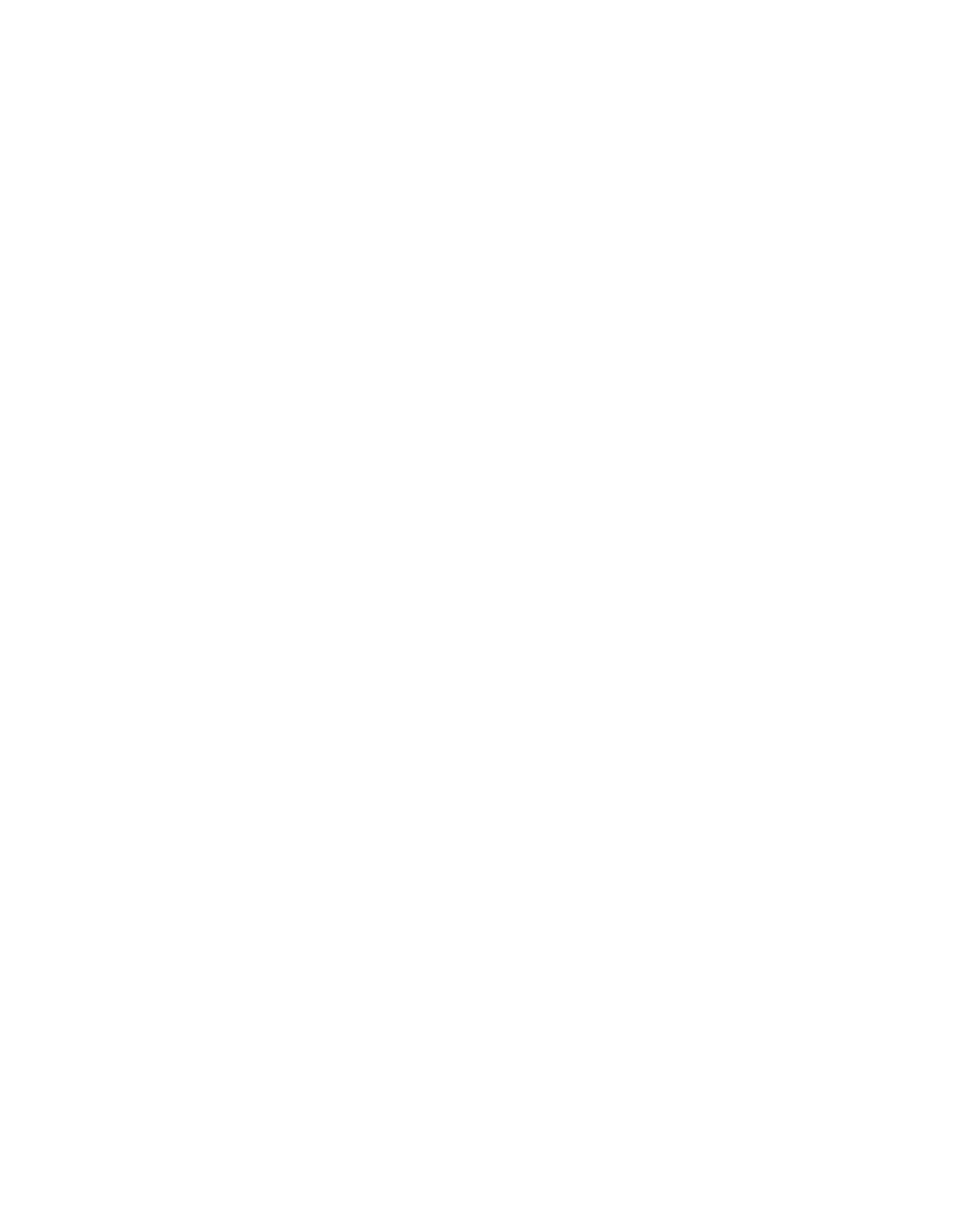## **1. CONTEXT**

In the industry, many sources of electromagnetic fields are present. Although in the literature a potential risk for the workers is mentioned, not much attention has been paid to this problem or a complete lack of information is present.

At the start of this project no law concerning normalisation and technical regulation was in force in Belgium and even internationally. More specific, limits for electromagnetic radiation have been proposed. However, no procedure to control these limits has been standardised. This project will contribute to the standardisation of the acquisition of electromagnetic fields in the industry. On the basis of the acquisition a technical regulation for limits of electromagnetic radiation of equipment in the industry can be developed. The developed procedures could be used to verify the limits.

#### **2. OBJECTIVES**

This project aims at the development of a measurement procedure for electromagnetic radiation in the industry. The characterisation will be used to check whether the occupational exposure does not exceed the limits. We have defined different subtasks and purposes to realise this. These purposes are here described.

In order to be able to define measurement procedures, we will first list the electromagnetic sources. Due to the large diversity of electromagnetic sources it is impossible to develop one single measurement procedure for all sources. Therefore we aim to develop a measurement procedure that can be used in the frequency range 110 MHz to 10 GHz and can be used for the most common sources in the industry namely antennas, e.g. telecommunication antennas.

We want to apply this procedure at a typical GSM base station antenna (K736863 antenna). Using this practical case adaptations for the procedure will be proposed.

The next purpose is the determination of the parameters that will influence the measurement procedure.

To determine and measure the different quantities (electromagnetic fields, Specific Absorption Rate or SAR) the characteristics of the measurement probes have to be investigated. Suitable measurement probes have to be selected and a comparison with commercial equipment has to be performed.

Calibration of measurement probes is very important. To perform electromagnetic field measurements, these fields have to be converted into electrical quantities such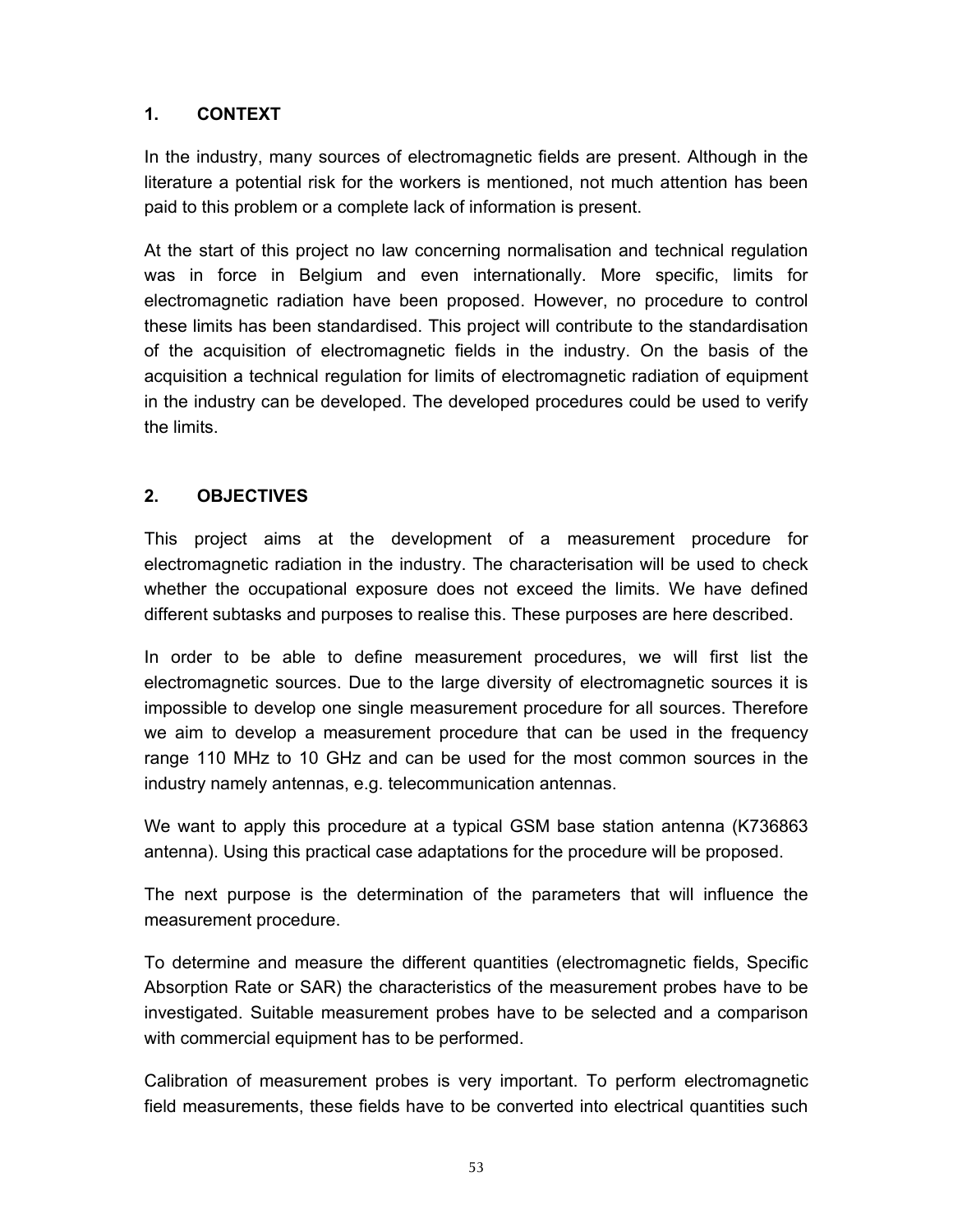as voltage and current. These quantities can be measured using voltage meters and spectrum analysers. Antenna calibration involves the determination of this conversion and the determination of the antenna factor (AF).

We want to perform accurate and correct narrow-band measurements. Therefore a study to increase the accuracy of narrow-band measurements was necessary. When EM-field measurements around a GSM and UMTS base station with the spectrum analyser are performed, the measured power will be overestimated due to overlapping contributions in the measurement frequency points. The larger the resolution bandwidth, the larger the overestimation will be. Our purpose is to be able to immediately determine the field values at a measurement site. Therefore we need a fast and accurate deconvolution algorithm for correcting noise disturbed measurements and eliminating the influence of the resolution filter of the spectrum analyser. Furthermore, because of the presence of noise our algorithm has to be robust.

We want to characterize the influence of the measurement probe on the evaluation of the far and near field of an electromagnetic source. While measuring, the electromagnetic field will be disturbed by the measurement probes themselves. Therefore not the true, free-space field but the disturbed field will be measured. So the measurement probe itself causes disturbance that has to be characterized.

To determine the safety compliance boundaries for occupational exposure of a base station antenna, the electromagnetic fields around the base station antenna must be determined and be compared to the reference levels. Therefore it is important to be able to perform accurate electromagnetic field measurements close to the source. Both electric and magnetic field have to be determined when performing measurements in the near field of the base station. Mostly, antenna radiation measurements are performed in an anechoic chamber. However, this is expensive. We want to perform near-field measurements in an indoor open-site surrounded by absorbers to minimise interference. To obtain accurate results, residual reflections due to the non-anechoic property of the measurement site have to be eliminated with a de-embedding method. Our purpose is to develop a low-cost method delivering accurate results.

To determine the compliance boundaries of a base station not only the electromagnetic fields have to be determined but also SAR assessment is necessary. To determine the SAR a phantom (model of a human) has to be used. Therefore different phantoms will be compared. One type of phantom will be proposed to perform the measurements.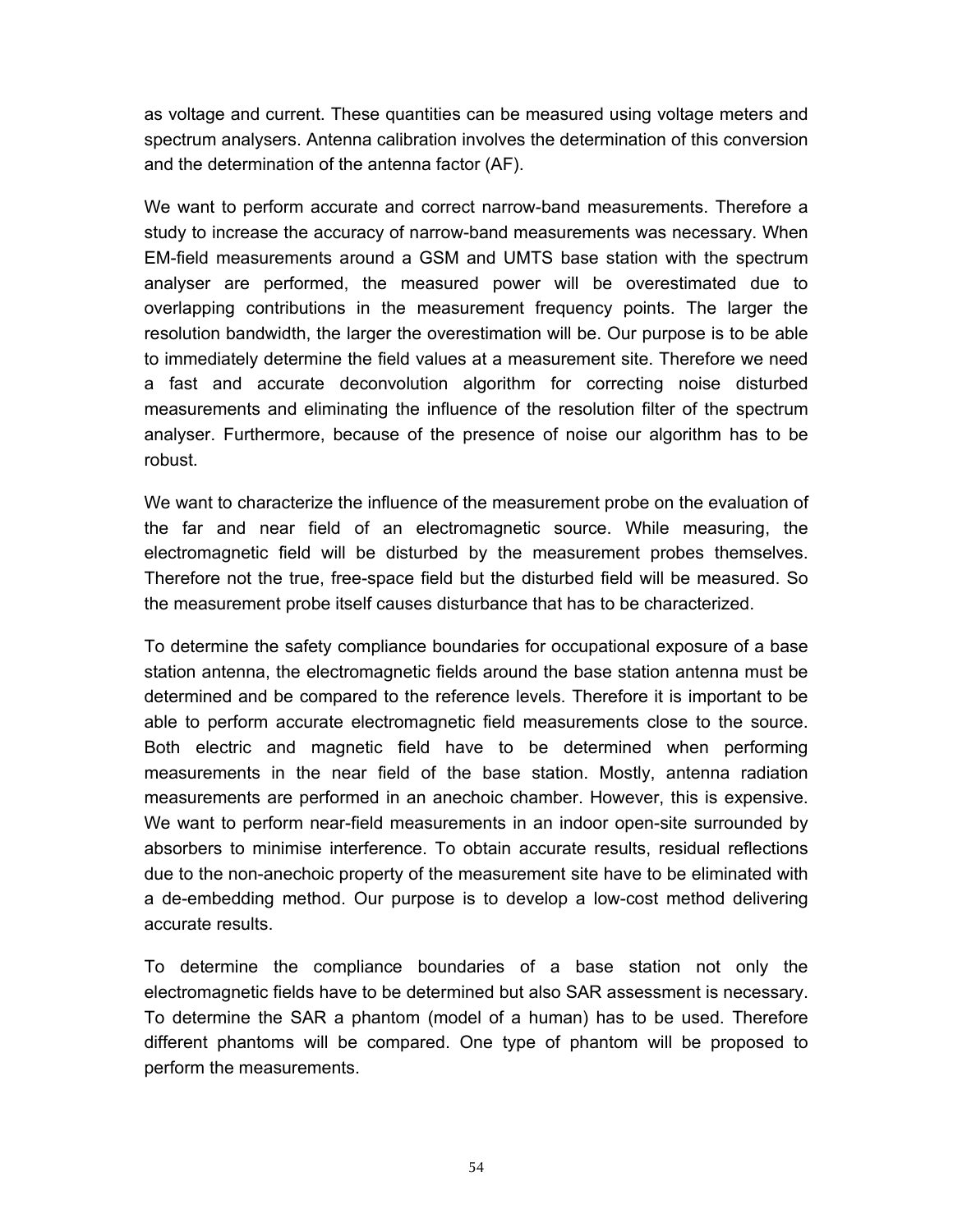We want a good agreement between measurements and simulations (EM-field and SAR). Then we will have accurate results and a practically usable model of a GSM antenna.

It will be necessary to determine the SAR in a realistic model of a human and to compare the determined SAR values with those obtained in the homogeneous phantoms. We aim then to define a safety factor dependent on the frequency and the used phantom.

It is the objective to compare the safety distances of the EM-fields with the safety distances of the localised and whole-body SAR. We investigate typical GSM base station antenna for different input powers used in Belgium.

Finally, SAR assessment is expensive and very time consuming so it would be interesting to determine the distance from which on electromagnetic field assessment will always deliver the most restrictive compliance boundaries and thus when it is not anymore necessary to determine the SAR to obtain the most restrictive safety distances.

#### **3. CONCLUSIONS**

We have listed the electromagnetic sources of RF-radiation in the industry in Belgium in [Joseph et al. (2000)]. Frequencies and input powers of the several sources are reported. The parameters that influence the measurement procedure are investigated in [Joseph et al. (2001a)].

We have developed an accurate and consistent method to determine the antenna factor [Joseph et al. (2001c)], [Joseph et al. (2001d)] and [Joseph et al. (2001e)]. By using the inverse FFT and by using antennas with totally different antenna factors the mean deviation is only 0.15 dB and the maximum deviation is only 0.49 dB for the antenna factor of a conical dipole antenna. Furthermore, this method does not need to be performed in an anechoic chamber to be accurate resulting in a low-cost method. The Austrian Research Center Seibersdorf specified the antenna factor with an uncertainty of  $\pm$  1 dB. So our result is lying within this uncertainty interval.

In [Joseph et al. (2002e)] we have developed a robust and accurate deconvolution algorithm for the determination of the maximum power of non-stationary signals located in a wide frequency band with a spectrum analyser. This algorithm fulfils the demands in paragraph B (elimination of resolution filter of the spectrum analyser, be able to determine immediately the field values at a measurement site, fast and automated and robust for noise). We have applied the method to GSM and UMTS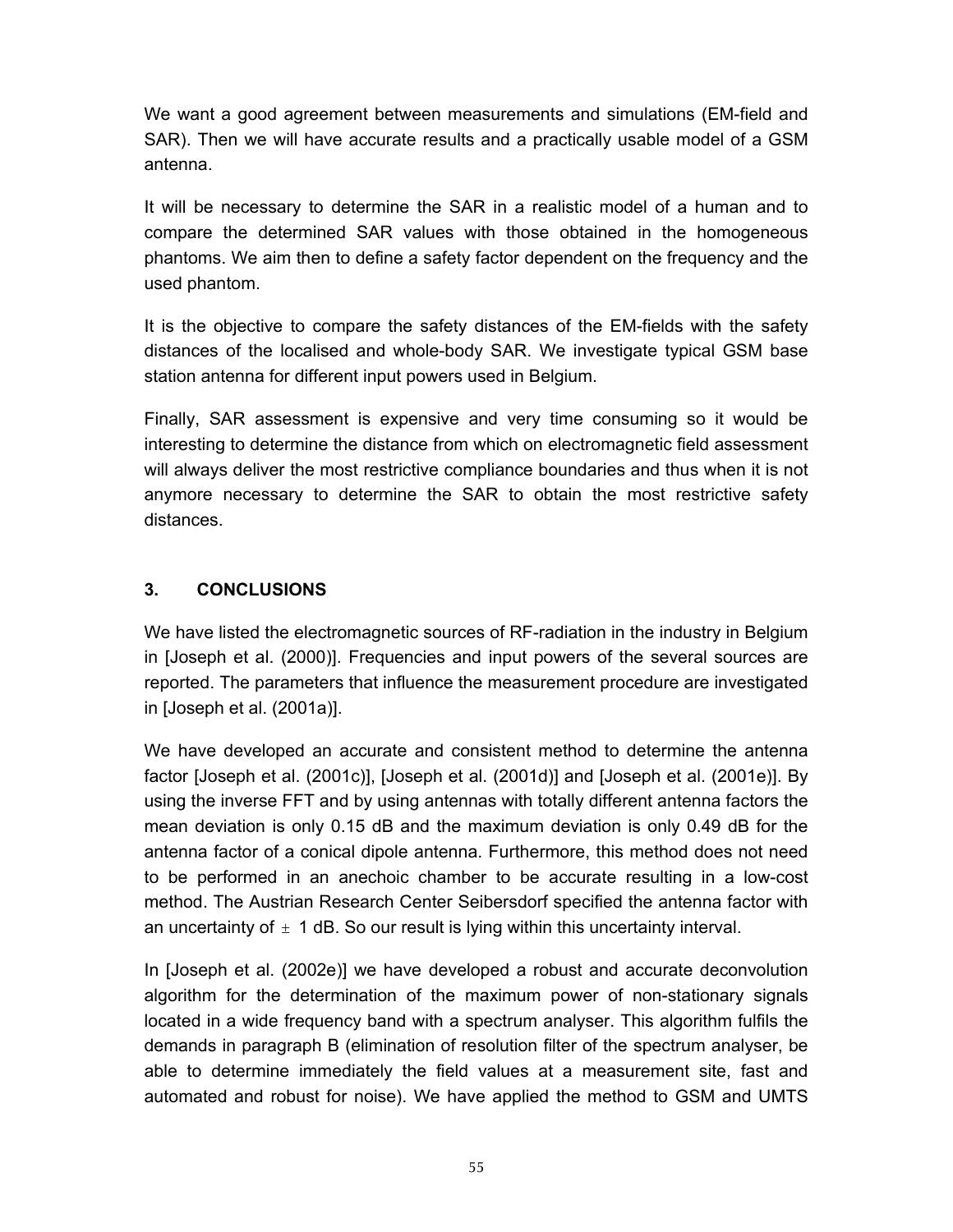signals and have shown that it still performs excellent in cases where the signal-tonoise ratio goes down to 3.

We have presented the characterisation of the disturbance caused by a probe measuring the electric or magnetic field in [Joseph et al. (2001c)], [Joseph et al. (2003b)], [Joseph et al. (2002b)] and [Joseph et al. (2002c)]. It can be concluded that the disturbance of the measurement probe in the far field of the transmitting antenna is negligible (below 1 %) when a probe with maximal sensitivity is used, but this is not anymore the case in the near field of both the transmitting antenna and the measurement probe. A selection of measurement probes with a disturbance required to be lower than 5 % for near- and far-field exposure measurements around a 900 MHz base station is made. It was concluded that for far- and near-field measurements different probes have to be used. For measurements in the far field of the base station, a  $\lambda/2$  dipole offers the highest sensitivity and a disturbance lower than 1 %. For the near-field measurement, an optimal length of  $\lambda/4$  was found (7.5) cm at 900 MHz) with a disturbance of lower than 5 % and the highest reachable sensitivity under this condition.

In [Joseph et al. (2001b)], [Joseph et al. (2001b)], we have developed a procedure for laboratory measurements to determine the safety distances of an EM source in the frequency range 110 MHz to 10 GHz. To determine the safety distances of a base station antenna two possible routes can be followed. The electromagnetic fields around the base station antenna can be determined and the field values can be compared to the reference levels. On the other hand, the compliance boundaries can be determined using SAR assessment and the SAR can be compared with the basic restrictions.

We have developed an accurate low-cost method [Joseph et al. (2003d)] for measurements close to a base station antenna. The compliance boundaries for different input powers have been determined. Excellent agreement between measurements and simulations for both the electric and magnetic field has been reported. The maximum and the average of the relative deviation of  $E<sup>plane</sup>$  (i.e. averaging of the field in a plane) are respectively 6.8 % and 2.8 %. The maximum and the average of the relative deviation of  $E<sup>vol</sup>$  (averaging of the field in a volume) are respectively 2.8 % and 2.1 %. These are all very small deviations compared to measurement uncertainties published in the literature.

We have developed in [Joseph et al. (2002a)] and [Joseph et al. (2003a)] a measurement procedure for the localised SAR in a rectangular box phantom. We have compared SAR measurements and simulations close to a K736863 antenna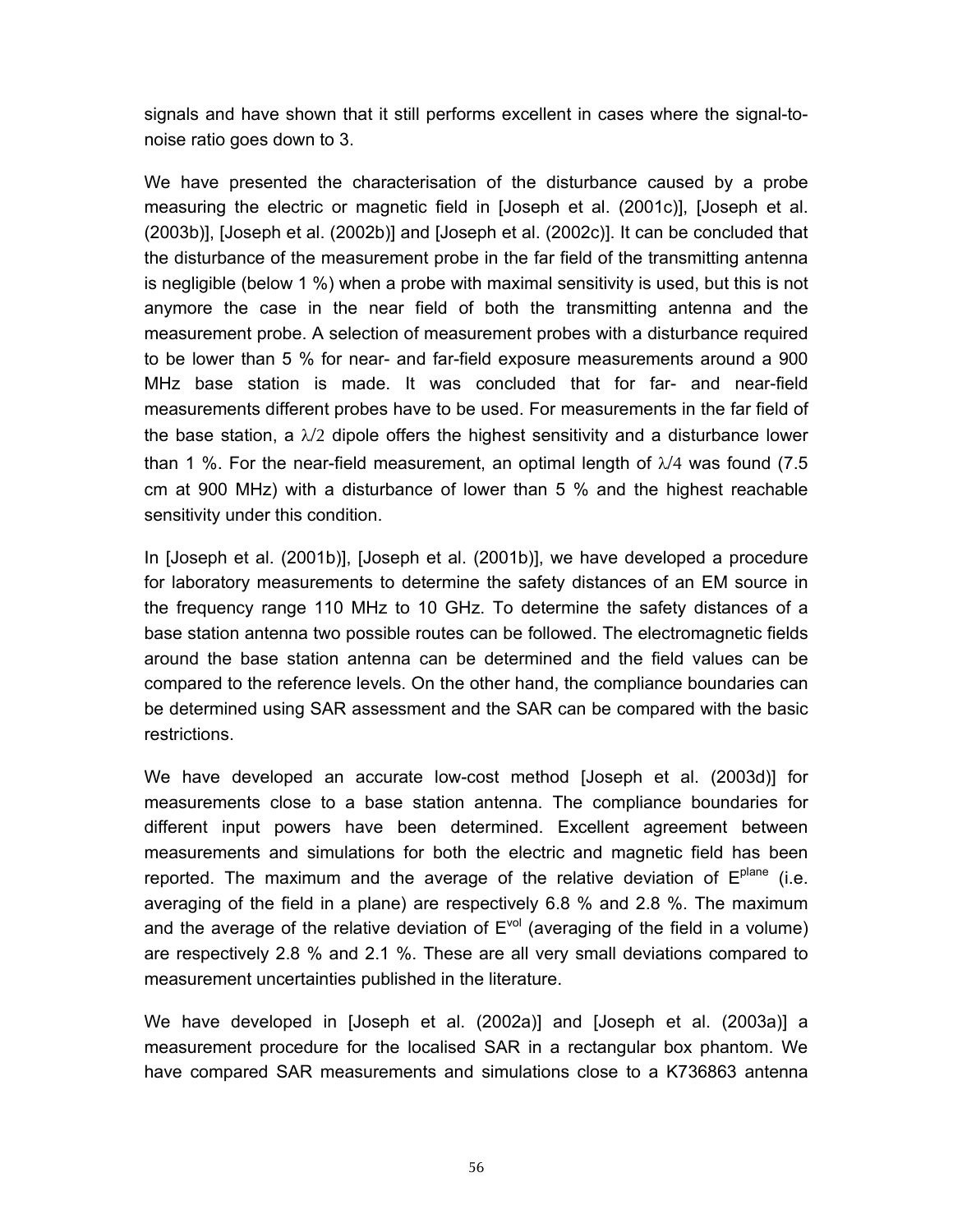and good agreement is reported. It has to be mentioned that a spheroid phantom delivers higher SAR values due to its curvature than a rectangular box phantom.

In [Joseph et al. (2003a)] and [Joseph et al. (2003c)] the safety distances for the localised SAR (10 g) and the electric field are compared. For the SAR a safety factor 3 has been taken into account at 947,5 MHz for the rectangular box phantom. From 2.3 cm  $( $\lambda$ /10)$  on the electric field averaged in a volume delivers the highest safety distances and from this distance on it is not necessary to determine the localised and whole-body SAR to obtain the most restrictive compliance boundaries.

When the maximum field value or the averaged field value in a plane is chosen, the electric field will always deliver at 10 and 20 W the most restrictive safety distances. At 10 and 20 W the maximal safety distances for the K736863 antenna are respectively 15.7 and 30.4 cm. These distances are much smaller than practically used safety measures in Belgium [GOF (2002)].

We have investigated plane wave excitation using FDTD-simulations for a homogeneous rectangular box phantom, a homogeneous prolate spheroid phantom and a realistic heterogeneous model of a man. We have presented a new safety factor [Joseph et al. (2003e)] for the determination of the SAR in a homogeneous phantom. From our results the arbitrary factor 2 of [CENELEC (2002)] is not a good choice. The safety factor is frequency and phantom dependent and e.g. for the rectangular box phantom at 947.5 MHz equal to 3 instead of 2.

# **4. CONTRIBUTION OF THE PROJECT IN A CONTEXT OF SUPPORT TO THE PROCESSES OF STANDARDISATION AND TECHNICAL REGULATIONS**

This project has contributed to the standardisation organisation CENELEC (European Committee for Electrotechnical Standardisation) technical committee TC106 for the base station standards put-into-service (EN50XXX) and put-into-field (EN50YYY).

This project has also contributed to the workgroup COST281 (www.cost281.org) where input for official organisations such as WHO, ICNIRP, NRPB, CENELEC and the European Commission is given.

Furthermore, the results are passed on to the BIN - IBN (Belgian Institute for Standardisation).

The results of this project are presented on national and international level. The results of this project are scientific publications and the support for standardisation organisations. We have 3 accepted A1-publications: 2 in IEEE Transactions [Joseph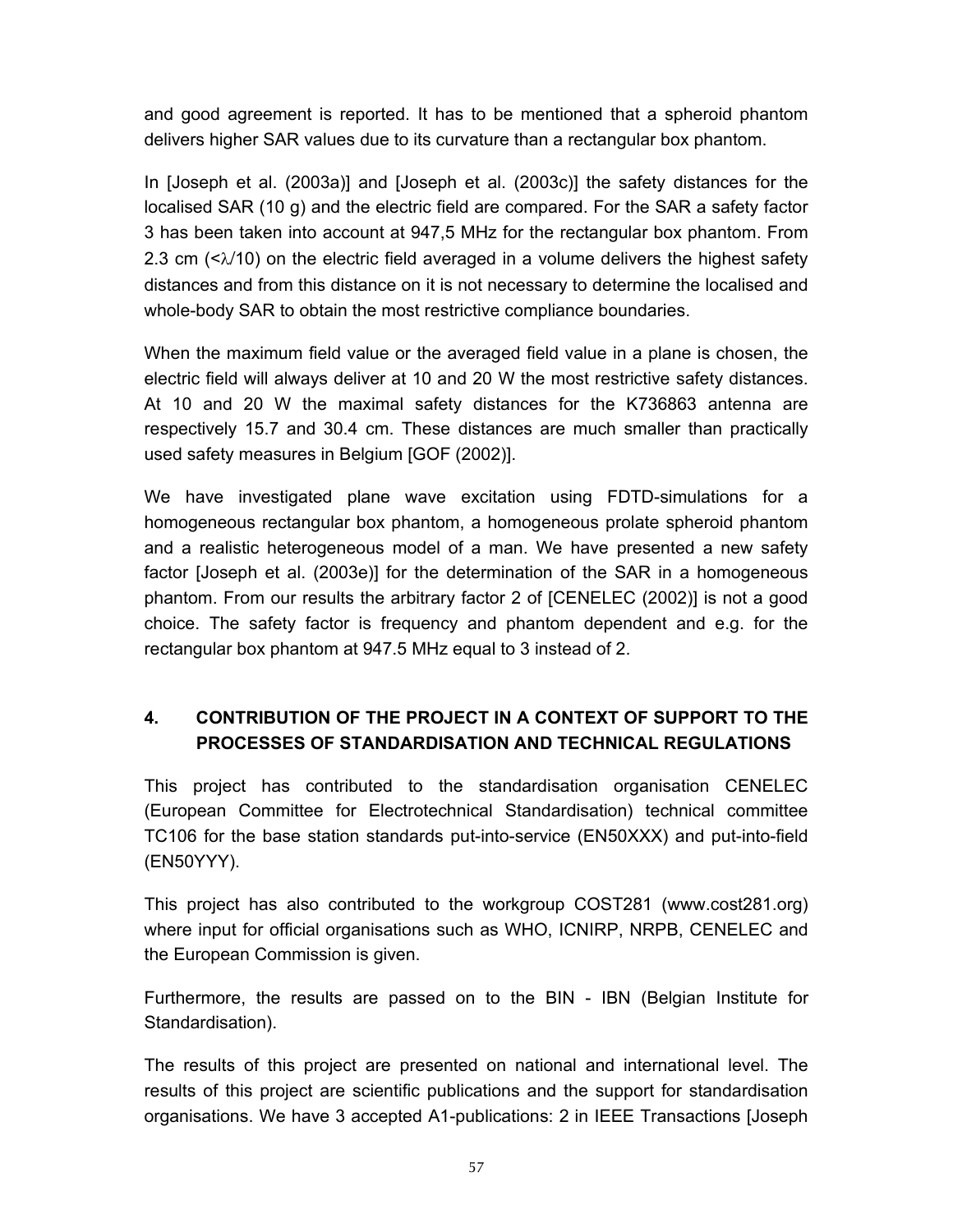et al. (2002d)], [Joseph et al. (2003b)] and 1 in IEE Electronics Letters [Joseph et al. (2003d)]. These magazines have a large impact.

Furthermore we have 7 accepted conference papers [Joseph et al. (2001c)], [Joseph et al. (2001d)], [Olivier et al. (2001)], [Joseph et al. (2002b)], [Joseph et al. (2002c)], [Martens et al. (2002)], [Joseph et al. (2003c)] and two papers are submitted [Joseph et al. (2001e)], [Joseph et al. (2003e)].

Half yearly reports were distributed and the results were presented for a commission with members: Buyse Dany (Agoria), Nicolas Jacques (MINECO), Niemegeers Philippe (Proximus) en Van Den Bossche Stefan (Mobistar).

Agoria represents in Belgium the technological industry. Because of their membership in other European standardisation organisations like ETSI (European Telecommunication Standardisation Institute), this project can further be introduced for standardisation. Because of the presence of Mr Nicolas of the "Ministry of Economic Affairs, Metrological Services" the results of this project can also be distributed.

#### **5. KEYWORDS**

Electromagnetic field, measurement, occupational exposure, measurement probe, antenna, dipole, GSM, UMTS, RF source, calibration, network analyser, spectrum analyser, resolution filter, probe disturbance, near field, far field, anechoic chamber, de-embedding, Specific Absorption Rate, SAR, safety distance, compliance boundary, phantom, safety factor.

#### **6. REFERENCES**

[CENELEC (2002)]: European Committee for Electrotechnical Standardisation, "Basic standard for the calculation and measurement of electromagnetic field strength and SAR related to human exposure from radio base stations and fixed terminal stations for wireless telecommunication systems (110 MHz – 40GHz)" (Sept. 2002).

[GOF (2002)]: GSM Operator Forum (GOF), "Veiligheidshandboek voor werkzaamheden aan of in de nabijheid van GSM-netwerkinfrastructuur (versie 1.2)" (Jan. 2002).

[Joseph et al. (2000)]: W. Joseph and L. Martens, "Onderzoek naar elektromagnetische velden in de industrie: bronnen, meetprocedures en regelgeving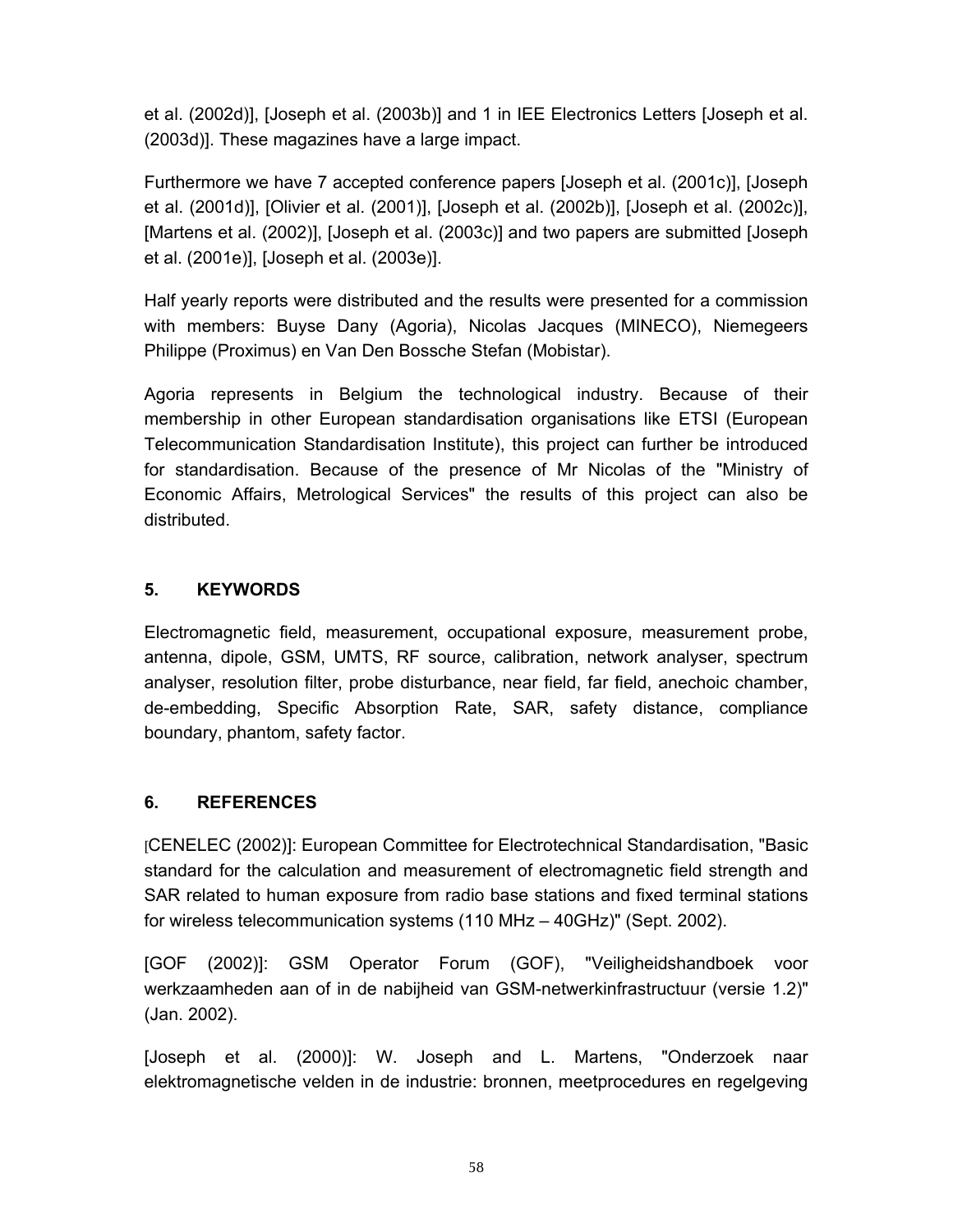- rapport 1: Inventaris van de elektromagnetische bronnen van RF-straling", Federaal Wetenschapsbeleid project NM/02/18 (Juli – Dec. 2000).

[Joseph et al. (2001a)]: W. Joseph and L. Martens, "Onderzoek naar elektromagnetische velden in de industrie: bronnen, meetprocedures en regelgeving - rapport 2: Studie van de parameters van de meetprocedure en keuze van de meetprobes", Federaal Wetenschapsbeleid project NM/02/18 (Jan. – Juni 2001).

[Joseph et al. (2001b)]: W. Joseph and L. Martens, "Onderzoek naar elektromagnetische velden in de industrie: bronnen, meetprocedures en regelgeving - rapport 3: Ontwerp van de meetprocedure voor het geval RF-antennes", Federaal Wetenschapsbeleid project NM/02/18 (Juli – Dec. 2001).

[Joseph et al. (2001c)]: W. Joseph and L. Martens, "Calibration of field probes and study of the disturbance on the evaluation of electromagnetic fields", Proceedings of the  $9<sup>th</sup> URSI$  Forum 2001 (Dec. 2001), Louvain-la-Neuve, Belgium, p. 48.

[Joseph et al. (2001d)]: W. Joseph and L. Martens, "Calibration of and disturbance by electromagnetic field probes",  $2^{nd}$  FTW PHD Symposium (Dec. 2001), Interactive Poster Session, Ghent, Belgium, Paper 40.

[Joseph et al. (2001e)]: W. Joseph and L. Martens, "A New Method to Determine the Antenna Factor", IEEE Trans. Instr. Meas., submitted (2001).

[Joseph et al. (2002a)]: W. Joseph and L. Martens, "Onderzoek naar elektromagnetische velden in de industrie: bronnen, meetprocedures en regelgeving - rapport 5: Metingen en simulaties van EM velden, vergelijking tussen veiligheidsafstanden van EM velden en SAR en vergelijking tussen verschillende fantomen", Federaal Wetenschapsbeleid project NM/02/18 (Juli – Dec. 2002).

[Joseph et al. (2002b)]: W. Joseph and L. Martens, "The Influence of the Measurement Probe on the Evaluation of Electromagnetic Exposure around a Base Station", 24<sup>th</sup> Ann. Meeting of the Bioelectromagnetics Soc. (June 2002), Quebec, p.  $150 - 152$ .

[Joseph et al. (2002c)]: W. Joseph and L. Martens, "A New Antenna Calibration Method and a Selection of a Measurement Probe with Minimal Disturbance and Sufficient Sensitivity for Electromagnetic Exposure Measurements around Wireless Base Stations", 27<sup>th</sup> triennial General Assembly of the International Union of Radio Science (Augustus 2002), Maastricht, Paper 1565.

[Joseph et al. (2002d)]: W. Joseph, C. Olivier and L. Martens, "A Robust, Fast and Accurate Deconvolution Algorithm for EM-field Measurements around GSM and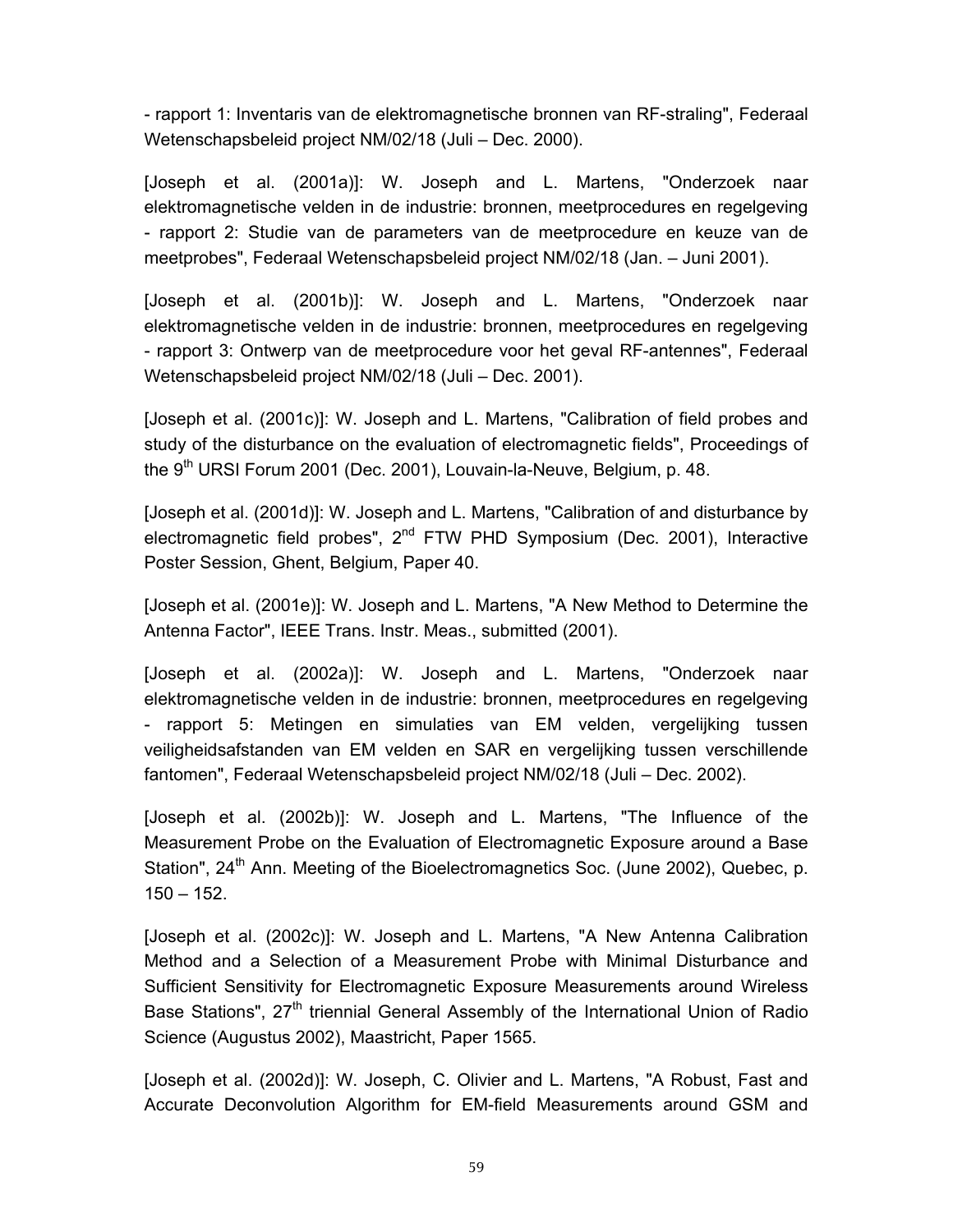UMTS base stations with a spectrum analyser", IEEE Trans. Instr. Meas., vol 51, n° 6 (2002), p. 1163 – 1169.

[Joseph et al. (2003a)]: W. Joseph and L. Martens, "Onderzoek naar elektromagnetische velden in de industrie: bronnen, meetprocedures en regelgeving - rapport 6: SAR metingen en simulaties", Federaal Wetenschapsbeleid project NM/02/18 (Jan. – Juni 2003).

[Joseph et al. (2003b)]: W. Joseph and L. Martens, "The Influence of the Measurement Probe on the Evaluation of Electromagnetic Fields", IEEE Trans. Electromag. Compat., vol 43, n° 2 (2003), p. 339 – 349.

[Joseph et al. (2003c)]: W. Joseph and L. Martens, "Comparison of compliance boundaries for occupational exposure of a base station antenna using electromagnetic field and SAR assessment",  $25<sup>th</sup>$  Ann. Meeting of the Bioelectromagnetics Soc. (June 2003), Wailea Maui, p. 69 - 70.

[Joseph et al. (2003d)]: W. Joseph, L. Verloock and L. Martens, "An Accurate Low-Cost Measurement Technique for Occupational Exposure Assessment of Base Station Antennas", IEE Electronics Letters, vol 39, n° 12 (2003), p. 886 - 887.

[Joseph et al. (2003e)]: W. Joseph and L. Martens, "New Safety Factor for the Determination of Occupational Exposure by SAR in Phantom Model", IEE Electronics Letters, submitted (2003).

[Martens et al. (2002)]: L. Martens, C. Olivier and W. Joseph, "First experiences with electromagnetic measurements around UMTS base stations", Presented at the first COST281 Management Committee Meeting and COST281/EBEA Forum in Rome (Workshop Emerging Technologies), Rome, Italy (May 2002).

[Olivier et al. (2001)]: C. Olivier, W. Joseph and L. Martens, "Preliminary electromagnetic measurements of the exposure around a UMTS base station", Proceedings of the 5<sup>th</sup> International Congress of the European BioElectromagnetics Association (September 2001), Helsinki, Finland, p. 120 - 121.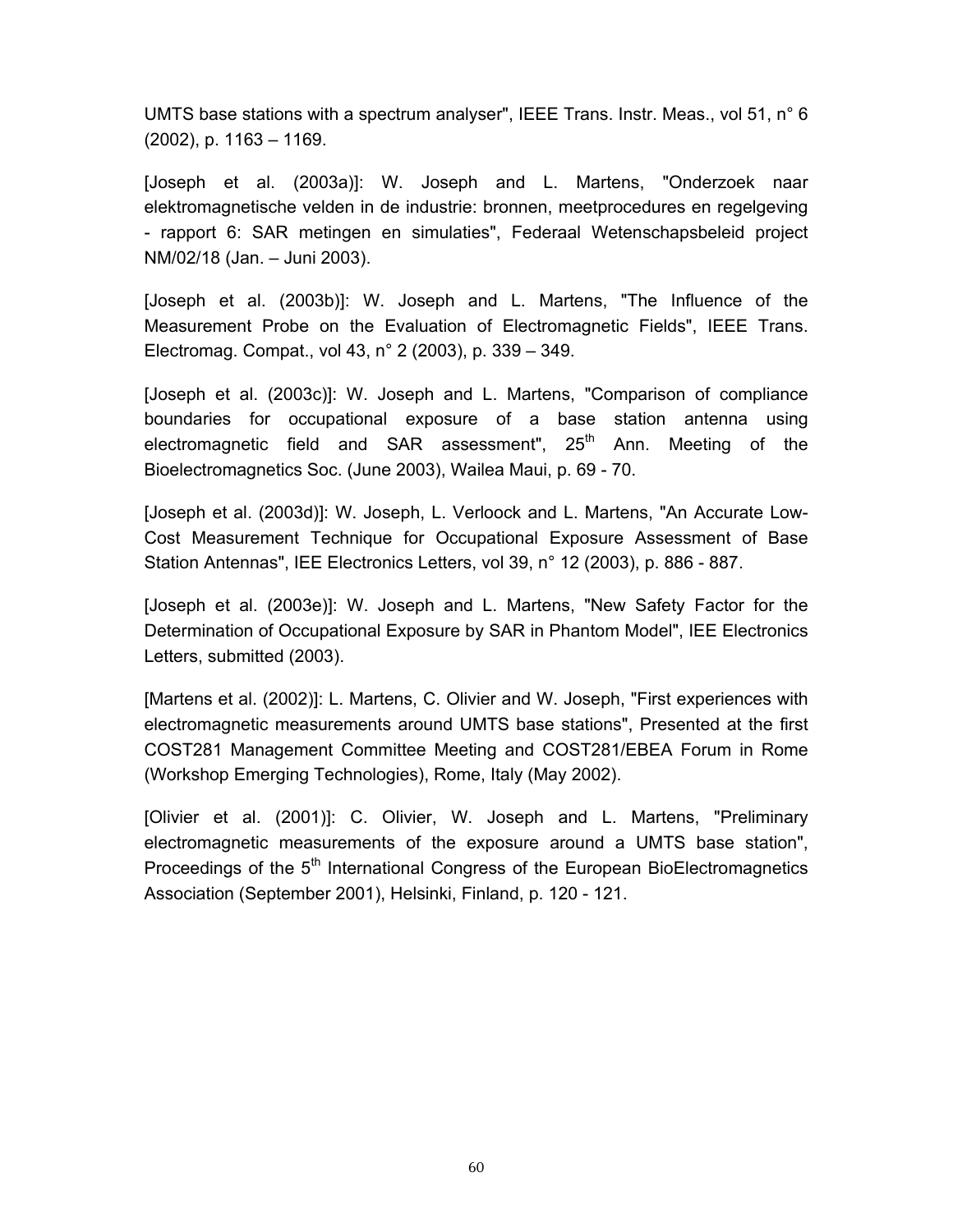**NM/67/21 NMG5/22** 

# **GLOW DISCHARGE OPTICAL EMISSION SPECTROMETRY FOR THE ANALYSIS OF METALLIC COATINGS ON STEEL - GAMeS**

S. Kuypers, H. Chen, D. Havermans, R. Kemps, M. Schoeters & W. Wegener

Y. Bourgeois, K. Crener & A. Jadin

VLAAMSE INSTELLING VOOR TECHNOLOGISCH ONDERZOEK Boeretang 200 B-2400 MOL

CENTRE DE RESSOURCES TECHNOLOGIQUES EN CHIMIE Zone Industrielle C B-7180 SENEFFE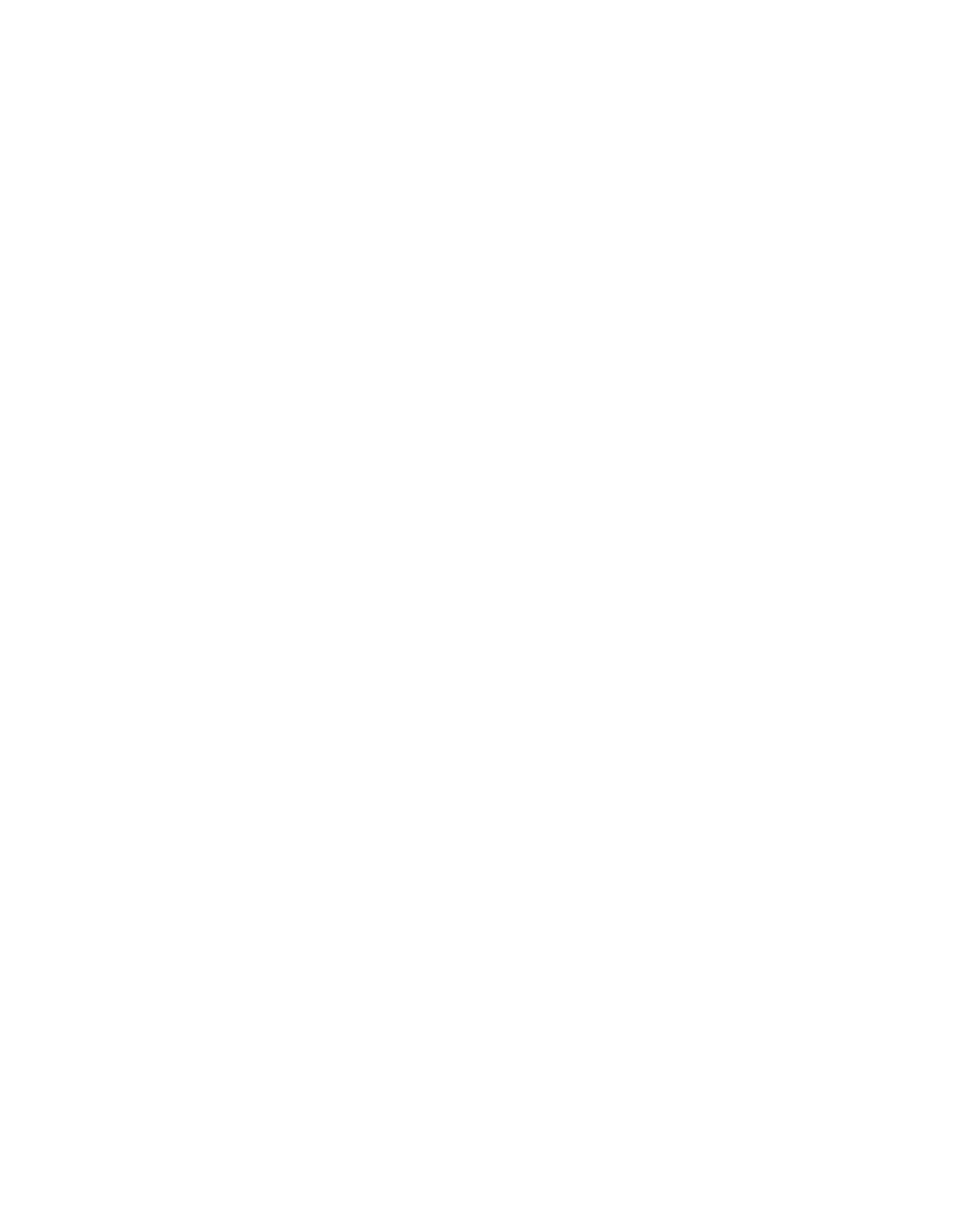## **1. CONTEXT**

A method for the determination of thickness and composition of zinc-based coatings on steel was developed in the framework of a standardisation project financed by the Belgian Science Policy. The method is based on radiofrequency glow discharge optical emission spectrometry (RF GD-OES) and uses commercially available instrumentation, software and reference materials.

#### **2. OBJECTIVES**

The objectives of the project GAMeS were:

- to develop and apply an experimental method, based on RF GD-OES, to determine the composition and thickness of zinc-based coatings on steel;
- to recognize and describe critical factors in the analysis that could prevent both DC and RF GD-OES from becoming a routine tool in the steel industry for the envisaged application;
- to link up Belgium with the rest of the world as far as GD is concerned.

The research work covered the following aspects: selection of test samples, selection of analytes and their concentration ranges, selection of suitable spectral lines for the different analytes, optimization of analysis parameters, selection and procurement of suitable calibration samples, measurement of densities and sputtering rates of calibration samples, limited interlaboratory exercise on relative sputtering rates, setting up of calibration curves, measurement of compositional depth profiles, determining thickness and composition, interlaboratory comparison on thickness and composition.

#### **3. CONCLUSIONS**

Analysis results obtained on industrial galvanized and galvannealed test samples with the experimental procedure used are satisfactory and in good agreement with the generally accepted values from ICP-spectrometry.

The calibration curves can still be improved by applying a DC bias voltage correction. The interlaboratory comparisons show that:

• relative sputtering rates are not necessarily universal values that can be tabulated and exchanged among users;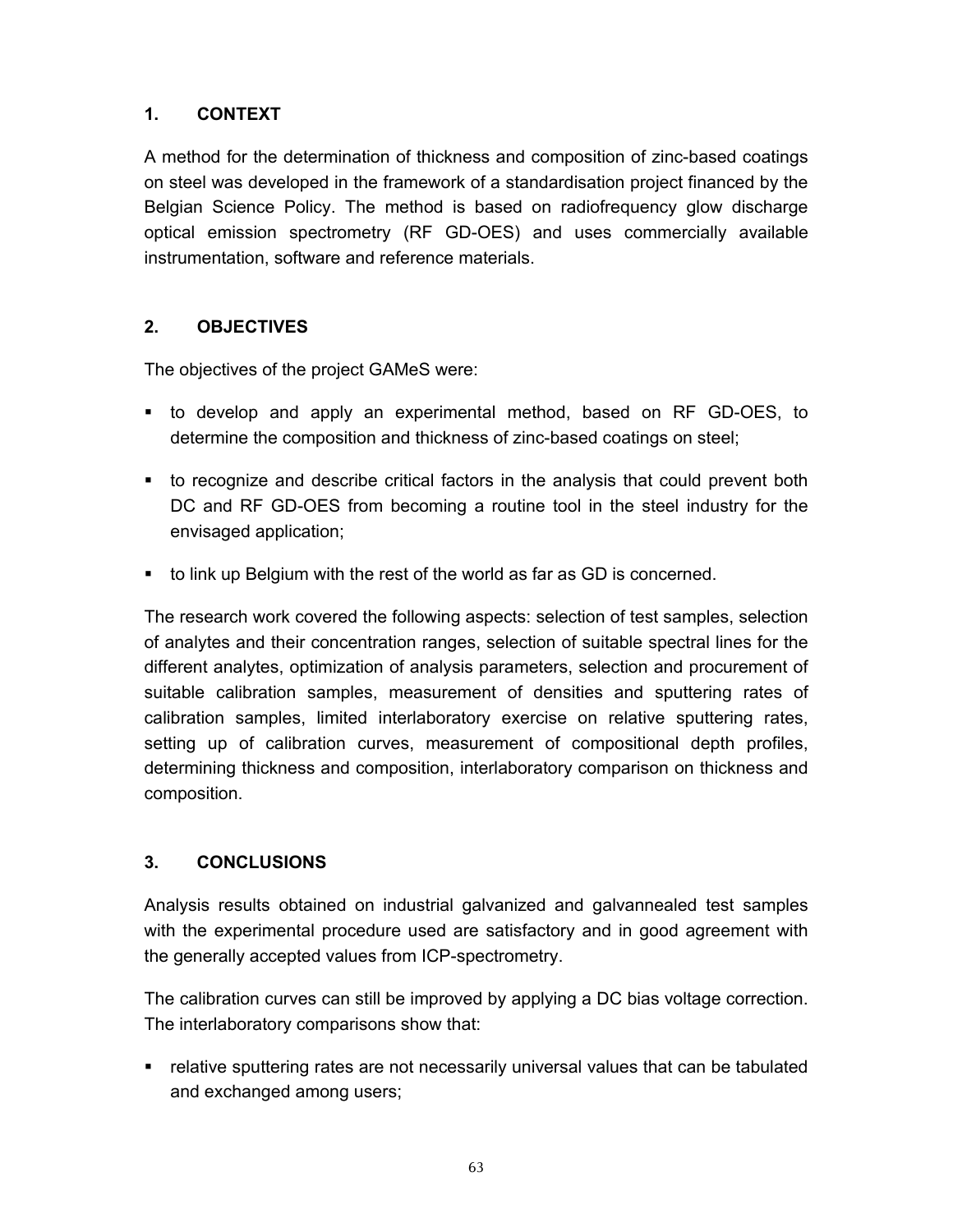- there is a need for better agreements on how to derive sputtering rates from profilometer data;
- the scatter on thickness and composition is too large;
- GD-OES has not reached the level of a sufficiently accurate routine tool for the analysis of zinc-based coatings.

# **4. CONTRIBUTION OF THE PROJECT IN A CONTEXT OF SUPPORT TO THE PROCESSES OF STANDARDISATION AND TECHNICAL REGULATIONS**

- An experimental procedure complementary to the ISO-standard under preparation, which can assist the implementation of this standard. The procedure will be distributed through the final report of the project and through a VITO-report based on this report.
- Experience with the application of RF GD-OES for determining thickness and composition of zinc-based coatings on steel. Expertise and instrumentation of CERTECH and VITO are available to third parties, for contract work.
- Awareness of the need for a procedure for measuring crater depths with a profilometer. Even the best standard for GD does not make any sense when crater depths and hence values for the relative sputtering rates cannot be measured correctly. Our results were presented at a meeting of Jobin-Yvon GD users, in the presence of an international expert and member of the ISO/TC 201.
- Awareness of the fact that a relative sputtering rate of a calibration sample can vary significantly and that these variations are not only due to errors in measuring the crater depth. The data were discussed with an international expert in the field and with a Belgian industrial GD user. The results were also presented at a meeting of Jobin-Yvon GD users. More work will be done to substantiate and publish the findings briefly discussed in this report.
- Awareness of the fact that many European labs are interested to apply or are already applying GD-OES to zinc-based coatings on steel, but that problems exist on the level of calibration, as well as on the level of integration of the compositional profiles. The results of our interlaboratory comparison will be reported to all participants and discussed with active members of the ISO/TC 201.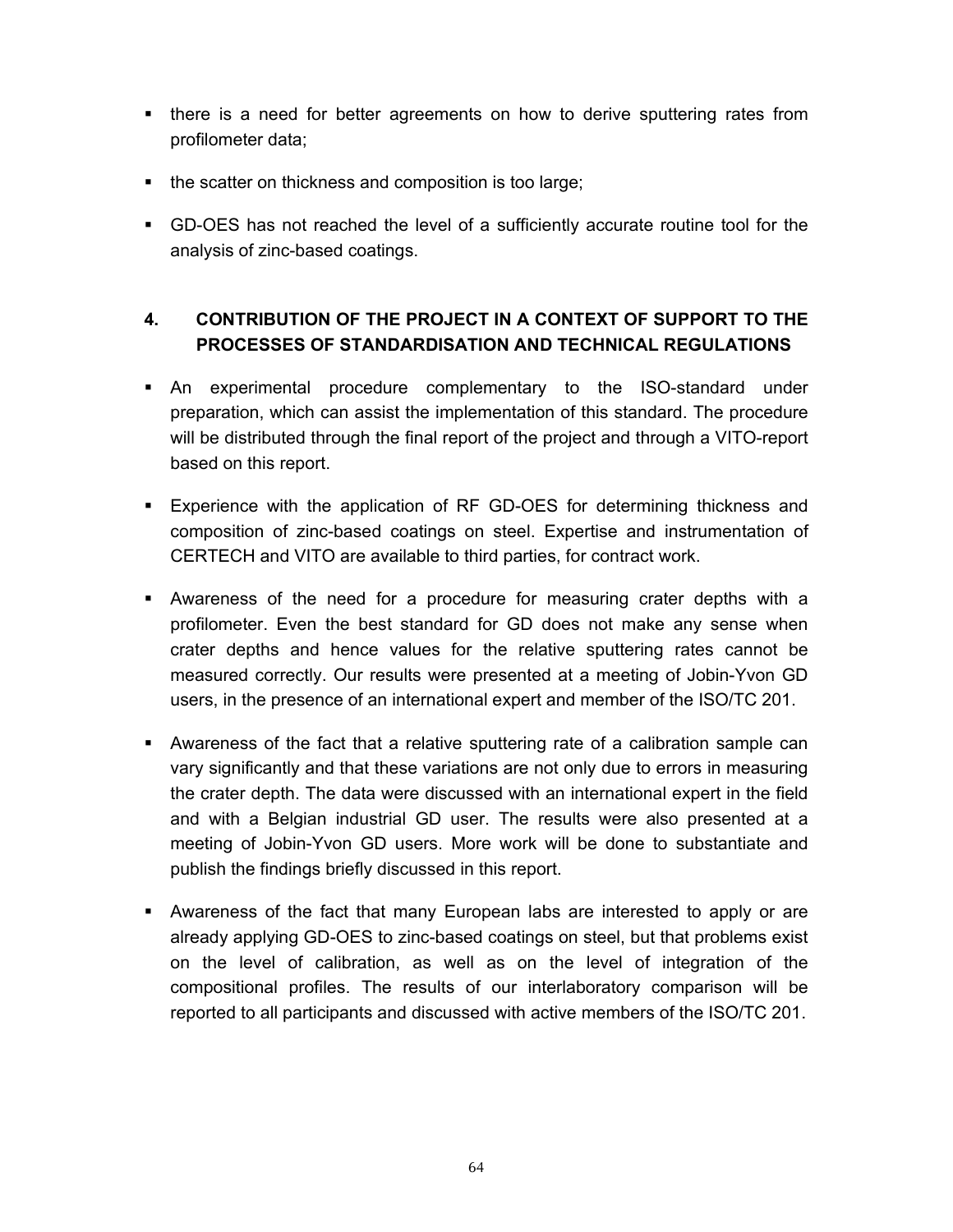## **5. KEYWORDS**

GD-OES, glow discharge, spectrometry, standardisation, coating, zinc, steel.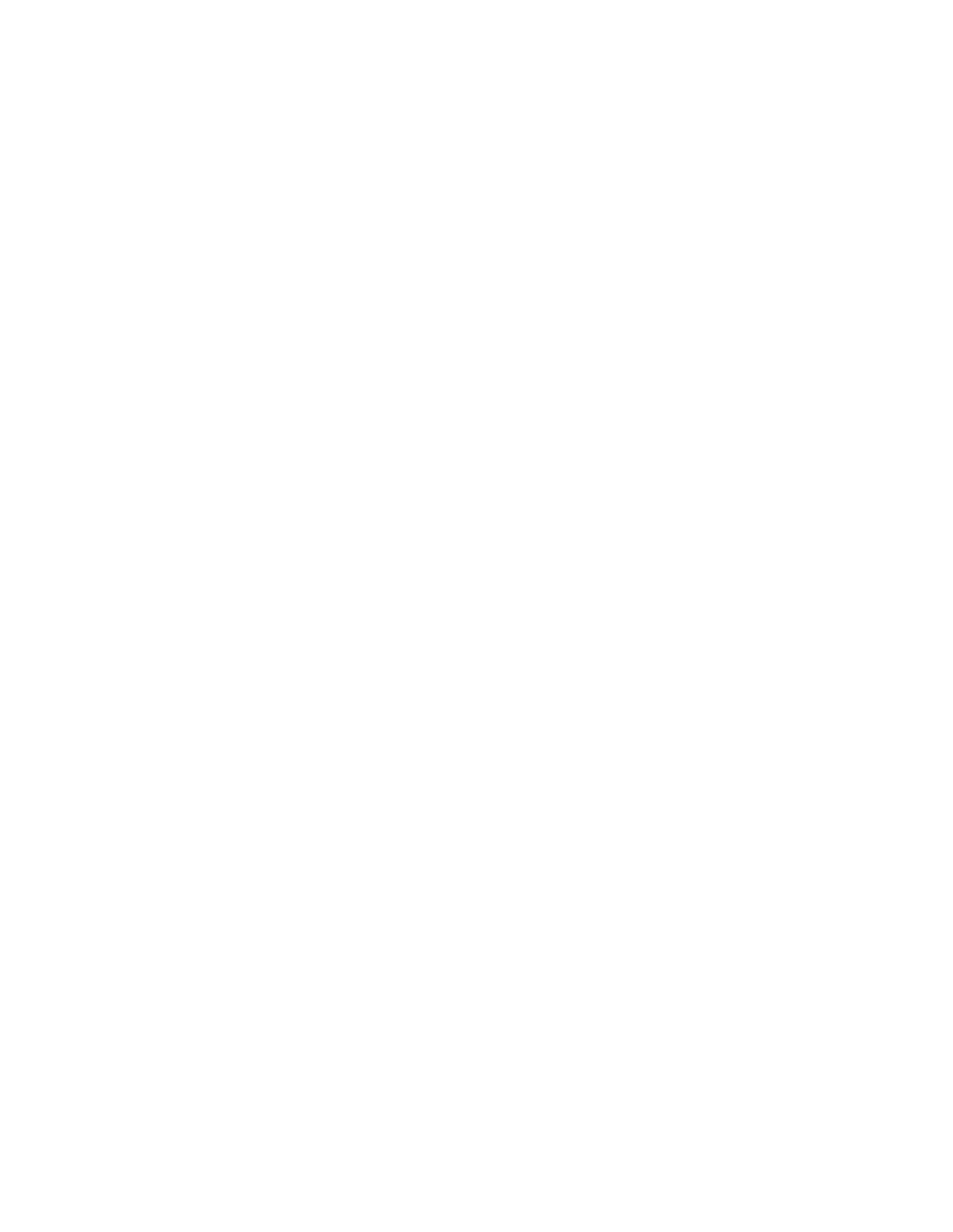# **NORMS AND GUIDELINES FOR THE PRACTICAL ESTIMATION OF UNCERTAINTY IN ANALYTICAL MEASUREMENTS**

J. Crommen, P. Hubert, P. Chiap & R. Djang'eing'a Marini

L. Massart, J. Smeyers-Verbecke, Y. Vander Heyden & E. Hund

J. Hoogmartens, E. Roets, A. Van Schepdael, E. Adams & P. Dehouck

UNIVERSITÉ DE LIÈGE INSTITUT DE PHARMACIE – C.H.U BAT B 36 Avenue de l'Hôpital 1 B-4000 LIÈGE

VRIJE UNIVERSITEIT BRUSSEL FARMACEUTISCHE EN BIODEMISCHE ANALYSE Laarbeeklaan 103 B-1090 BRUSSEL

KATHOLIEKE UNIVERSITEIT LEUVEN LABORATORIUM VOOR FARMACEUTISCHE CHEMIE EN ANALYSE VAN GENEESMIDDELEN Van Evenstraat 4 B-3000 LEUVEN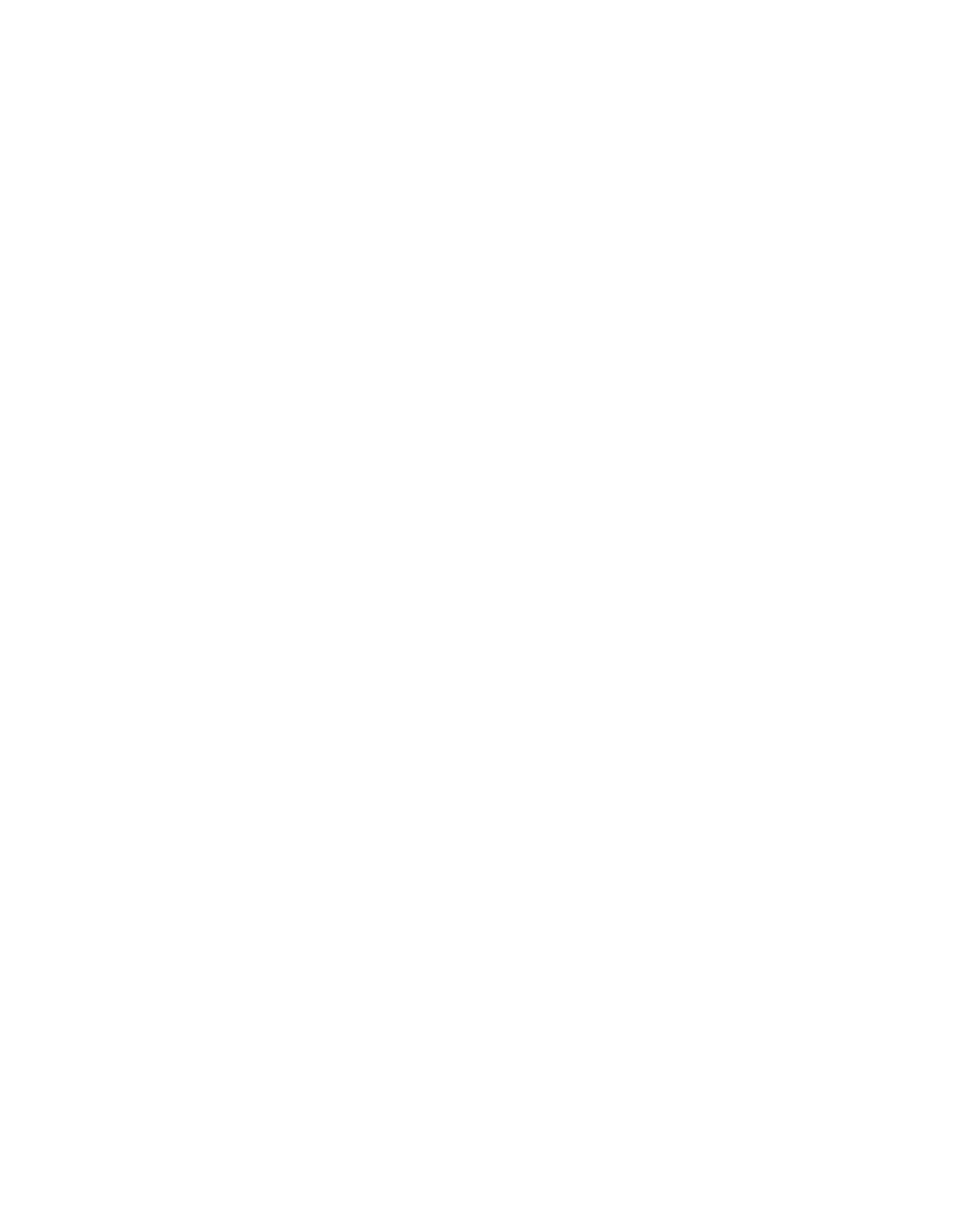## **1. CONTEXT**

In routine analysis, it is essential to dispose of reliable analytical methods. The goal of many analytical methods is to gain information so that important decisions can be taken, for instance, about compliance with governmental regulations. It is generally accepted among analysts that a correct interpretation of measurement results requires a reliable estimation of their uncertainty. Uncertainty is a basic performance characteristic of measurement results that is fundamental in order to assure comparability among results and allow end users to rely on them.

## **2. OBJECTIVES**

The aim of the project has been to develop norms and guidelines for the practical estimation of uncertainty in analytical measurements obtained from methods applied in the chemical, pharmaceutical and related industries. It mainly concerns liquid chromatographic (LC) and capillary electrophoretic (CE) methods for the analysis of bulk pharmaceutical compounds, for the bioanalysis of drugs in the frame of pharmacokinetic studies and for the enantiomeric purity testing of chiral drugs.

In order to achieve the objectives of the project, the network has used the following strategy:

- **First, the existing situation and in particular the two approaches used to determine** the uncertainty on a measurement has been examined, namely the ISO approach commonly known as "bottom-up" and the analytical method committee approach commonly known as "top-down";
- second, some fields of application have been investigated and a few technical problems such as sampling, quality control, limits of detection and quantitation, have been studied in order to define general guidelines;
- third, the general guidelines including a "menu-driven" approach and finalised standard procedures are being developed. These procedures should be practical and cost-efficient;
- finally, the network will try to obtain acceptance of the proposed guidelines.

# **3. CONCLUSIONS**

In this project, the collection of the material and the existing situations as well as the study of particular themes was evaluated in the first part. The bottom-up approach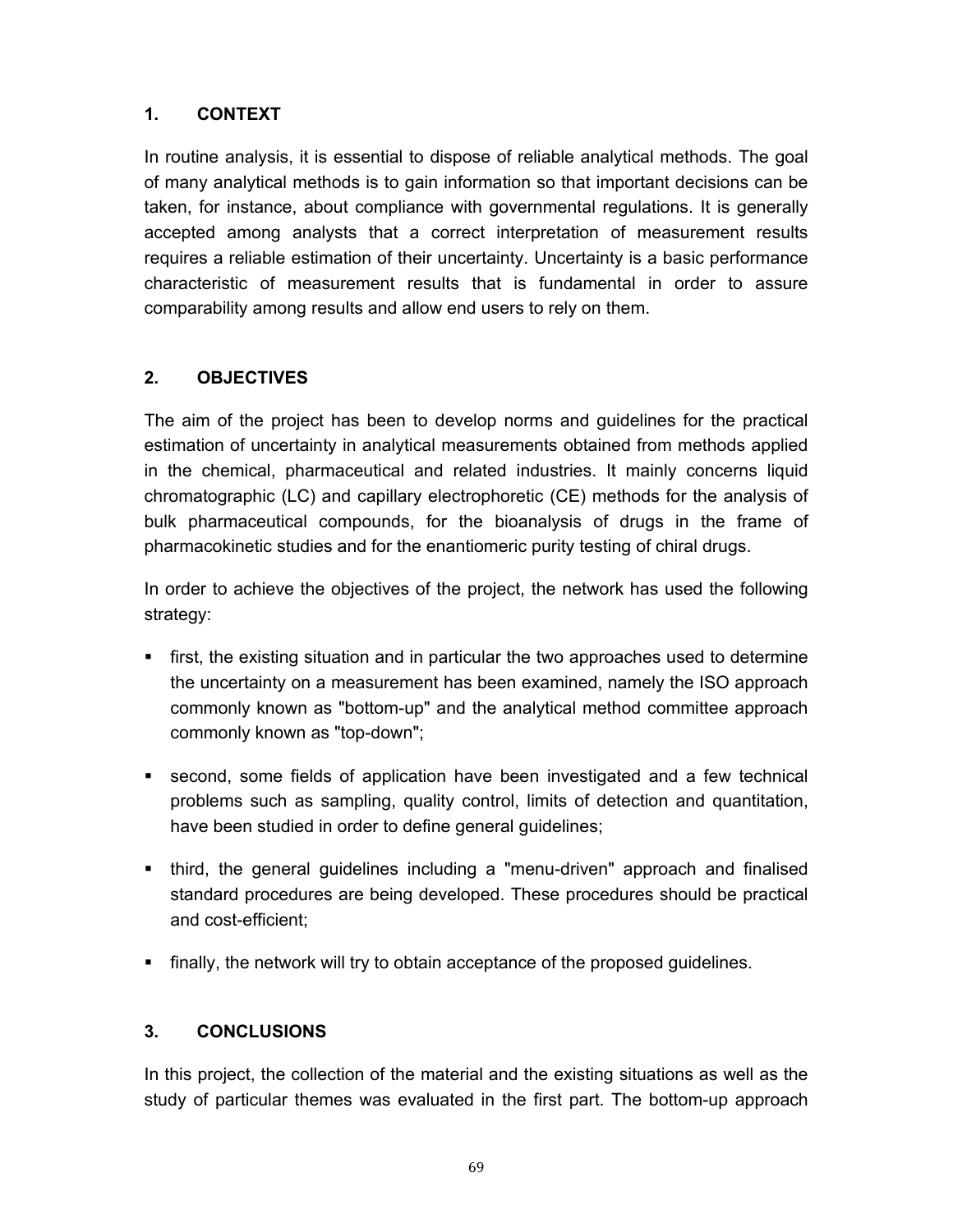(also called error-budget approach) for uncertainty evaluation was examined and consisted in four steps: specification of the measurand, identification of uncertainty sources, quantification of the uncertainty components for each potential source of uncertainty identified in step 2 and calculation of the combined uncertainty. The uncertainty evaluation based on precision assessment was also examined considering intralaboratory as well as interlaboratory studies. The second part concerned the practical estimation of uncertainty of an individual analytical result obtained from an interlaboratory study. For this purpose, some novel liquid chromatographic (LC) and capillary electrophoretic (CE) methods for the analysis of drugs were developed, validated and applied. Three interlaboratory studies were performed. Two were successfully completed while another one is nearly finished. The developed LC and CE methods were included in the different protocols elaborated for these studies.

The first interlaboratory study dealing with the analysis of a phenoxymethylpenicillin (Pen V) sample consisted of a Karl-Fischer semi-micro determination of water and a liquid chromatography test for the determination of 4-hydroxyphenoxymethylpenicillin and other related impurities. The two methods were based on the European Pharmacopoeia monograph. The first interlaboratory study consisted also of a potentiometric acid-base titration to assay the content of Pen V. The study showed how different uncertainty estimates of analytical measurements can be determined and how the results of an interlaboratory study can be used to estimate the uncertainty on future results by a single lab analysing similar samples.

The second interlaboratory study was performed in order to validate a new LC method for the analysis of erythromycin. The reproducibility of this method was examined in an interlaboratory study. All labs obtained adequate selectivity allowing the content determination of erythromycin A and all identified related substances. The analysis of variance (ANOVA), performed on these results, demonstrated the good reproducibility of the method. The method is suitable to replace the existing official method of the European Pharmacopoeia. The results of the validation can also be used by any lab that would like to make an uncertainty statement for this method.

Another interlaboratory study related to timolol maleate was proposed. It involved the determination of R-timolol and other related substances by liquid chromatography in the normal phase mode. A LC method for the determination of R-timolol, described in the  $4<sup>th</sup>$  edition of the European Pharmacopoeia, was adapted, validated and tested for the robustness. The results of the robustness testing were used to assess uncertainty.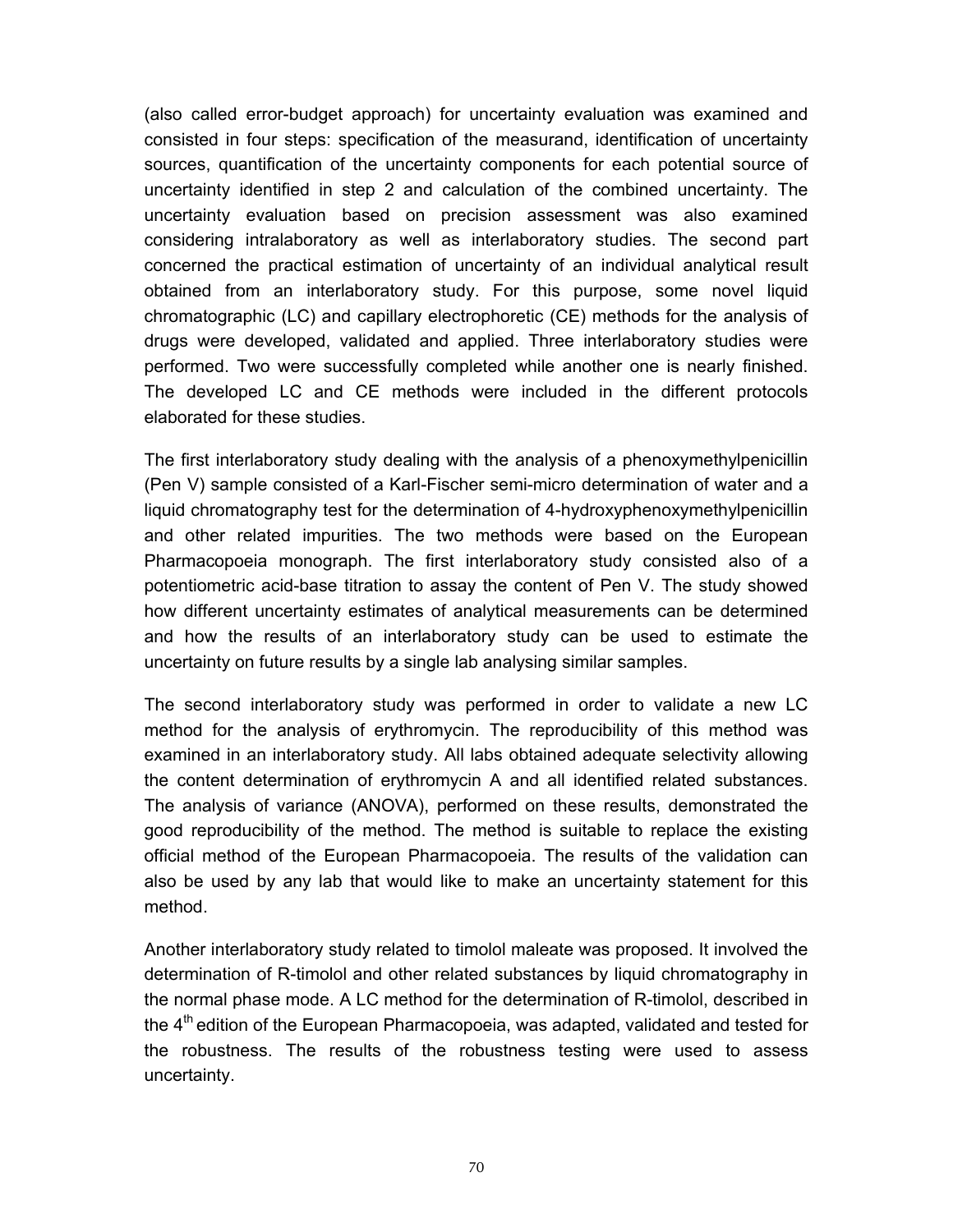As for CE methods, two interlaboratory studies were proposed. The first concerns the analysis of metacycline and the second the enantiomeric purity testing of ketoprofen. For the first CE study, serious problems of method transfer using different equipments were observed. These results did not allow a statistical analysis. On the other hand, another interlaboratory study based on the CE method developed for ketoprofen was proposed. Considering the results obtained for the first CE study, it was found necessary to perform robustness testing for the CE method on ketoprofen after having validated this method.

# **4. CONTRIBUTION OF THE PROJECT IN A CONTEXT OF SUPPORT TO THE PROCESSES OF STANDARDISATION AND TECHNICAL REGULATIONS**

At the end of this project, the expected results were to develop a general strategy including a "menu-driven" approach and to establish standard procedures. These procedures should be practical and cost-efficient. Therefore, a set of draft guidelines have been prepared. The network of the project will try to obtain their acceptance in order to valorise the expected results.

The network will try also to obtain the acceptance of the draft guidelines in the ISO group and its application in the European Pharmacopoeia commission.

The network will try to initiate a new commission of the "Société Française des Sciences Techniques" (SFSTP) on "Harmonization of quantitative analytical procedures".

Finally, the last activity concerned the definition and assessment of a set of minimal guidelines for the determination of uncertainty in an analytical laboratory and its assessment in analytical reports.

International collaborations with pharmaceutical and chemical industries as well as University laboratories were made.

## **5. KEYWORDS**

Uncertainty assessment, liquid chromatography methods, capillary electrophoretic methods, interlaboratory studies, validation, robustness, guidelines.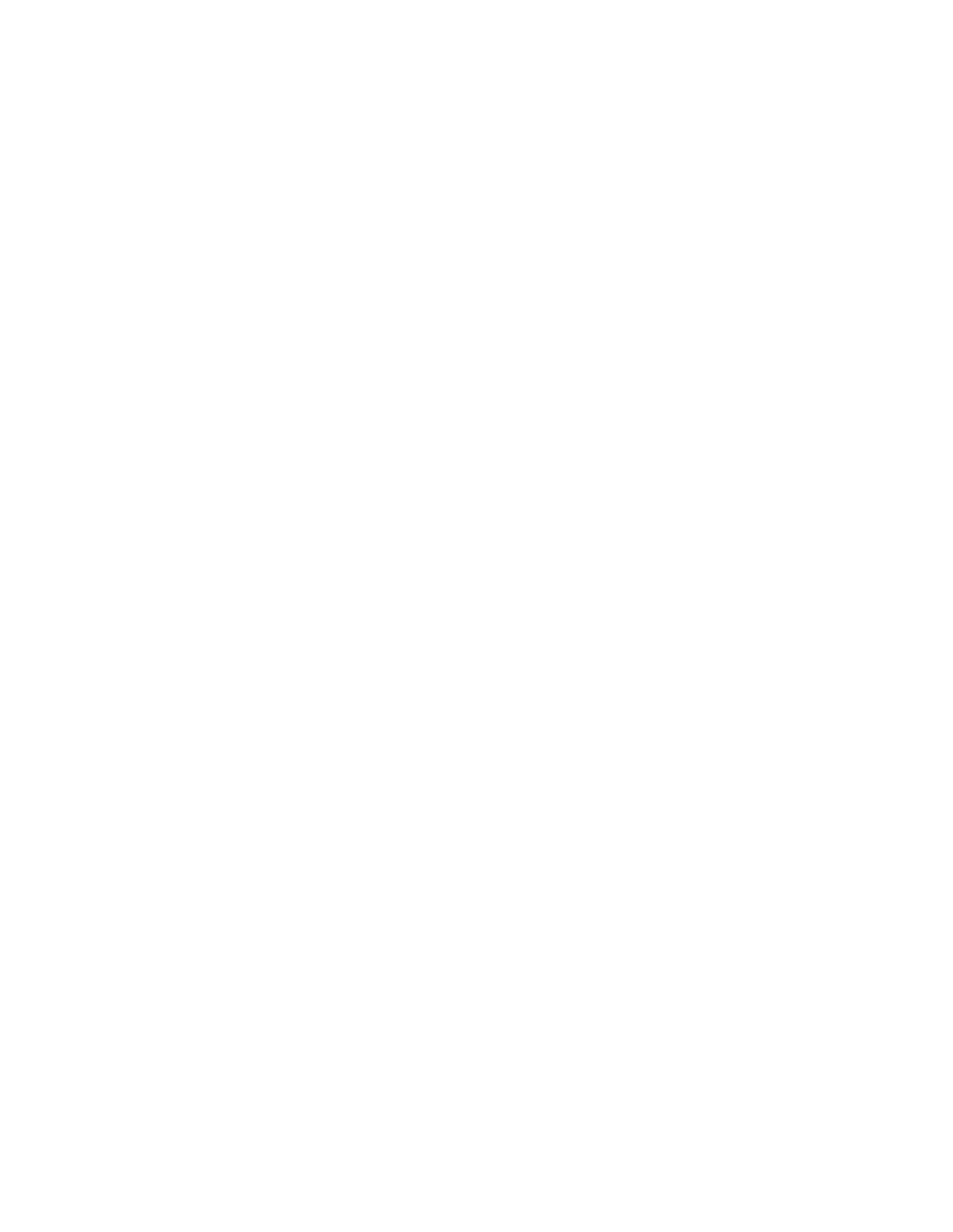**NM/02/26 NM/10/27 NM/50/28** 

# **NORMALISATION OF THE CERTIFICATION, DISTRIBUTION AND USE OF MICROBIAL REFERENCE MATERIAL**

J. Swings, D. Janssens & T. Ryckoort H. Maraite & V. Simons N. Nolard & S. Heinemann

UNIVERSITEIT GENT LABORATORIUM VOOR MICROBIOLOGIE K.L. Ledeganckstraat 35 B-9000 GENT

UNIVERSITÉ CATHOLIQUE DE LOUVAIN **MYCOTHÈQUE** Croix du Sud 3 B-1348 LOUVAIN-LA-NEUVE

INSTITUT SCIENTIFIQUE DE SANTÉ PUBLIQUE – LOUIS PASTEUR SECTION DE MYCOLOGIE Rue de Juliette Wytsman 14 B-1050 BRUXELLES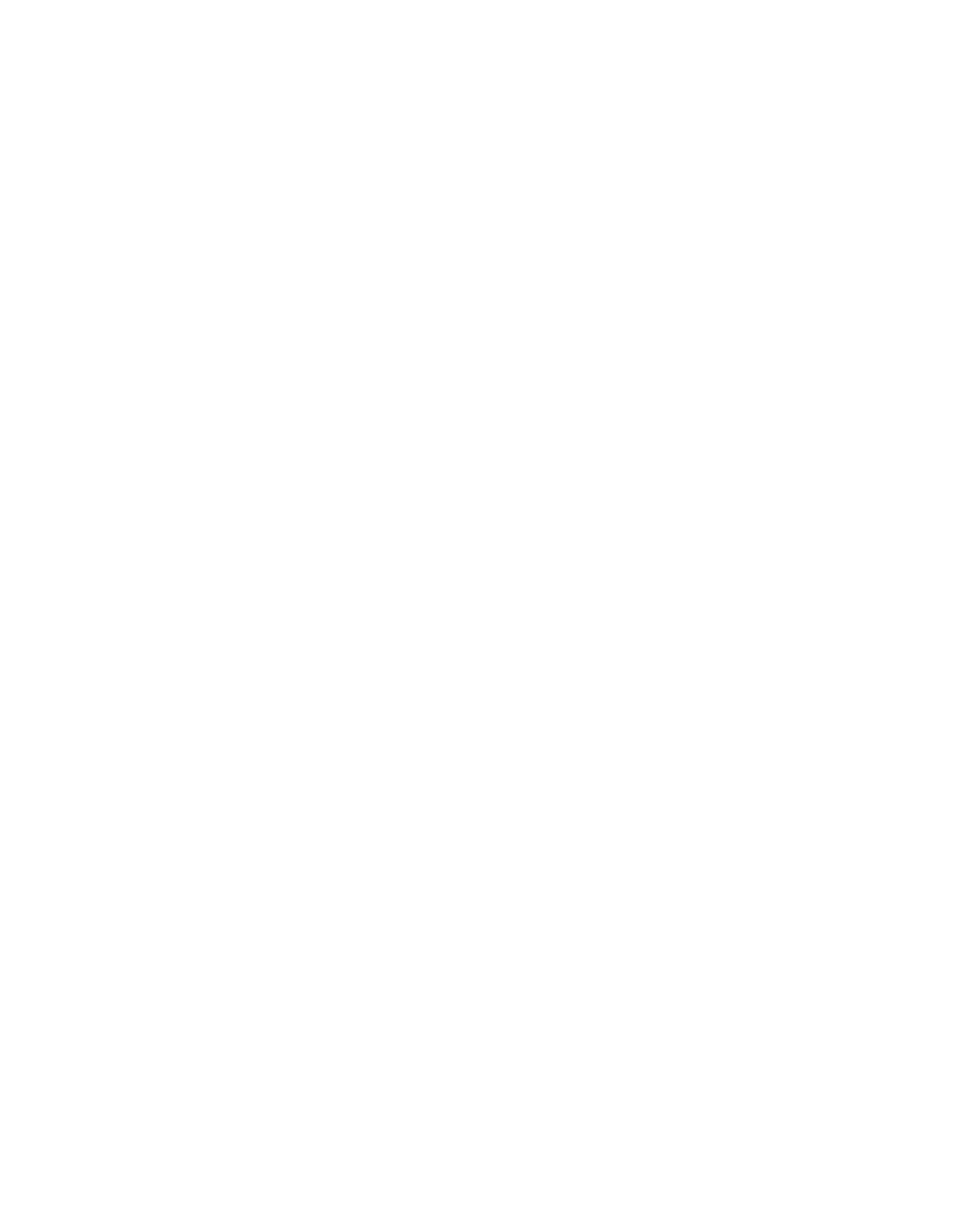Microbiological reference strains are imposed for the validation of methods described in national and international norms and standardised methods (NBN, ISO, EN, NF, Pharmacopoeia …) in fields related to microbiology. Most of these strains are available in the Belgian collections of the BCCM consortium (Belgian Coordinated Collections of Micro-organisms). Belgian laboratories and industrial companies concerned need to have access to this reference material in a user-friendly form and with proven properties.

## **2. OBJECTIVES**

BCCM/IHEM (biomedical fungi and yeasts), BCCM/LMG (bacteria) and BCCM/MUCL (agro-industrial fungi and yeasts) wished to raise its profile and to meet the needs of the Belgian laboratories and industrial companies concerned.

Norms necessitating the use of micro-organisms were defined. The search of these standards was focused on the areas related to the specialisation of our 3 collections: health (disinfectants, antiseptics, drugs), foodstuffs (food and water analysis) and materials (wood, plastics, paints, textile, paper).

The performances of the strains imposed in the norms were tested following the test method described in the norms, and compared with those of alternative strains. Potential strains were tested when the norm didn't specify the strains.

The possibility was assessed to distribute the strains under a user-friendly form as ready-to-use working stock.

## **3. CONCLUSIONS**

BCCM/IHEM selected 3 European and 1 French norms related to disinfectants and antiseptics necessitating 2 fungal and 4 yeast strains. The performances of these strains were studied and compared to those of 4 other strains (2 fungi and 2 yeasts) of species particularly important in hospitals. Species listed in the norms were found rather suitable for the defined objective. Only one of the alternative yeast species could be more judicious than those cited in the norms. Two of the strains studied and 4 bacterial strains tested by BCCM/LMG are listed in two methods from the European Pharmacopoeia; performance tests of those strains gave conform results.

BCCM/LMG tested 37 bacterial strains chosen for the validation of 48 standardised methods and norms in the food sector that didn't specify any strain(s). Ninety six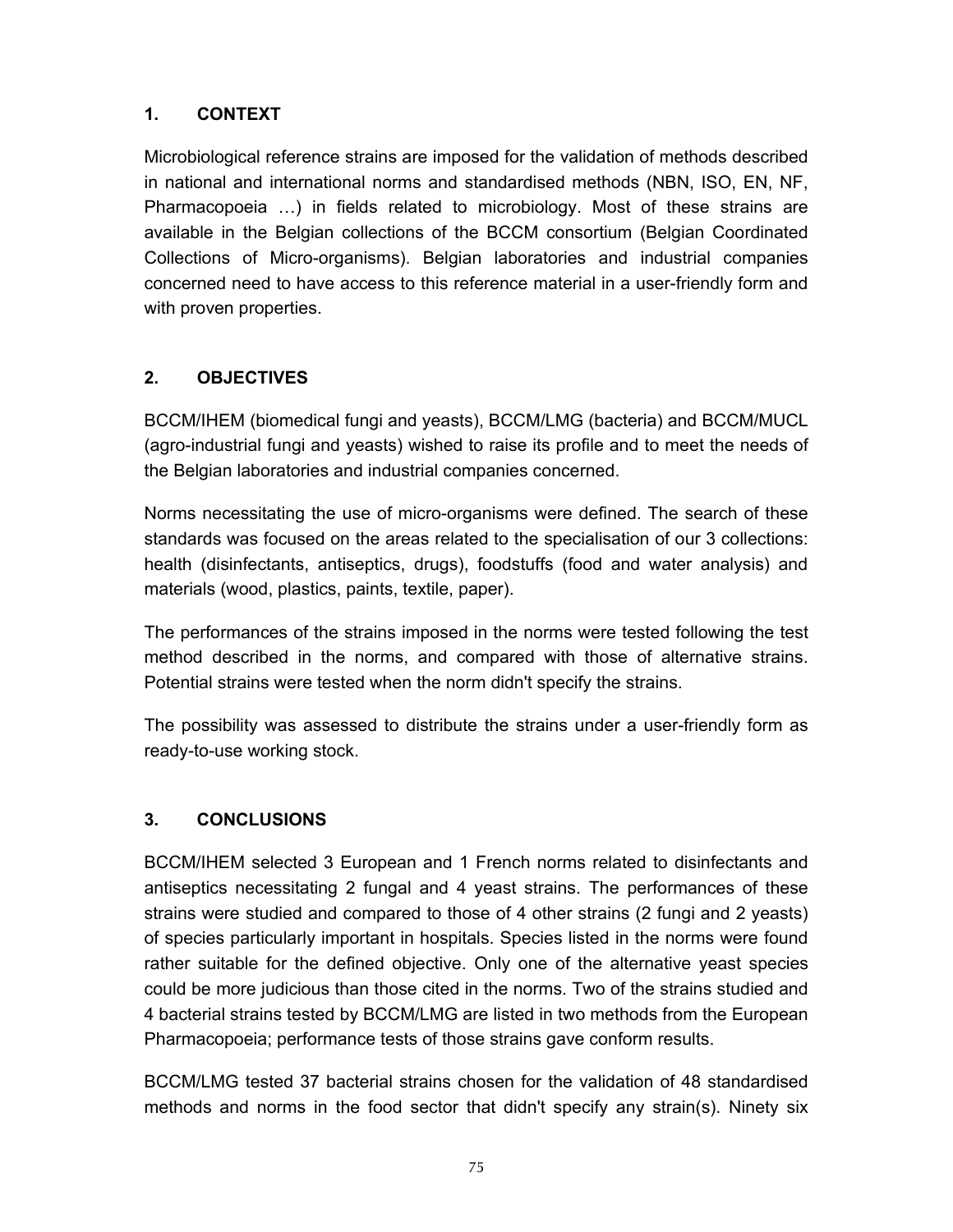percent of the performance tests realised (detection, enumeration, confirmation), i.e. 358 out of 373, gave a result conform to the corresponding method. Consequently, 33 of the strains studied will be available to the clients with a certificate mentioning the realised performance tests.

BCCM/MUCL selected 20 fungal strains involved in wood degradation to check their performances according to 4 European standards concerning wood preservation products. Wood test specimens were exposed to the strains for determining the mass loss allowing to evaluate the virulence of the strains and to validate the assays. Only one strain out of the 4 mentioned in standards, and 9 out of the 16 alternative strains have shown a sufficient virulence.

Furthermore, each of the 3 collections selected representative strains to assess the preservation on cryobeads at –20°C, in order to meet the need of clients to receive strains under a user-friendly form as a ready-to-use working stock. The viability of 18 strains (2 from BCCM/IHEM, 7 from BCCM/LMG and 9 from BCCM/MUCL) was followed during a period of 14 to 18 months. In most cases, this preservation method was satisfactory. Twelve clients from BCCM/LMG and BCCM/MUCL agreed to test strains on cryobeads with regard to viability and performance and to give their opinion in a detailed questionnaire. This form of supply was highly appreciated. Following this project, 26 out of the BCCM/LMG reference strains can be distributed to the clients under this form.

A catalogue available for the users of these reference micro-organisms has been established specifying all the norms studied and the corresponding strains tested (imposed or proposed).

# **4. CONTRIBUTION OF THE PROJECT IN A CONTEXT OF SUPPORT TO THE PROCESSES OF STANDARDISATION AND TECHNICAL REGULATIONS**

After carrying out the performance tests on strains and studying of the norms we expressed some remarks about the normative texts in the different fields considered and suggestions to improve them. These remarks and suggestions were sent to the Belgian Institute for Standardisation and Beltest.

#### **5. KEYWORDS**

Antiseptic, bacteria, bioassay strain, control strain, disinfectant, food, fungi, microorganisms, norm, pharmacopoeia, reference strain, standard, test strain, wood, yeast.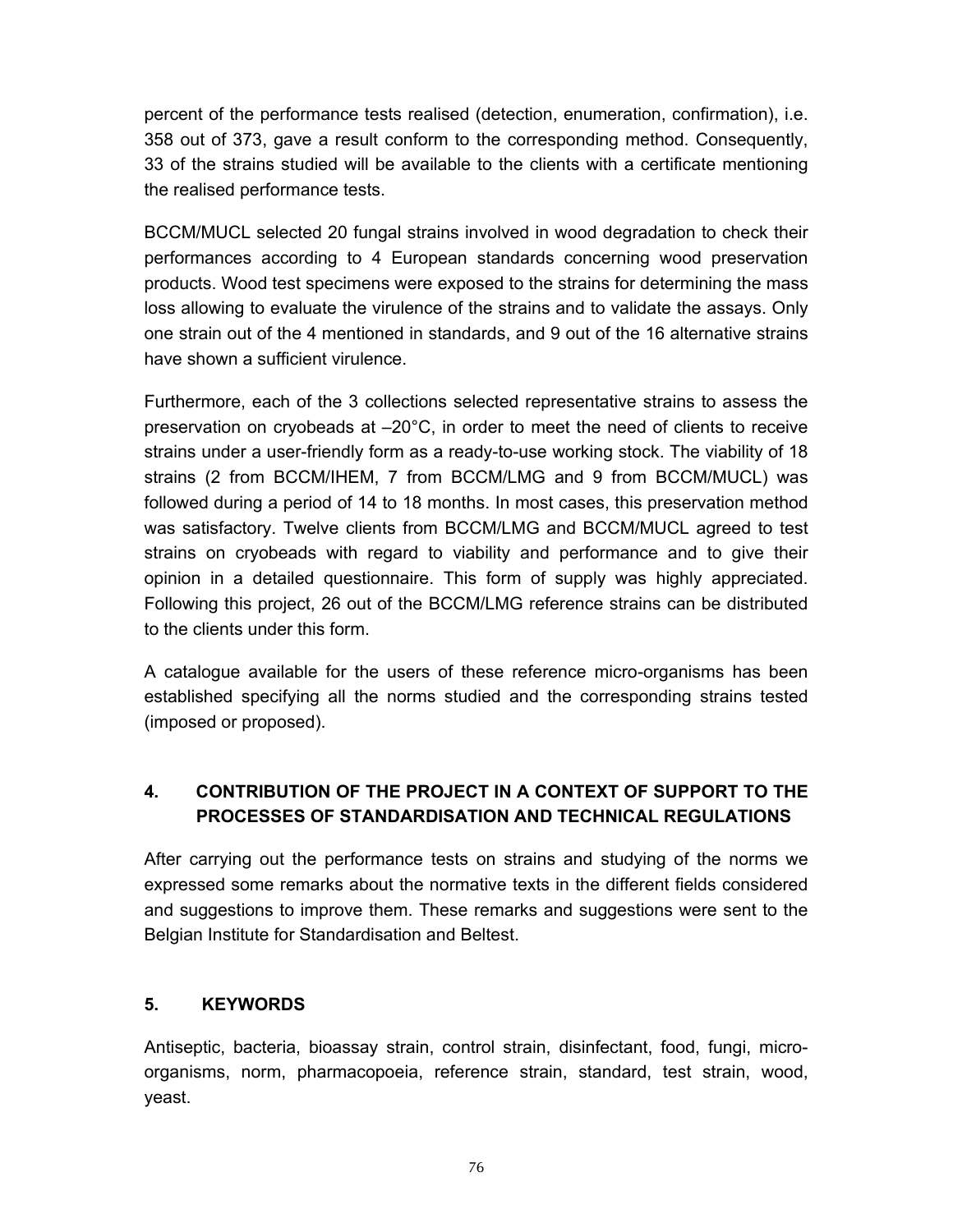**NM/01/32 NM/03/33 NM/10/34 NM/02/35** 

# **METHOD NORMALISATION, VALIDATION PROTOCOLS AND QUALITY CONTROL FOR BIOMONITORING TESTS FOR MUTAGENS/CARCINOGENS**

H. Veulemans M. Kirsch-Volders J. P. Buchet H. Thierens

KATHOLIEKE UNIVERSITEIT LEUVEN LABORATORIUM VOOR ARBEIDSHYGIENE EN TOXICOLOGIE Kapucijnenvoer 35/5 B-3000 LEUVEN

VRIJE UNIVERSITEIT BRUSSEL LABORATORIUM VOOR CELLULAIRE GENETICA Pleinlaan 2 B-1050 BRUSSEL

UNIVERSITÉ CATHOLIQUE DE LOUVAIN UNITÉ DE TOXICOLOGIE INDUSTRIELLE ET MÉDECINE DU TRAVAIL Clos Chapelle-aux Champs 30, Bte 30 54 B-1200 BRUXELLES

RIJKSUNIVERSITEIT GENT VAKGROEP BIOMEDISCHE FYSICA & RADIOTHERAPIE Proeftuinstraat 86 B-9000 GENT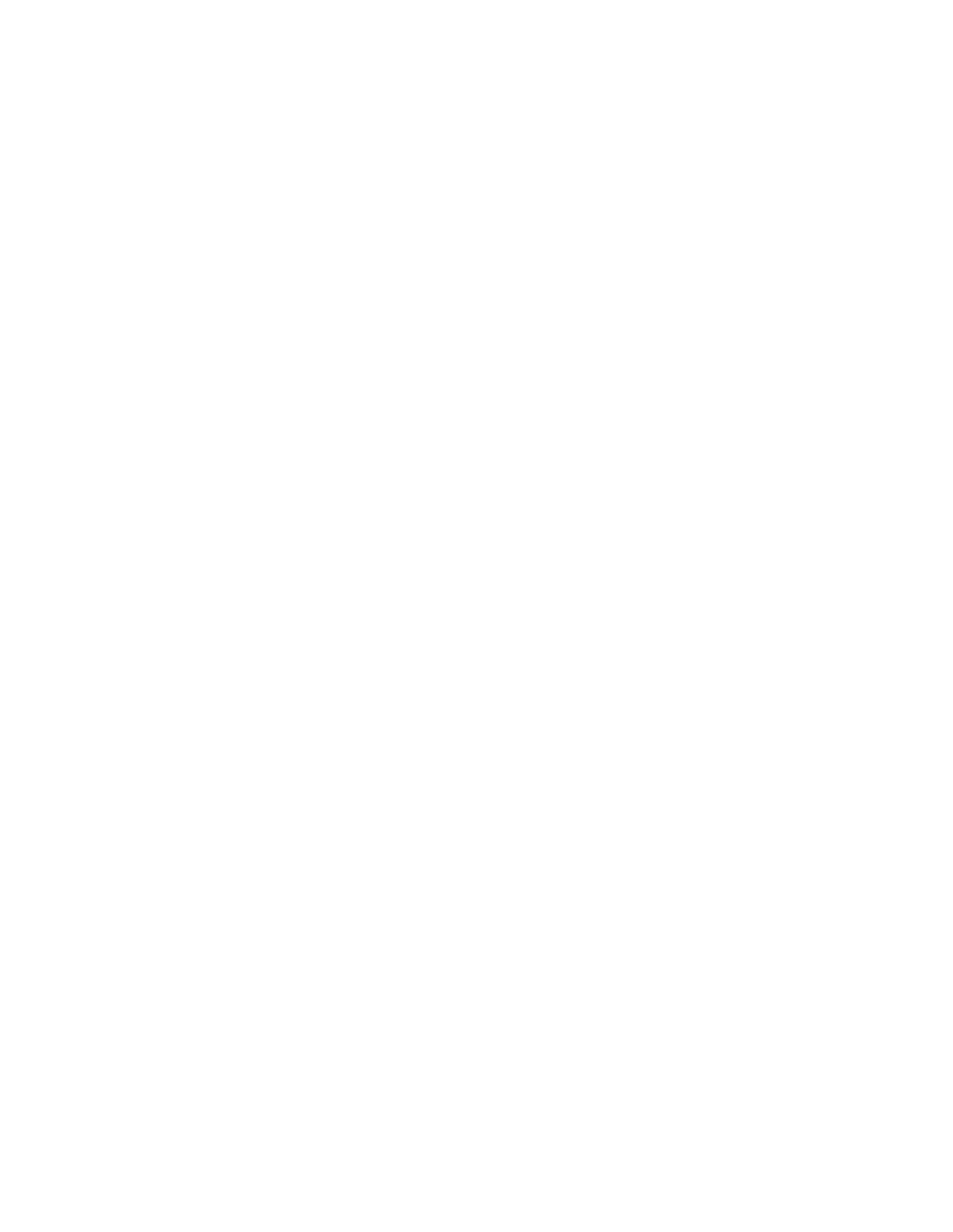We know from animal studies that a large number of mutagens and carcinogens can be found in the workplace, the living environment, food and drinking water. Epidemiological methods up till now have only been able to prove conclusively the carcinogenic properties for humans of a limited number of these, including cigarette smoking, certain occupational exposures, drugs and ionising radiation.

The use of suitable biological markers can contribute in several important ways to the advancement of cancer epidemiology and cancer prevention. Possible benefits are the availability of better exposure data in epidemiological studies, the use of biomarkers for early effects instead of clinical disease as end-points and a more solid basis for extrapolation from experimental animals to humans.

The development of better biomarkers will also greatly contribute to a better risk surveillance and risk control. As such they may become valuable tools in occupational and community medicine for monitoring exposures to mutagens/ carcinogens and for screening for pre-clinical effects. Studies on the basis of these biomarkers should also prove useful for regulatory bodies in the implementation of adequate control measures.

## **2. OBJECTIVES**

In this context the concrete objectives of this study were to develop and validate a number of biomonitoring methods. They belong to different categories of biomarkers, namely biomarkers for internal dose, for biologically effective dose and for early biological effects. More specifically, these methods are:

- development and validation of a method to assess the urinary excretion of inorganic arsenic metabolites in man;
- the alkaline comet or single cell gel electrophoresis assay for the detection of DNA breaks, alkali labile sites, open repair sites and DNA-protein cross-links on a single cell level. This test measures primarily exposure and, secondarily, early biological effects;
- the determination of N-terminal valine adducts to haemoglobin by means of a modified Edman degradation technique for epoxide forming mutagens. This test also measures exposure and the earliest biological effect;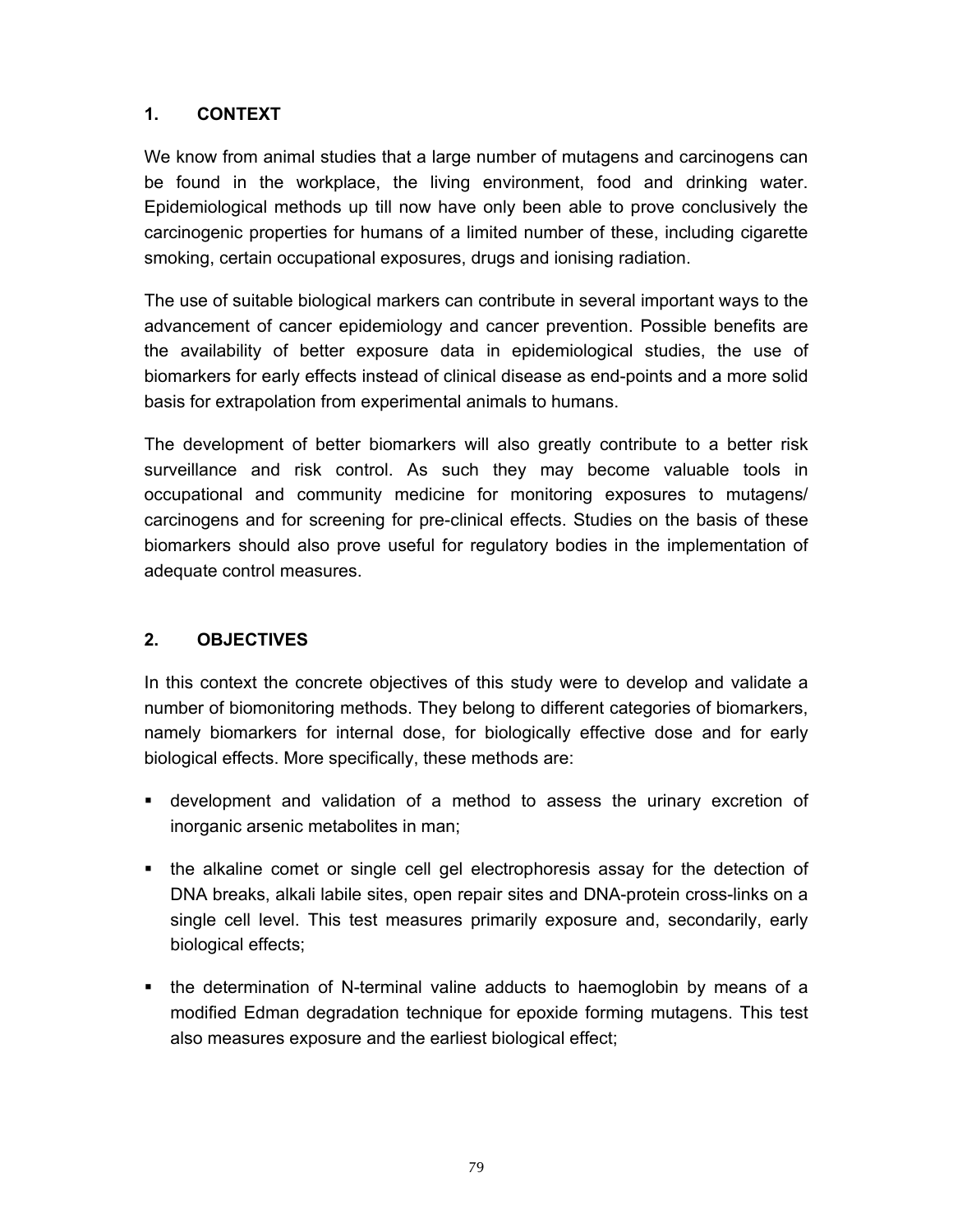• the micronucleus test a tool for the determination of damage to the chromosomes caused by ionising radiation or chemicals. This test also measures biological effects.

## **3. RESULTS AND CONCLUSIONS**

#### **3.1 Inorganic arsenic metabolites**

The determination in urine of inorganic arsenic (iAs), which is a human carcinogen, and its relevant metabolites (MMA: monomethylarsonic and DMA: dimethylarsinic acids) allows to characterise an exposure to this element. Before using such a biomonitoring method, analytical difficulties must be resolved particularly with regard to the existence of two valence states (iAsIII and iAsV) and organic species, some of which derive from biotransformations after absorption (MMA and DMA) and are to be considered in the assessment of exposure, and others from the ingestion of arsenicals present in seafood (AsB: arsenobetaine and AsC: arsenocholine), generally atoxic and to be disregarded for the interpretation.

A technique for the biomonitoring of exposure to iAs is developed: high pressure liquid chromatography on ion exchanger is selected to guarantee arsenic species discrimination; a prior hydride generation step makes it possible to avoid interferences from seafood arsenicals and an atomic fluorescence detector provides sensitivity and specificity at a low cost. A fully automatic technique is developed by coupling the three operations. In addition, conditions are defined to allow the on-line mineralization of AsB and AsC when their determination is wanted.

Starting from 50 µl of urine (which can be stored at 4°C for several weeks without loss), concentrations of the 4 species iAsIII, iAsV, MMA and DMA as low as 1 µg As/L can be measured; CV of replicate determinations amounts to 10 % at the 2.5 µg As/L level and remains below 5 % for concentrations equal or above 10 µg As/L.

Analytical performances of the automatic technique developed are similar to those of the previously used manual method based on atomic absorption. An excellent proficiency in the determination of the urinary As excretion is demonstrated by the results obtained in the course of interlaboratory comparison programs organized by German and Canadian institutes.

DMA measurements in standard materials (tuna fish extract and urine) lead to results in the tolerance range but are in one case below and in the other above the target value, pointing to the need for certified standard solutions of both MMA and DMA.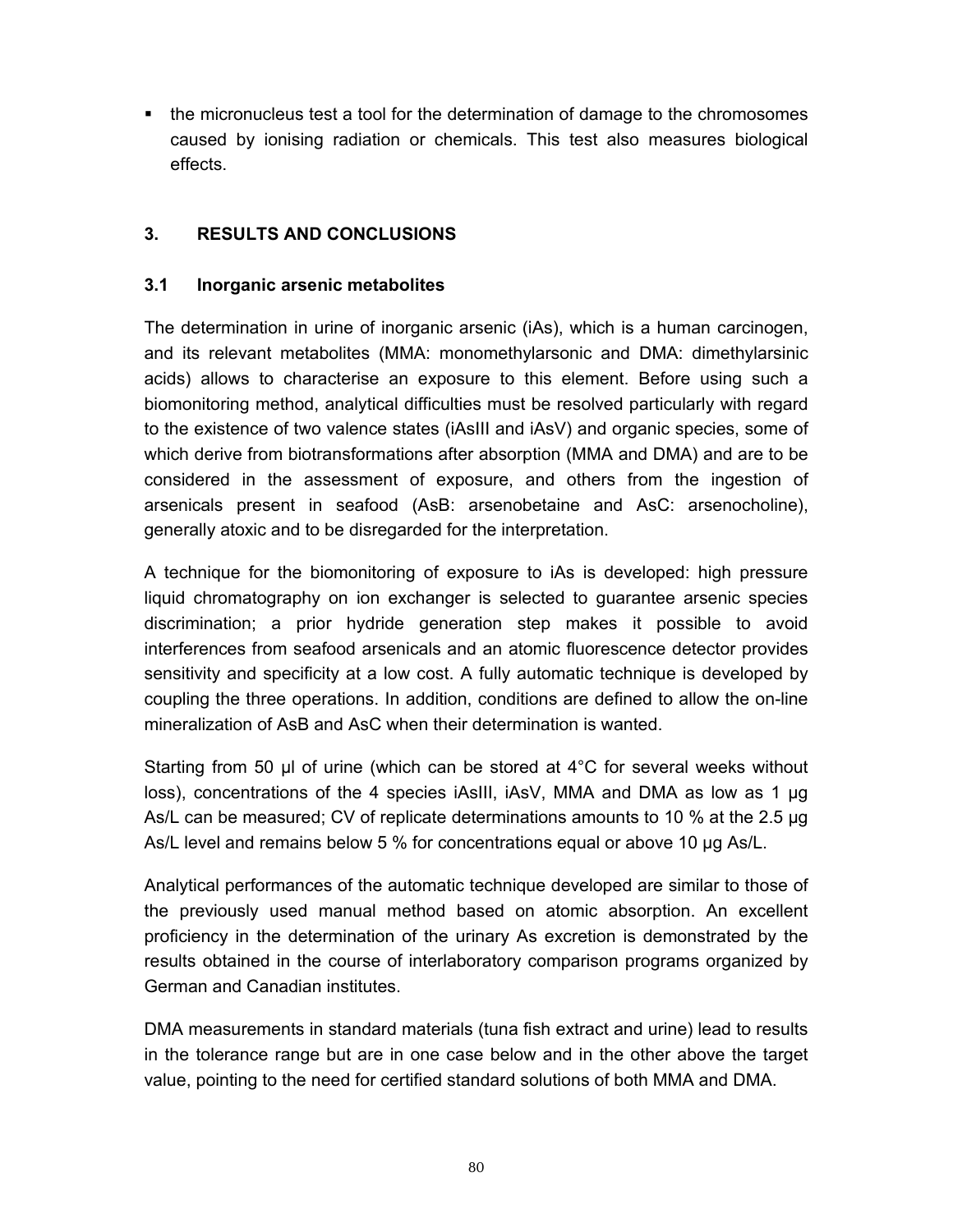The usefulness of urinary As measurements is demonstrated in cases of acute (attempted suicide) and chronic (Spa water treatment of asthmatic boys) exposures to the element.

#### **3.2 Styrene adducts**

Many carcinogenic compounds cause mutations by chemically binding to DNA. The results of such binding processes are called adducts. Adducts may cause mutations because at the binding site copying errors may arise when DNA replication takes place during cell division.

The study of adducts is a valuable new tool in cancer risk assessment. Adducts may offer information on the mechanisms of mutation, the level of exposure of individuals to carcinogens and the degree of cancer risk. However, the direct study of DNA adducts in humans is difficult for a number of reasons. Therefore, indirect methods are sought that can serve the same purposes. For this reason adducts to proteins are frequently used as surrogate for DNA, because they are formed by the same chemical processes that lead to DNA adduct formation.

The study of adducts requires the development of extremely sensitive analytical techniques. The normalisation program offers a framework for research on method development and validation. The concrete aim was to develop and validate a method for the determination of adducts to the blood protein haemoglobin. As model compound styrene was chosen. This substance is important for human health because of its widespread use in the plastics industry. It is also a putative mutagen because of its metabolism into styrene-7, 8-oxide, a known mutagen and carcinogen.

The method developed consists of a sample preparation step allowing the specific isolation of adducts to the amino acid at the end of the haemoglobin chain (Nterminal valine), followed by a gas chromatographic and mass spectroscopic analysis. In the development stage rigorous procedures had to be devised to eliminate interference by other compounds both from within the sample and from external sources. The method was validated with respect of the required limit of detection; the linearity and fit of the calibration curve, the precision and accuracy (versus a certified commercial adduct standard). It was also shown in a group of workers exposed to low levels of styrene that the method is able to discern between adduct levels at the limit of detection and the background noise in a non-exposed reference group.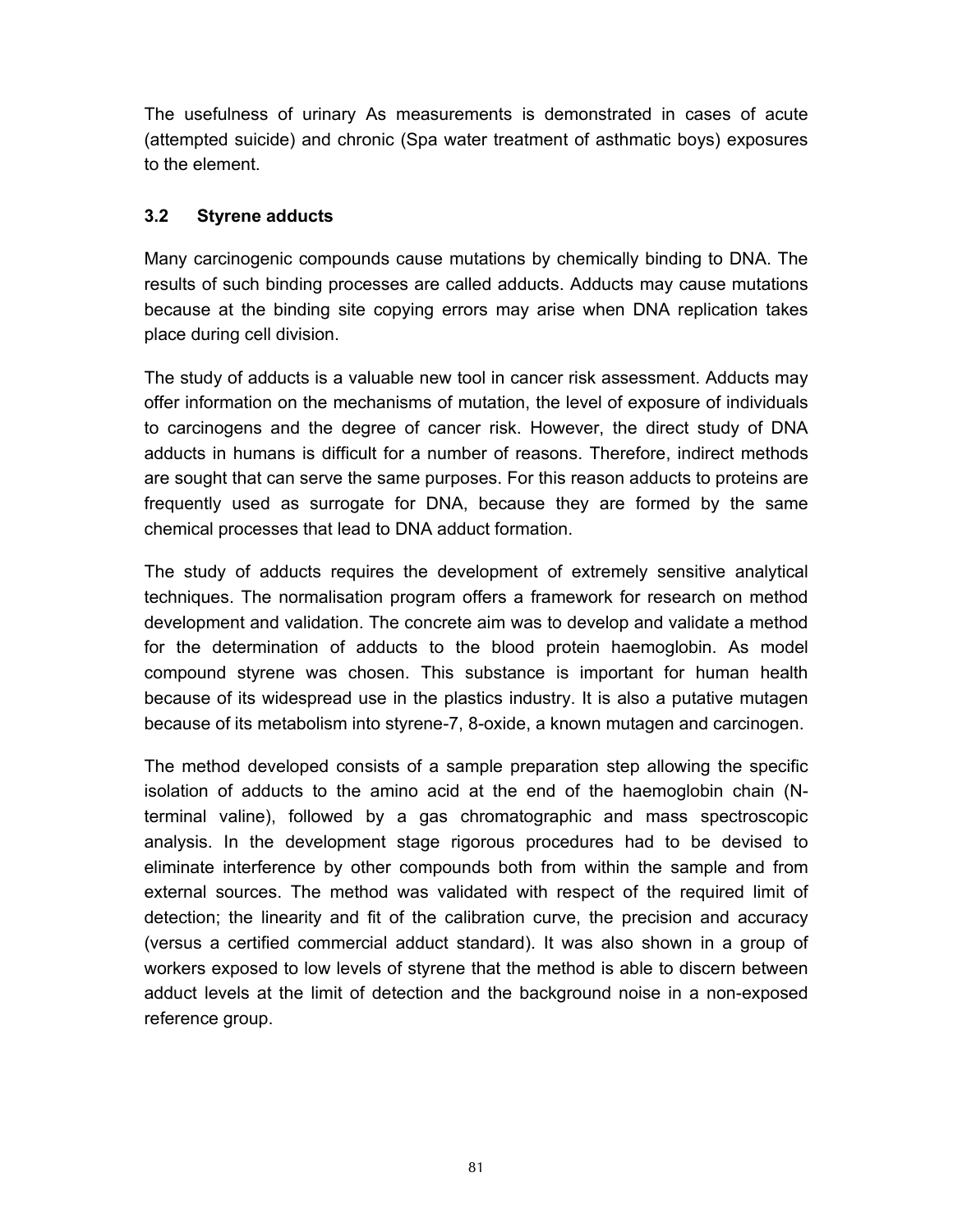#### **3.3 Comet assay and micronucleus test**

The main goal of the Laboratory for Cell Genetics was the validation of the micronucleus test and the Comet assay for the evaluation of DNA damage after exposure to mutagens. Practically, the laboratory's activities concentrated on the implementation of an internal standard in the Comet assay, the use of more specific reporter cells in both the Comet assay and the micronucleus test, the use of the Comet assay in a Global Repair Phenotype assay, the use of the micronucleus test in biomonitoring studies and some final discussions necessary for the validation and the international acceptance of the in vitro micronucleus test.

### *Implementation of an internal standard in the Comet assay*

The electrophoresis step in the Comet assay is the most critical step of the method and is very sensitive to experimental variation. This can be minimized by the systematic use of an internal standard in every electrophoresis run. Our laboratory introduced and validated untreated and ethylmethane sulphonate treated K562 cells as an internal standard in the Comet assay.

*Use of more specific reporter cells in both the Comet assay and the micronucleus test* 

In human biomonitoring studies the cells most commonly used are peripheral blood lymphocytes in the ex vivo/in vitro cytokinesis blocked micronucleus test (CBMN test) or in the regular in vivo micronucleus test, for the simple reason that peripheral blood lymphocytes are easy to obtain and to cultivate. Very often, these peripheral blood lymphocytes are actually not the target cells of certain chemicals, nor the cells being exposed to them directly. Nasal or buccal mucosal cells or lung epithelial cells in sputum for instance are the cells exposed directly when exposure through inhalation is considered (relevant for instance in the case of exposure to chemicals like chromium, cobalt and styrene). For this reason the laboratory tried to use these cells in both the Comet Assay and Micronucleus test.

#### *Use of the Comet assay in a Global Repair Phenotype assay*

Since more than 100 enzymes are involved in DNA repair along at least 5 different pathways, it is quite difficult to predict the repair phenotype from a selected number of DNA repair genotypes. By in vitro challenging with the involved mutagen, one can evaluate the in vivo repair phenotype.

The alkaline version of the Comet assay can be used for this in vitro evaluation of individual repair capacity e.g. for ionizing radiation or styrene (as was done in the laboratory), following the DNA damage with time (15', 30', 60', 12 h and 24 h).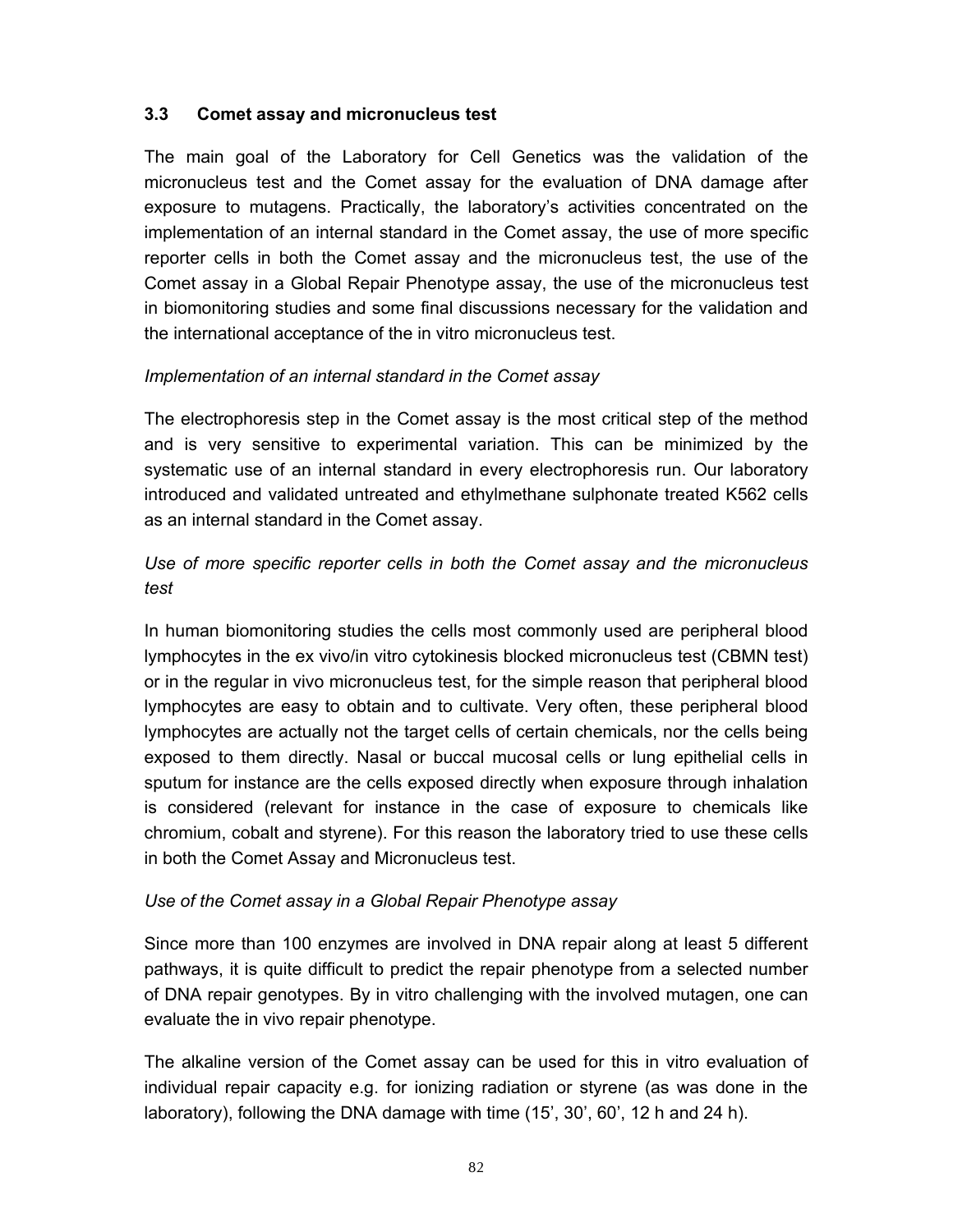#### *Use of the micronucleus test in biomonitoring studies*

Plenty of literature has been published on the cytokinesis blocked micronucleus test, but before strongly recommending this method it was essential to evaluate both its negative and positive features. Fenech and co-workers summarized these. Nevertheless, until now, nobody took the presence of micronuclei in mononucleated cells into account, although it can be very complementary to the information embodied in binucleated cells. Later, Kirsch-Volders and Fenech suggested the integration of the frequency of micronuclei in mononucleated cells in the CBMN test in biomonitoring studies. This contribution will improve the assessment of accumulated mutations.

### *Towards validation and international acceptance of the in vitro micronucleus test*

Micheline Kirsch-Volders was chairman of two International Workshops on Genotoxicity Testing (IWGT) (the 1999 IWGT in Washington and the 2002 IWGT in Plymouth). In these workshops the major topics of the test were discussed, the main goal being the recommendation of a protocol for a reliable in vitro micronucleus test for the detection of both clastogens and aneugens. The 1999 workgroup focused their discussion on the first step (the detection of micronuclei), and the 2002 workgroup had data available to prepare final conclusions on the main aspects of the in vitro micronucleus test protocol.

#### **3.4 Micronucleus Test**

The determination of the micronucleus frequency in peripheral blood lymphocytes after in vitro mitogen stimulation is a valuable assay to assess the chromosomal damage in individuals exposed to ionising radiation or mutagenic chemicals. As different protocols for the test and a variety of scoring criteria are used throughout the world, normalisation and validation are necessary. The test is used as exposure biomarker in case of accidental, occupational, environmental and medical exposures. To give the test a legal dimension for regulatory bodies a quality assurance programme for accreditation of laboratories applying the micronucleus test was worked out.

In the framework of present project a standard protocol or modus operandi for the test was elaborated. The effect of different variables (culture time, fixation and staining methods) on the sensitivity and quality of the slides to be scored was investigated. A consistent set of scoring criteria was worked out in collaboration with the Human MicroNucleus working group, which aims the normalisation of the test at a world scale.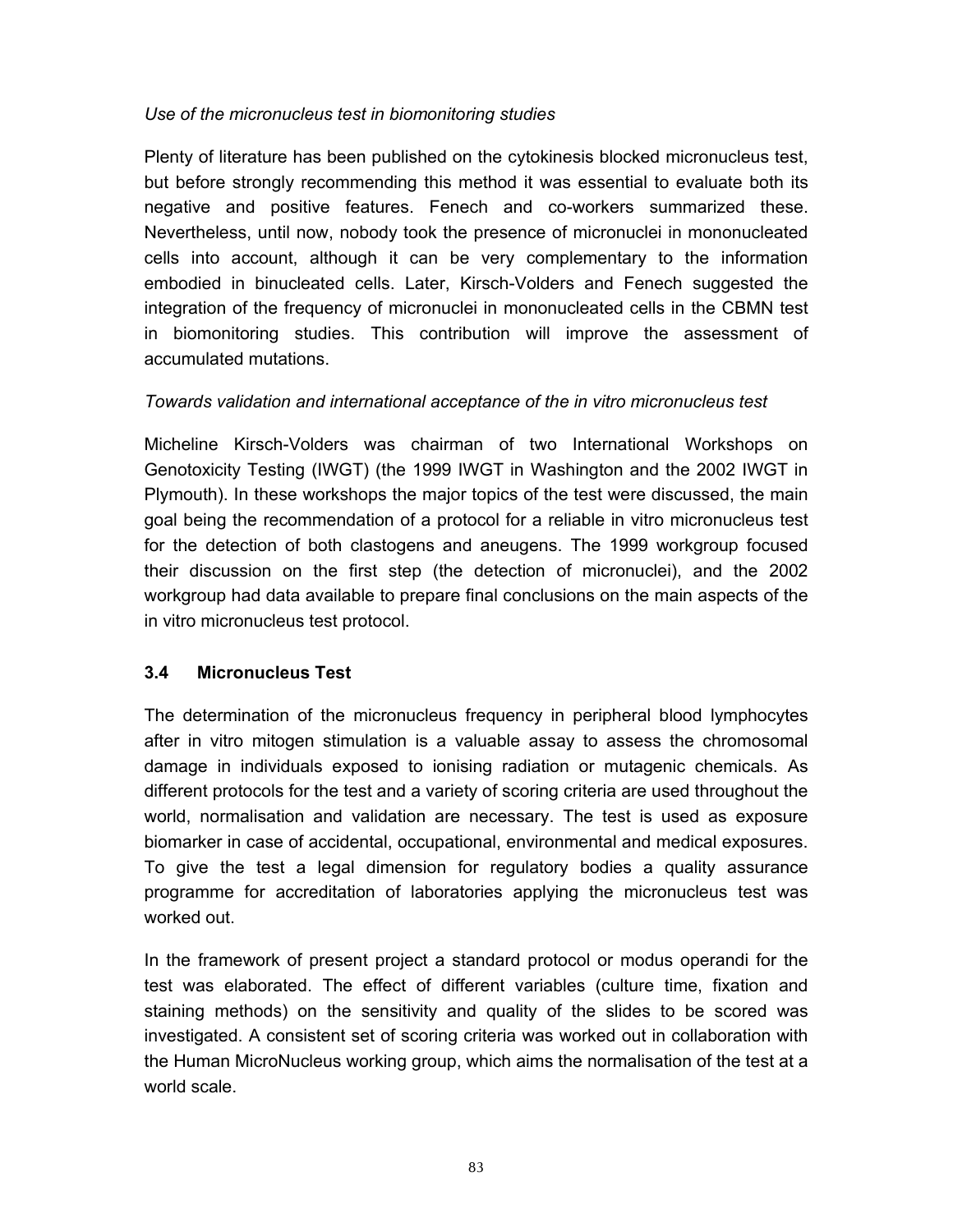As a first step in the validation programme the reproducibility of the test was assessed by a study of the intralaboratory variation in replicate cultures. Furthermore, the inter- and intra-individual variation of the test over nine months after an in vitro exposure of blood samples was studied. The intrinsic variability of the test amounts to 5 % while the intra- and inter-individual variabilities are 9 %.

The sensitivity of the micronucleus assay after a mutagenic exposure of an individual is determined to a large extent by the variability in the spontaneous micronucleus frequency within a non-exposed population. A study of the micronucleus frequency distribution in a control population showed that age and gender are important confounding factors while the effect of smoking habit was statistically not significant.

Procedures were worked out for quality assurance and quality control of the micronucleus assay as exposure biomarker for mutagens. Also important elements in the validation file for the accreditation of laboratories performing the micronucleus assay were worked out: confidentiality of personal information, laboratory safety requirements, calibration curve, scoring procedure, reporting of results. These quality assurance and control programmes must assure the quality of the laboratory's output over extended periods of time. The elaboration of these procedures concurred with the draft of a document of the International Standardisation Organisation "Standard criteria for service laboratories performing biological dosimetry by cytogenetics - Quality assurance and control, evaluation of performance".

# **4. CONTRIBUTION OF THE PROJECT IN A CONTEXT OF SUPPORT TO THE PROCESSES OF STANDARDISATION AND TECHNICAL REGULATIONS**

#### **4.1 Results directly connected with the process of normalisation**

- The validation results of test methods that may contribute to the development of normalised testing protocols.
- The project allowed working out criteria for accreditation of laboratories performing cytogenetic analysis of blood samples for assessment of chromosomal damage after exposure to mutagenic chemicals and ionising radiation.

#### **4.2 Contacts with national and international institutions for normalisation**

The following organisations were represented in the follow-up committee of the project:

**Beltest**: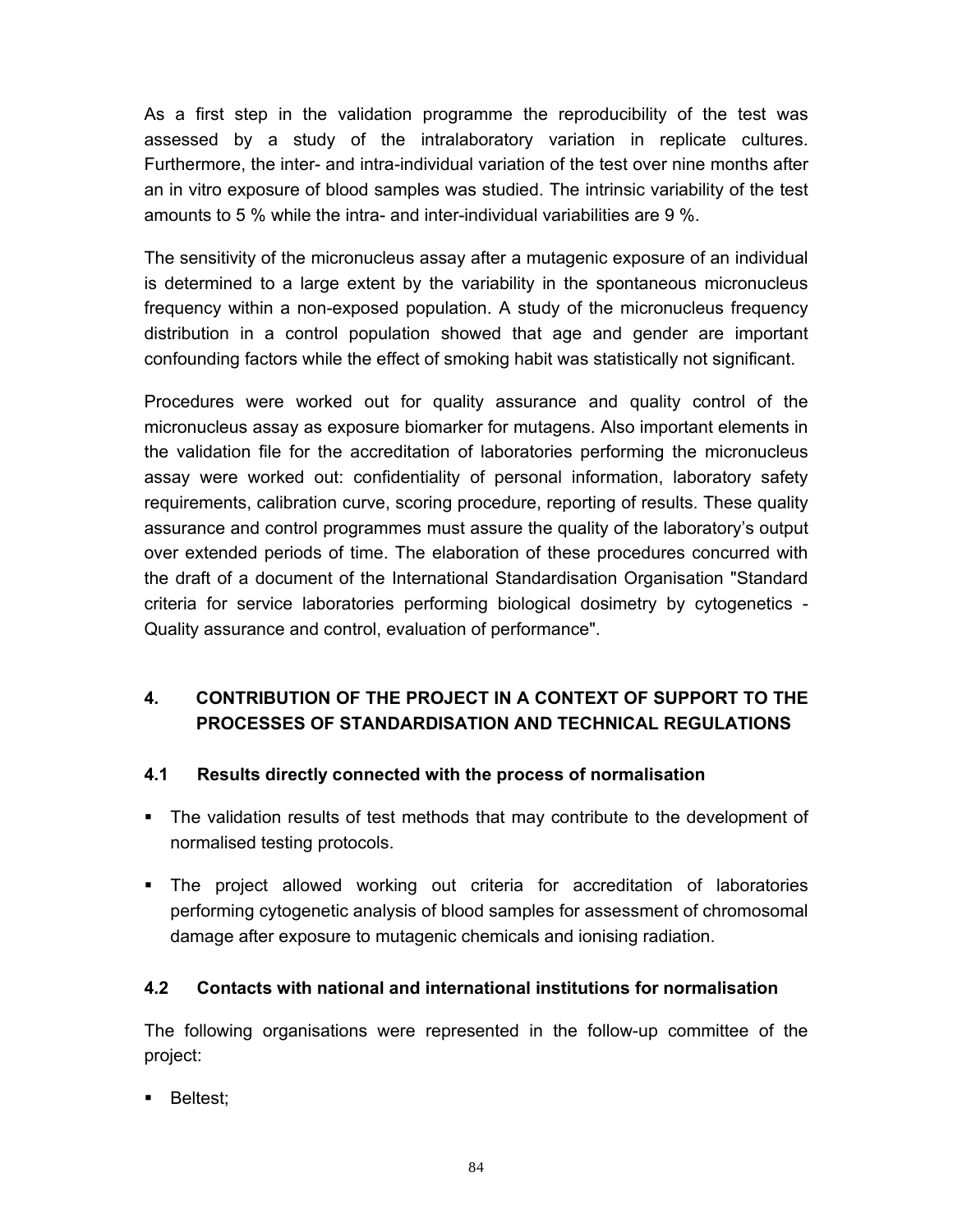- **Ministry of Labour;**
- The Belgian Institute for Standardisation.

Members of the project are participating in the following normalisation activities:

- at CEN: membership of Technical Committee 137 working on "Measurement of Dermal Exposure – Requirements and Test Methods" (KUL);
- membership of Technical Committee 85 at the International Standardisation Organisation working on "Reference radiations" and "Physical and biological dosimetry" (RUG);
- chairperson in the workshops on the in vitro micronucleus test at the IWGT held in Washington (1999) and Plymouth (2002). The proposed protocol will be integrated by OECD (VUB);
- coordination of the HUMN-project (HUman MicroNucleus project) (VUB);
- evaluation for WHO-IPCS (World Health Organization International Programme on Chemical Safety) of nitro-PAHs (VUB).

## **4.3 Presentation of the results to institutes for normalisation**

The results of the project with respect to the micronucleus assay are partially included in the draft document ISO/TC 85/SC 2 n 551 on "Standard criteria for service laboratories performing biological dosimetry by cytogenetics - Quality assurance and control, evaluation of performance", now distributed for voting to the national members of the Technical Committee 85 of the ISO.

#### **5. KEYWORDS**

Mutagens, carcinogens, biomarkers, mutagenicity testing/DNA damage, in vitro/in vivo, biomonitoring, inorganic arsenic, urinary metabolites determination, haemoglobin adducts, Comet assay, micronucleus test, quality control.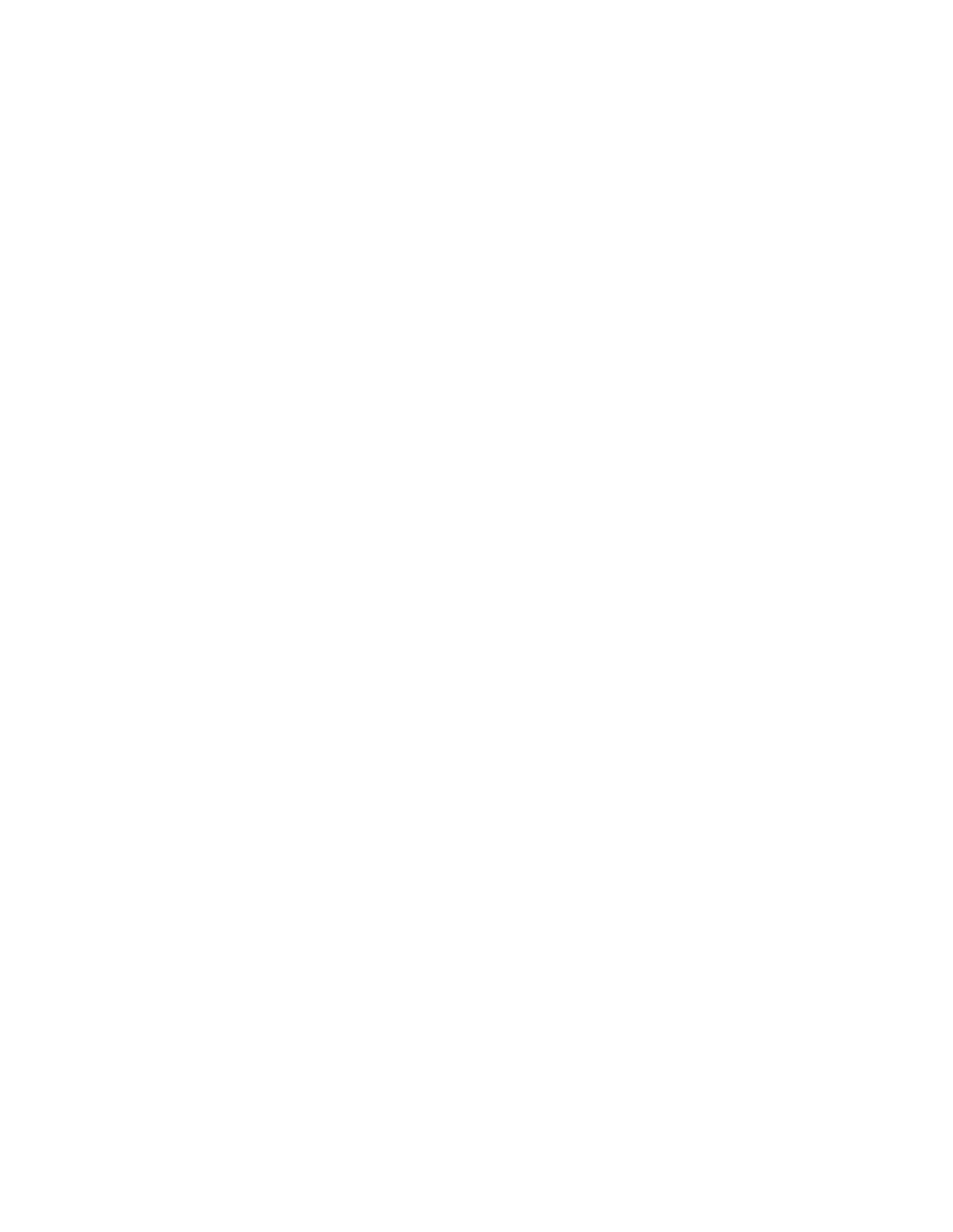**NM/A3/37 NM/10/36** 

# **THE CONSUMER SAFETY**

C. De Voghel, C. Grimonpont, C. Renard, M. Vandercammen, I. Vanhaevre & I. Van Regenmortel

J. Laffineur, N. Fraselle & V. Pire

CENTRE DE RECHERCHE ET D'INFORMATION DES ORGANISATIONS DE CONSOMMATEURS Rue des Chevaliers 18 B-1050 BRUXELLES

CENTRE DE DROIT DE LA CONSOMMATION Place Montesquieu 2 B-1348 LOUVAIN-LA-NEUVE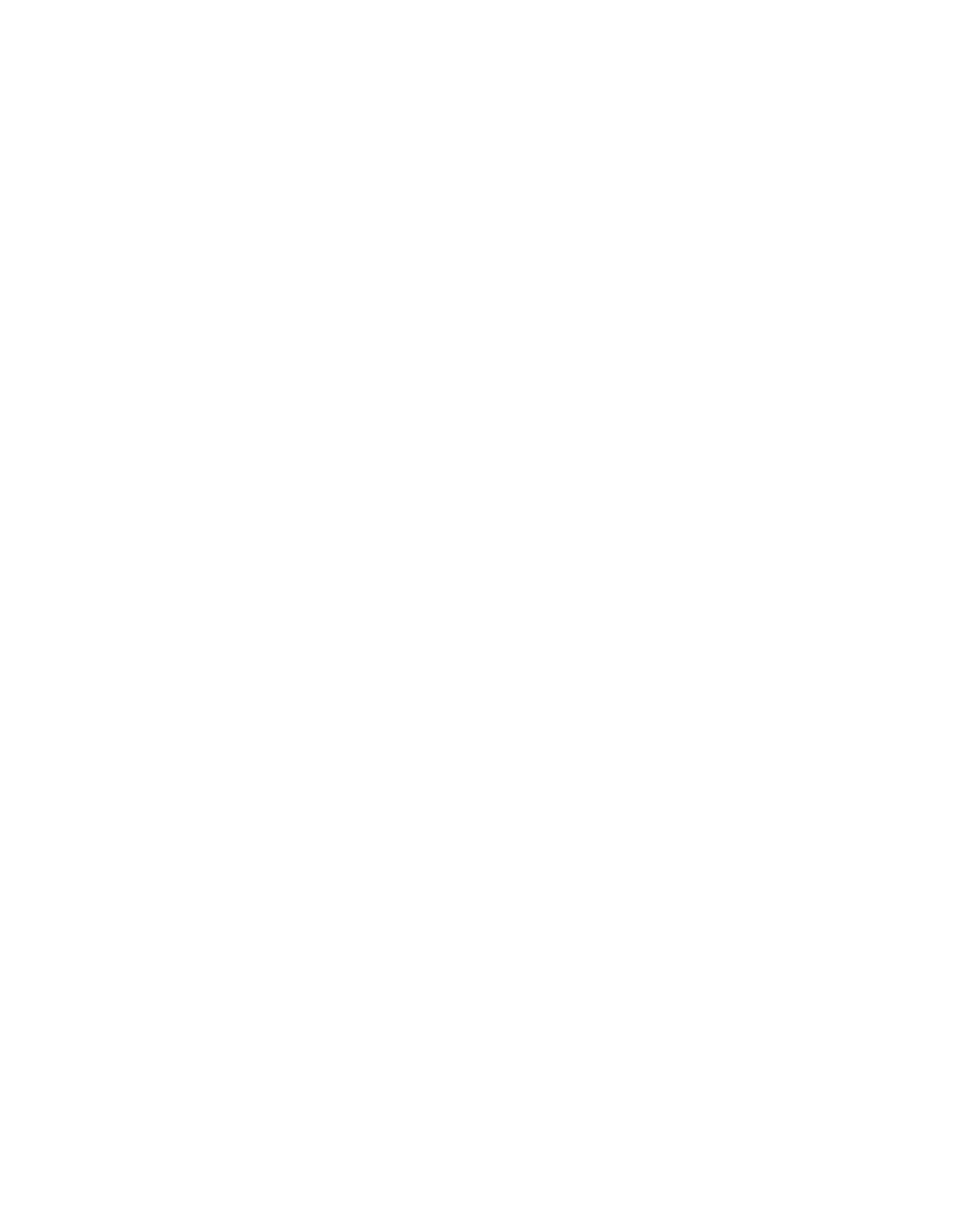There is a great need for means to give consumers as well as professionals information about the existing regulations on the consumer safety. In the framework of this study, we look into the various guidelines that set forward the rules for the safety of a certain product and the way in which these guidelines are translated into national law for the following subjects: toys, personal protective equipments, machines and low voltage, medical devices, construction products, lifts and general product safety. In order to attune these information means to the needs of the target group in the best possible way, the consumer behaviour must be taken into account. For that purpose the consumers have been consulted.

### **2. OBJECTIVES**

The project has 4 objectives:

- a qualitative analysis of the information needs in the field of safety protection;
- the preparation of texts for brochures (1 per guideline) destined to the consumers and dealing with safety matters, based on a study of the regulations (guidelines, laws and standards);
- the development of a database with all the names of organisations that are active in the safety protection;
- the preparation of technical files (1 per guideline) for the Federal Public Service Economy, S.M.E., Self-employed and Energy meant to inform "small manufacturers, exporters and distributors" who wish to design and make, export or distribute products that meet the regulation requirements.

A supervising committee directed the whole project. Its task consisted of watching over the coherence between all the different actions and over the good course of the project.

The project is split up in 3 phases.

#### **Phase 1: A qualitative analysis of the consumers' information needs**

The needs for effective communication means were analysed in this phase.

The first part consisted of a survey among institutions and organisations. The consumers' needs were evaluated on the basis of questions and complaints about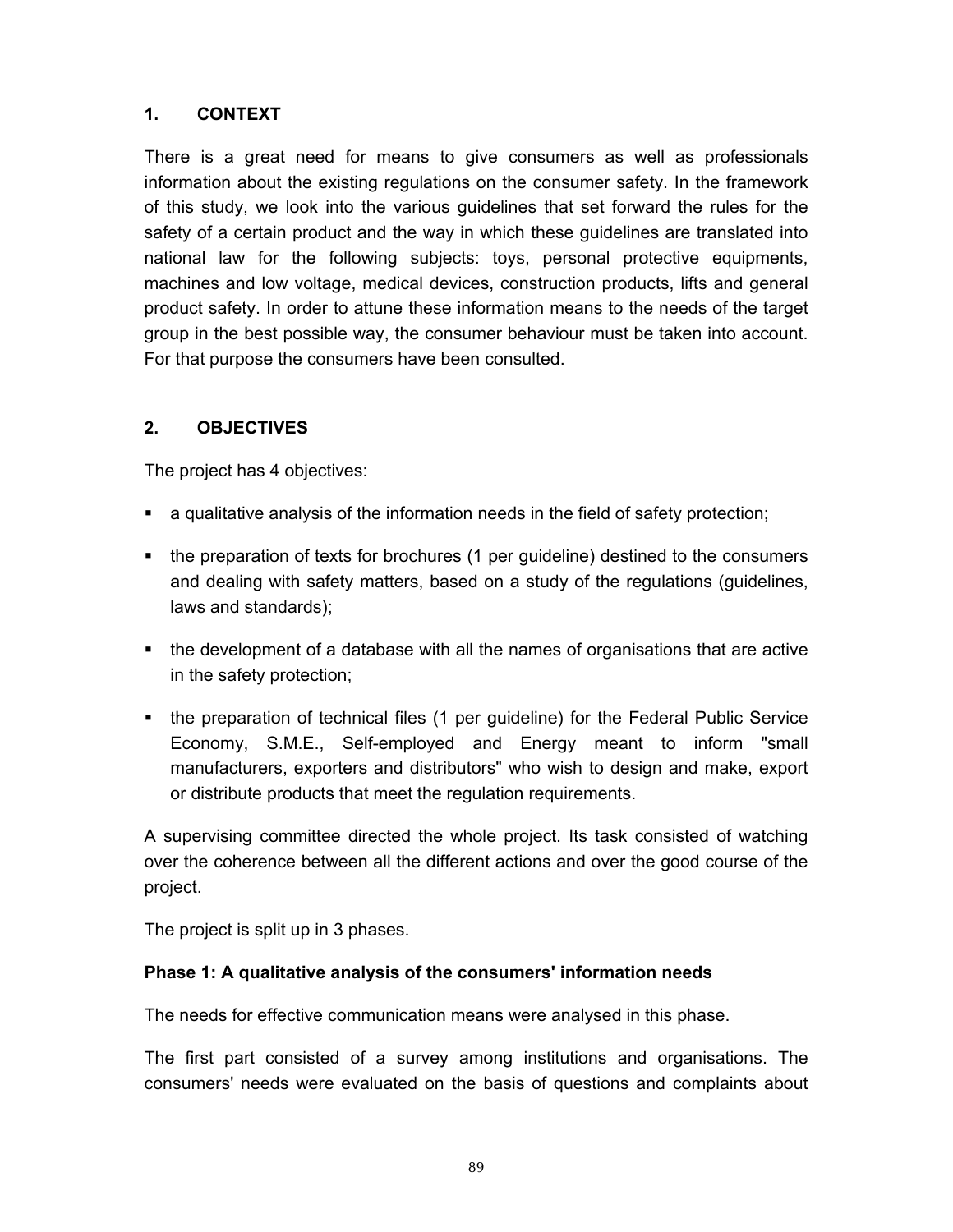safety matters, that were addressed to the Federal Public Service Economy, S.M.E., Self-employed and Energy and to other organisations.

The second part was a qualitative survey among a small group of consumers. Individual as well as group surveys were conducted in order to get a view of the consumers' behaviour, expectations, knowledge and experiences in the field of safety.

# **Phase 2: Judicial and practical aspects of the product safety for consumers, manufacturers and public authorities**

This study's aim is to make a detailed analysis of the guidelines, Belgian regulations and Royal Decrees bearing on the various subjects we selected for this study. This analysis must allow us to make a comparison between the different regulations and the general law on the consumer safety.

### **Phase 3: The working-out of communication means**

Different sorts of communication means have been worked out.

- *Inventory of organisations and institutions*: organisations, institutions and services that are active in the field of safety and prevention have been stored in an Access database. This database has been permanently updated. More explicit information about the organisations in question will be gathered through the distribution of a questionnaire.
- *Texts for brochures destined to the consumer*: these texts take into account e.g. the questions asked by the consumers, the information that is required to recognise a safe product and the necessary documents that have to accompany a product.
- *Recapitulating texts for the professionals*: these texts explain the regulations. Particular attention is given to the sections that are of interest to the professionals, e.g. the safety requirements, the procedures that have to be respected, etc. The texts are based on the results of phase 2. They are completed with information about accidents.

The "Centre du Droit de la Consommation" was charged with the execution of phase 2. This study consists of a describing and an evaluating approach of the various guidelines and regulations.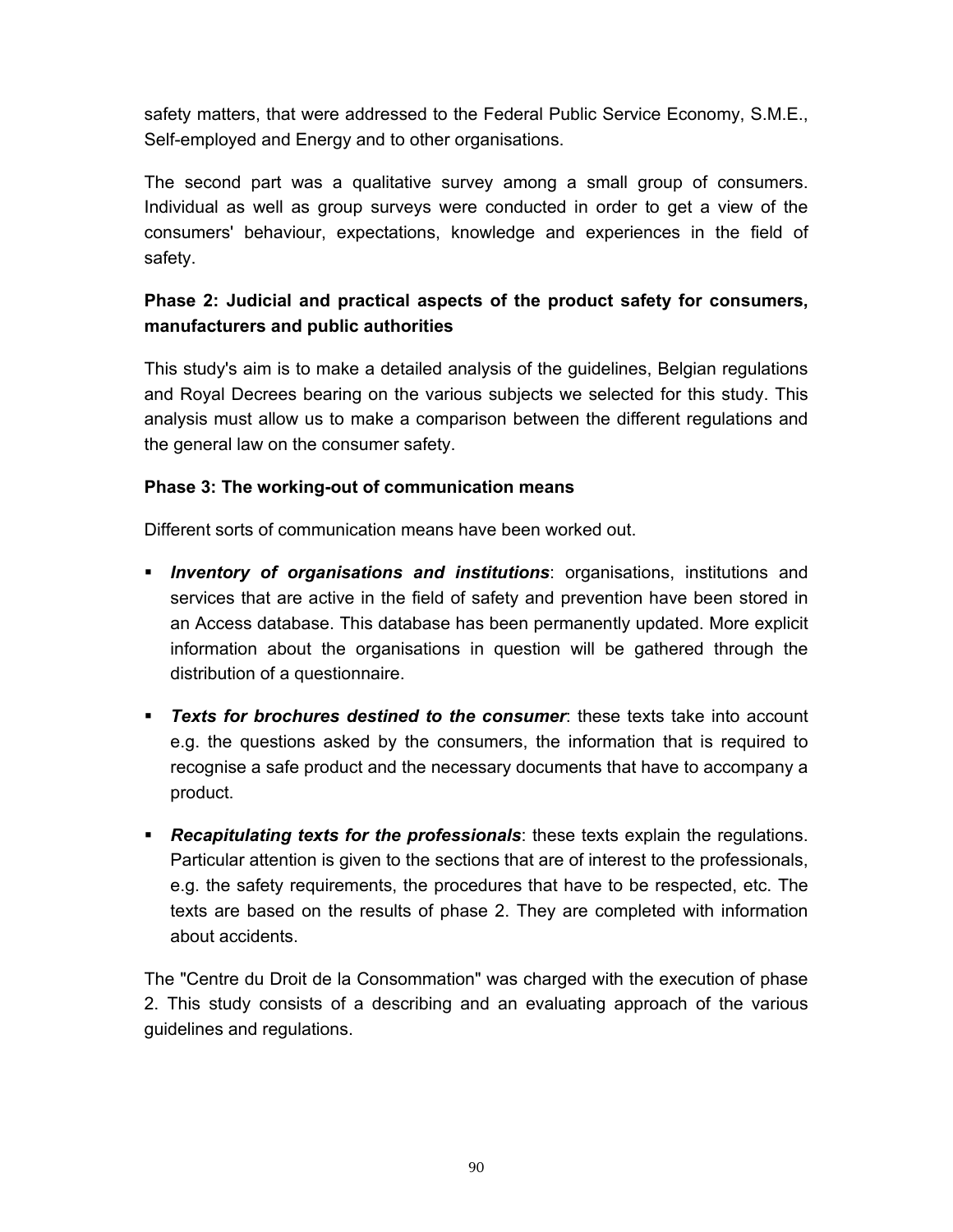The "Centre de recherche et d'information des organisations de consommateurs" (CRIOC - OIVO) is charged with the realisation of phases 1 and 3, i.e. the workingout of communication means based on the consumers' information needs.

## **3. CONCLUSIONS**

The project was a positive experience thanks to the interaction between the various actors, i.e. the public authorities, the professionals and the consumers. It led to a further development of the CRIOC's expertise.

At the consumer's level:

- the survey showed that the consumer has a need for information about the safety of products;
- the information must be clear and transparent, and it must be given in an appealing manner. Brochures seem to be about the best suitable means to get the message through to the consumer;
- the consumer is looking for advice on good purchases and is particularly interested in information about how to purchase safe products;
- the consumer does not give enough attention to the product manual and thinks the labelling is too difficult. Manuals are often considered to be too complicated and illegible. Pictograms and labels get more attention, although their meaning is often insufficiently known because of the massive number and variety of labels and pictograms. Safe products must come with a clear, understandable and brief labelling;
- the project's final results, including the brochures, received a positive evaluation from the middlemen as well as from the consumers themselves.

From the professionals' and the public authorities' point of view:

- professionals, like manufacturers and semi-professionals, also have a need for information. The complexity of the safety regulations makes it necessary for this target group to have simplified communication on the regulations and safety aspects for the various product groups;
- the Federal Public Service Economy uses this project's final results, such as the technical files, for website material.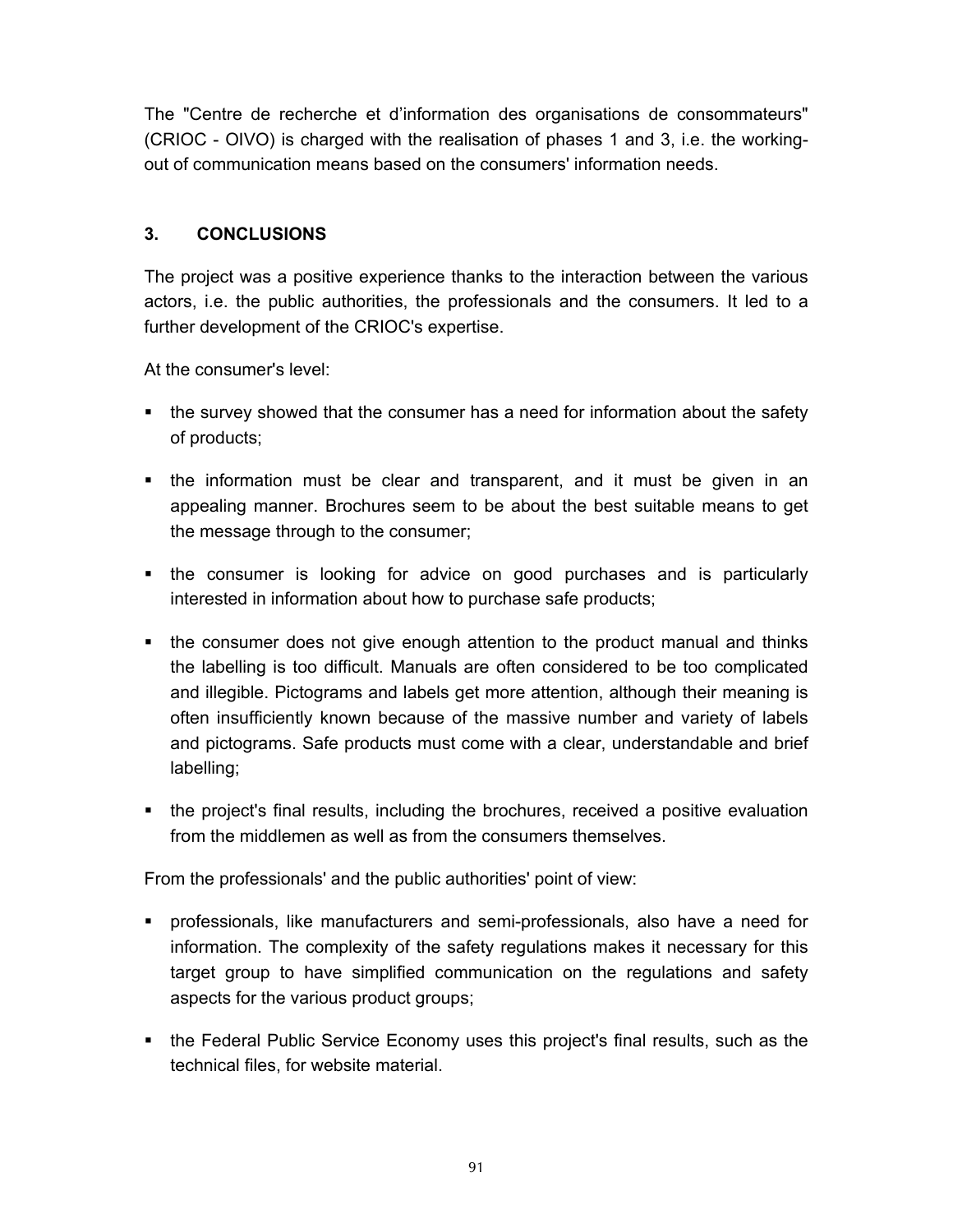# **4. CONTRIBUTION OF THE PROJECT IN A CONTEXT OF SUPPORT TO THE PROCESSES OF STANDARDISATION AND TECHNICAL REGULATIONS**

This project led to various sorts of results and by-products:

- a database containing all the institutions and organisations that deal with safety matters;
- texts for 7 different brochures: toys (published already), personal protection equipment (1 brochure on do-it-yourself and 1 brochure on sports) (published already), machines and low voltage, medical devices (lenses), general product safety (risk analysis), lifts and construction products;
- technical files (1 file per guideline) for the Federal Public Service Economy and the professionals;
- judicial studies: 1 per guideline;
- valorisation of the results of the project: information on the website of the CRIOC and links to websites of the consumer organisations.

The indirect valorisation of this project resulted from the interaction between the registration systems (such as EHLASS) and the prevention. The consumer organisations, journalists, animators specialised in prevention, the library, etc. are not only interested in data about accidents, but are actually also potential users of the results of the project, e.g. the analysis of consumer behaviour and the regulations, as the basis for prevention measures.

The valorisation of the project was made through the individual contacts that the CRIOC has with institutions such as the Belgian Institute for Standardisation and ANEC, among others.

#### **5. KEYWORDS**

Accidents, accident registration, Belgian legislation, brochure, communication means, construction elements, consumers, consumers behaviour, consumers' right, database, EHLASS, European directives, garage gate, labelling, lenses, lifts, low voltage, machines, medical devices, personal protective equipment, prevention, prevention campaign, product information, product safety, professionals, risk analyse, safety, toys.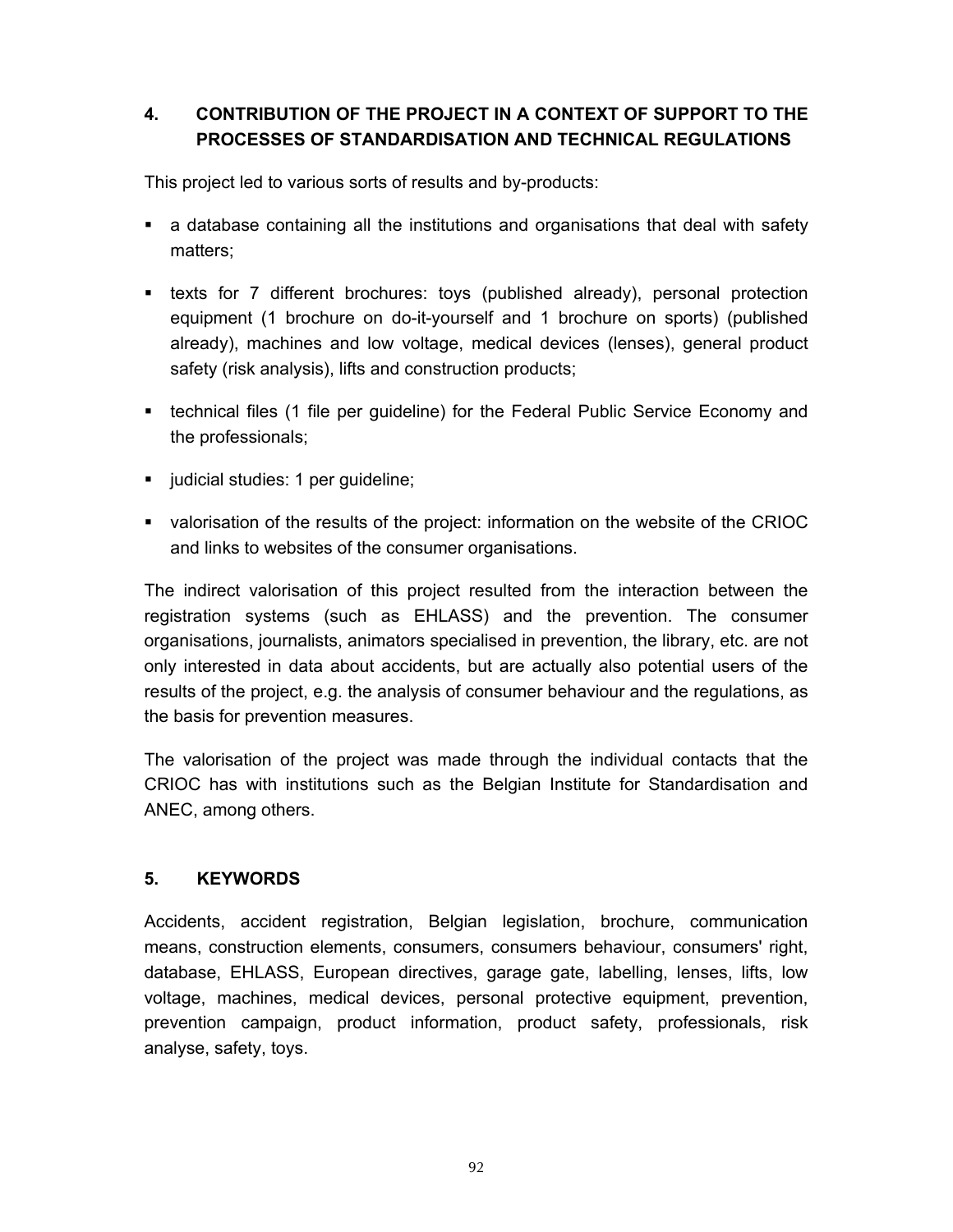**NM/G7/38** 

# **ASSESSMENT OF THE ADEQUACY OF FIRE BEHAVIOUR TESTS FOR CABLES**

H. Breulet & T. Steenhuizen

INSTITUT SCIENTIFIQUE DE SERVICE PUBLIC SECTION RISQUES INCENDIE Rue du Chéra 200 B-4000 LIÈGE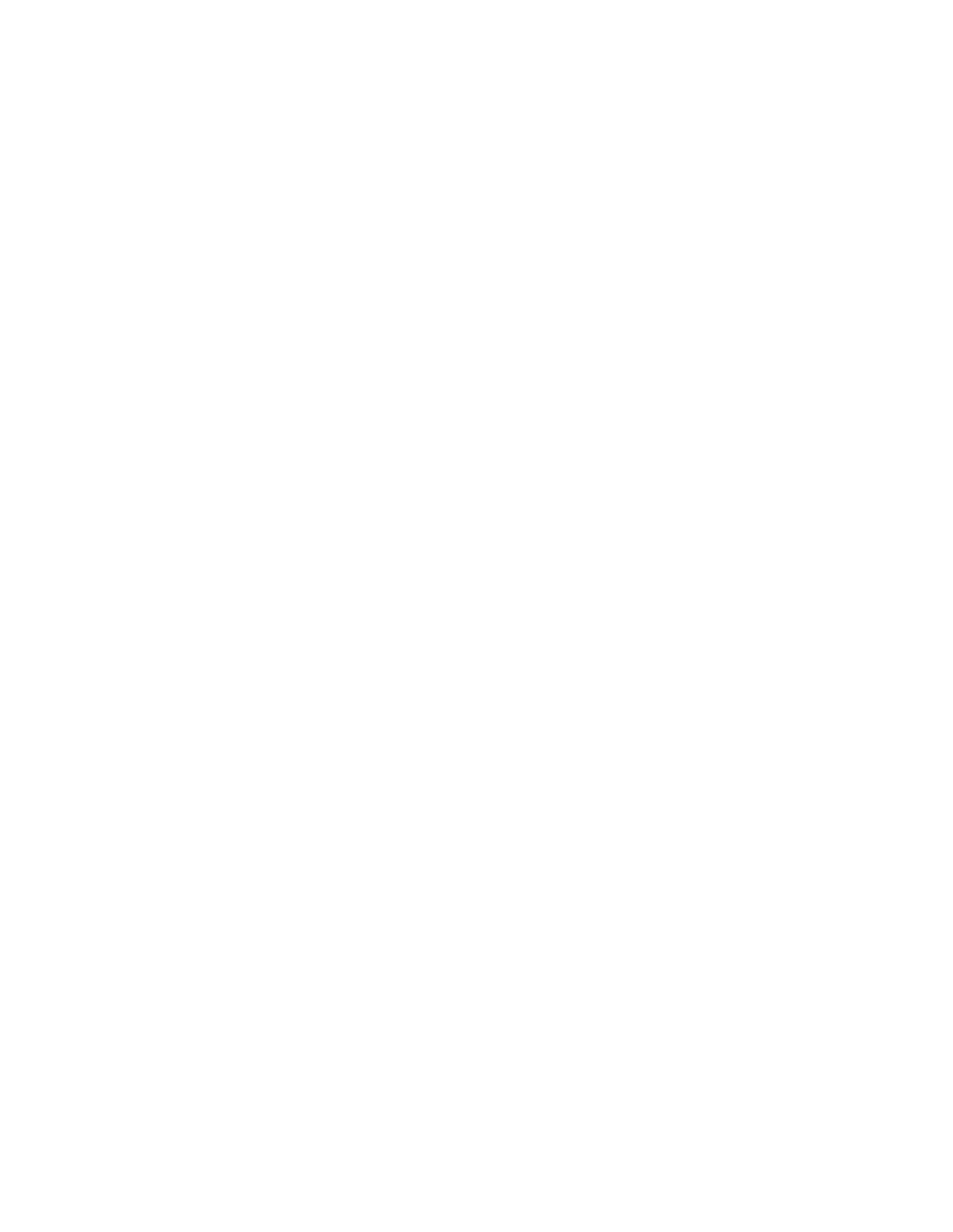It is now acknowledged that electric cables (and optical fibre cables) must be considered within the scope of the Construction Product Directive (89/106/EC). Consequently, a Euroclass system appropriate for cables is required. The system built for common building products is based upon the Single Burning Item (SBI) as main test (decision 2000/147/EC). Whether such a test is valid for linear products remains questionable.

Two competing proposals have been introduced in relation to cables:

- Europacable (European Confederation of Cables Manufacturers) has suggested a system built upon the EN 50266-2 (equivalent to IEC 60332-3) test, with improvements as developed in the FIPEC (Fire Performance of Electric Cables – New test methods and measurement techniques) project. Two different scenarios were proposed, in order to permit the discrimination of cables with high fire performance (e.g. as required for installation in some hidden voids);
- CFRA (Cable Fire Research Association) preferred the SBI, adapted to enable testing of cables. They consider such a test to be more pertinent for the evaluation of "plenum" cables (the CFRA proposal suggested at some stage to use SBI only for communication cables).

While each test method has been assessed individually in specific research programmes (the former in FIPEC, the latter in PIT (Partners in Technology – Study of cable Insulation Fires in Hidden Voids) and PII (Partners in Innovation, Harmonisation of Reaction to Fire Tests for an "Exotic Product" - Communication Cable), no extensive comparison of both tests was available.

#### **2. OBJECTIVES**

Our laboratory has just completed an extensive study (Assessment of the Adequacy of Fire Behaviour Tests for Cables, Belgian Science Policy project, 2000-2003), the objectives of which were, amongst others, to compare those 2 test methods, for a sample of cables including high performance ones (plenum cables: LC – Low Combustible, FEP – Fluorinated Ethylene Propylene).

The methods were compared in terms of:

 ability to measure the essential parameters: Flame Spread (FS), Total Heat Release (THR), FIGRA, Total Smoke Production (TSP);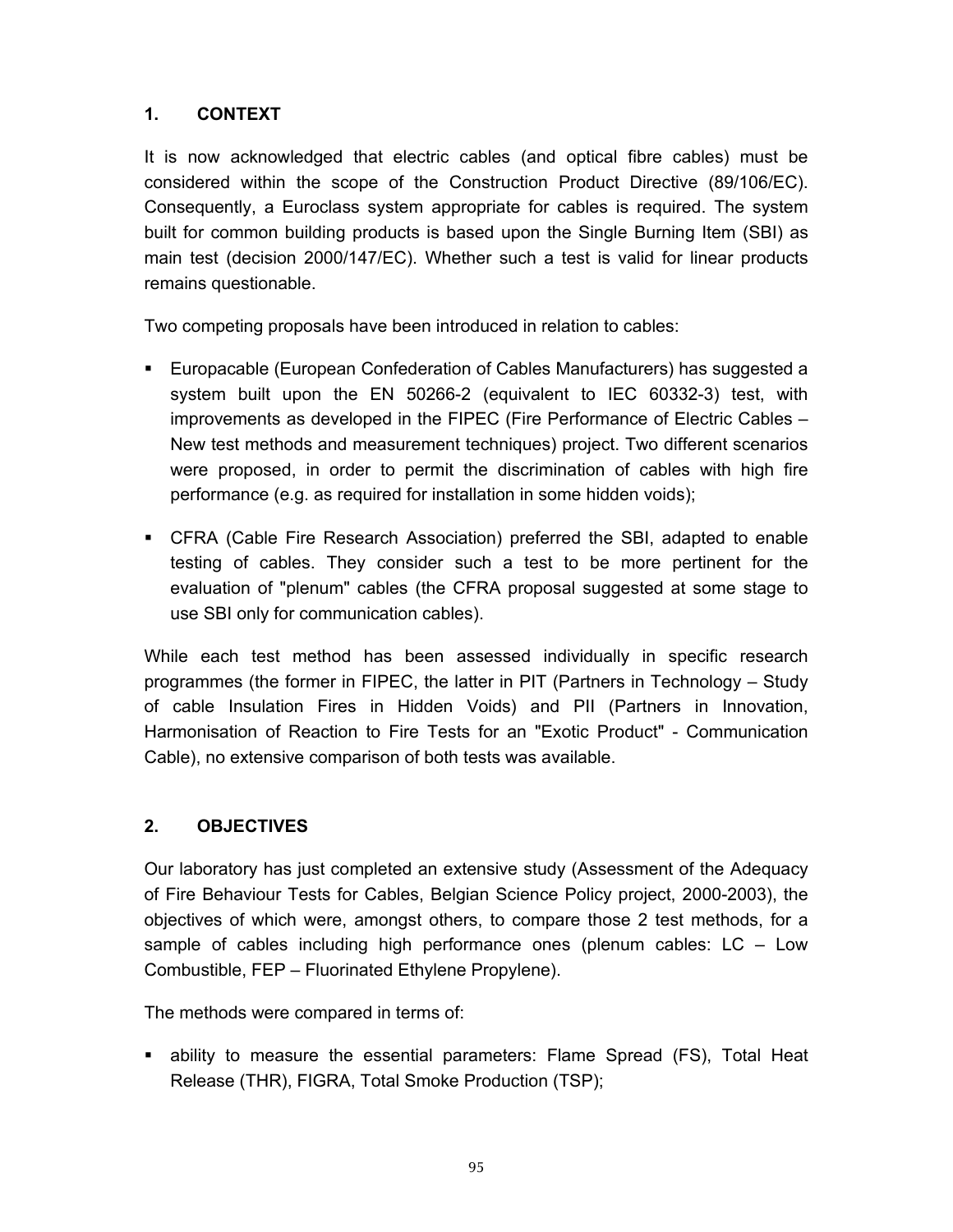discrimination (i.e. ability to discriminate cables, whatever their level of fire performance);

Smoke measurements: two families of tests were

performed and compared, dynamic (Full Scale & SBI)

and static (3Meter Cube)

We have also investigated whether the tests could correlate with each other, by means of:

- ranking order correlations;
- **IF** linear correlations between parameters obtained at the 3 tests.





While each method has been found to be applicable for most selected cables, significant differences have been highlighted, both in terms of ability to measure the main parameters and to discriminate and/or rank the cables. This could have been expected since tests conditions are not comparable: ventilation, environment, mounting of the cables (it has been demonstrated previously that the mounting

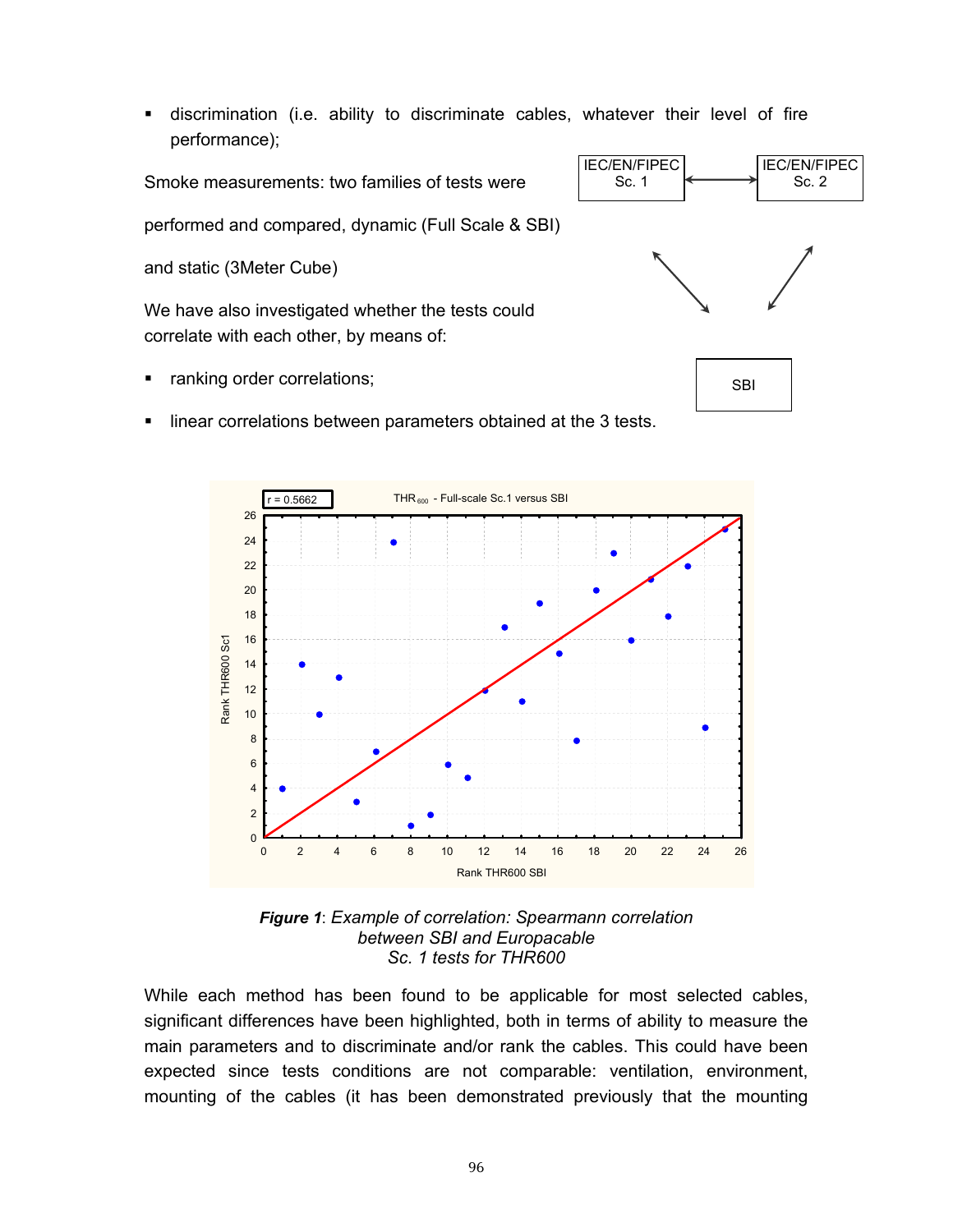procedure is the parameter with the most influence on the test results), type of burner (premixed against diffusion flame) …

## **3. CONCLUSIONS**

Proved large-scale calorimetry tests are now available for cables. Based on scientifically sound measurement techniques, they offer enough sensitivity to allow a robust classification of the different types of cables available in the market place, where their construction and used materials can vary greatly.

About smoke measurements, dynamic tests offer some improvements with regard to 3Meter Cube test. None of the method permits a reliable discrimination of low smoke cables.

For most parameters, no robust correlation has been found between the methods, except between the full scale scenario 2 and the SBI. Weighting the parameters (e.g. THR per unit length of cable) might improve the correlation.

# **4. CONTRIBUTION OF THE PROJECT IN A CONTEXT OF SUPPORT TO THE PROCESSES OF STANDARDISATION AND TECHNICAL REGULATIONS**

A few critical findings have been pointed out, that are essential with regard to the development of future Euroclasses for cables:

- SBI does not enable to rank the cables in term of FS;
- for other parameters (THR600s, HRR peak, FIGRA, TSP), both methods can be adequate;
- using FIGRA for classification may lead to nonsensical results, i.e. top performance cables can be relegated in lower classes;
- with the 2 "Europacable" scenarios, difficulties in maintaining the hierarchy between classes can be encountered.

#### **5. KEYWORDS**

Full scale test, SBI, heat release, FIGRA, flame spread, EUROCLASSES, cables fire testing, smoke measurements, correlations, cable classification.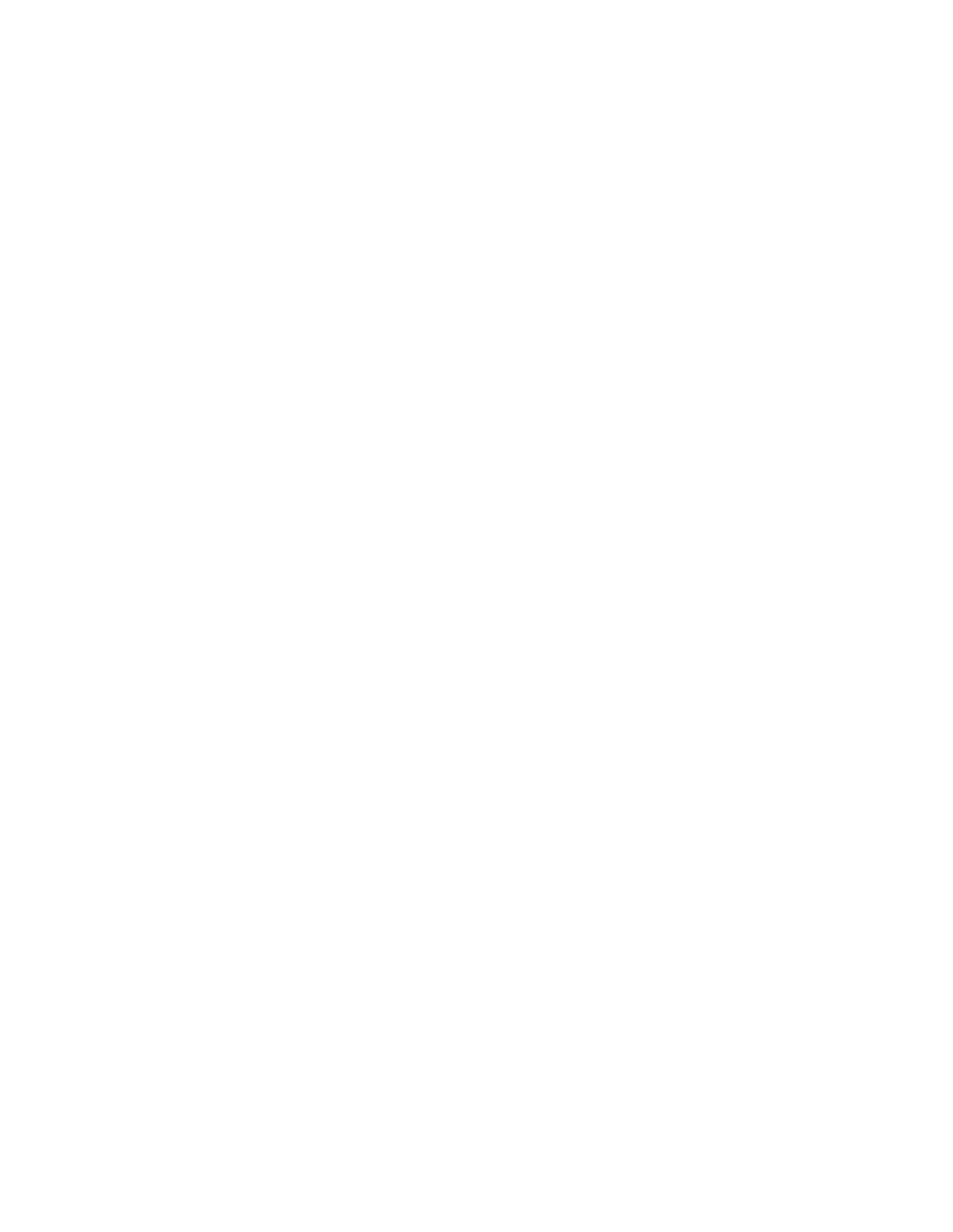**NM/67/41 NM/G2/42** 

# **REFERENCE MATERIALS FOR ADEQUATE POROSITY MEASUREMENTS**

J. Luyten & A. Buekenhoudt F. de Barquin & J. F. Joiret

VLAAMSE INSTELLING VOOR TECHNOLOGISCH ONDERZOEK Boerentang 200 B-2400 MOL

CENTRE SCIENTIFIQUE ET TECHNIQUE DE LA CONSTRUCTION Boulevard Poincaré 79 B-1060 BRUXELLES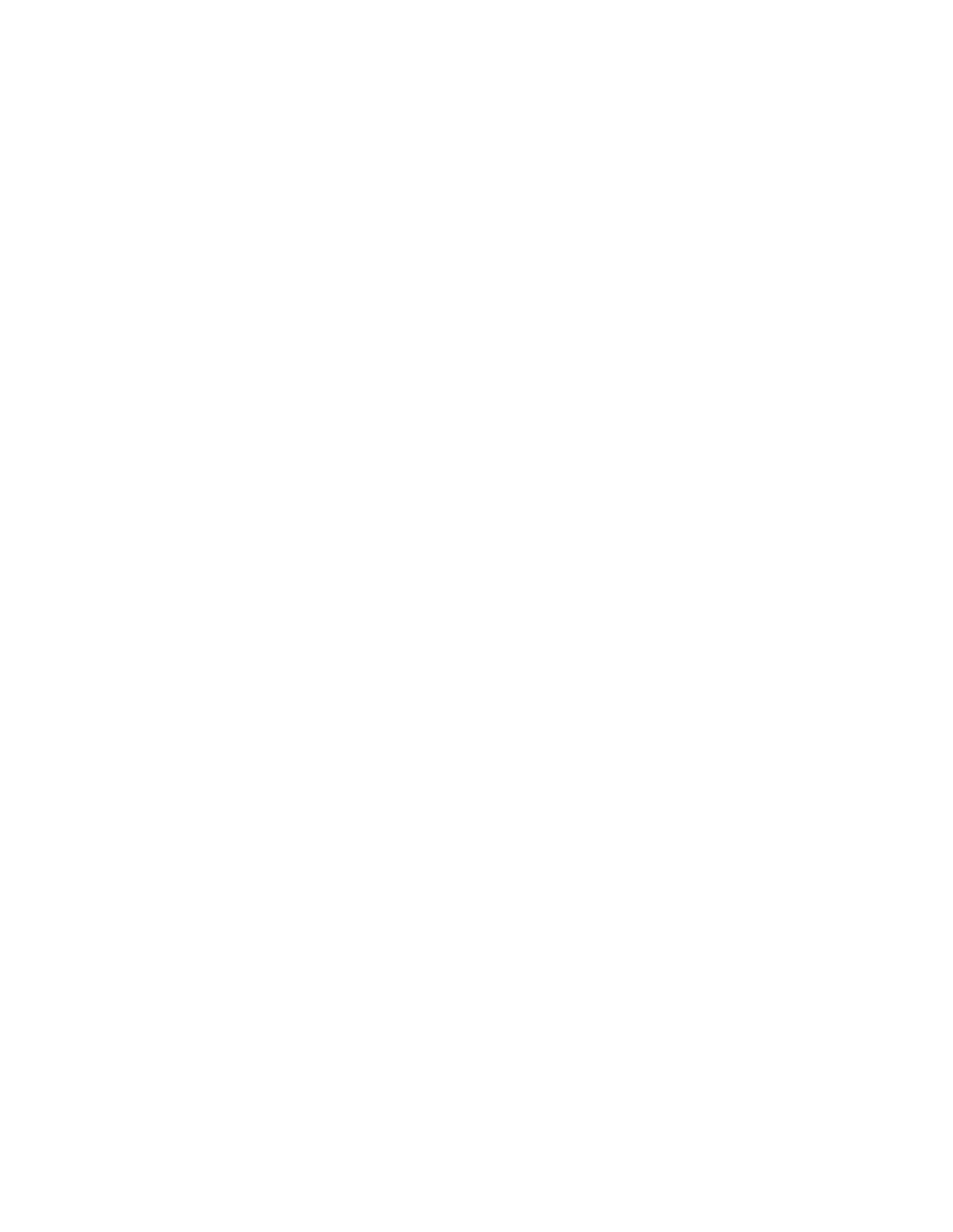Results of measurements of porosity, pore volume, pore size and pore size distribution, are always strongly dependent on the method and on the apparatus used to perform the measurements. Therefore, it is not only sensible to compare the measurements of different techniques on the same material, but to compare them also with measurements obtained on well-defined reference materials.

MIP (Mercury Intrusion Porometry) is a fast, cheap and reproducible method to study porous materials. Moreover, MIP measurements cover a large pore size range from 5 nm to 0.3 mm. Originally the objective of this Belgian Science Policy project was to develop MIP reference materials for this whole range of pore sizes. In view of the work already done by BAM, we have focused our efforts to pore sizes starting from 5 µm.

In a first part of the project the MIP results on the obtained reference materials are compared with other pore size analyzing techniques, and especially IA (Image Analysis). Indeed, with the arrival of strong hardware and computer processing of images, IA becomes an important additional tool for the study of pores. It gives especially the possibility to quantify the morphological aspects of the pores. MIP does not consider these morphological aspects in a pore size measurement, because all the data are interpreted by a model based on cylindrical pores.

Therefore, it is the main objective of this project to be able to correct the pore size distribution obtained by MIP measurements for their known "bottle neck" behaviour, by IA. In this way, better exploitable measurement data by MIP can be obtained.

This objective was extensively worked out in part two, especially for materials with maximum pore size of 5 µm and 50 µm, in view of the considerations of the steering committee.

#### **2. OBJECTIVES**

The aim of the project was to develop:

- **•** porous reference materials for MIP measurements;
- a method to correct MIP measurements for their "bottle neck" behaviour;
- to apply the method to practical problems.

In the first year, porous materials were produced in a broad pore size range with different manufacturing techniques and analyzed with different techniques.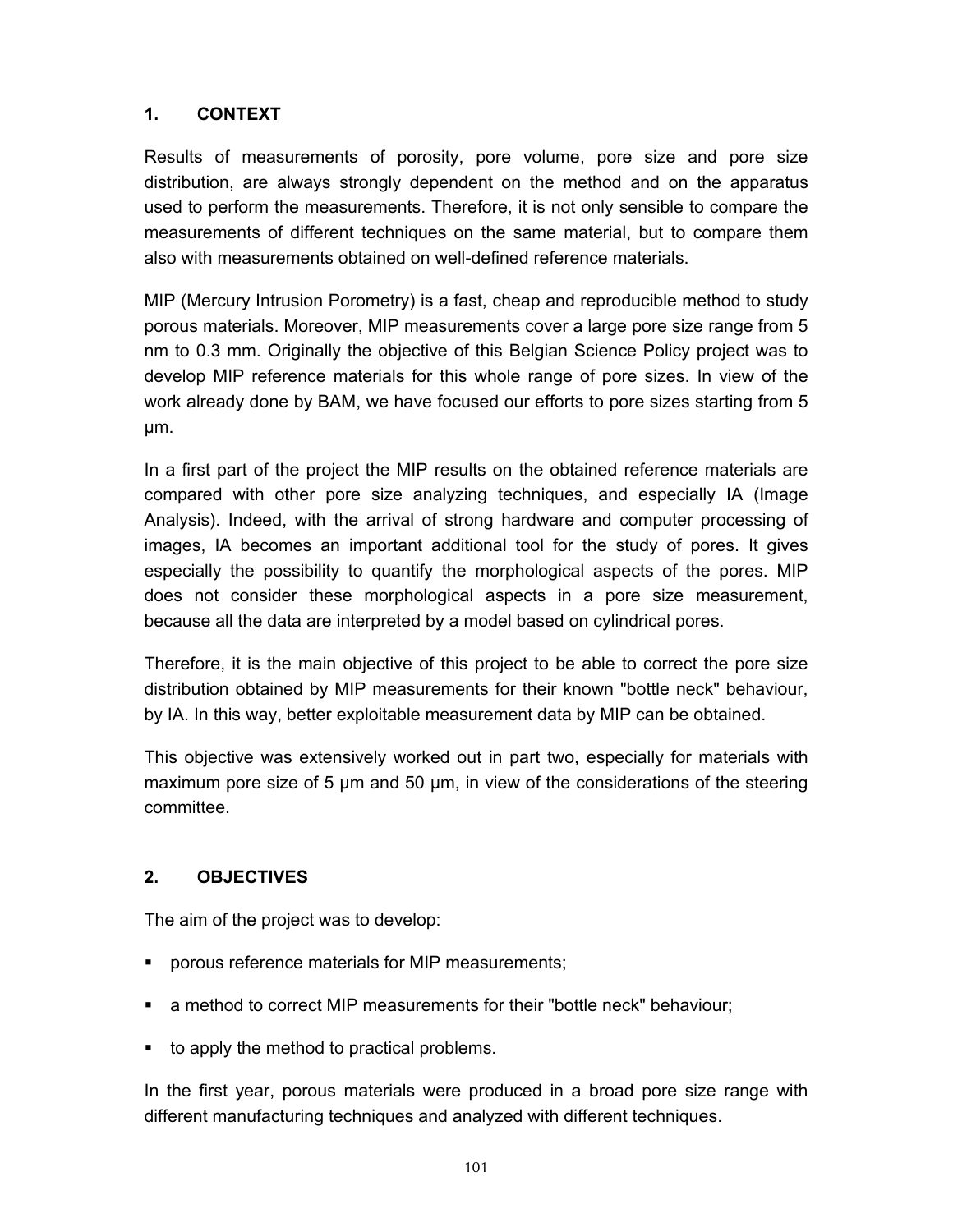In the second year, the study was concentrated on materials with pore sizes between 5 and 100 µm. These materials were extensively characterized with MIP and IA measurements. A method was worked out to correct MIP measurements with a model based on Image Analysis of SEM pictures of the microstructure. The obtained method could successfully be demonstrated on real brick materials.

## **3. CONCLUSIONS**

 Manufacturing routes for porous references for the whole range of pore sizes were worked out.

For the materials used in the pore size range of 3 to 15 nm, we produced flakes by a sol gel method. A Reaction Bonded  $Al<sub>2</sub>O<sub>3</sub>$  manufacturing route could be used to produce strong materials with pore sizes between 0.15 µm and 10 µm.

The pore size range of 10 to 100 µm can be covered by a system where large agglomerates are mixed with 5 to 10 wt% of fine powder and synthesized by pressing and sintering. Finally, materials with pore sizes bigger than 100 µm can be produced by ceramic foam techniques.

MIP measurements can only be done for pore sizes between 6 nm and 0.3 mm. This was a first limitation. Sol gel and ceramic foam techniques are therefore excluded. Later on after a year, we decided to concentrate on pore sizes between 5 and 100 µm, because there are no reference materials of BAM in that pore-size range.

- The different materials originally produced were tested with different analytical techniques and compared to MIP measurements.
- MIP measurements were performed with two apparatus to optimize the materials, their structure, their shape and volume and the way of measurement.
- Very reproducible materials could be produced.
- The same materials were also extensively study by Image Analysis and a method was worked out to correct MIP measurements with a model based on Image Analysis measurements. Figure 2 demonstrates the method.
- The obtained techniques and their interpretation were demonstrated on materials with pore sizes between 5 and 100 µm and on a few real brick materials with a well known pore structure.
- An onset was made to study the water transport behaviour in brick materials.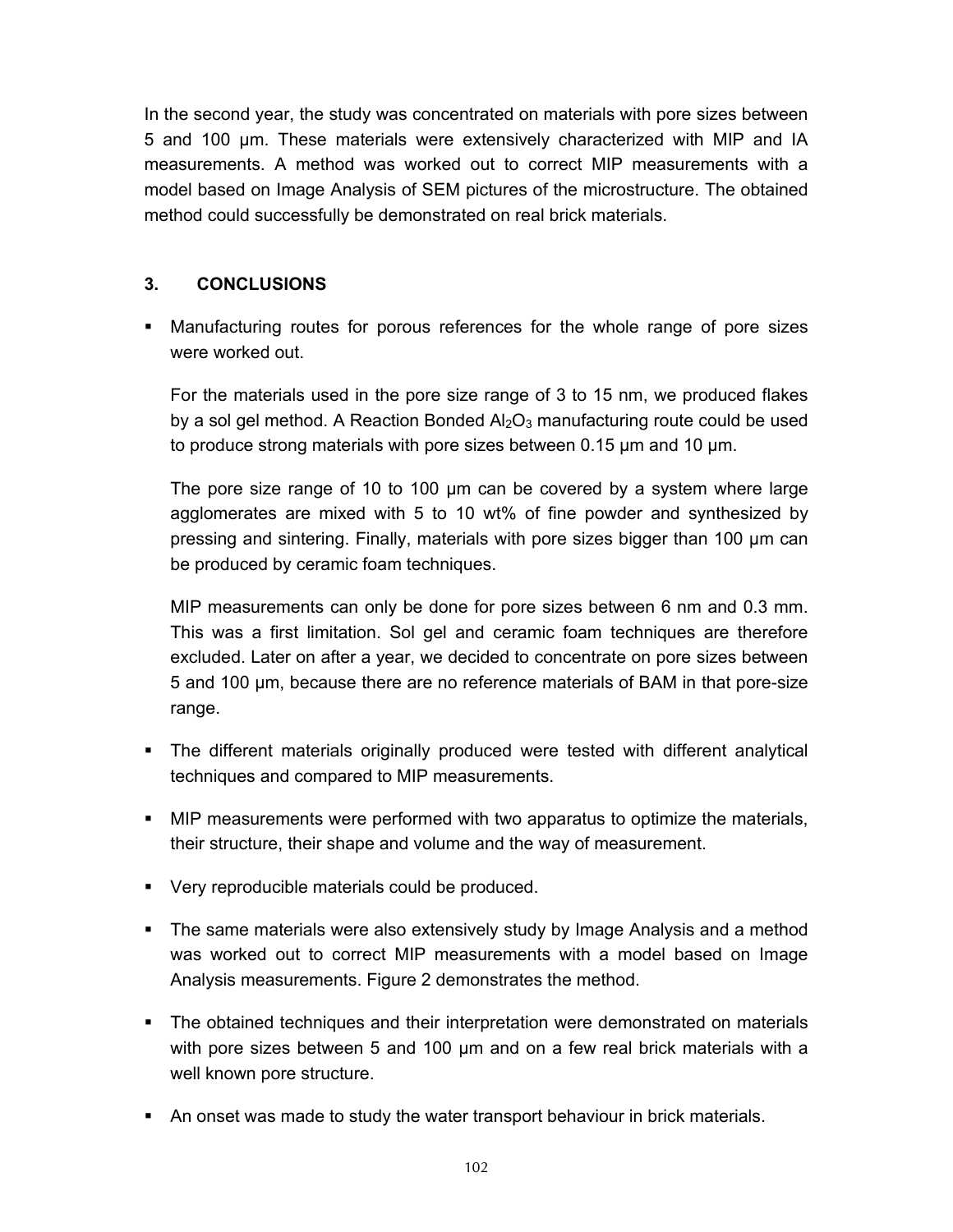A paper, describing the first part of the project, was already published [J. Luyten et al. (2002)].



*Figure 2*: *The comparison of pore size distribution, for the VITO 5 µm porous reference material, between MIP, IA and MIP Correction is given above. A good correlation is found between IA and MIP Correction (based on SEM Images)* 

# **4. CONTRIBUTION OF THE PROJECT IN A CONTEXT OF SUPPORT TO THE PROCESSES OF STANDARISATION AND TECHNICAL REGULATIONS**

- A procedure was developed to manufacture porous reference materials in the range of 5 µm to 150 µm. Such materials were not existing yet.
- A method was developed to correct MIP measurements for their "bottle neck" behaviour based on image analyze and on the porous reference measurements. This method was demonstrated on real brick materials. Also this will be a new tool for standardisation and improved the measurements.
- Due to the fact that prof. K. Meyer of BAM was in the users committee there was an exchange of documentation, results, specimens and rapports with the well known normalisation group of BAM.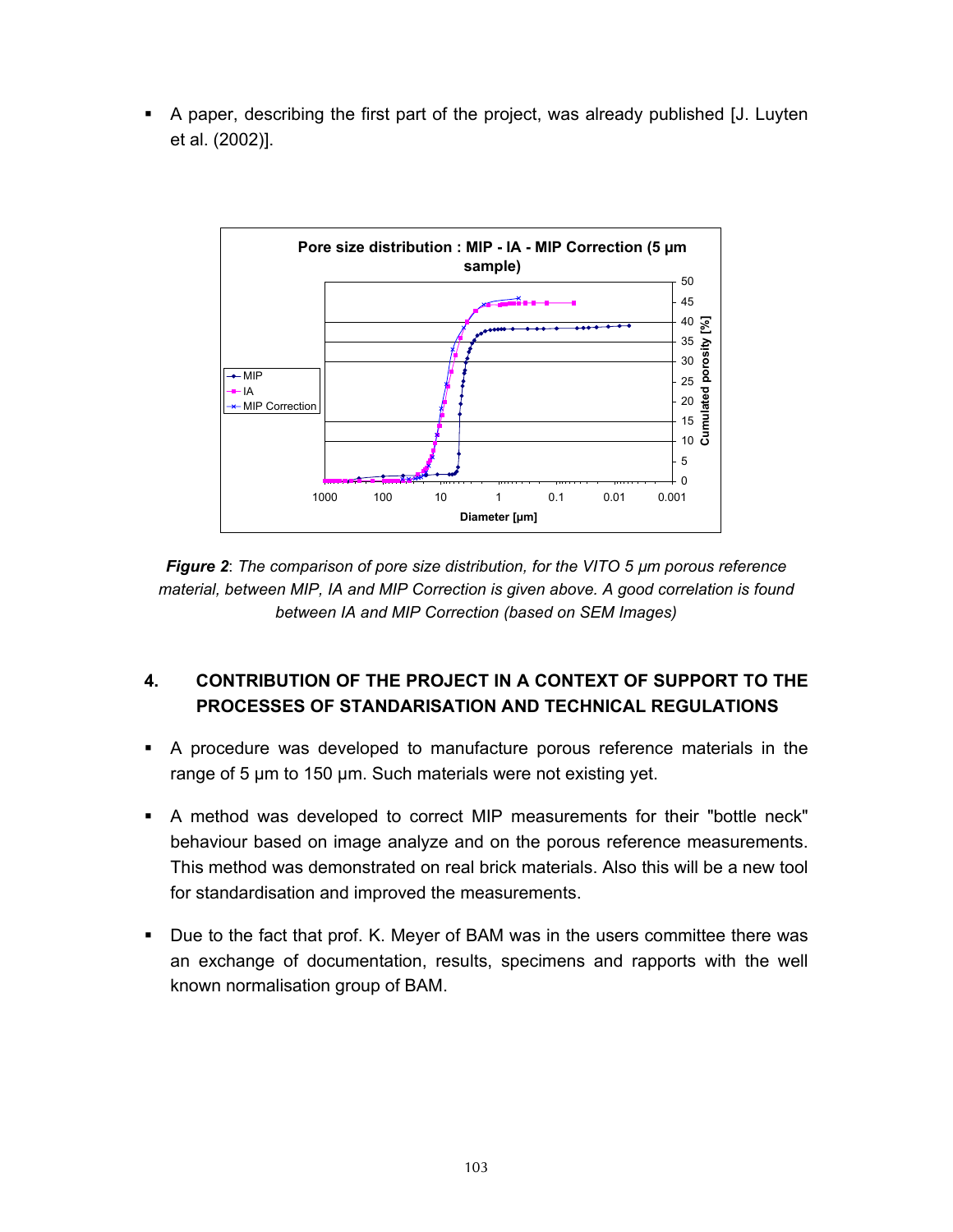#### **5. KEYWORDS**

Mercury intrusion porosimetry (MIP), Image Analysis (IA), porous reference materials, corrected MIP measurements.

#### **6. REFERENCE**

[J. Luyten et al. (2002)]: J. Luyten, A. Buekenhoudt, F. de Barquin and J. Elsen, "Reference Materials for adequate porosity measurements", Key Engineering Materials, vol. 206 - 213 (2002), p. 681.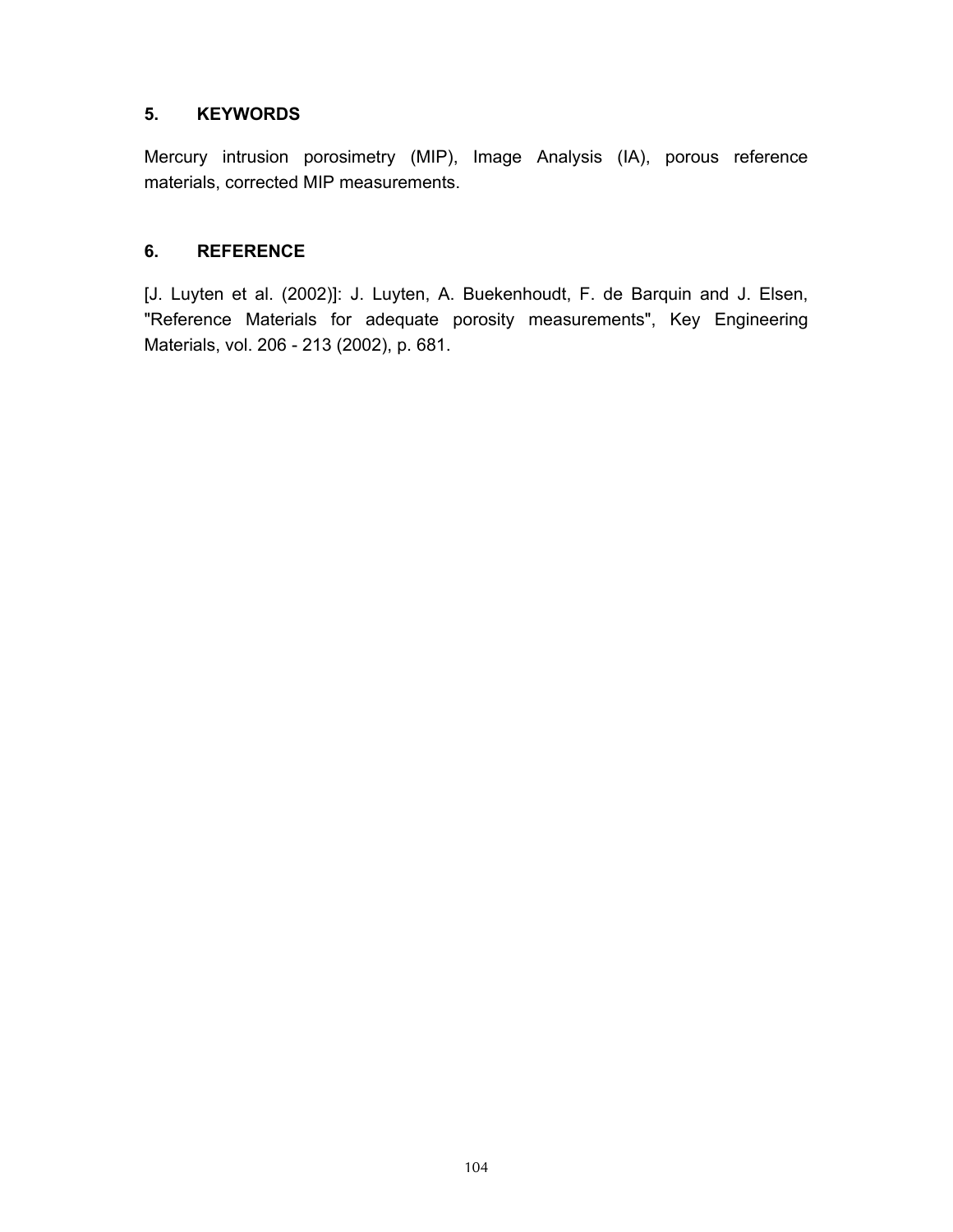**NM/42/43** 

# **THE PHYSICAL CHARACTERISTICS OF FERTILIZER PARTICLES: MEASURE AND INFLUENCE**

Y. Schenkel & O. Miserque

CENTRE DE RECHERCHES AGRONOMIQUES DE GEMBLOUX DÉPARTEMENT DE GÉNIE RURAL Chaussée de Namur 146 B-5030 GEMBLOUX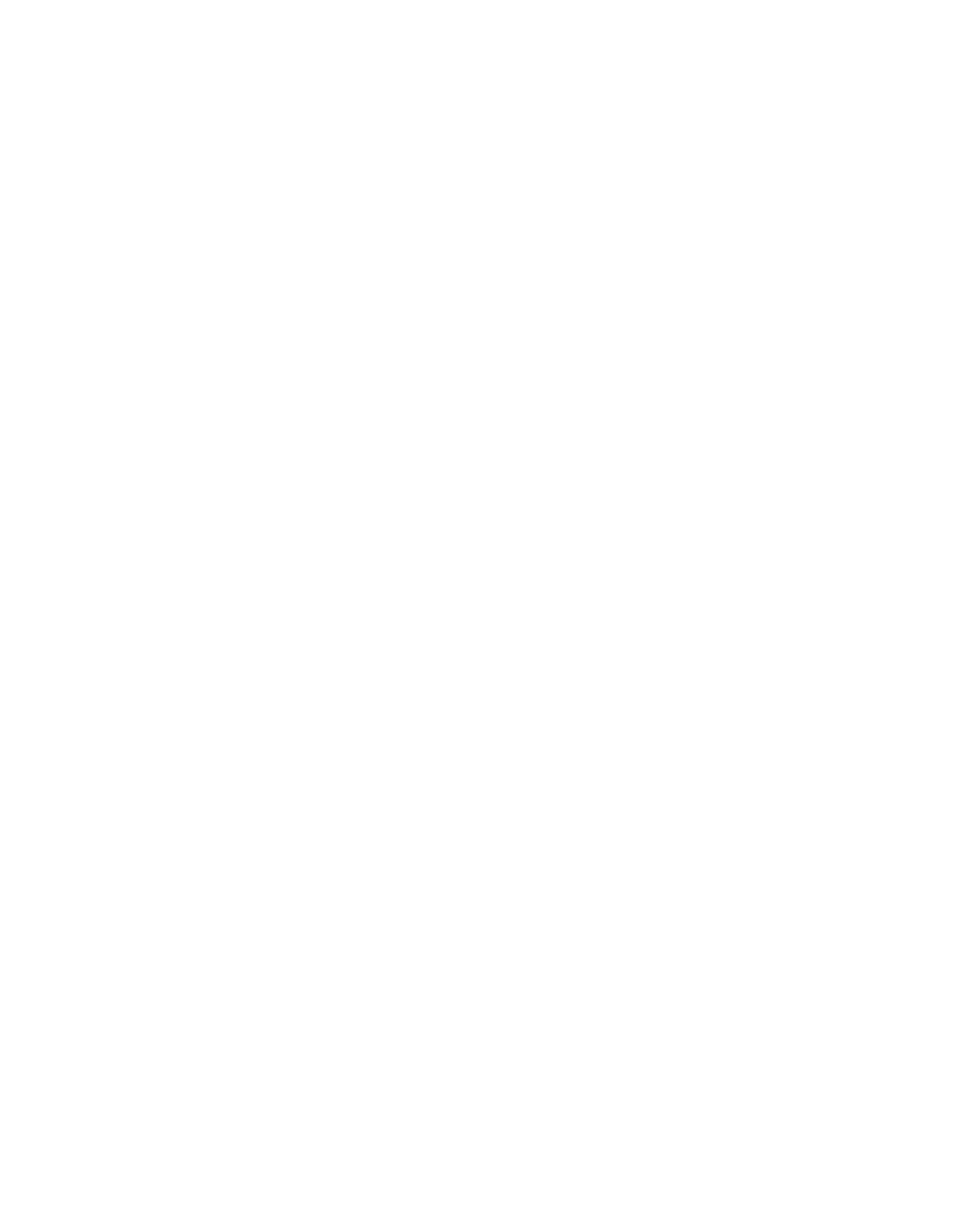Among available fertilizers, the bulk blends consist in a physical mix of different raw fertilizers. This production method allows to obtain a quite cheap compound fertilizers. However, we regularly observe segregation of the components in function of their differences.

This segregation is marked during the flows during storage and transport and also during spreading on the field. The segregation during the flows will lead to the fertilizer marketing of variable formulation and thus will involve problems of respect for the contents indicated by the manufacturer. The second segregation during spreading will cause a heterogeneity of fertilizers on the crops, which will involve a reducing of the output and a higher cost. Ultimately, this process results in a harmful effect on the environment.

Many recommendations of quality for the bulk blend exist but they remain vague and imprecise. Moreover the properties, on which they are based, don't always have a standardised method of measurement and thus complicate any comparison.

## **2. OBJECTIVES**

The goal of this work is double, at once a better knowledge of the physical properties of the fertilizers and on the other hand a quantification of the maximum difference between these properties in order to avoid segregation. It means the development of measurement methods of physical properties of the fertilizers and the analysis of the blends behaviour following various solicitations.

## **3. CONCLUSIONS**

The main measurements concern the dimension, the density and the shape of the particles. It is in particular for the last property that we used the techniques of Image Analysis. The techniques of Image Analysis are applicable to the fertilizer particles and make it possible to quantify parameters of shape. Correlations were found between the shape parameters calculated on the basis of Image Analysis and the value of the angle of repose and the increment of density following compressing. The method of measurement of flow rate was standardised and an appendix was added to standard EN1235 (sieving test of fertilizers). This appendix defines the procedure of interpretation of the data issued from the sieving test. Tests were carried out on the measure of the hardness of the particles, on the shock resistance, on the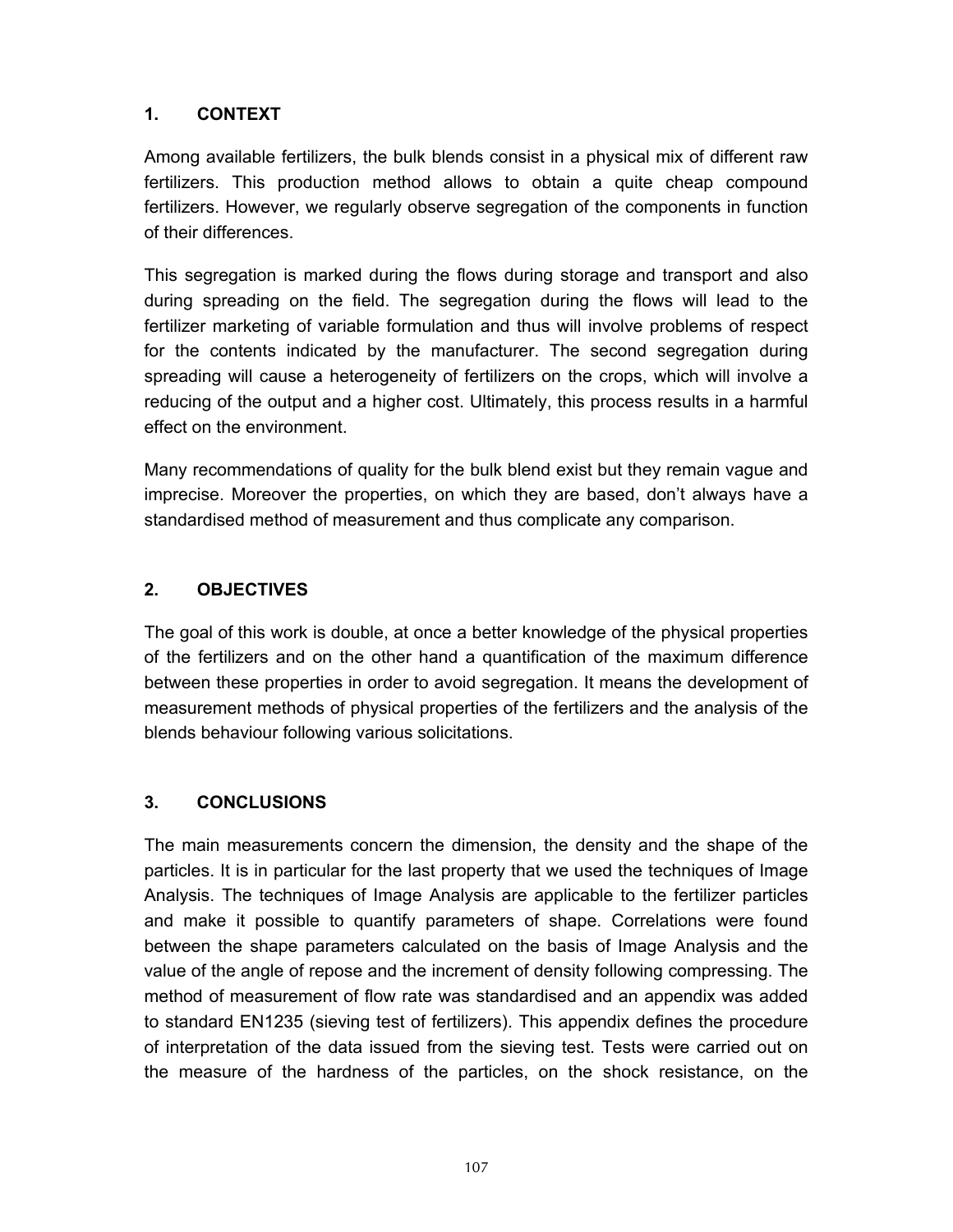generation of dust (friability) but the variable results obtained did not allow to define a method of measurement which can be the subject of a standard.

Correlations were found between the physical properties of which in particular flow rate with the density and the size of the particles. A link exists between the angle of repose and granulometric spread. Tests were also carried out with different dimension group of a set of current fertilizers. These tests make it possible to better test the influence of a parameter on another. Thus flow rate (l/min) and the angle of repose are related to the diameter of the particles. A relation makes it possible to calculate flow rate on the basis of value of the density, the diameter of the particles and a shape parameter (angle of repose or roundness).

The principle of the experimentation is to realize a set of bulk blend of two components and to follow their behaviour and especially the tendency to segregate. For each mix, two fertilizers quite similar, excepted for one particular parameter are selected. Then, with these products, we are able to simulate the different situations: transport, flowing and finally spreading. For the tests of flows, simple laboratory tests were carry out in order to simulate the real situations.

The tests of segregation during flow consist of the realization of a heap on a plate, of the filling and the emptying of a container.

For the heap on the plate, samples are taken at various places (centre, border). One observes primarily an accumulation of the fine particles in the centre of the heap in particular for the bulk blend having a content of fines (particles smaller than 1 mm) higher than 1 %.

The test of filling the container leads to similar results but the granulometric variations are more important. One observes thus that the large particles move further than fines and concentrate at the border of the container.

Lastly, the emptying of the contents of the container by the trap door still accentuates the granulometric differences between the samples of the beginning and the ending of emptying. Variations of more than 0,5 mm in median diameter were marked. These fertilizers require a different adjustment for spreading and moreover the chemical composition varies between the first and the last samples.

Physical properties have a great influence on the segregation tendency. It appears that the difference of dimension between the particles must be limited in order to reduce this phenomena during the flow. The granulometric spread of the fertilizer must be limited to a value of 1 mm. Above this value, fertilizer will be subjected to a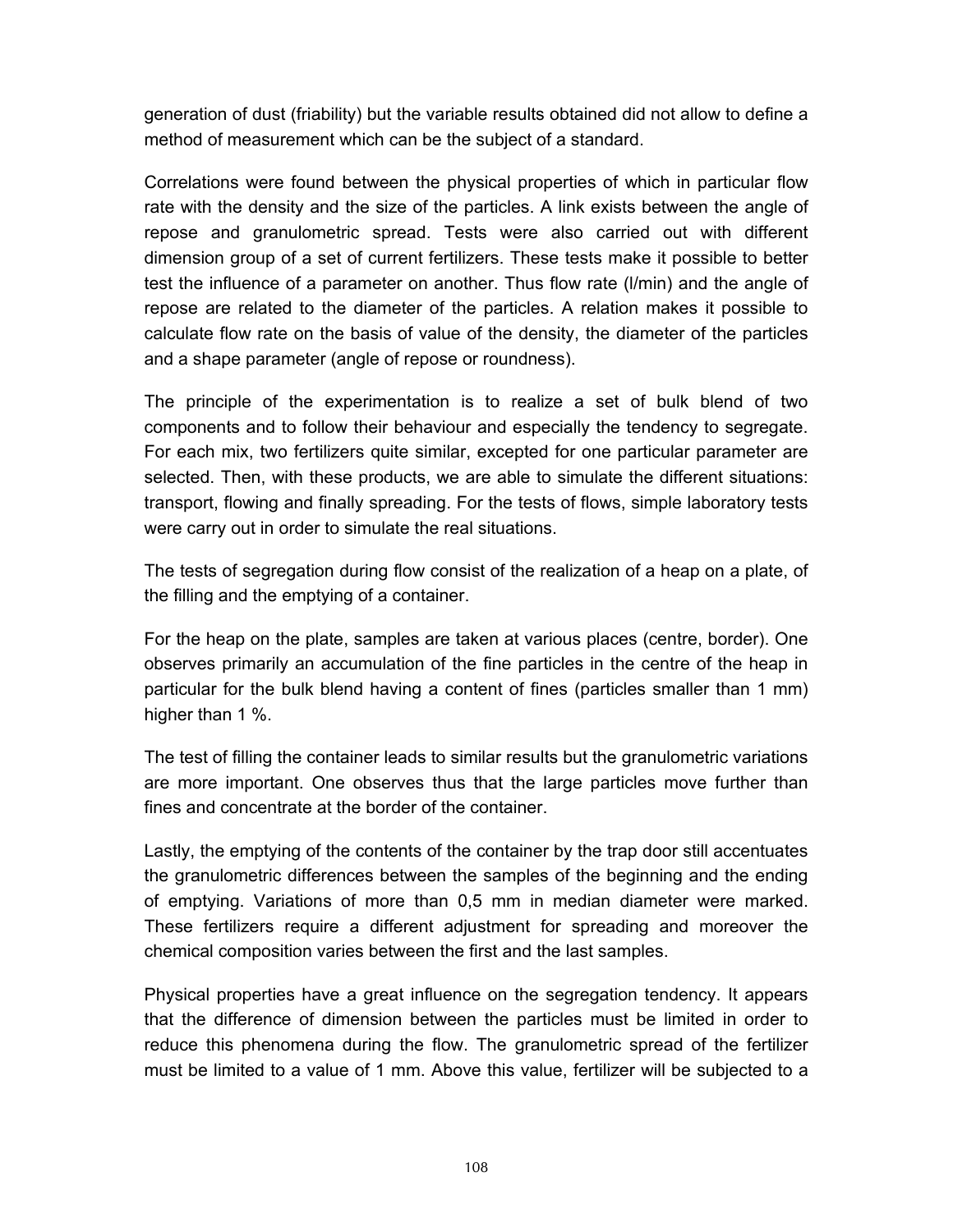demixing of the components during flowing. The finest particles accumulate under flow and largest roll further.

In the same way the content of fines, i.e. of the particles of less than 1 mm must be null, these fine particles are indeed very sensitive to the percolation and thus accumulate quickly in the bottom of the heaps under vibrations.

For spreading, difference of dimension of the particles is of little importance but the shape and the mass of particles cannot differ too much. Thus a variation of angle of repose from 4 to 5 $\degree$  and a variation of density of 200 kg/m $\degree$  appear to be the limits above which the segregation during spreading will be marked. On the other hand, these two physical properties appear not to have any influence on the segregation during the flows.

The use of a Hele-Shaw cell makes it possible to quickly simulate in laboratory the process of segregation during the flows. The opening of the vertical wall against which the heap rests makes it possible to recover two samples whose granulometry can be compared. The results show a good representation of the phenomenon of segregation such as it proceeds during the filling or the emptying of a container.

## **4. CONTRIBUTION OF THE PROJECT IN A CONTEXT OF SUPPORT TO THE PROCESSES OF STANDARDISATION AND TECHNICAL REGULATIONS**

During the project, the Department got involved in the working group for the measurement of the physical properties of fertilizers (CEN/TC260/WG2). Among the subjects, the method of measurement of flow rate is currently standardised (INTO 13299: 2000) as well as appendix ZA to the standard on the method of measurement of the granulometry, which relates to the interpretation of these measurements (EN 1235 - 1995 / prA1: 2002 informative Annex ZA). Two reports were also drawn up, one concerning a study on the homogeneity (CR 13960: 2000-08 study on homogeneity) and one on the determination of the dust content (CR 14061: 2000-12 determination of dust content).

Regular contacts were thus established between the participants in the working group of standardisation, these people representing either the research centers, or the fertilizer producers.

A meeting of the working group (TC260) took place in Gembloux and the work about the problems of segregation was presented to the participants.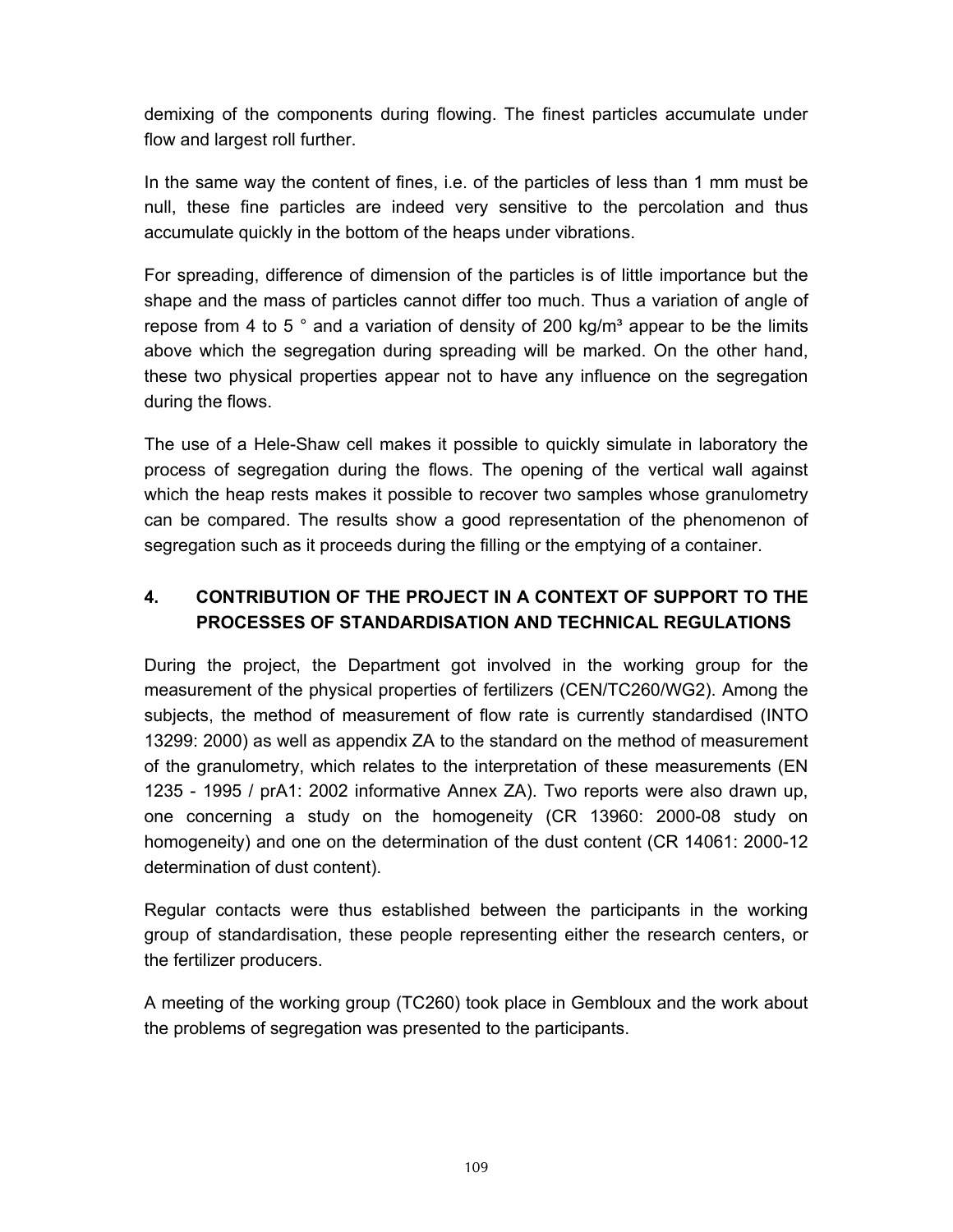The "Laboratoire d'analyse des propriétés physiques des particule d'engrais" has developed and is in the process of ISO 17025 accreditation in order to provide in the near future accredited measurements.

The measures suggested are done in accordance with the standards defined in CEN committee.

Lastly, although it is not come to anything yet, the measurement of the shape by the techniques of Image Analysis seems promising. That allowed a close cooperation with the laboratory MICA of the University of Liege, as well as the company Occhio, both specialized in the Image Analysis techniques.

#### **5. KEYWORDS**

Bulk blend, segregation, granulometry, shape.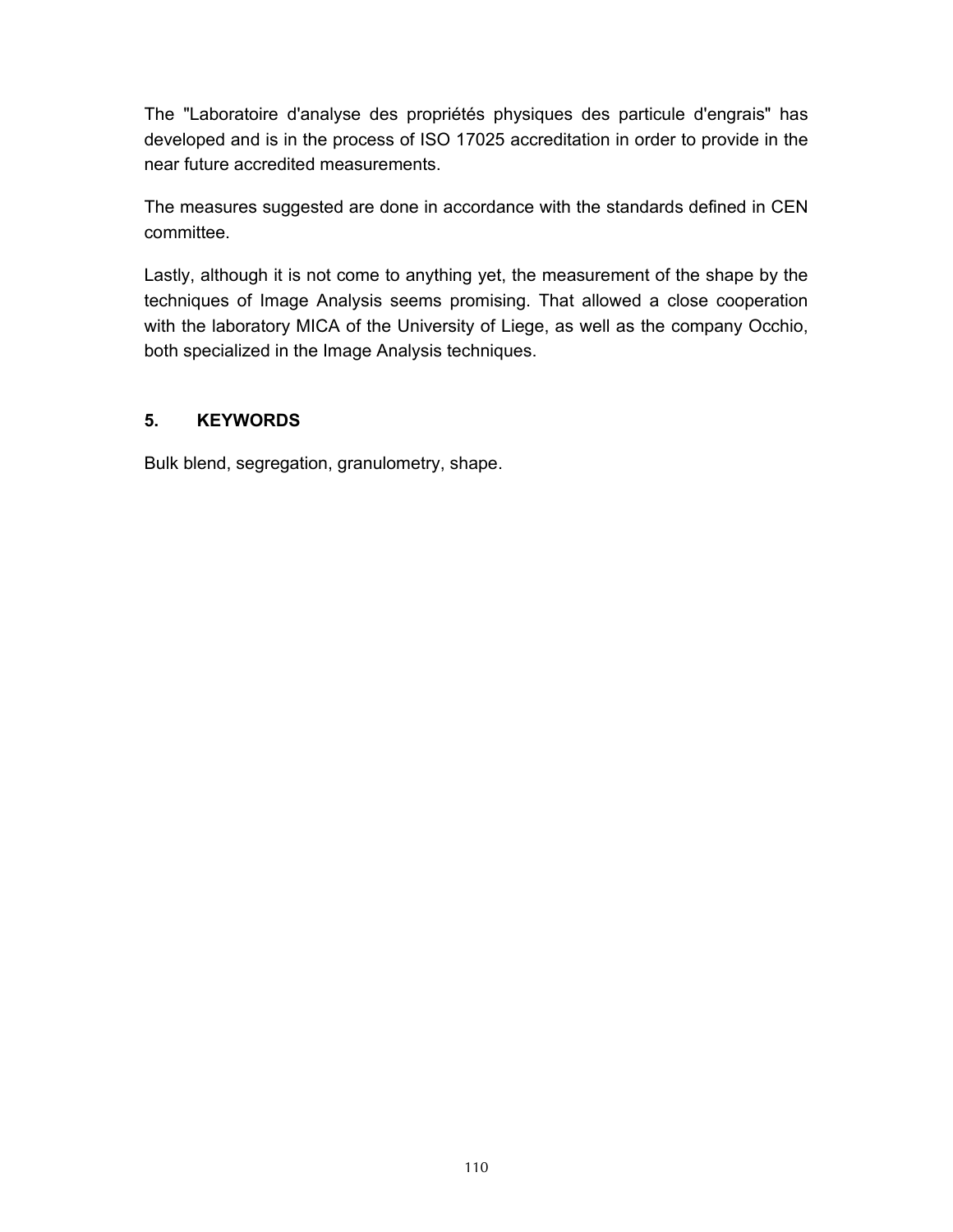**NM/11/44** 

## **INTERNATIONAL STANDARD FOR ARCHIVAL DESCRIPTION "PALLAS"**

D. Devriese

F. Scheelings

P. Temmerman

UNIVERSITÉ LIBRE DE BRUXELLES CP170 - Av. F.D. Roosevelt 5O B-1050 BRUXELLES

VRIJE UNIVERSITEIT BRUSSEL Pleinlaan 2 B-1050 BRUSSEL

STUDIE- EN DOCUMENTATIONCENTRUM OORLOG EN HEDENDAAGSE MAATSCHAPPIJEN Luchtvaartsquare 29 B-1070 BRUSSEL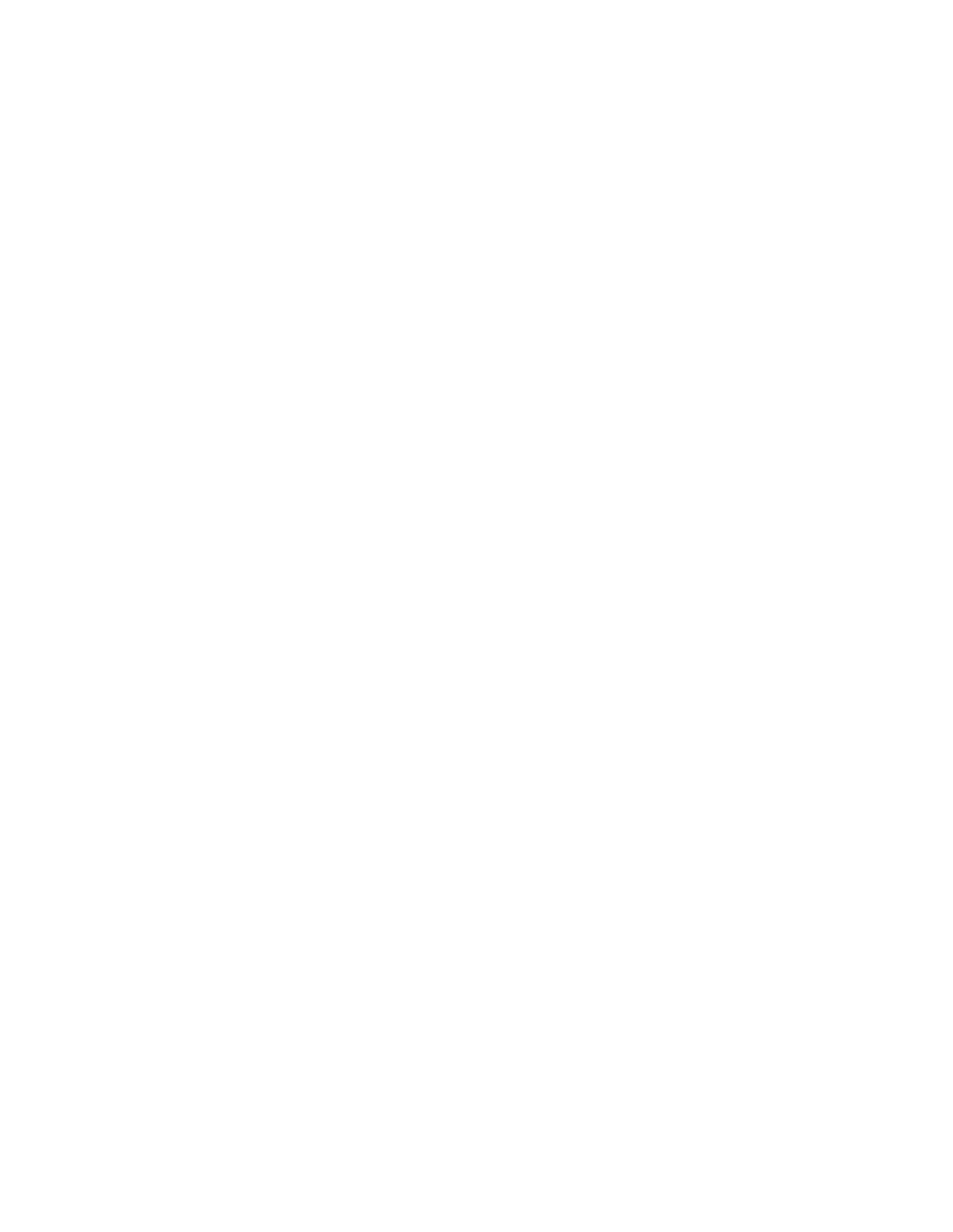In the past ten years, national, federal and European scientific policies have focused on the need to develop and improve the exchange of information between institutions and researchers (fundamental and applied research), in the scientific, technical and cultural fields. Knowledge and technology transfers between universities, semi-public bodies and the private sector are a key element of development (as shown by the European Action Plan 2002 and the  $5<sup>th</sup>$  Framework Programme for Research and Technological Development, which focuses among others on "Creating a userfriendly information society (IST)" (see http://www.cordis.lu/ist). Those are core elements in the development of the "European research space". However, two key conditions have to be met to ensure an efficient transfer of information, namely the ability to deal with, understand and process the information that has been collected, and the availability of common information production tools. Technical preservation and archival methods have been a key priority, including digitising policies and electronic documents preservation, used for example to build collections of documents and make them accessible from a distance. In this context, two key factors have often been neglected:

- we lack tools to produce common catalogues (including databases and online catalogues, both for the description of items and the collection of data);
- we need to produce instruments and use them to compare "samples" (still to be processed) and collected results, on the basis of common sets of records. In this field, standardisation is a crucial element.

### **2. OBJECTIVES**

The objective of the programme entitled "Implementation of the International Standard for Archival Description (G) - Pallas" is to implement unified archival description standards, in order to:

- ensure that descriptions will be compatible, relevant and explicit;
- facilitate the retrieval and exchange of archive (and library) records;
- allow the integration into a unified information system of descriptions whose origins are different. The main target groups are the State scientific institutions and other Belgian scientific institutions.

Rather than producing documents in order to publicise existing standards already being pushed forward either by the institutions that either originally developed them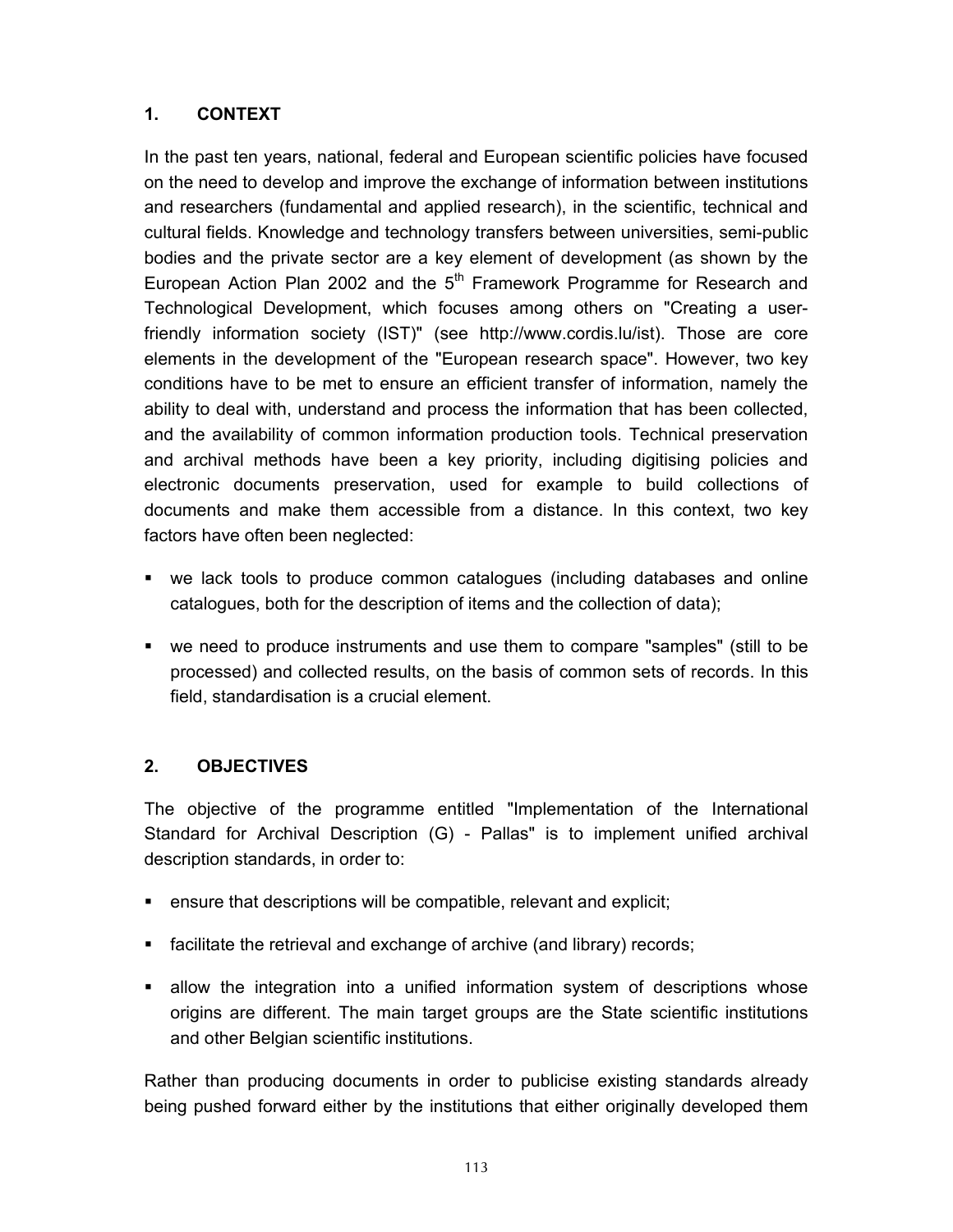(International Archives Council) or by those that promote them (national archives institutions), the project promoters have decided to focus their efforts on the further development of a software invented by CEGES - SOMA, a Federal Scientific Institute.

The objectives are threefold:

- ensure the effective use of description standards (hence go beyond theoretical advising) and allow users to practically apply and use recent theories;
- produce a tool (software) that meets the conditions presented above. This software had to be up to the highest scientific expectations and integrate the latest discoveries (including the adoption of the XML language for mark-up), in order to meet both data exchange and retrieval requirements. Another objective was to define the technical setup required to ensure the smooth and cost-effective operation of the tool (operating system, hardware, middleware, etc.);
- work on the "access policy" for public scientific and cultural institutions, while continuing the system's development.

#### **3. CONCLUSIONS**

Version 2.0 of the Pallas system is now available and meets the objectives presented above.

In particular, from a scientific viewpoint:

- **in order to meet specific description requirements and allow the exchange of data** with other management systems and institutions, Pallas integrates several widely used international standards;
- the programming of Pallas has been completely reviewed, in order to meet current software requirements (XML + XSL, Web Application, JavaScripting, etc.);
- a first network of users has been set up and a campaign to disseminate the software has been launched.

Those two initiatives have made it possible to achieve the following:

• the structure of the software has been reviewed in order to make it more userfriendly, after a series of tests and through joint research programs (DISSCO – Belgian Science Policy project, with IRM, VUB, CEGES, ULB, MRAH and TACSI – ULB, VUB, CEGES);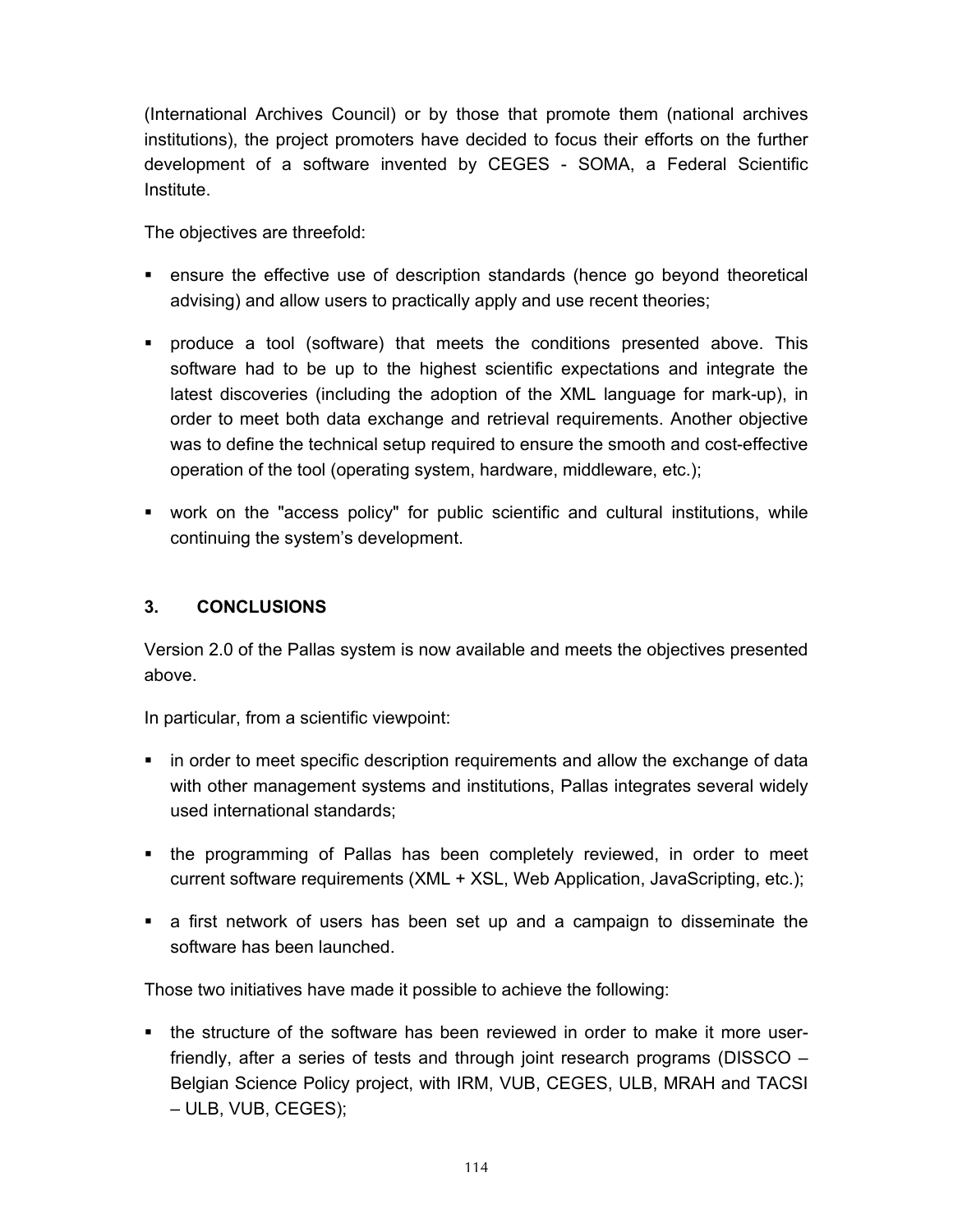- co-operation agreements have been signed with other public institutions (City of Brussels, Belgian French community, Brussels region, etc.);
- a plan to develop the programme has been designed, taking into consideration converging wishes expressed both by designers and users (audio-visual module, module dealing with collections management).

## **4. CONTRIBUTION OF THE PROJECT IN A CONTEXT OF SUPPORT TO THE PROCESSES OF STANDARDISATION AND TECHNICAL REGULATIONS**

In order to meet specific description requirements and allow the exchange of data with other management systems and institutions, Pallas integrates several widely used international standards, namely the MARC AMC standards for the database structure, ISBD for non archival-related descriptions, ISAD(G) for archive material, APPM for the unified presentation of descriptions, and EAD for the presentation and exchange of archive data.

## **5. KEYWORDS**

IST, documents, archival, cataloguing, ISAD(G), MARC AMC, ISAAR, APPM, EAD, XML.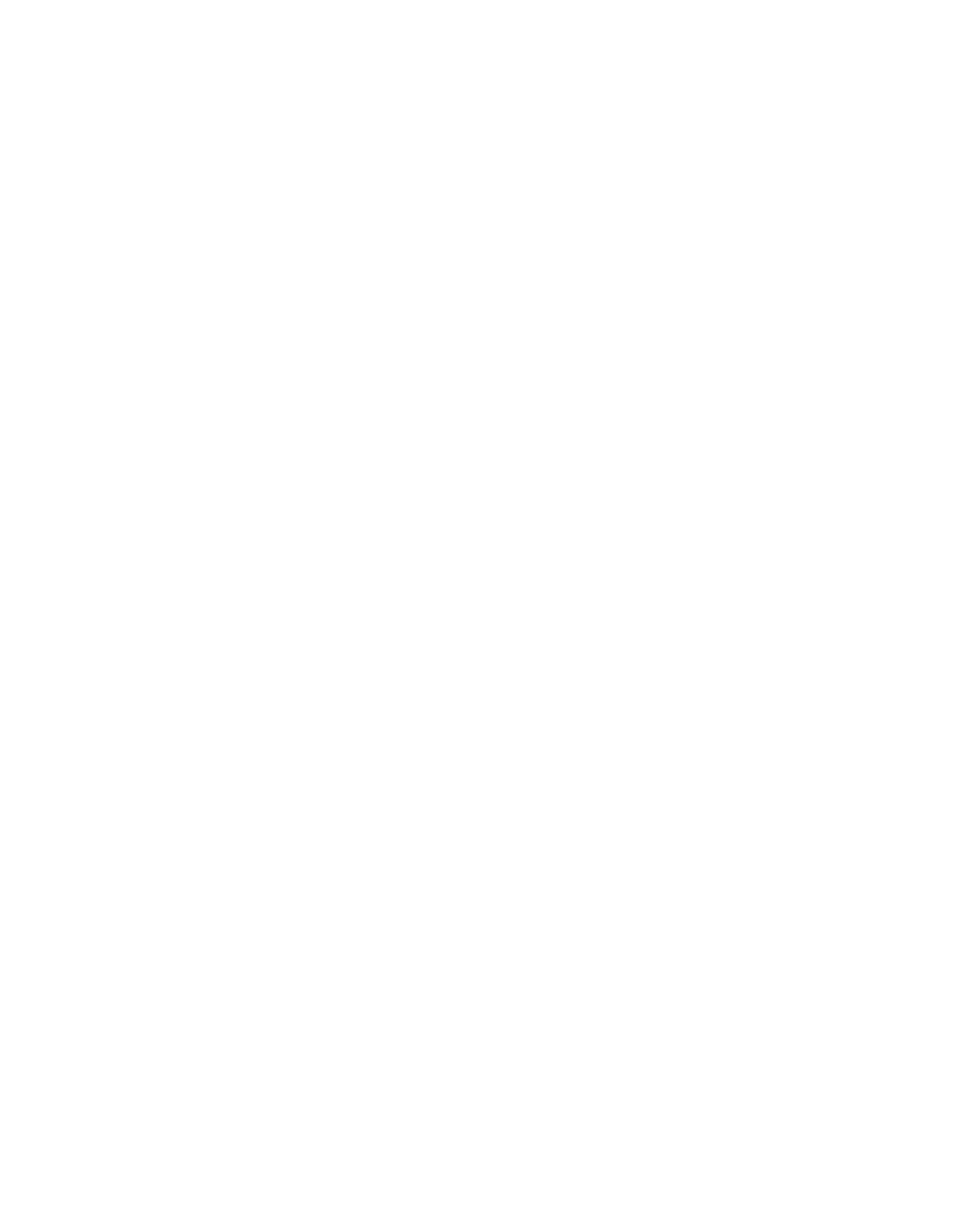**NM/02/19** 

# **ENERGY EFFICIENCY THROUGH TECHNICAL STANDARDS: A EUROPEAN APPROACH TO REDUCE MARKET FRAGMENTATION AND EFFICIENCY BARRIERS**

M. De Clercq & J. Albrecht

UNIVERSITEIT GENT CENTRE FOR ENVIRONMENTAL ECONOMICS AND ENVIRONMENTAL MANAGEMENT Hoveniersberg 24 B-9000 GENT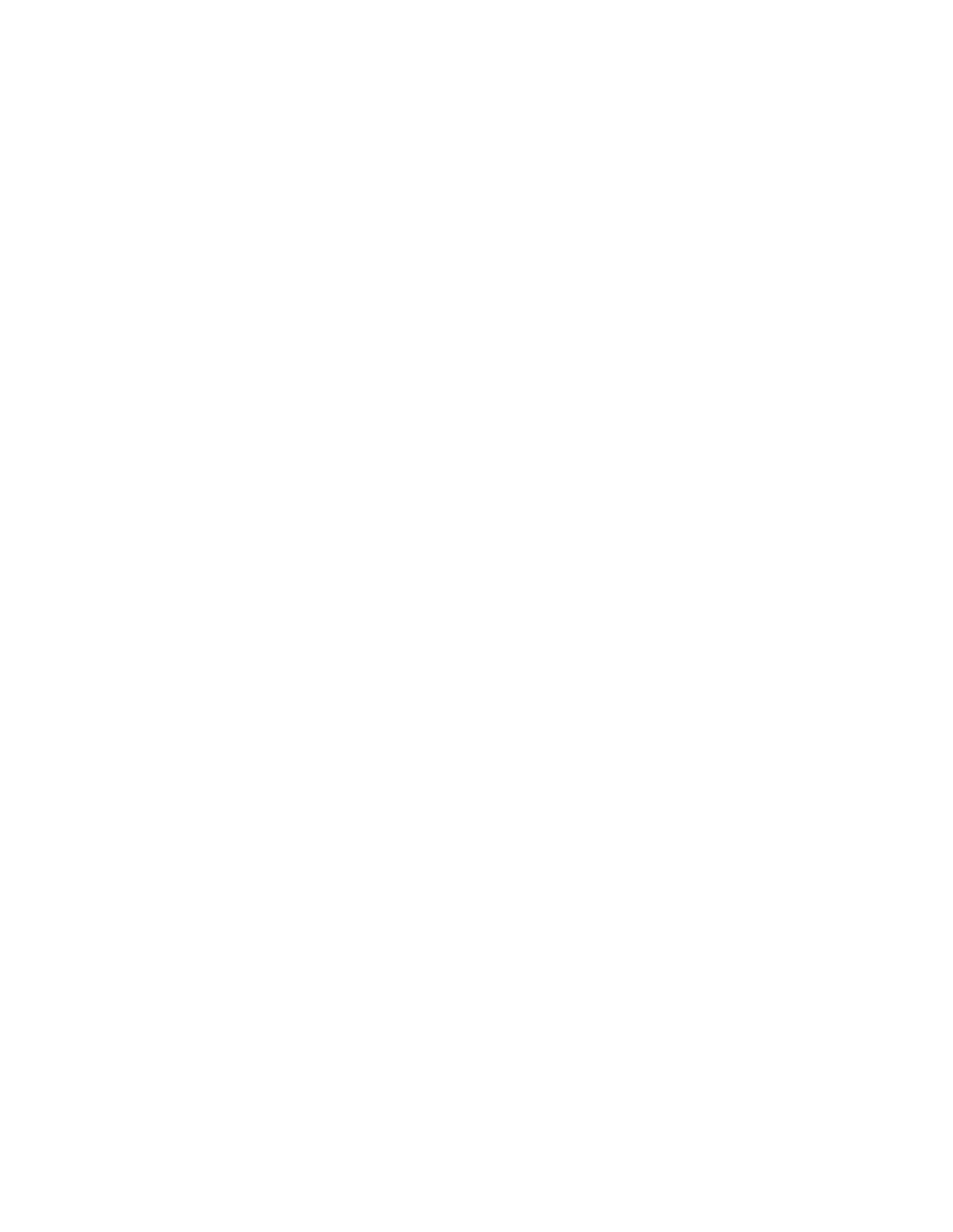In the past, technical standards have been analysed to reduce their potential role as market barrier for consumer and producer goods. The unified European market can not function properly with this type of market barriers and therefore a process of harmonisation and normalisation of technical standards coincided with the ongoing enlargement and economic deepening of the European Union.

Since the Kyoto Protocol, energy efficiency through technical standards became one of the many option to realise the greenhouse gas emissions reduction target.

## **2. OBJECTIVES**

In this research project, we wanted to analyse how energy efficiency standards are currently integrated into climate policy and what role technical standards can play in the future development of European climate policy. Technical efficiency standards are currently developed by European and national regulators with a rather slow record of progress. A more dynamic view emerges with technical standards that are the subject of voluntary agreements between industry and regulators. In most voluntary agreements that relate to climate policy, the target is a relative reduction of energy use or emissions per unit produced. As with "conventional" technical standards, these voluntary initiatives do not lead to absolute reductions of energy use or emissions. For the latter part of the analysis, we had to focus on the major developments in European environmental policy, such as the Integrated Pollution and Prevention Control (IPPC) Directive and the Integrated Product Policy (IPP) green paper. Both initiatives are no pure climate policy initiatives but they will play an important role in the further elaboration of climate policy in the EU.

### **3. CONCLUSIONS**

The IPPC Directive will lead to a permit system for EU industry that is based on using Best Available Technologies (BAT). Firms that do not use BAT, risk to lose their operational permits. From 2008 on, this directive will fundamentally alter the use of technical regulation for industrial processes. Another consequence relates to future voluntary agreements; they will be transformed into agreements to use BAT.

In addition to the IPPC Directive, the IPP green paper will bring a policy perspective based on life cycle analysis (LCA). The environmental impact during production as well as during consumption will be considered. Products for which the LCAassessment turns out to be too negative will be banned from the market. The full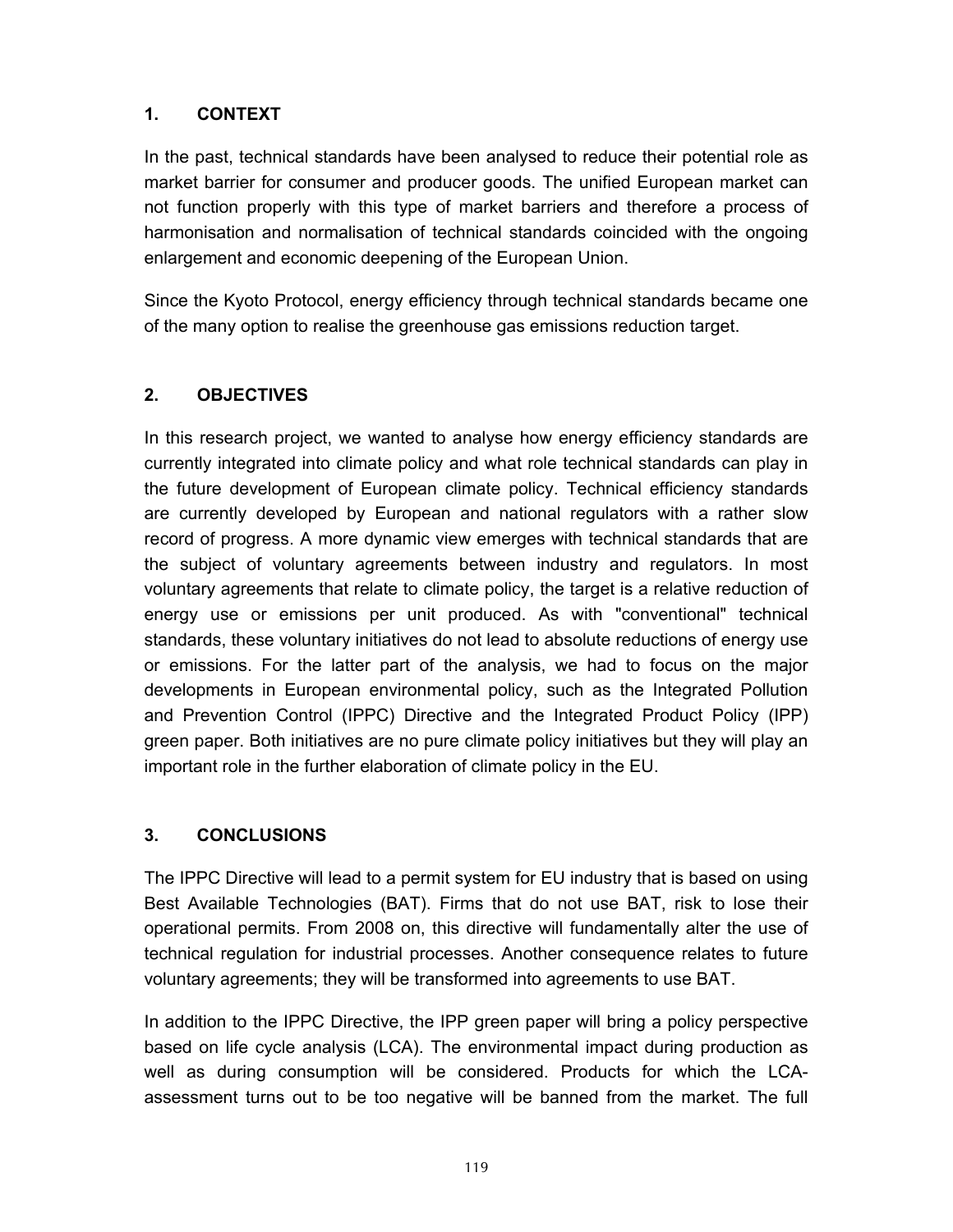implementation of IPP will reduce the relevance of technical standards for consumer goods (like refrigerators …). The main conclusion from the above analysis is that the new climate policy instruments did not at all replace classical command and control regulation. The new instruments like voluntary agreements are based on technical standards and promising new developments of EU environmental policy indicate the future importance of technical regulation in EU environmental and climate policy.

## **4. CONTRIBUTION OF THE PROJECT IN A CONTEXT OF SUPPORT TO THE PROCESSES OF STANDARDISATION AND TECHNICAL REGULATIONS**

The goal of this research project was to support policymaking so no technical products have been developed. The policy recommendations mainly deal with the role of technical regulation in broader policy frameworks to improve energy efficiency. The researchers to this project do not participate in working groups of normalisation organisations.

## **5. KEYWORDS**

Energy efficiency, technical standards, product regulation, economic instruments, IPPC.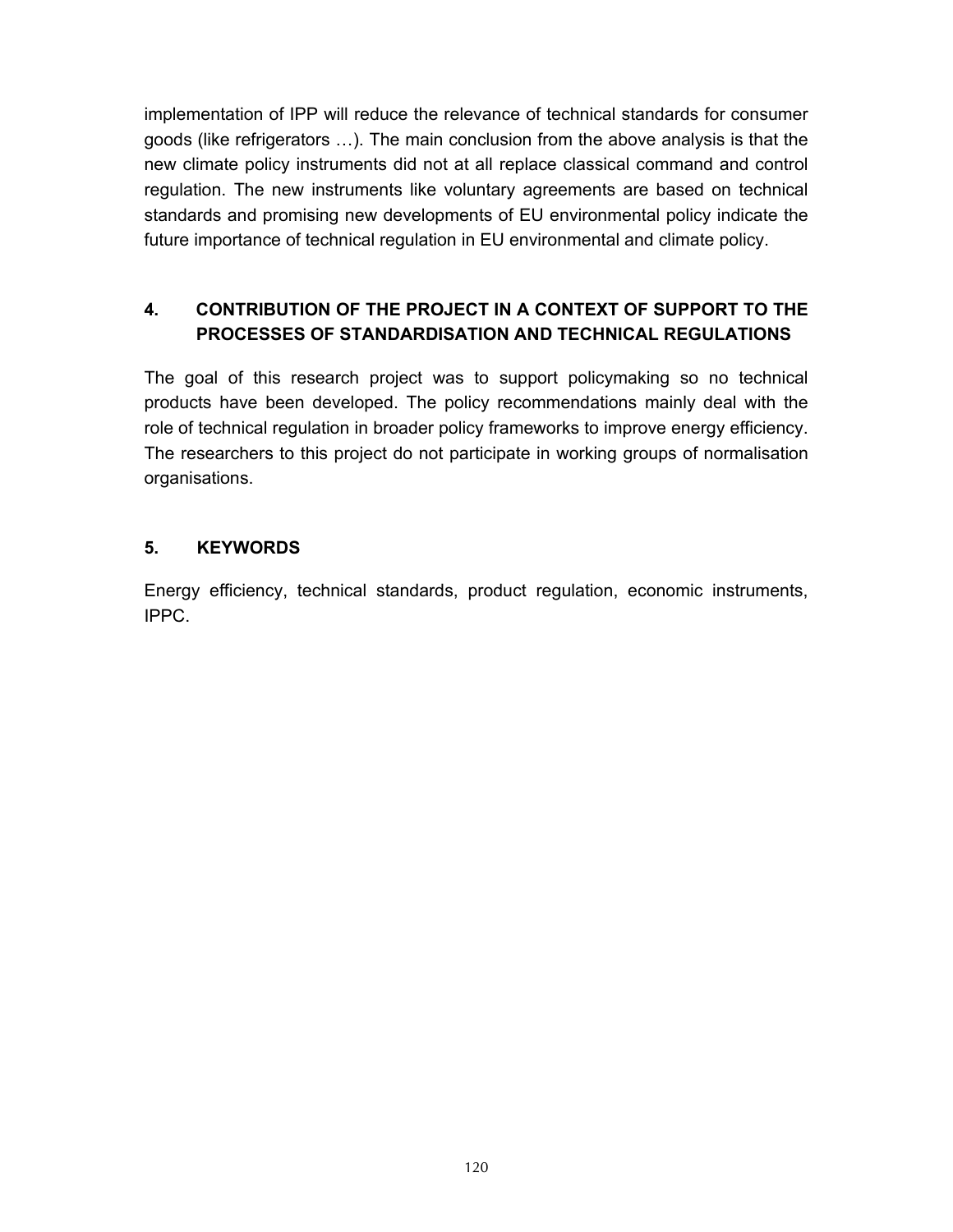**NM/43/20** 

# **PROMOTION OF STANDARDISATION AND CERTIFICATION OF BUILDING PRODUCTS IN AGRICULTURE**

B. Sonk & K. Boussery

CENTRUM VOOR LANDBOUWKUNDIG ONDERZOEK DEPARTEMENT MECHANISATIE, ARBEID, GEBOUWEN, DIERENWELZIJN EN MILIEUBEVEILIGING Burg. Van Gansberghelaan 115 B-9820 MERELBEKE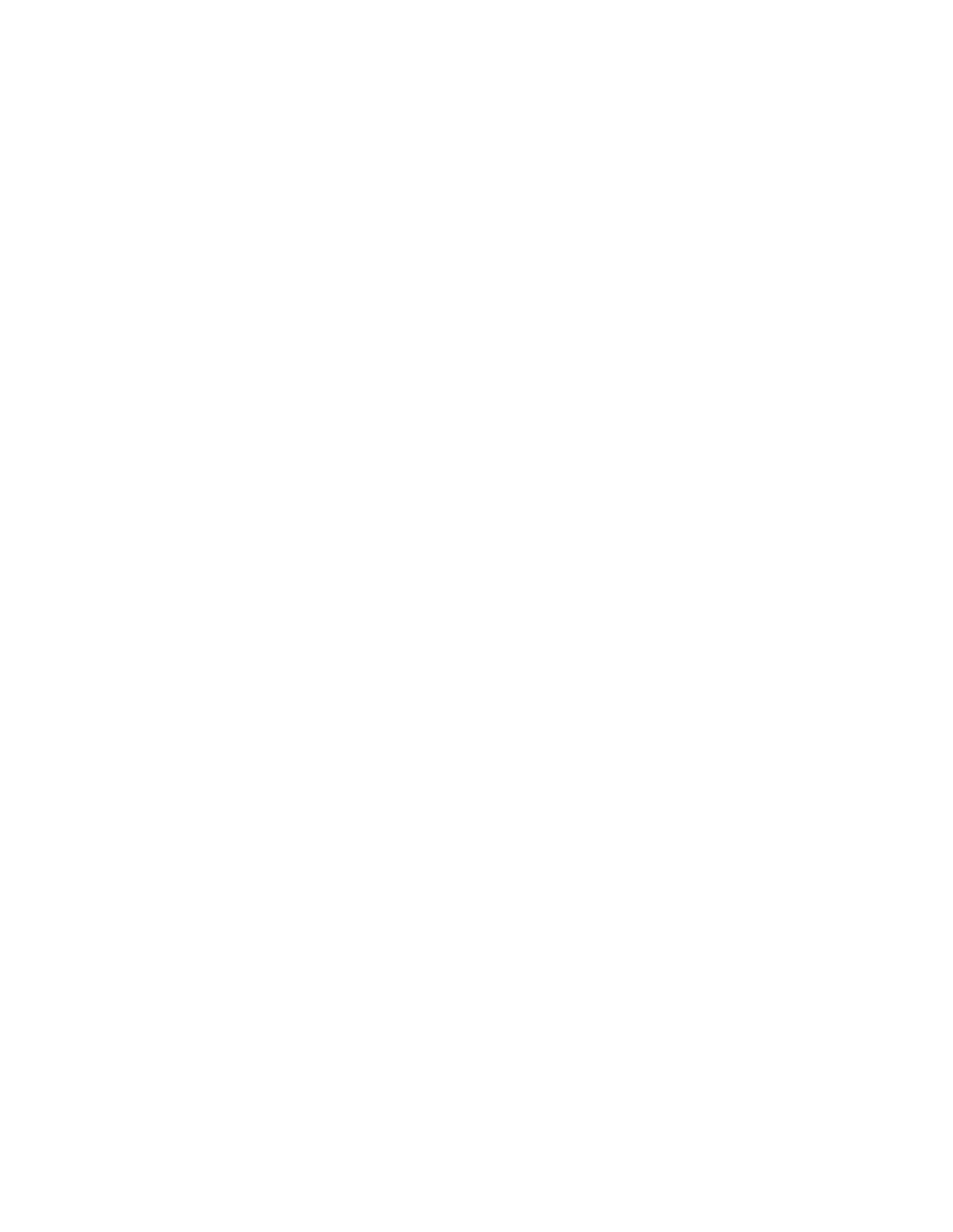Agriculture and horticulture are sectors in which constructions have several important functions to fulfil, either for housing people or animals, or for storage and conservation of raw materials and products. The building materials of which concrete is the most important, are very often used for among other things sheds, slurry cellars, floors in animal houses and glasshouses, etc.

Specifically for the agricultural sector, it is important that both the constructional and the agricultural requirements are satisfied. In practice, errors are often made through lack of information and guidance in the field of the application of existing standards, through lack of certification or certified products and guidelines and lack of supervision.

Increasingly, manufacturers and contractors active in the agricultural sector experience the lack of Belgian standardisation and certification and lacking supervision as problems that weaken their competitiveness on foreign markets. The farmer would benefit also if he/she could be assured, through certification, that the offered building materials comply with the requirements outlined in a standard or certificate. Certification and standardisation demand an interdisciplinary consultation and until now such an approach is seldom made in Belgium.

Within this two-year project, "AgriCONSTRUCT" tried to play a pioneering role in the design and the promotion of agricultural concrete products in Belgium. Problems related to standardisation and certification will become the subject of a discussion between farmers and their organisations, agricultural research, the agricultural extension services, the concrete industry, the agricultural concrete industry and BIN - IBN (here represented by Probeton).

There is a great demand from the concrete industry for support and advice with the application and maintenance of the BENOR quality label. This is, in first instance, clearly observed in the sector of manufacturers of concrete slats since concrete slats were the first concrete products for agricultural use that were standardised.

On the other hand, there are many questions from the agricultural and horticultural sector on the realisation of new concrete constructions or the maintenance and repair of concrete constructions on the farm. AgriCONSTRUCT is ideally suited to perform such a service i.e. giving advice and information to the sector and can, as such, be seen as a turning point between the industry and the customer.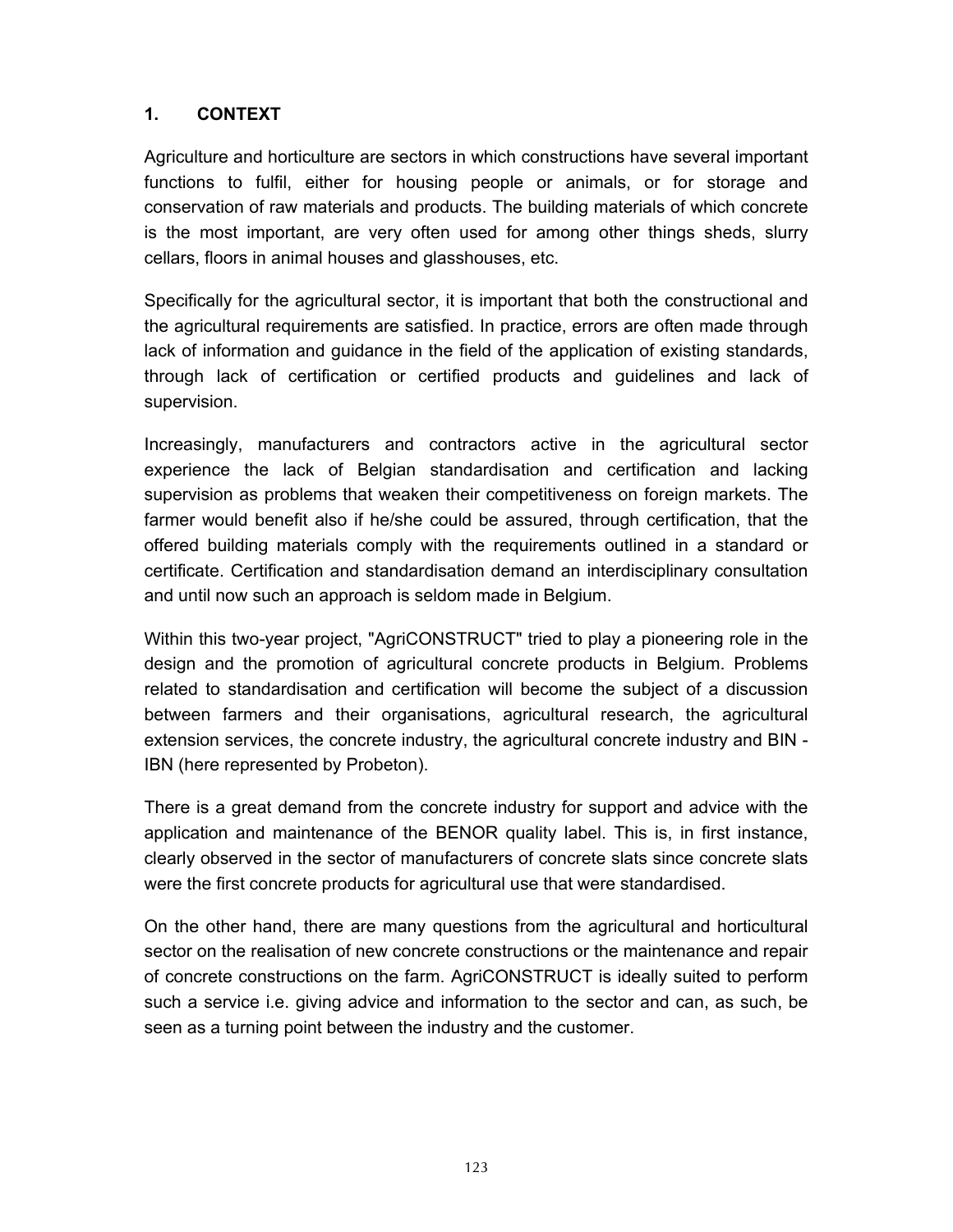#### **2. OBJECTIVES**

The main goals of this project are the promotion of standards and certificates, and the initiation and coordination of several working groups on building products for the agricultural branch. The objectives are: practical directives for building particular agricultural constructions, normative documents, BENOR-labels for concrete products and aTg-labels for agricultural building systems.

These standards and certificates are promoted in the agricultural sector through some concrete actions:

- the realisation of an inventory of the application of standards and certified building products in agriculture and horticulture;
- sensitisation of manufacturers and construction companies in the agricultural sector to apply normative documents and standards and to use certified products;
- publication of the quarterly information magazine "AgriCONSTRUCT" for agriculture and horticulture. This magazine discusses besides concrete also other construction materials;
- maintenance and extension of the electronic network on the Internet;
- several promotional activities such as the organisation of courses and workshops and participation in agricultural and horticultural fairs.

#### **3. CONCLUSIONS**

Both on national and European level normalisation in the agricultural sector is in its infancy. The Belgian Technical Prescriptions for slatted floors (PTV 203) and wall panels (PTV 212) are important steps forward in the direction of normalisation and certification in the agricultural sector.

The BENOR-label for slatted floors has gained increasing acceptance among manufacturers and consumers (farmers) and stands for quality and guarantee.

Besides the introduction of the BENOR-label for slatted floors among manufacturers and farmers the standard slat has also been introduced among manufacturers, contractors of animal houses, advisers and farmers.

The standard slat for pigs and cattle is designed according to the geometric prescriptions of PTV 203.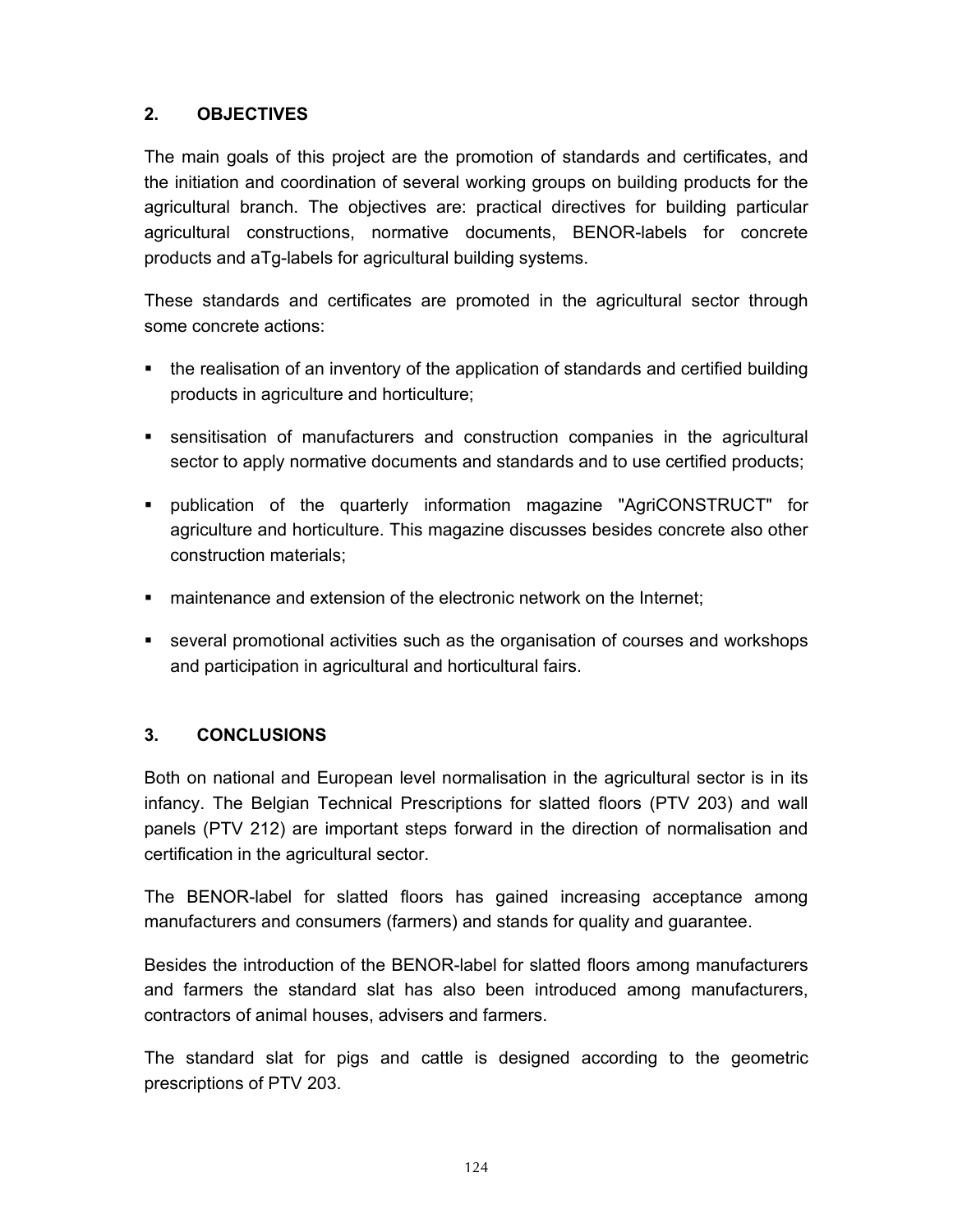## **4. CONTRIBUTION OF THE PROJECT IN A CONTEXT OF SUPPORT TO THE PROCESSES OF STANDARDISATION AND TECHNICAL REGULATIONS**

With the Belgian Science Policy projects "Promotion of Normalisation and Certification of Concrete Products in the Agricultural Sector" (NO/43/025) from 1 July 1998 until 30 June 2000 and "Promotion of Normalisation and Certification of Building Products in the Agricultural Sector" (NM/43/20) from 1 July 2000 until 30 June 2002 the first steps were set in Belgium towards normalisation and certification of construction materials for use in agriculture.

The projects soon led to two Belgian technical prescriptions: PTV 203 (slatted floors not subjected to traffic loads) and PTV 212 (wall panels), used for certification.

The need for normalisation in the agricultural sector was hereby demonstrated together with the need for more research on national and European level in connection with these and other normative documents.

The Department CLO-DVL participates in the standardisation commission, the activities of which are situated in the field of agricultural construction, techniques and environment.

There has been cooperation in the drawing up of European standards for concrete slatted floors (CEN/TC229/WG2/TG2) (J. Daelemans acted as President of the European Working Group) and for other issues such as drainpipes (CEN/TC155/ WG18), and the hydraulic properties of geotextiles and associated products (CEN/TC189/WG4).

Dr. Ir. B. Sonck and Ing. K. Boussery belong to the following international societies and working groups:

- Working Group TK 2.4: Slatted floor elements and Working Group TK: Wall panels of PROBETON;
- EOTA WG 02.05/01 Belgian Mirror Group, ETA-Guidelines for cold storage room kits;
- **the Organising Committee of the IV<sup>th</sup> International Symposium on Concrete for a** Sustainable Agriculture. Agro-, Aqua- and Community Applications, in Gent, 21 - 24 April 2002).

CLO-DVL (B. Sonck, K. Boussery) has many international contacts e.g. through CIGR (Commission Internationale du Génie Rural). The General Secretariat (1989 - 1998) of CIGR was held by Prof. Dr. Ir. J. Daelemans, formerly also Head of the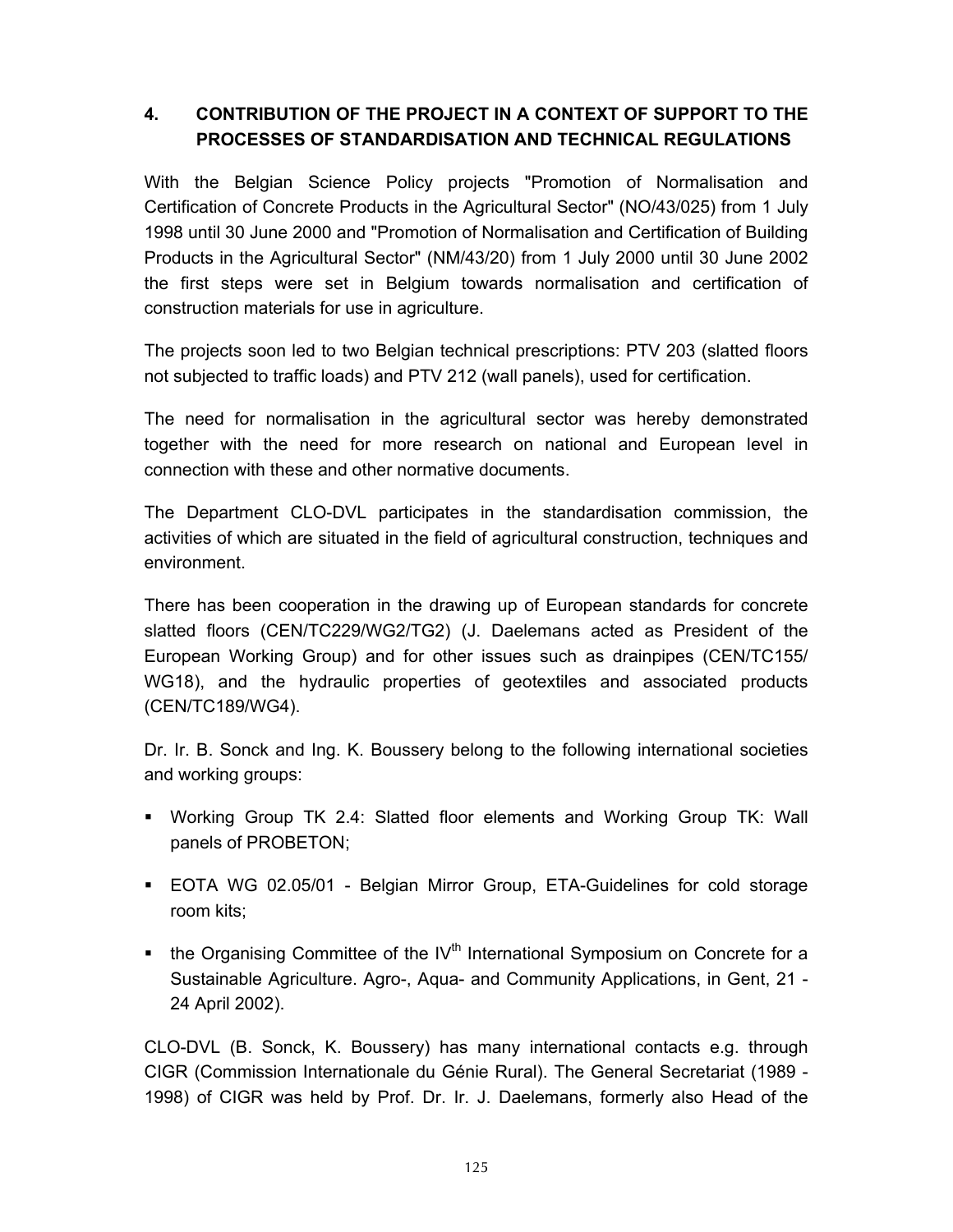Department of Mechanisation, Labour, Buildings, Animal Welfare and Environmental Protection (CLO-DVL). Staff of the Department also participated in many congresses, symposiums, workshops and Working Groups on international level.

As a result of the attention paid to normalisation and certification of construction materials within the agricultural sector there is a growing demand for advice on the correct use of construction materials. The advisory service "AgriCONSTRUCT" provides information on the use of concrete, metal, cement, wood, etc.

This information, together with the promotion for normalisation and certification of construction materials is disseminated by means of workshops, courses, the quarterly magazine "AgriCONSTRUCT", the website (www.clo.fgov.be/agriconstruct) and through participation in several agricultural and horticultural fairs (Agriwest Ieper, Agribex 2002, the "Werktuigendagen", etc.).

#### **5. KEYWORDS**

Concrete, construction materials, normalisation, standards, certification, agricultural sector, agriculture, promotion.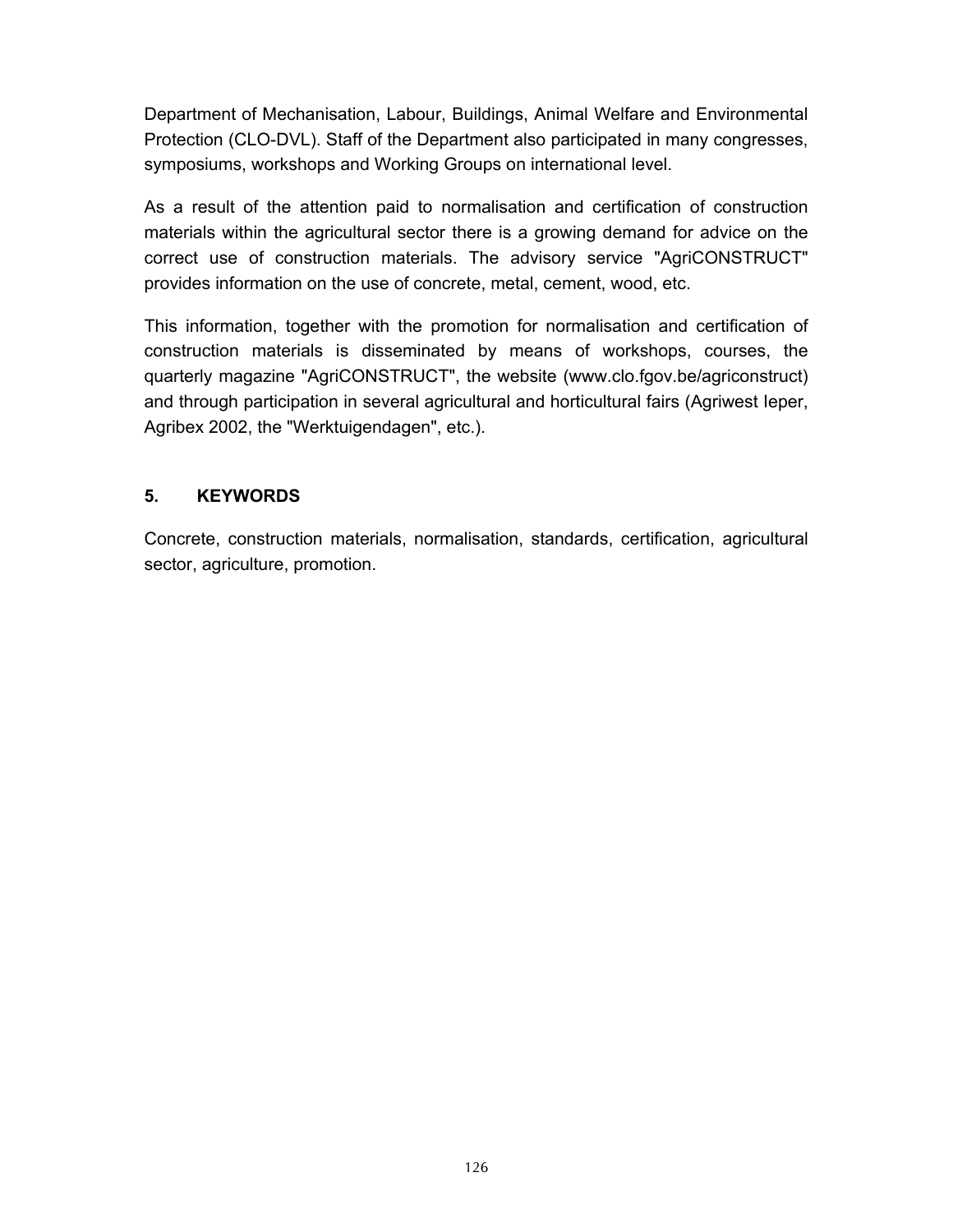**NM/B2/29 NM/G6/30 NM/A4/31** 

# **NORMACH: A PROGRAMME FOR PROMOTION AND AWARENESS OF STANDARDS AS TO SAFETY OF MACHINERY**

S. Belaen H. De Pauw J. De Corte

WETENSCHAPPELIJK EN TECHNISCH CENTRUM VAN DE METAALVERWERKENDE NIJVERHEID A. Reyerslaan 80 B-1030 BRUSSEL

GEWESTELIJKE ONTWIKKELINGSMAATSCHAPPIJ VOOR OOST-VLAANDEREN Seminariestraat 2 B-9000 GENT

TECHNISCH CENTRUM DER HOUTNIJVERHEID Hof ter Vleestdreef 3 B-1070 BRUSSEL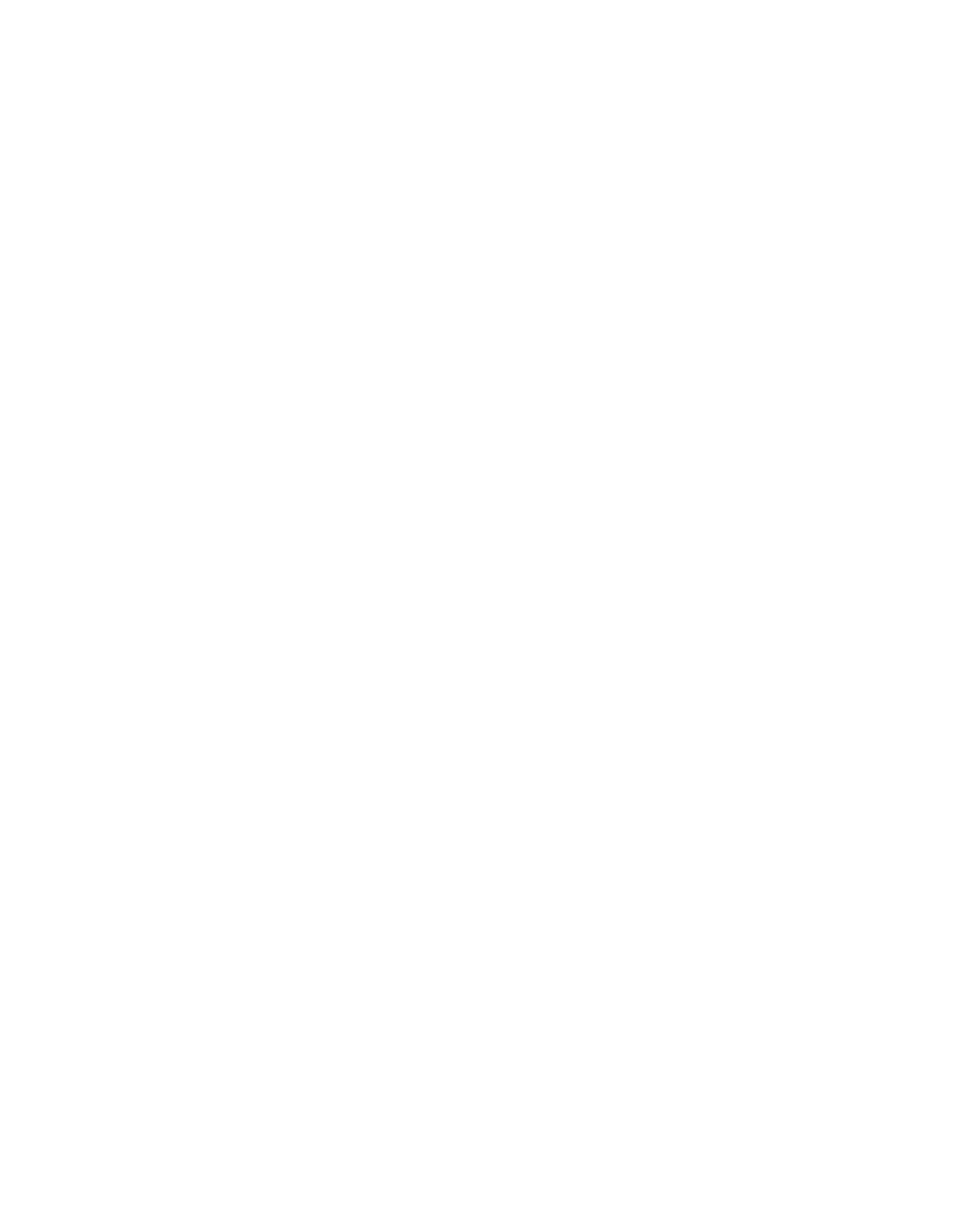A previous study funded by the Belgian Science Policy has revealed that mechanical engineers and machine operators have little knowledge of technical directives and there is a great need for information on machine safety standards.

### **2. OBJECTIVES**

To address this problem, an information platform was set up as part of the project with the aims of:

- **•** providing suitable training and information (task 1);
- developing an interactive telematics system to provide users with information and create a forum for the exchange of knowledge between users, experts, the authorities and BIN - IBN (Belgian Institute for Standardisation) (task 2).

#### **3. CONCLUSIONS**

The first task (training and dissemination of information) started out from the needs pinpointed in the previous Belgian Science Policy study.

The non-technical project partner (the Eastern Flanders Development Agency GOM Oost-Vlaanderen) developed a network to enable the project to organise seminars across the country. Regional development agencies, Chambers of Commerce and Industry, SPI+ and various EICs were all involved in this.

During the programme, 54 workshops were held all over the country. These workshops were run by both WTCM - CRIF (Centre for Scientific & Technical Research in Metal Manufacturing) and TCHN - CTIB (Belgian Institute for Wood Technology) and most were arranged locally, for each province, to ensure that maximum attention could be paid to the problems facing small and medium-sized enterprises (SMEs). The workshops proved highly successful.

New series of seminars should now be organised and many more seminars offered so that greater headway can be made in increasing people's familiarity with technical regulations. The industry is specifically requesting that more technical and detailed subjects should be tackled. Standards should be the tools used for this. Moreover, they should be collated and made freely available in book form or on a CD-ROM.

The second task (maintaining and expanding a telematics system) comprised two sub-tasks.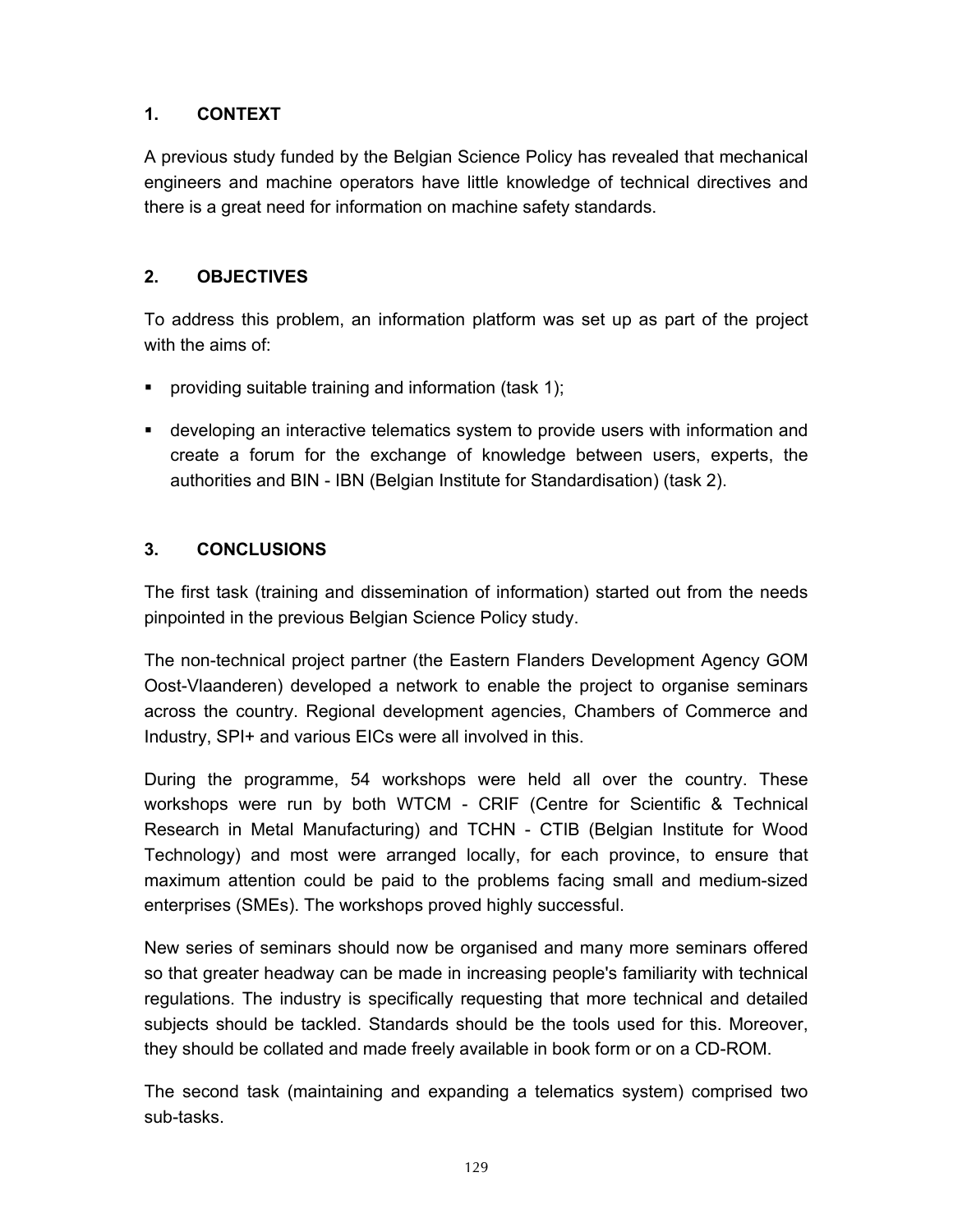The first sub-task involved major expansion of the project website with the URL http://normach.wtcm.be.

This website was promoted and had more than 2500 hits in the course of the project. Companies are continuing to consult the website, so the objective of "disseminating information on technical rules and regulations over the Internet" can be hailed as a great success. However, more information could be added to the website.

In a second sub-task, a discussion forum on technical rules and regulations was set up.

The website developed in this project needs to be maintained and further expanded. In addition, both it and other resources on technical rules and regulations need to be promoted more effectively.

One solution for meeting these needs would entail the authorities responsible for technical rules and regulations awarding subsidies.

## **4. CONTRIBUTION OF THE PROJECT IN A CONTEXT OF SUPPORT TO THE PROCESSES OF STANDARDISATION AND TECHNICAL REGULATIONS**

The workshops held in connection with the first task helped to ensure better application of the standards on the ground than had previously been the case. These workshops were a great success: in total, 1854 registrations were received and several seminars were attended by more than 100 participants. The development of a telematics system on machine safety for this project was also publicised while this task was being performed, which also included answering telephone enquiries on problems to do with standardisation.

The second task allowed the industry to be kept up to date on developments with regard to technical rules and regulations and standardisation via the website.

The website provides the following information:

- the texts of laws on technical rules and regulations (applying both in Europe and in Belgium and proposed legislative amendments);
- useful guides and documents on the rules and regulations in question;
- lists of standards updated several times a year;
- interesting links.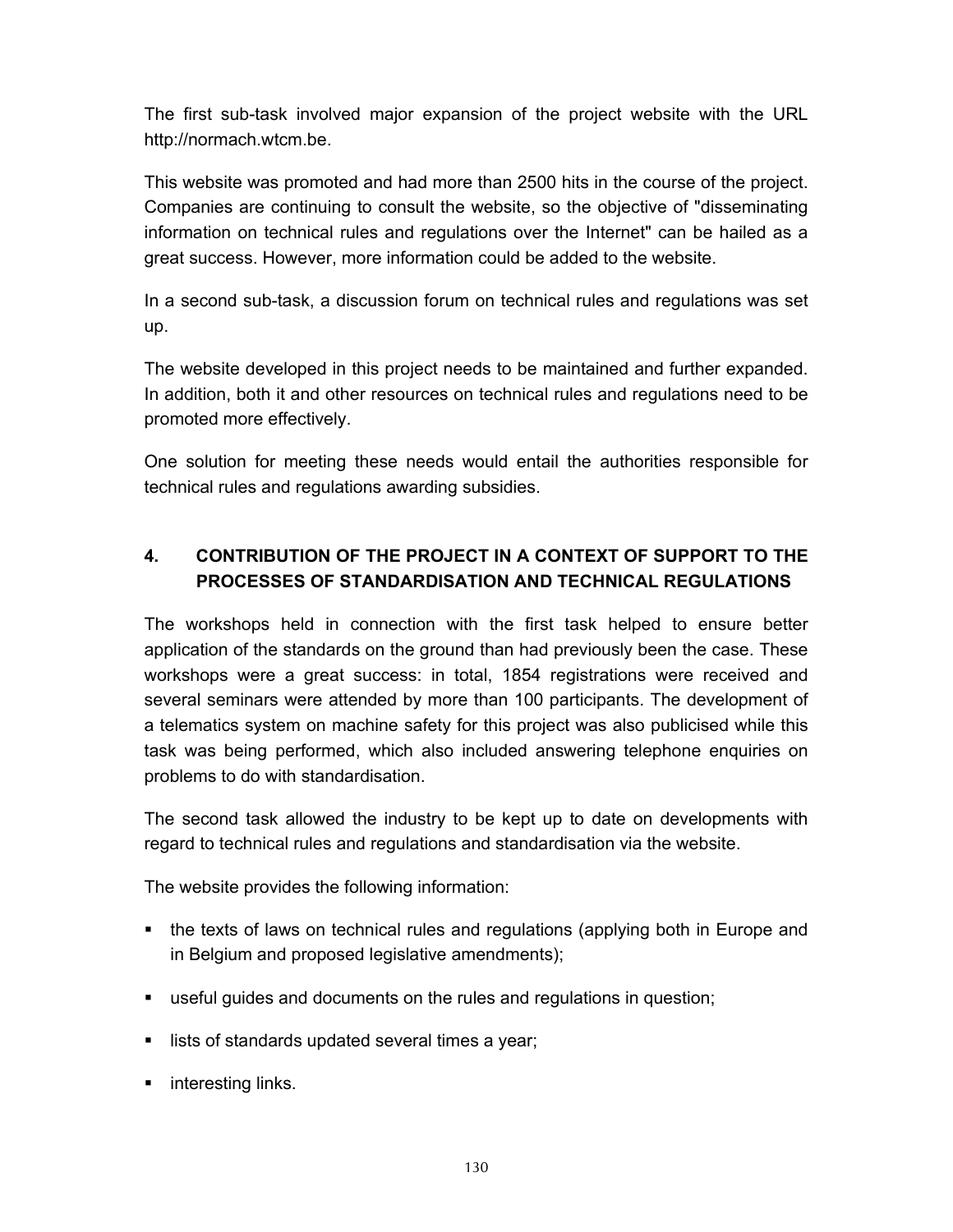Information is also provided on the following directives:

- *Directives on marketing machines, equipment, appliances and protective equipment* 
	- 1. Machinery Directive (Directive 98/37/EC and amendments)
	- 2. Pressure Vessels Directive (Directive 87/404/EEC and amendments)
	- 3. Pressure Equipment Directive (Directive 97/23/EC)
	- 4. Lift Directive (Directive 95/16/EC)
	- 5. Directive on equipment for use in potentially explosive atmospheres (Directive 94/9/EC)
	- 6. Personal Protective Equipment Directive (Directive 89/686/EEC and amendments).
- *Directives on workers' health and safety* 
	- 1. Work Equipment Directive (Directive 89/655/EEC and amendments).

In a second sub-task, a discussion forum on technical rules and regulations was set up. This forum can be accessed via the project website or the URL http://forum.wtcm.be. Whilst only two topics are covered at present (the new "Machinery Directive" and standards on the "Machinery Directive"), the discussion forum will be extended to cover new subjects.

#### **5. KEYWORDS**

Machine safety standards, technical directives, information.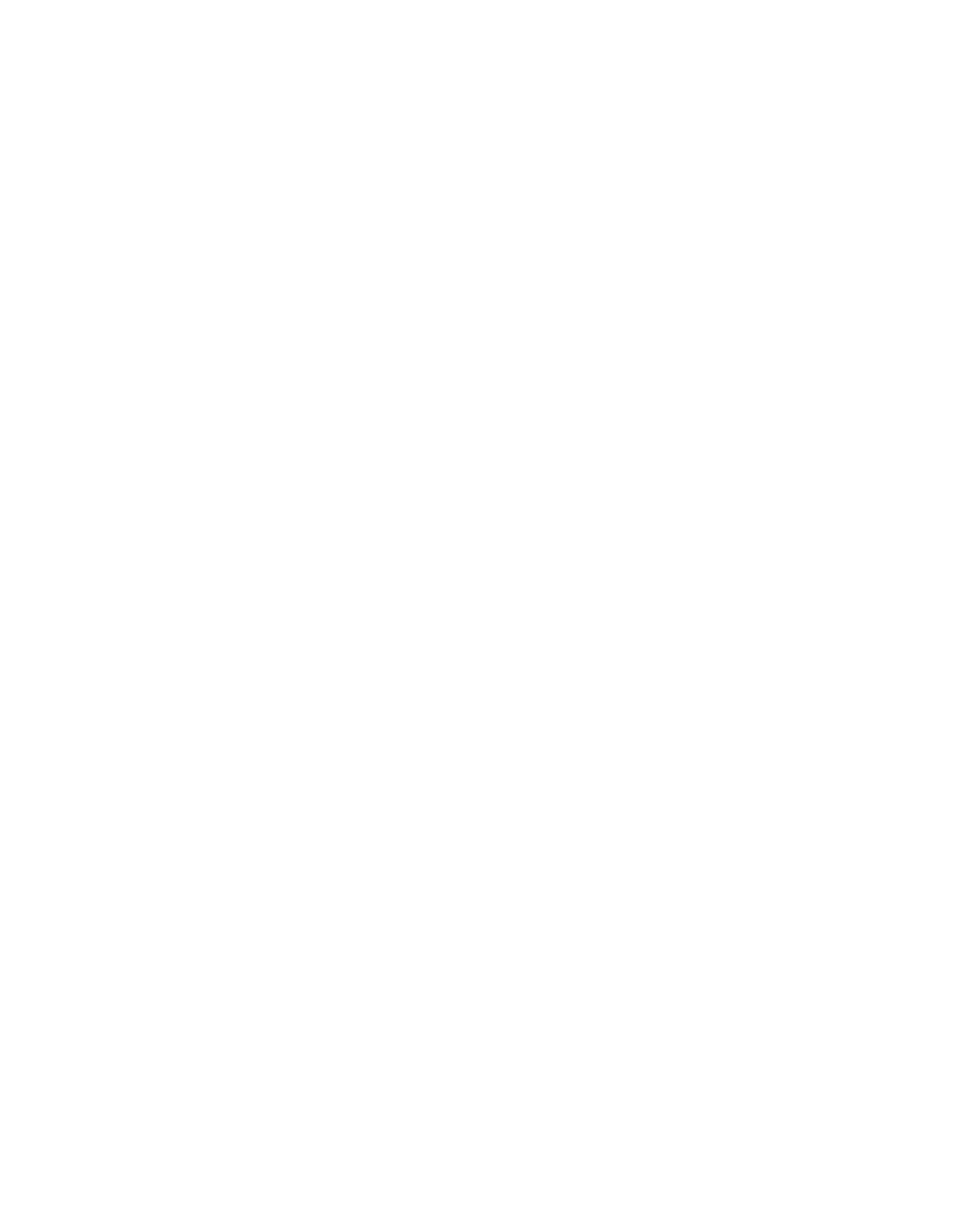**NM/G8/39** 

# **RESPONSIBLE MANAGEMENT THROUGH ENVIRONMENTAL INDICATORS MASTERING "GERMAINE"**

J. Y. Marion H. W. Engel & M. Van Meesche

INSTITUT ECO-CONSEIL Boulevard de Merckem 7 B-5000 NAMUR

ABECE Rue van Elewijck 35 B-1050 BRUXELLES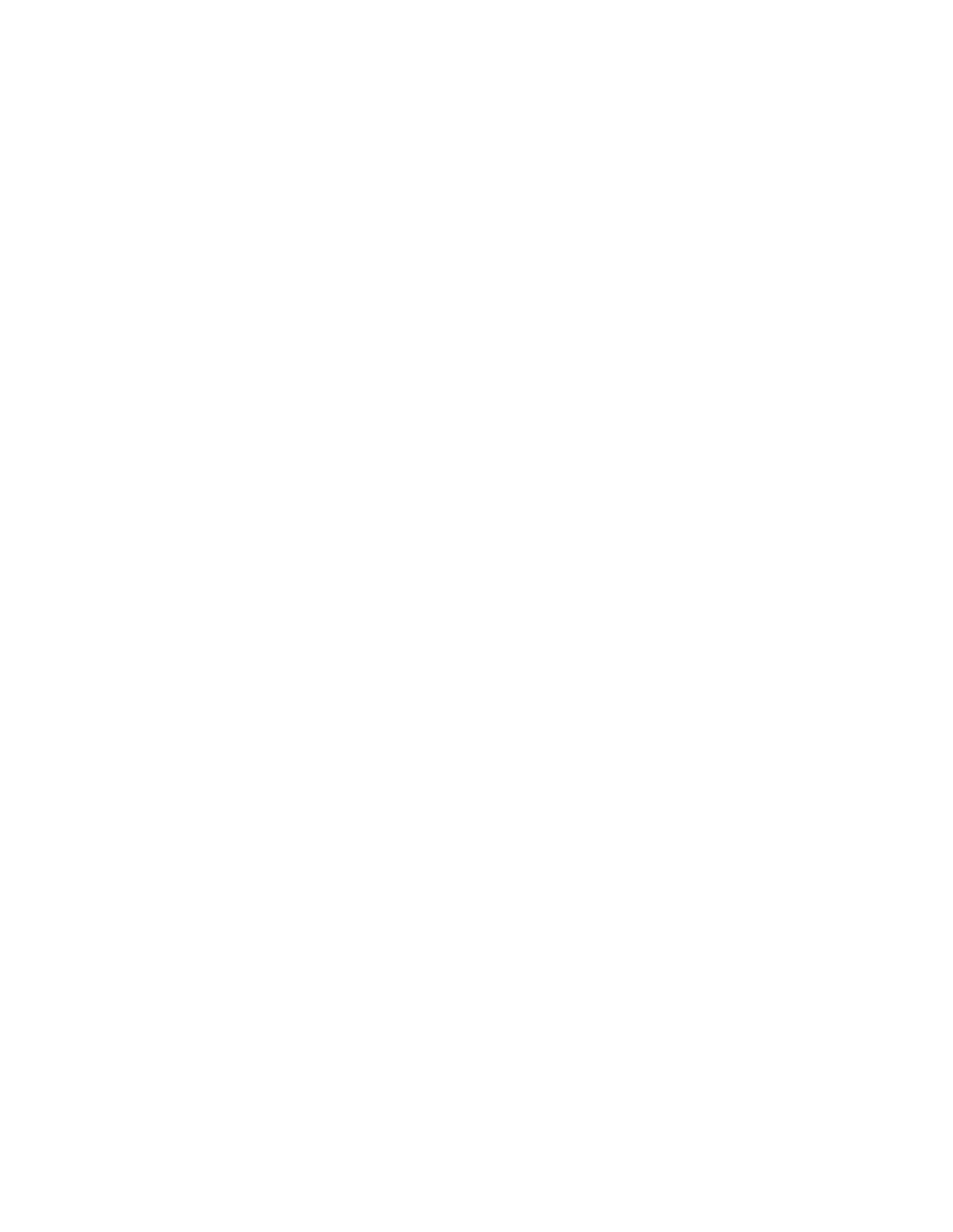The upheaval in the economy attributable to information technology and market globalisation is changing management methods. Inter-company initiatives and gestures are becoming more and more standardised. The use of marketing tools such as EMAS or ISO 14001 is also challenging new sectors such as services, small and micro-businesses and public sector institutions. The federal environmental charter requires from public administrations to work out their *environmental management control panel* and action plan. It is necessary to develop simpler, more appropriate management tools in order to be ready for this development.

Introducing regular systematic environmental management that integrates environmental protection and sustainability into day-to-day operations of a very small company is possible; "light" management tools like Ecomapping proof this hypothesis.

*Ecomapping* is an easy, creative process of "scanning" environmentally relevant topics and practice directly in the physical reality of the shop-floor. It requires basically only observation, judgment, communication, patience and very little documentation. It helps in target setting and monitoring progress made in environmental performance as well as in the training and the raising awareness of both employer, managers and workers.

Ecomapping has been developed by Heinz Werner ENGEL in 1998. From the very beginning, the Ecomapping tool was intended to be shareware and therefore freely distributed by INEM (International Network for Environmental Management) worldwide. Conceived as a do-it-yourself-tool it is used in Europe and over the world now by a variety of actors.

#### **2. OBJECTIVES**

The GERMAINE applied research project helps to experiment two easy, simples tools to develop environmental management in companies and public services: Ecomapping and environmental management control panel.

*The environmental management control panel project* allows participating companies to benefit from environmental consultancy services to set up environmental management control panels.

The project should permit:

• the development of generic environmental indicators;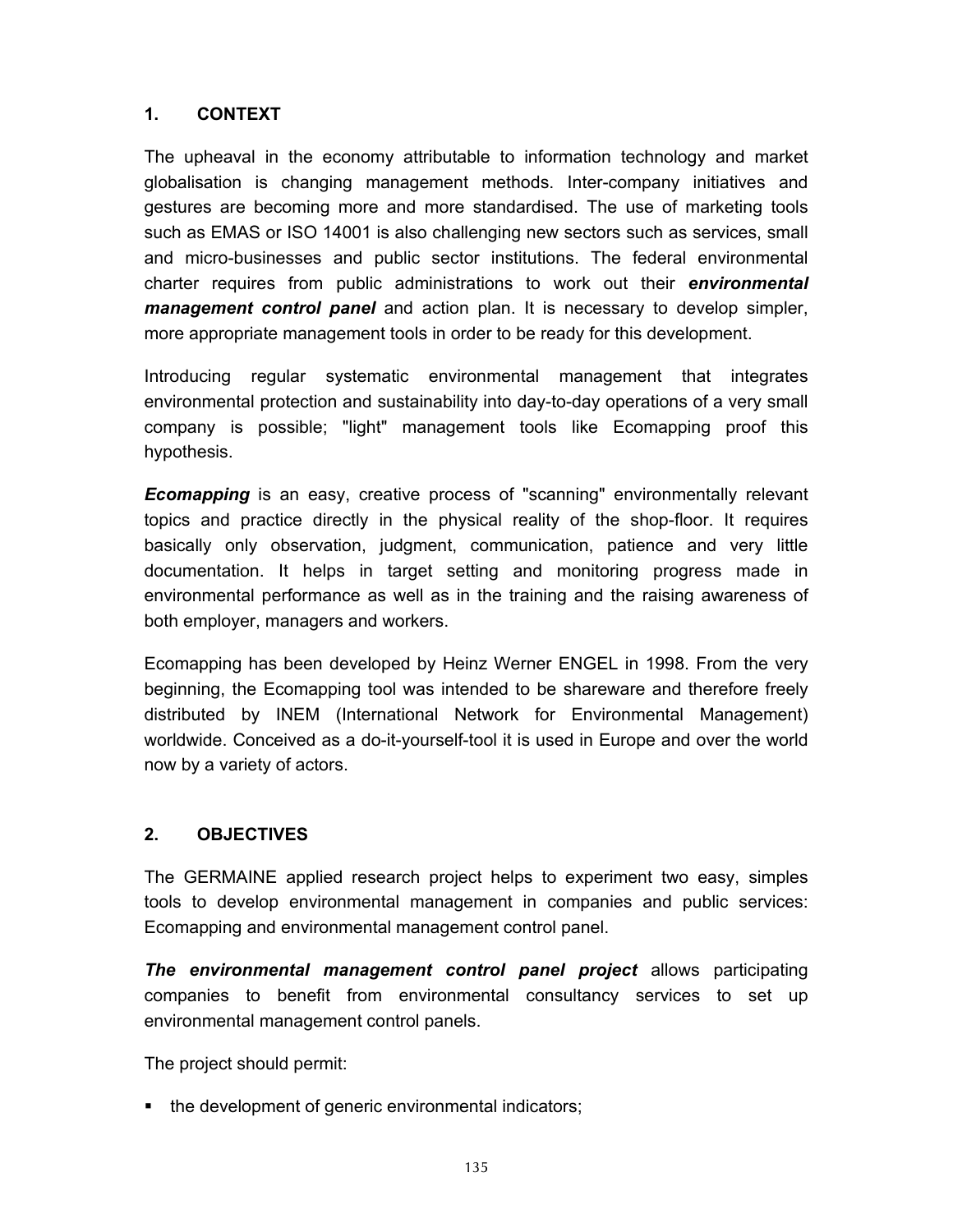- the development of sectoral indicators;
- **•** benchmarking, i.e. the comparison indicators;
- the most suitable experimentation with environmental information.

Throughout the project, information exchanges will be possible through workshops and a website. The technical group will establish links with analogue activities at an European level.

The project is targeting businesses in the service sector, including very small businesses and public-sector institutions:

- **·** institutional catering;
- **•** plastic injection moulding SMEs;
- **nechanical workshops;**
- cultural establishments;
- **Figure 1** federal administrations.

The *Ecomapping* Brochure, presenting the other light tool for environmental management, has been downloaded more than 20000 times from the INEM server. There is a growing number of successful uptakes of Ecomapping worldwide. The need for a step by step training for trainers on Ecomapping was expressed by a lot of organizations worldwide.

Therefore, the overall aim of the Ecomapping project was to exchange information among the different users and build training capacity by:

- compiling and publishing 12 international case studies;
- **EXE** elaborating a training manual for trainers;
- **•** communication through a website.

### **3. CONCLUSIONS**

*The environmental management control panel project* contributes to working out and follow-up environmental management control panels in about twenty federal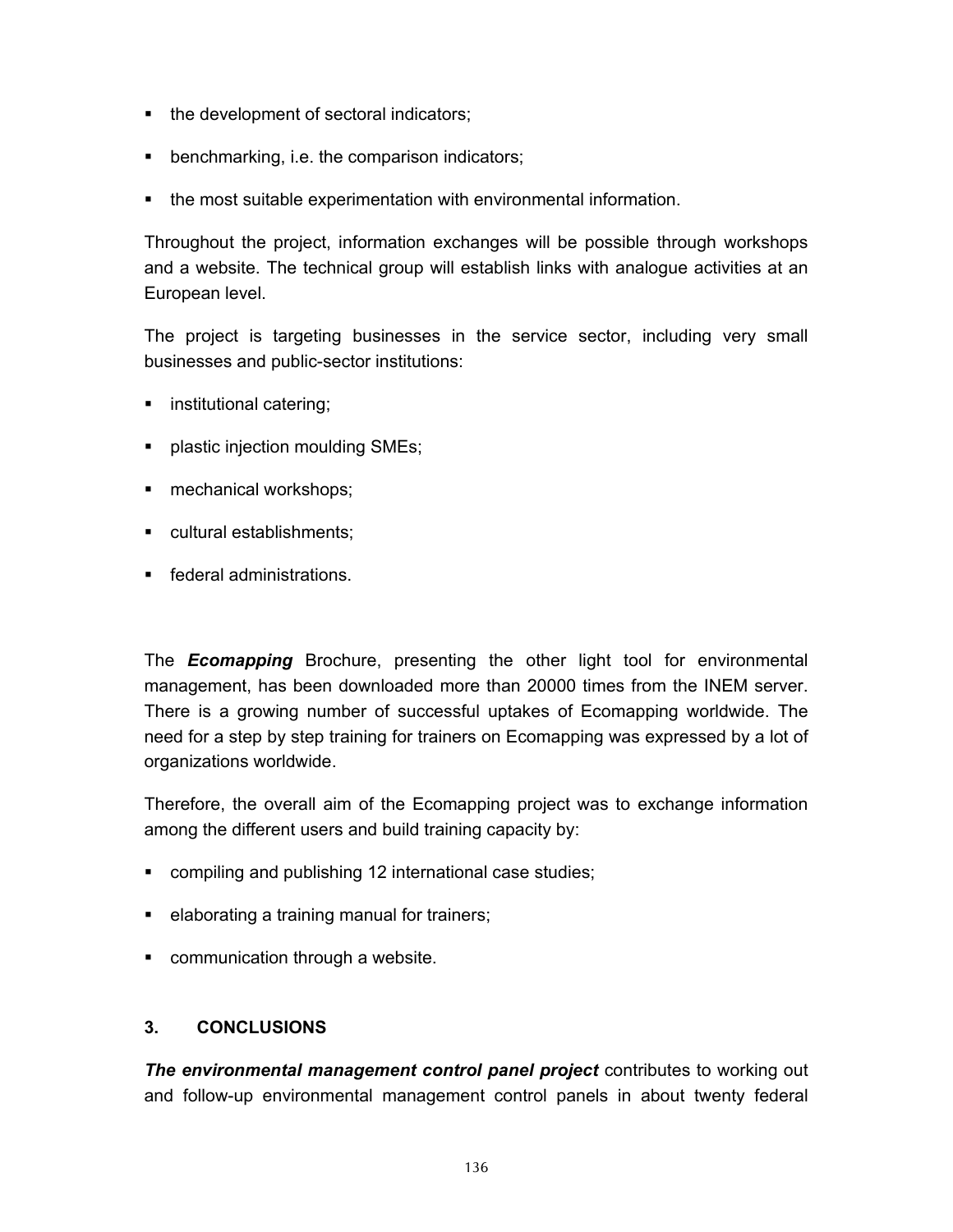administrations, a cultural institution, an institutional catering, a mechanical workshop, a plastic injection moulding SME. These companies and administrations will keep their environmental management tools going out after this project.

The different experiments generated on general and specific brochures on environmental management control panel:

- **Environmental management control panel;**
- Sustainable management control panel;
- Environmental management control panel for cultural institution;
- Environmental management control panel for institutional catering;
- Environmental management control panel for public administration;
- Environmental management control panel for local authority administration.

A website (www.abece.be/germaine) presents the project and the brochures (downloadable in French, Dutch and English).

#### *The Ecomapping project* delivers:

- 16 international case studies:
- a training for trainers manual;
- a website (www.ecomapping.org);
- a international network;
- an expression of interest to participate to the  $VI<sup>th</sup>$  framework programme of the European Union;
- a research and development project called STIMMS submitted in the framework of the mixed actions call of the Belgian Science Policy.

Others indirect results of the Ecomapping project:

 elaboration of the electronic smart Ecomaps concept in Iceland with IceTec, Landmat and Environice to create a virtual assistant within LA 21 programs and develop other forward looking applications for Internet based EMS tools is under way (http://www.landmat.is; http://www.icetec.is);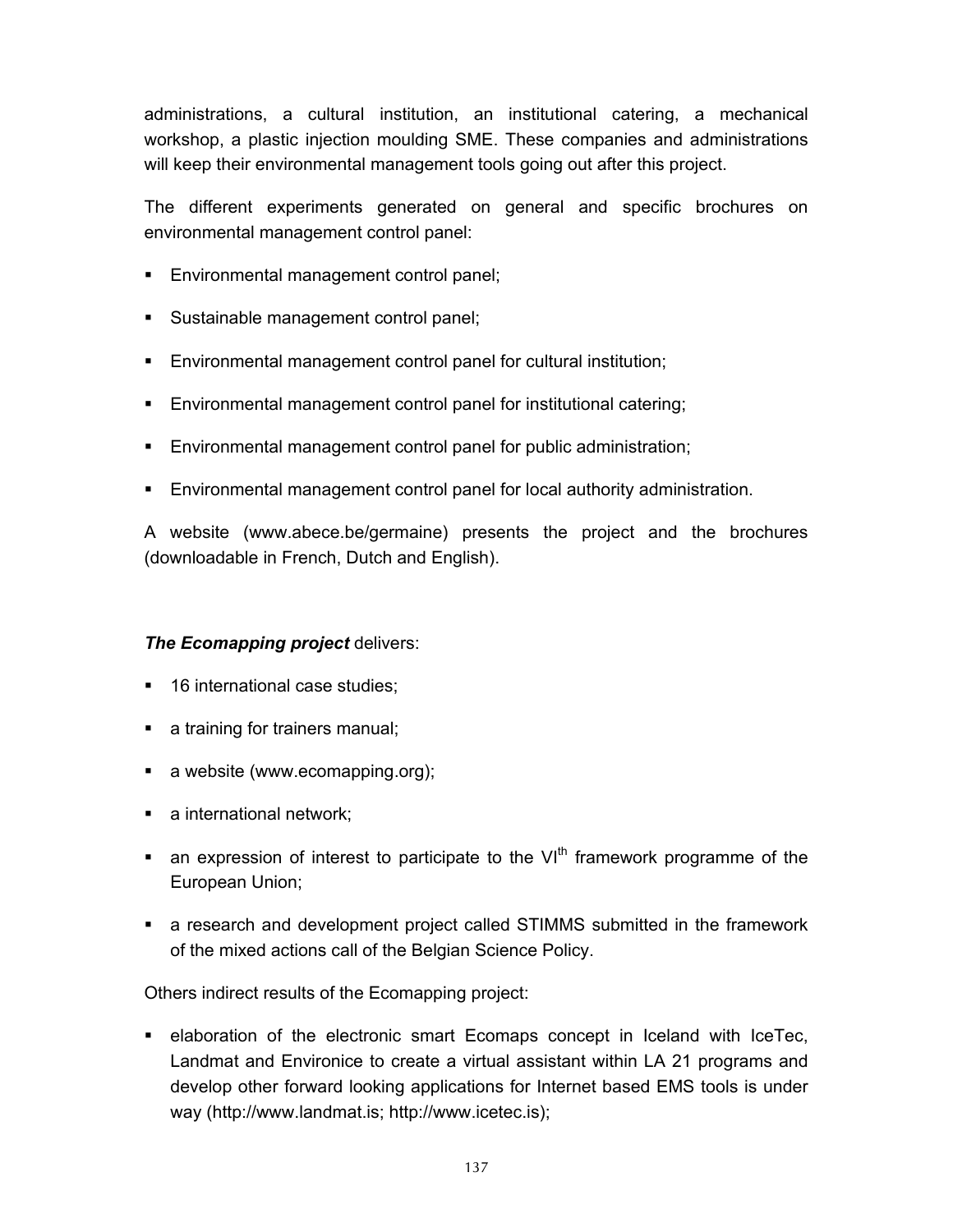- the Canadian Web based initiative Iso14001registry launched in March 2002 will be a central part in the concept of recognition in supply chain management and concepts like green productivity. The Registry makes the link between the ISO world and the Ecomappers (http://www.14000registry.com);
- **the German NGO and management consulting Baum has developed an** interactive CD software tool to introduce EMS in SMEs called Baumis;
- projects are to build a Web based tool and integrate Ecomapping as entry level. Cooperation strategies will be mapped with Iceland and ABECE (http://www.baum-ag.de/index2.asp);
- Ecomapping in integrated in the EMAS toolkit which is available on the INEM. A new version is under way (http://www.inem.org);
- the French NGO Ecolindus of Jean Francois Vallés puts TV interviews on line with news and smart sustainable business ideas. The site of Ecolindus has an intro to Ecomapping (http://ecolindus.free.fr);
- **Ecomapping Guidebook for industrial estates in collaboration with OREE was** developed and experimented in August 2002. Feasibility of an electronic component will be studied (http://www.oree.org).

## **4. CONTRIBUTION OF THE PROJECT IN A CONTEXT OF SUPPORT TO THE PROCESSES OF STANDARDISATION AND TECHNICAL REGULATIONS**

- Two of the organizations participating in the environmental management control panel project have been certified ISO 14001 (the mechanical workshop Rectilux and the institutional catering of the "Theatre de la Monnaie").
- A presentation of the environmental management control panel project in Stockholm, in a INEM (International Network for Environmental Management) conference on ISO 14031 (June 2000).
- A presentation of environmental management control panel in Washington to the GRI (Global Reporting Initiatives) in November 2000 (http://www.gri.org).
- A presentation of environmental management control panel to the working group ISO/TC 207/ISO 14031 (July 2001) in Kuala Lumpur, Thailand.
- A presentation of Ecomapping in the European EMAS governmental and competent body meeting (January 2002) proposed Ecomapping as to be adequate as documentation and internal audit support in the EMAS regulation or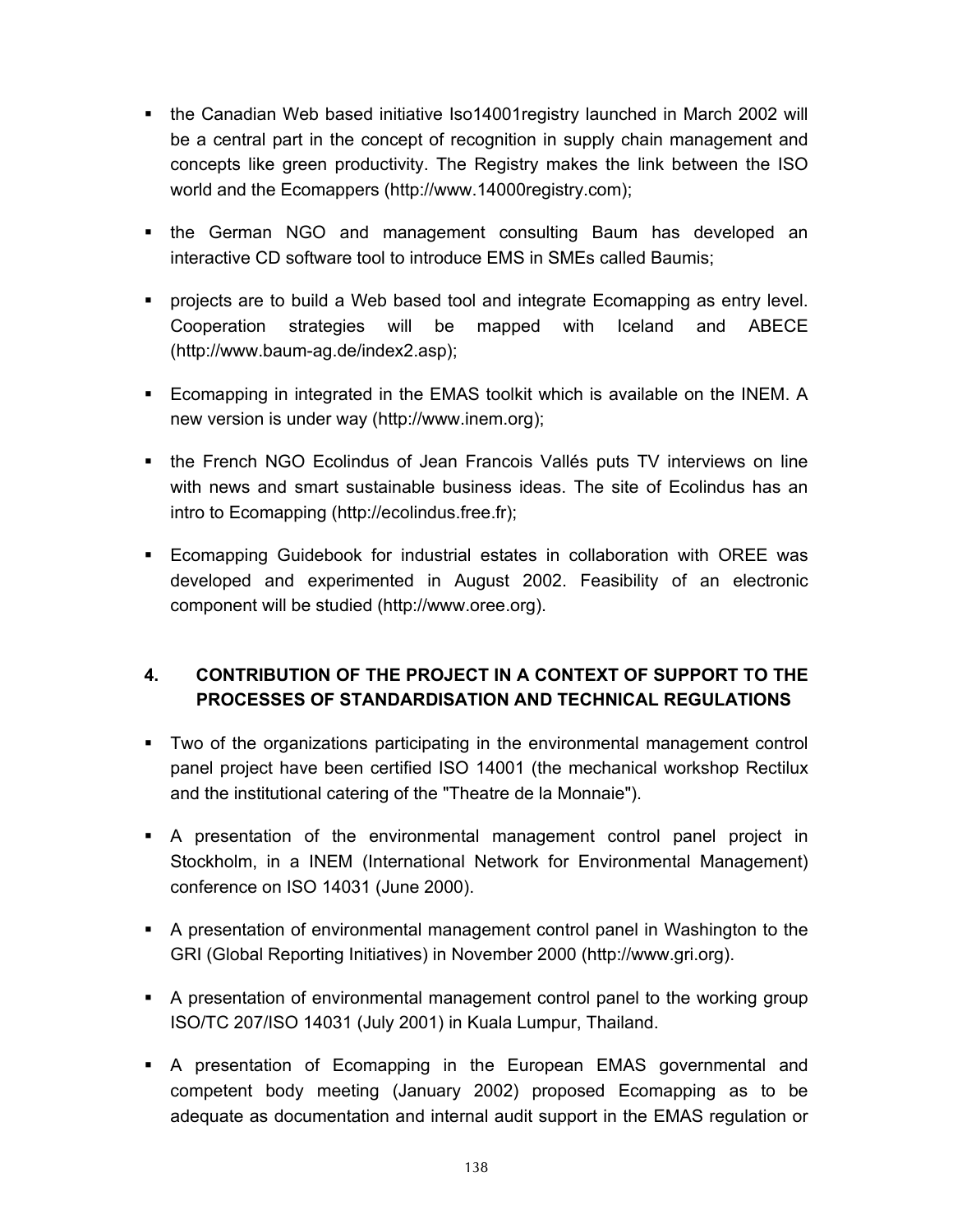ISO 14001 implementation. Ecomapping is now on the EMAS Helpdesk server (http://europa.eu.int/comm/environment/emas/documents/kit\_en.htm).

 A presentation of Ecomapping at the UNEP "Aid and Trade" Conference (June 2000) in New-York City (http://aidandtrade.com/iat).

#### **5. KEYWORDS**

Environmental management, EMAS, ISO 14001, environmental management control panel, Ecomapping, environmental performance indicators, public sector, services companies, small and medium sized enterprises.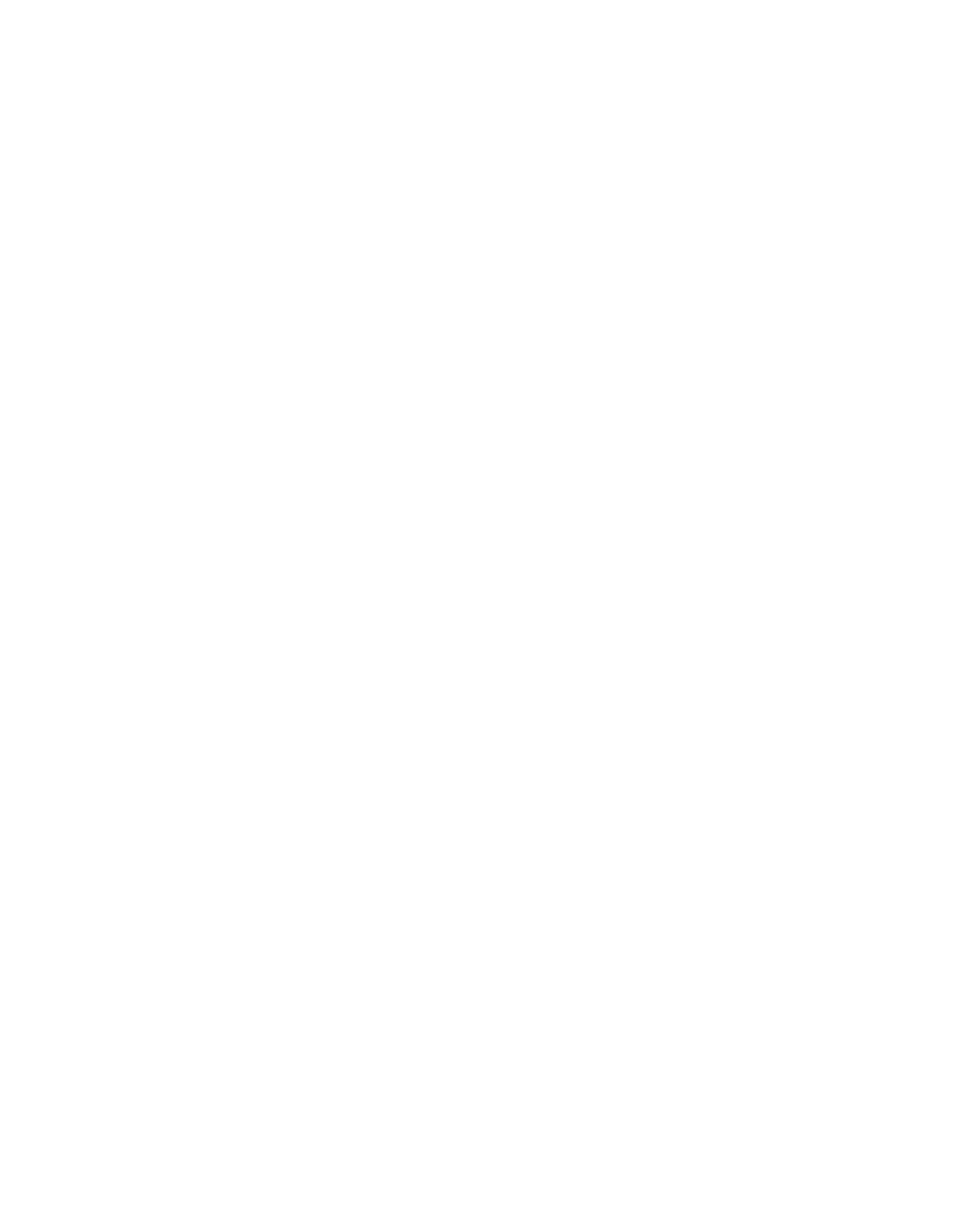**NM/16/40** 

# **HYGIENE IN DAIRY PRODUCTION: FARMERS AWARENESS AND USEFUL METHODOLOGY FOR RISKS EVALUATION**

C. Belleflamme, M. Sindic & C. Deroanne

FACULTÉ UNIVERSITAIRE DES SCIENCES AGRONOMIQUES DE **GEMBLOUX** UNITÉ DE TECHNOLOGIE DES INDUSTRIES AGRO-ALIMENTAIRES Passage des Déportés 2 B-5030 GEMBLOUX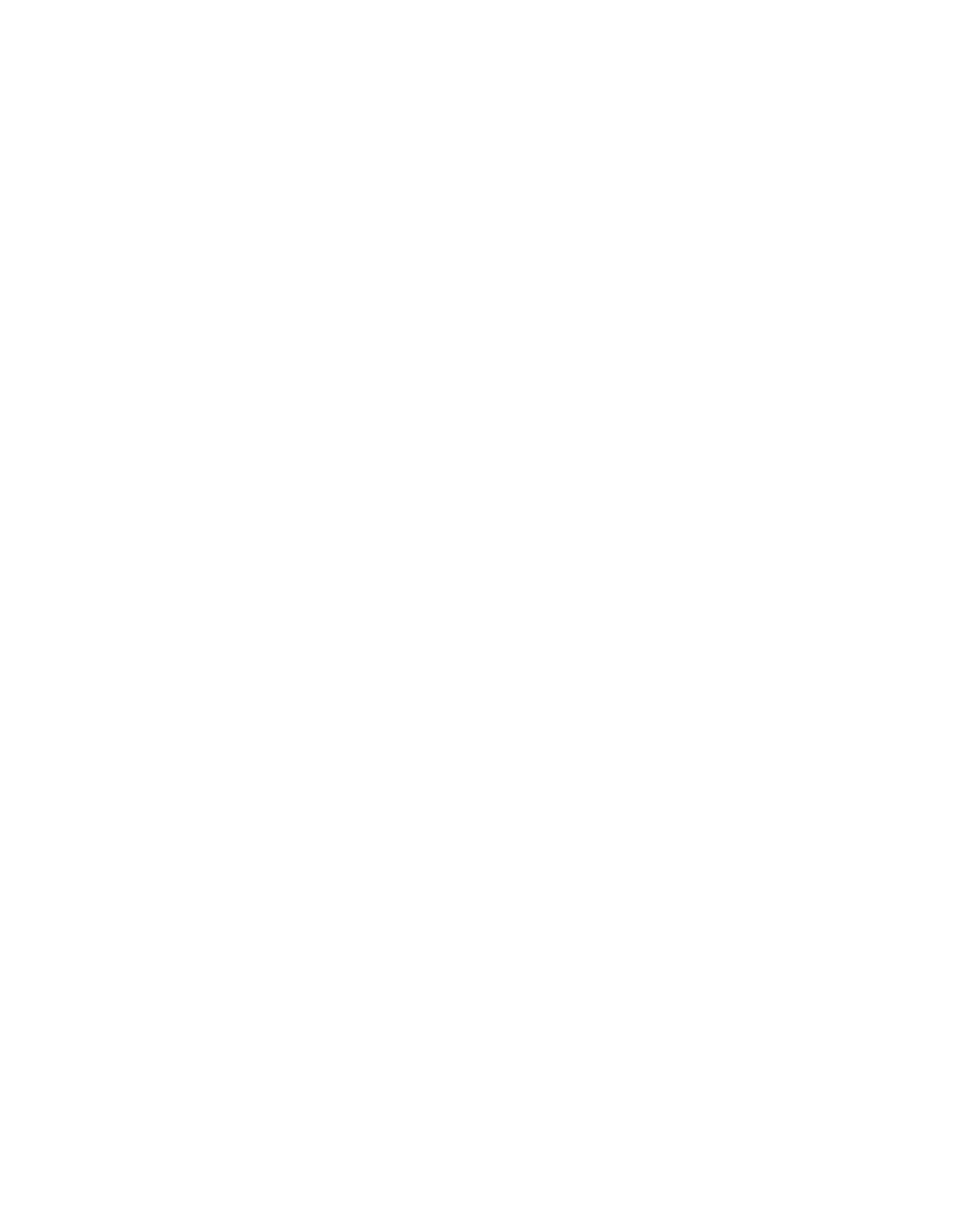In compliance with the European directive, the Belgian legislation compels to the application of self-controls measures based on the HACCP principles (Hazard Analysis Critical Control Point), in milk collecting, standardisation, treating and processing centers (A.R. of 7 march 1994). On the other hand, raw milk producers are only submitted to an analytical result obligation (somatic cells, germs …). Moreover, these results characterize the "quality" of their milk. When results are beyond certain limits, there only exists few ways to find the origin of the contamination.

The special dispensation given by Belgian to milk manufacturer farmers stopped in the end of the year 2000 with the extension of products responsibility to farmers (directive 1999/34/CE). At the same time, the "Unité de Technologie des Industries agroalimentaires" underscored that use of HACCP only to manufacturing was not enough to keep special risks due to raw milk farmer products under control. In this context, this study has begun with the application of the HACCP methodology to milk production for "cow-to-consumer" manufacturer farmers.

#### **2. OBJECTIVES**

#### **2.1 Farmers awareness**

The aim is to grow awareness of raw milk producers by informing them of the legislation evolution and of their new role in front of manufacturers and consumers. This awareness program underlines advantages they may take out of applying the HACCP method and the hygiene principles in raw milk production.

*During this first step, it is important to show that HACCP and QFL (Qualité Filière Lait) are two complementary preventive methods that allow to control problems in relation with milk quality.* The QFL consists in specifications concerning animal health, animal welfare, breeding practices, hygiene and environment. It was put in place by the Belgian Confederation of milk industry (CBL) in collaboration with the fourth Belgians professional associations (UPA - UDEF, AAB, Boerenbond and ABS). The application of these specifications is a general method applied in milk farms delivering to dairy industry and where the milk undergoes a thermal treatment. HACCP is a more flexible method that can be adapted to every kind of manufacture, even the smallest ones. It allows to answer to more specific needs and to special categories of producers questions. Its disadvantage comes from a too heavy administrative burden for isolated farmer.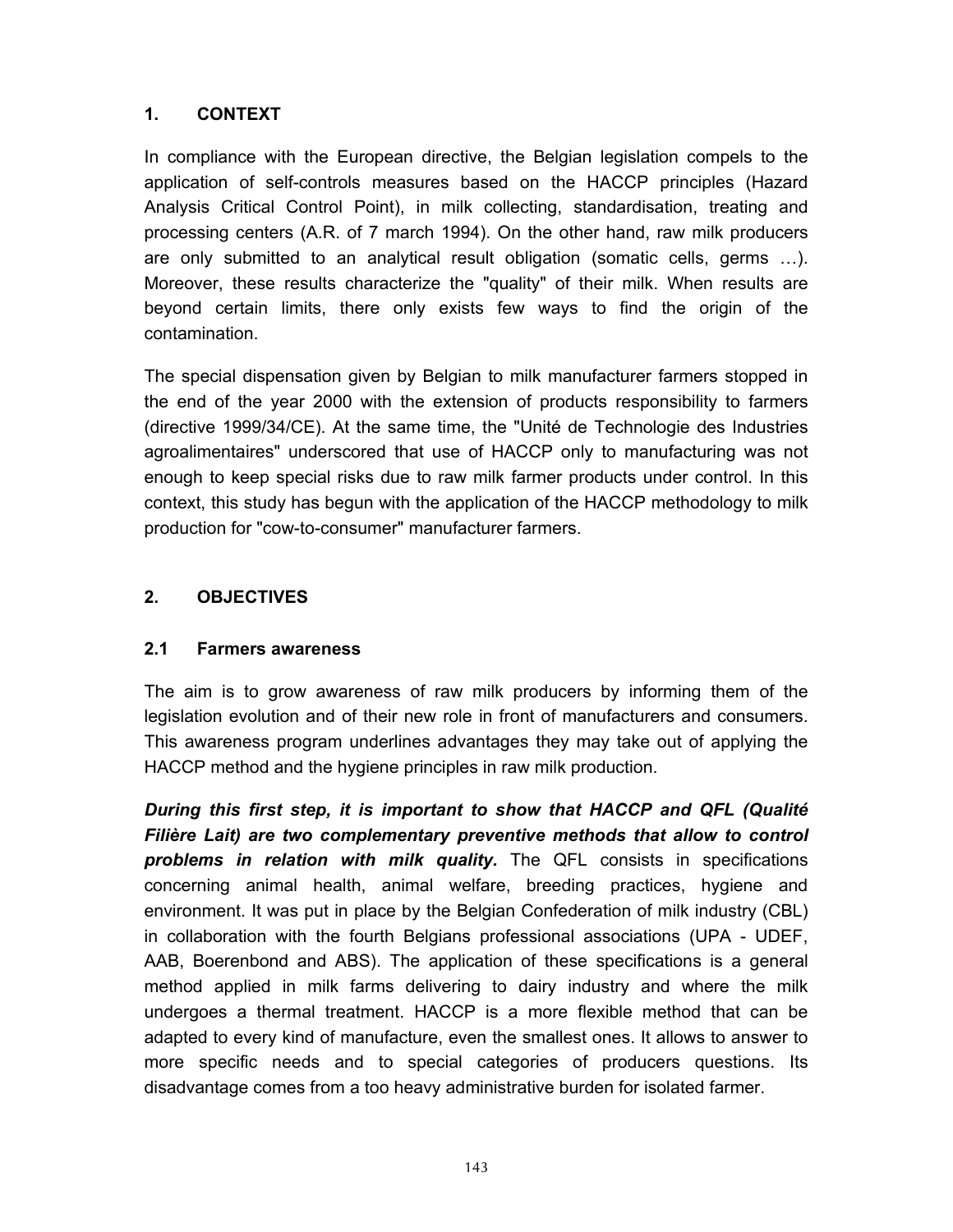### **2.2 Practical methodology**

The application of HACCP with experimental dairy producers allows to define which practical problems might be met. This field knowledge added to a summary of the different works done on the origins of contaminations in farms permits to point real risks that might occur in different kinds of farm.

The aim is then to define a simplified methodology adapted to the work done in farms that will ensure the required quality for milk products. To reduce as much as possible the administrative burden, the existing documents related to quality approach (AA milk, QFL, bio …) that might already exists in the farms are used.

We offer a technical support to help farmers to get familiar with this method that should help them to analyze easily, by themselves, each problem that might be met in their work.

## **3. CONCLUSIONS**

The main specific risks of farm manufactured food, the most favourable practices to keep risks under control and the project defined methodology are gathered in a guide for the use of self-control in dairy farms. In this guide, basic information illustrated with different practice examples helps milk producers to apply easily and, by themselves, a self-control system adapted to their farm (see below).

The study underscored that it was easier to apply the HACCP methodology in farms where a quality system was already used. A minimal technical help to farmers is necessary to enforce legal exigencies (training course and checking of the system efficiency). The most convincing arguments found to motivate "cow-to-consumer" farmers are used in the training session before distribution of the guide.

## **4. CONTRIBUTION OF THE PROJECT IN A CONTEXT OF SUPPORT TO THE PROCESSES OF STANDARDISATION AND TECHNICAL REGULATIONS**

### **4.1 Writing of the guide**

The supervision of a pilot group of 12 farmers allowed to define the advantages and disadvantages of the completed HACCP run in the agricultural field. This practical experience allowed to develop a simplified methodology suited to the work in dairy concern, published as a "Practical Guide for the setting of self-control". This guide brings the minimal necessary knowledge for the setting of a self-control system in accordance with the Codex Alimentarius prescriptions. It is easily adaptable to the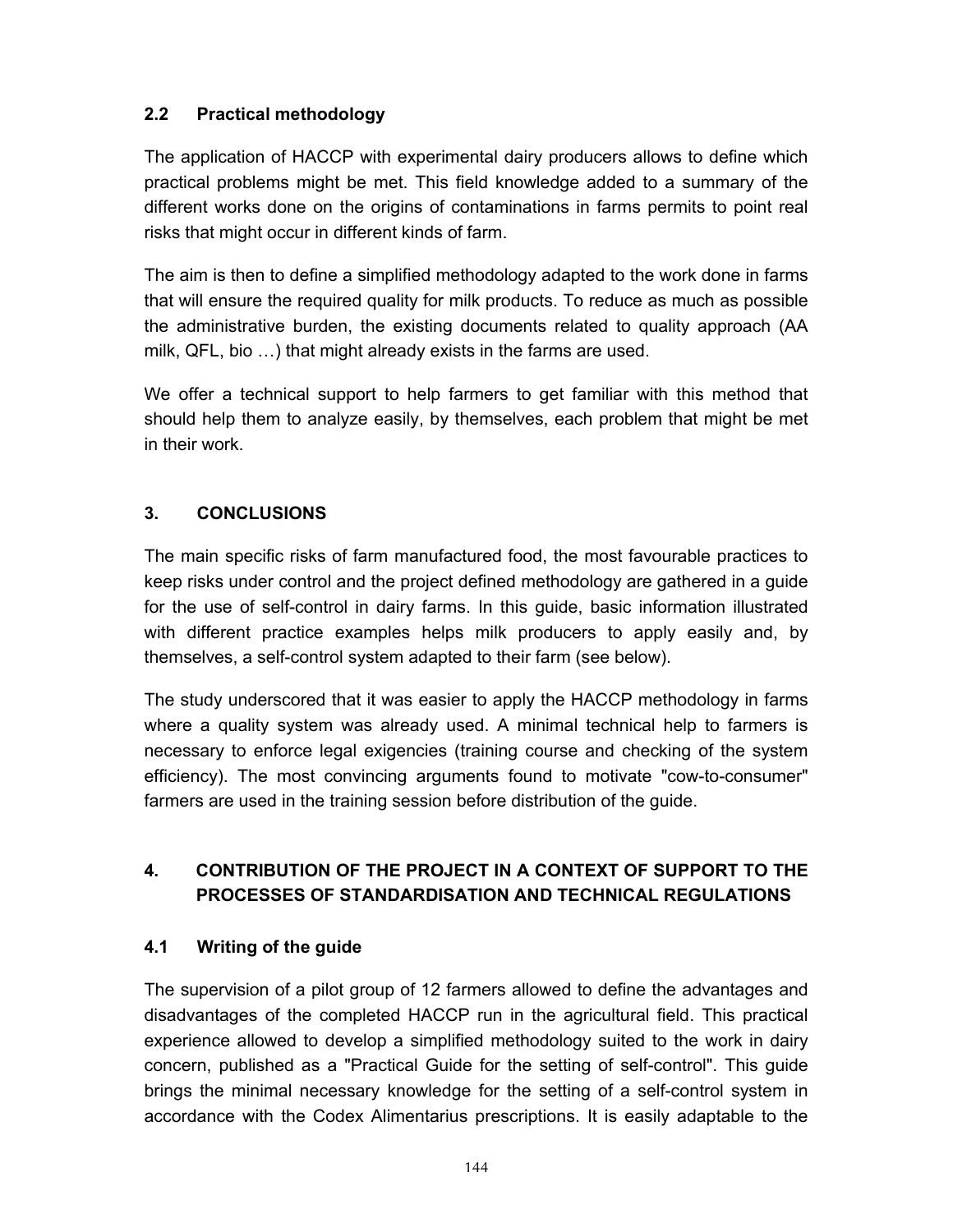particular structure of each concern. It must thus allow the farmers-transformers of the dairy sector to put themselves in conformity with the legislation.

The introduction repeats the legal obligations, the concepts of the HACCP method and an example corresponding to the transformation of milk into milk straight from the cow. The guide is composed of 3 parts of equal importance, cleaning and disinfection, raw materials and technical parameters.

These 3 parts are structured on the following manner:

- for each identified danger, its origin is defined and a set of preventive measures commonly used are suggested as a form to tick off. This form can be completed with preventive measures better suited to the type of concern;
- the critical points common to all the farmers are explained, the critical points specific to some concerns have to be searched with the help of the simplified tree of decision;
- a heading explains how to control danger. This point is illustrated with different practical examples met during the supervision of the setting of the HACCP method in the pilot concerns.

To end, different sheets for the capture of self-control data are suggested. In this way, the farmers are able to set up a self-control system based on the HACCP principles and suited to their concern.

Thanks to the financial support of the Belgian Science Policy, 1000 practical guides of this type for the setting of the self-control could be published and distributed to all the Walloon farmers-transformers. The agricultural sector has thus a practical document which allows to take in the new statutory requirements and demonstrates the feasibility of the setting of self-controls in a small agricultural structure.

## **4.2 Training sessions**

It appeared quickly that the guide could really not be effective without a preliminary training session as regards food security. It has the double objective to give a sufficient basic training to allow farmers to set up the self-control and to use arguments liable to motivate them in this step.

This training repeats some notions of food microbiology, presents the HACCP method and explains how to fill in the guide. To this is added a reminder concerning the legal obligations and a few examples of manufacturing defects solved thanks to the implementation of good hygiene practices.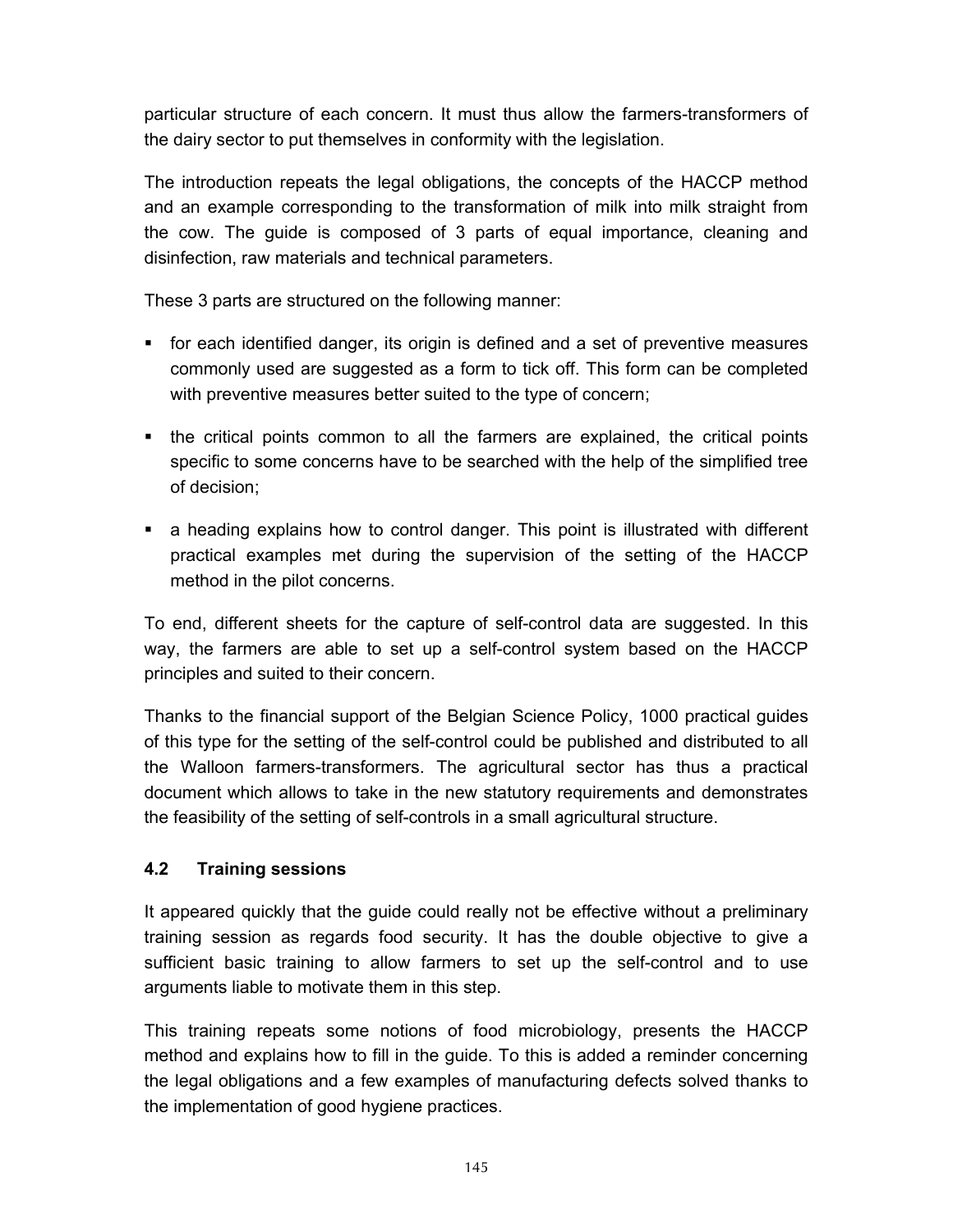It's then essential to be able to check if these notions have been understood and correctly implemented. A visit to the farmers having attended the training session and filled in the guide allows also to realize some analysis difficult to practise in dairy concern such as surface takings to check the effectiveness of the cleaning and disinfection plan.

## **4.3 Consequences of the project**

The beginning of this project coincided with the extension of the product responsibility to the agricultural sector, which aroused a great interest from the different bodies of the dairy sector (including the regulators of the Ministry of Middle Classes and Agriculture level, DG5) and the farmers. The consequences of the project are:

- setting of a didactic method whose structure can serve as basis for the other sectors;
- underscoring of an important need of supervision of the producers-transformers;
- writing of a guide allowing to provide a training for the farmers and making easier the work of different associations liable to help them in the setting of self-control.

As far as the Walloons are concerned, the spreading was made easier thanks to the existence of help projects for the setting of self-control for craftsmen and farmers. These projects are financed by the Walloon Area and the European Funds of Positioning and Agricultural Guarantee (PDR and CEQ project). To date, more than 70 farmers-transformers got a technical assistance for the setting of the methodology described in the guide.

## **5. KEYWORDS**

Milk, HACCP, quality, farmers, guide.